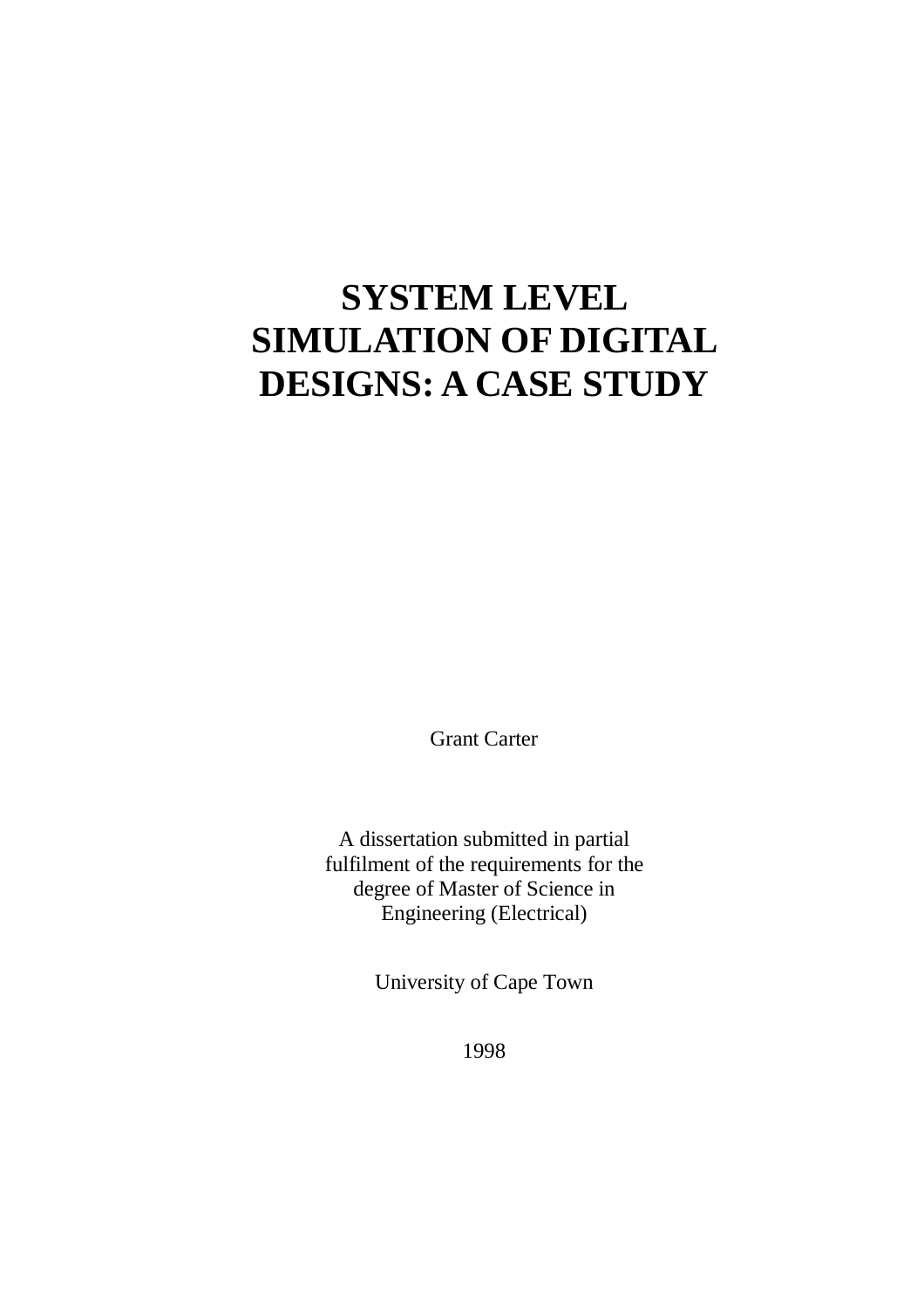#### DECLARATION

I declare that this dissertation is my own, unaided work. It is being submitted for the degree of Master of Science in Engineering in the University of Cape Town. It has not been submitted before for any degree or examination in any other university.

…………………………………….

Signature of Author

Cape Town September 1998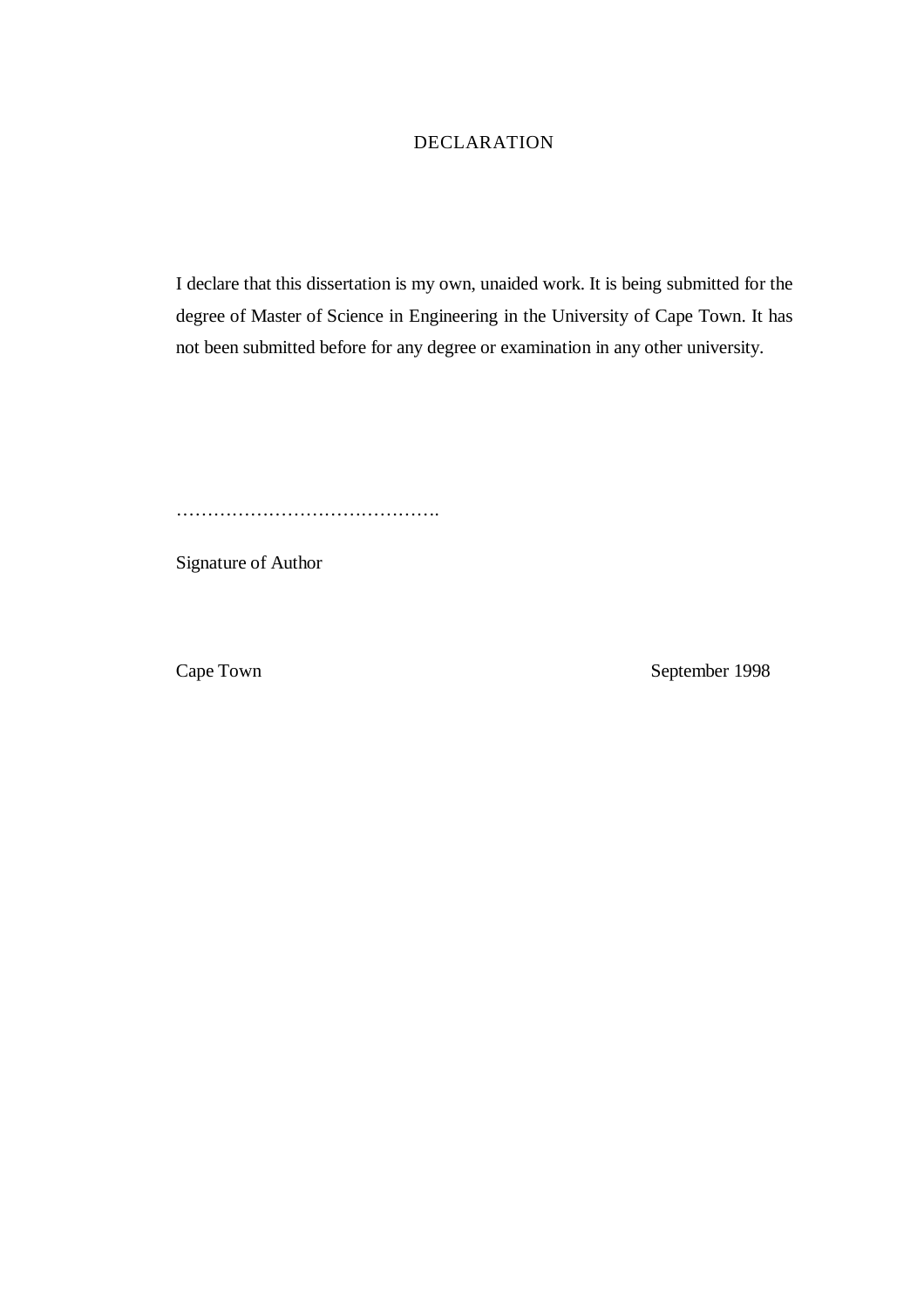#### ABSTRACT

**V**ery High Speed Integrated Circuit **H**ardware **D**escription **L**anguage (VHDL) is a hardware description language that is gaining increasing popularity among digital designers in South Africa, as it is both a synthesis and simulation language. Many designers make use of the language's synthesis ability but hardly tap into the power of its simulation abilities. This dissertation primarily investigated the feasibility of VHDL simulation during the design process. Secondary goals were to document the design methodology as well as state-of-the-art of the tools required for FPGA design and simulation. As a case study, a digital preprocessor for a synthetic aperture radar (SAR) was designed and simulated. The design was targeted for an FPGA in an attempt to determine the level of complexity of algorithm that can be obtained in an FPGA. This was a hardware solution to the design requirement; a completely software solution implemented in a DSP was attempted by Yann Tréméac [19].

In July 1993, the US Department of Defence instigated a program known as Rapid Application Specific Signal-processor Prototyping (RASSP). The purpose of this program was to review the process used in creating embedded digital signal processors in an attempt to decrease the time taken to produce a prototype by a factor of four. The methods proposed by RASSP for achieving this goal included the reuse of existing modules, concurrent design and virtual prototyping.

The virtual prototyping that the RASSP initiative refers to includes a process of writing VHDL models to represent the system being designed. These models are first written at an abstract level where the mathematical equations which describe the processing are tested. Test data can be input to the model which will perform the required processing. The output can then be verified to ensure that the equations are correct. At this stage, the model contains no structural information as to how the processing is achieved, nor even the numerical method used to implement the equations.

I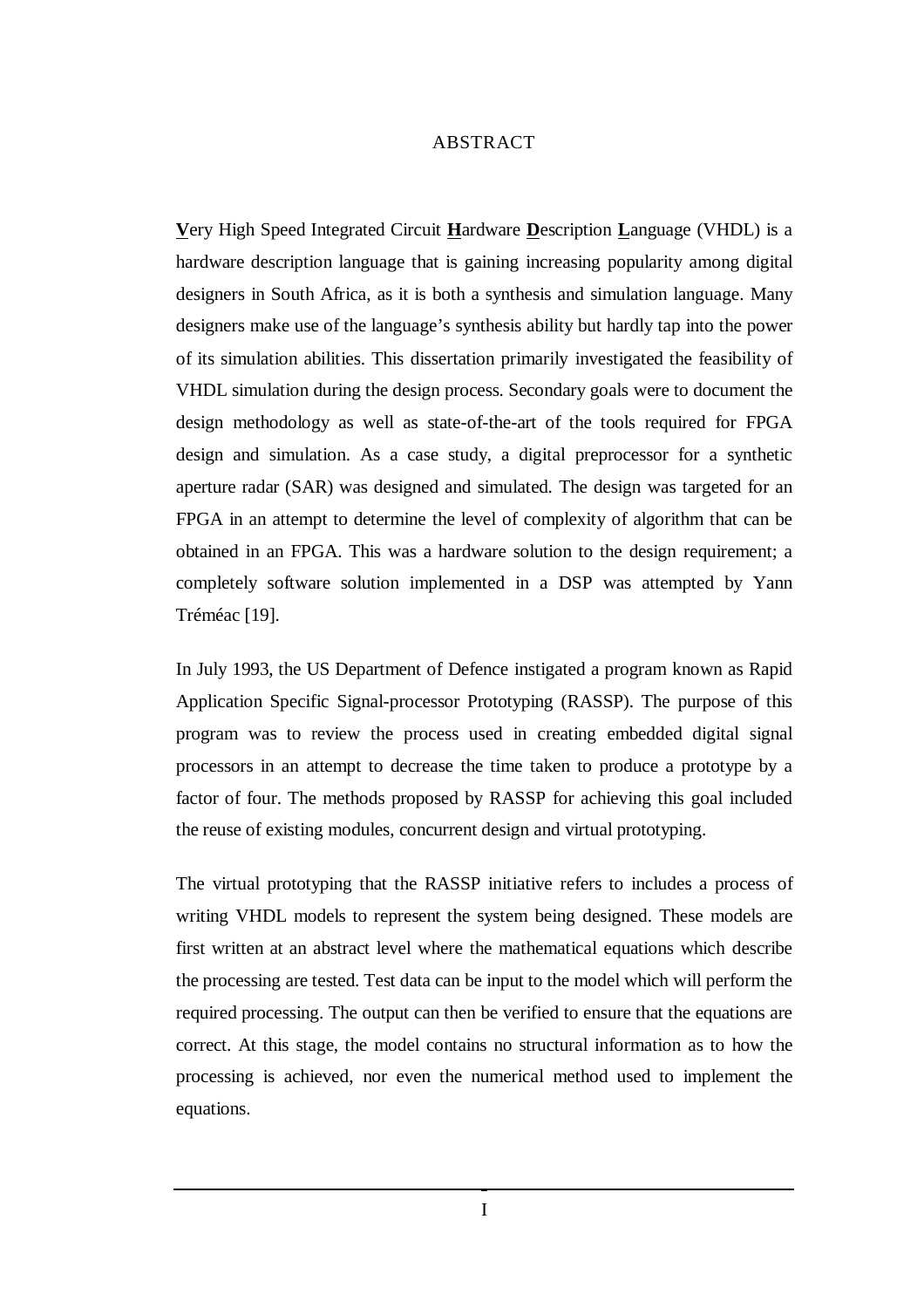The level of abstraction of these models decreases with every model that is written. Obviously the number and type of models that are written depends upon the design. An example of the models which could be written are a mathematical model and an algorithm model which models the numerical methods used in implementing the mathematical equations. A behavioural or functional model can then be written to break the system into a number of sub-components. The sub-components are modelled so that their interfaces are correct but the internals contain no information on the structure used to implement the algorithms. These models can then be further refined to include implementation details until a final design is produced. At each stage, the test data that is used in the more abstract model can still be used for verification. This system of testing requires that testbenches be written. These are simply pieces of VHDL code that can read and write data files as well as provide known stimuli to the unit under test.

To investigate the feasibility of VHDL modelling, a preprocessor for the South African Synthetic Aperture Radar (SAR) was designed and modelled. This preprocessor was required to low pass filter the data received by the radar and then sub-sample it safely to reduce the data rate of the data to be stored. Three methods were considered for implementing this data reduction: Using a presummer, using a FIR filter or a combination of the two. The last option was chosen since it produced the highest azimuth resolution after SAR processing and it required the least number of filter taps to produce. The method required a presummer which summed three PRIs. The FIR filter was a 32 tap filter and incorporated a "skip" factor of 4. This method did not violate any constraints set by the SAR processing regarding the sampling rate of the data, and it was feasible to implement.

Since the processing was divided into the presummer and prefilter, it was logical that the hardware be similarly divided. One of the first design issues to be overcome was how these two entities should interact. Both required the use of external RAM to facilitate temporary data storage. The first method was to have separate memories for each entity. The presummer would then output a presummed range line to the prefilter for processing. The greatest disadvantage of this method was that the prefilter would then have to store this data in its memory before processing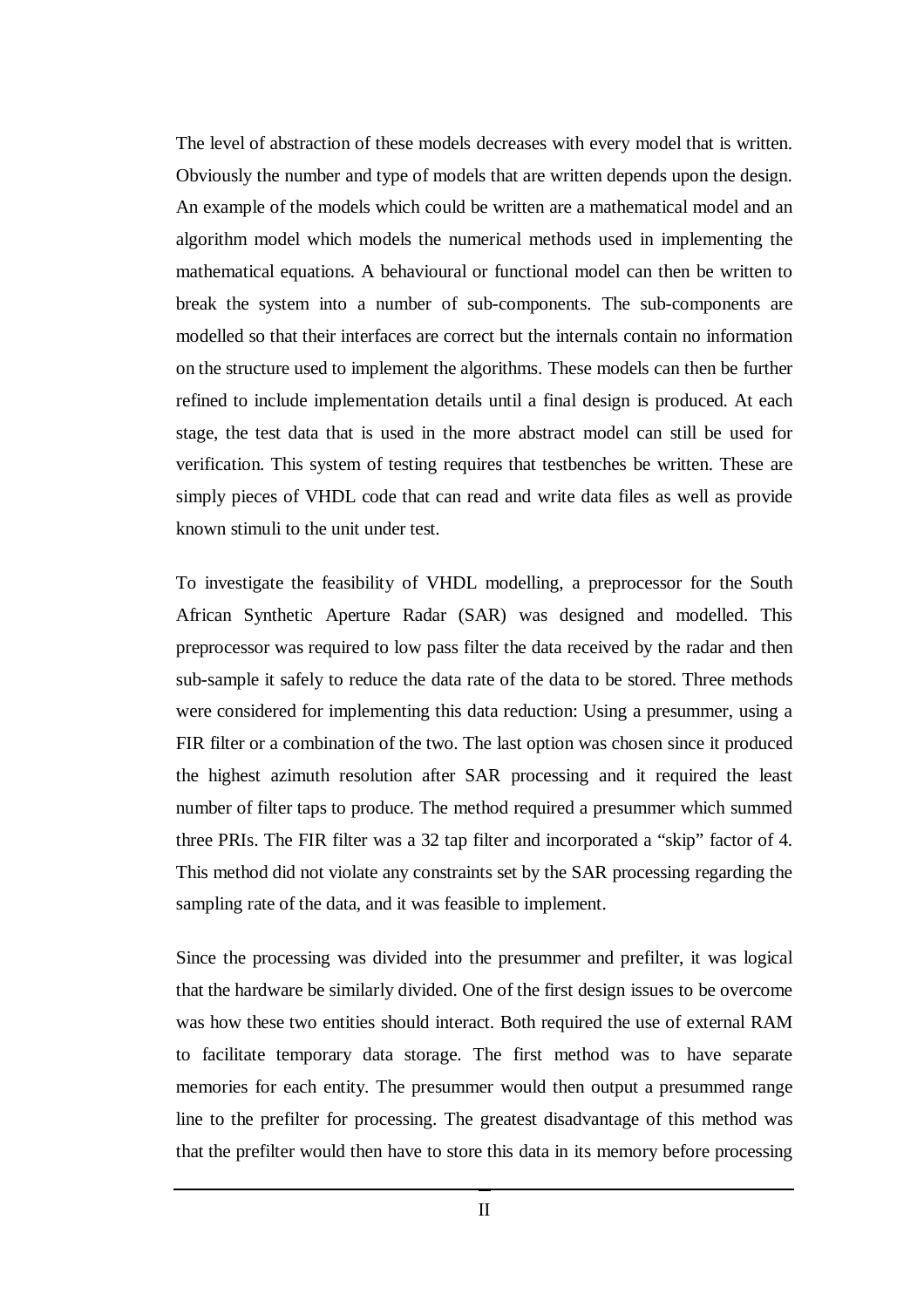could take place. This was inefficient as the prefilter would have to store the data again in its memory and this would prevent it from processing during that time. The second method was the one implemented. The implementation made use of dual ported RAM. The presummer was connected to one port and the prefilter to the other. The advantage of this method was that the prefilter did not have to perform any data storage which increased the amount of time it could spend processing data.

An algorithm model was written for the presummer and prefilter operations to verify the effects of the precision of the stored data, the filter tap weights and the mathematical validity of the process. Test data was produced and read into the model. The processed data was output and the results analysed. This data set was then used to verify the operations of the other more detailed models.

The second model that was written was an abstract functional model. This modelled the interfaces of the presummer and prefilter but contained no details of the internal implementation or timing. The abstract functional model was however able to process data and the test data which was used in the algorithm simulation was used to verify the operation of the model. A model of the RAM had to be written to allow the presummer and prefilter to store data. A functional model was written which contained no timing information but contained the full functionality of the device being modelled.

Finally the presummer and prefilter descriptions were written to allow synthesis. A VHDL synthesiser was used to specify the logic required to implement the devices. FPGA design software was then used to place-and-route the logic and finally a FPGA configuration file was produced. Back-annotated VHDL source code was also produced by the FPGA design software. This was a gate level VHDL model of the device and included timing information which reflected the internal delays of the FPGA. This model was used in the test bench for the functional model since it contained the same I/O ports. The same test data was again used and the results compared to the functional simulation for verification.

In conclusion, the modelling provided a method of verification that would normally only be achievable with a physical prototype. The largest problem encountered with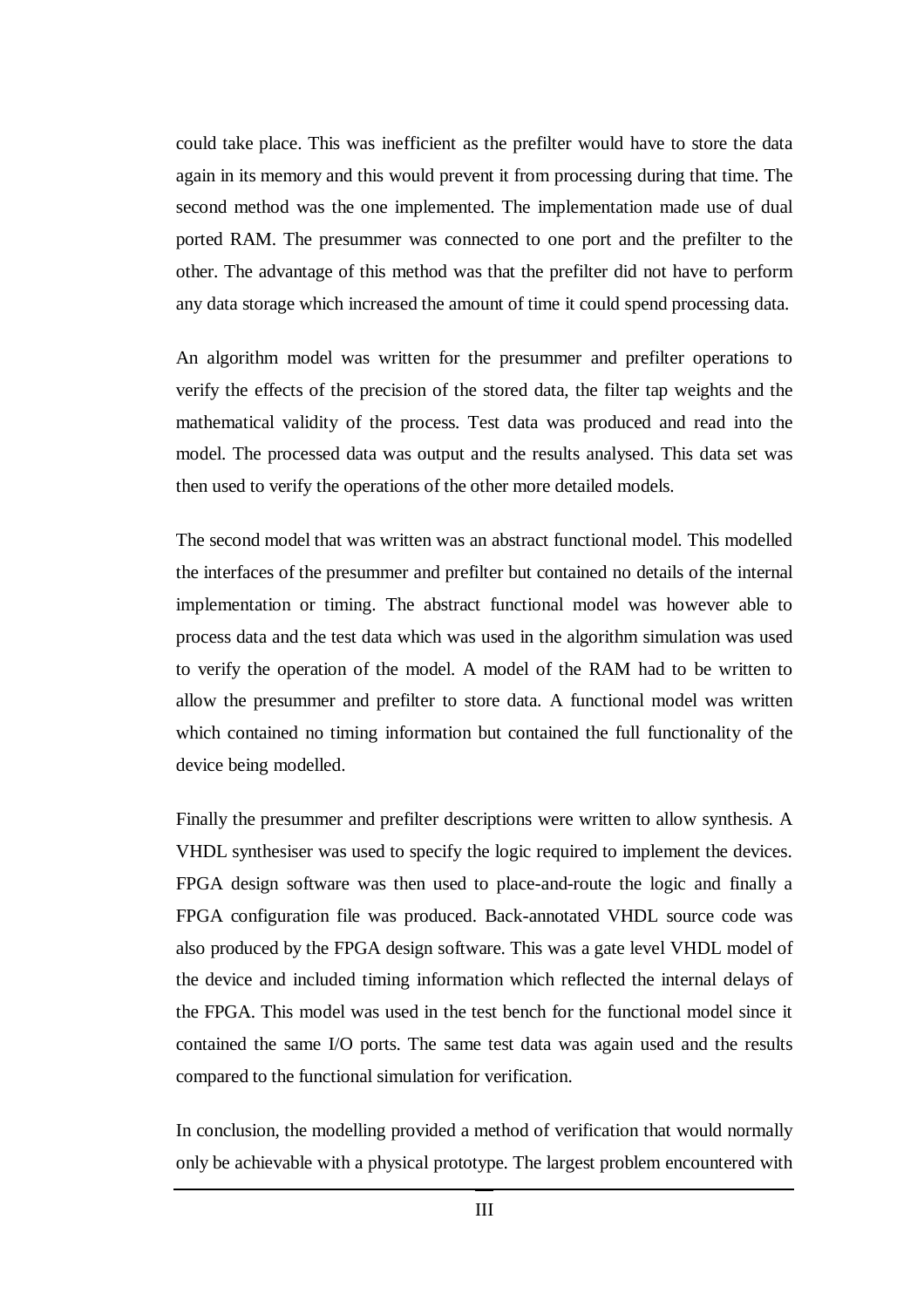the virtual prototyping was the simulation time of the gate level models. These would have taken up to 60 days on an Intel PII-300MHz processor with 196MB RAM to perform – longer than the time required to build and debug a physical prototype. The second problem was the availability of VHDL models. Without simulation models of all the components used, system level simulation was a pointless exercise. There are some web sites which contain a number of free models but the majority of available models are commercial and are therefore expensive. For companies starting out in the field of VHDL modelling, the cost of a VHDL simulator package can also be prohibitive. If the required models are available and software to simulate and synthesise them, the goals of RASSP can be achieved.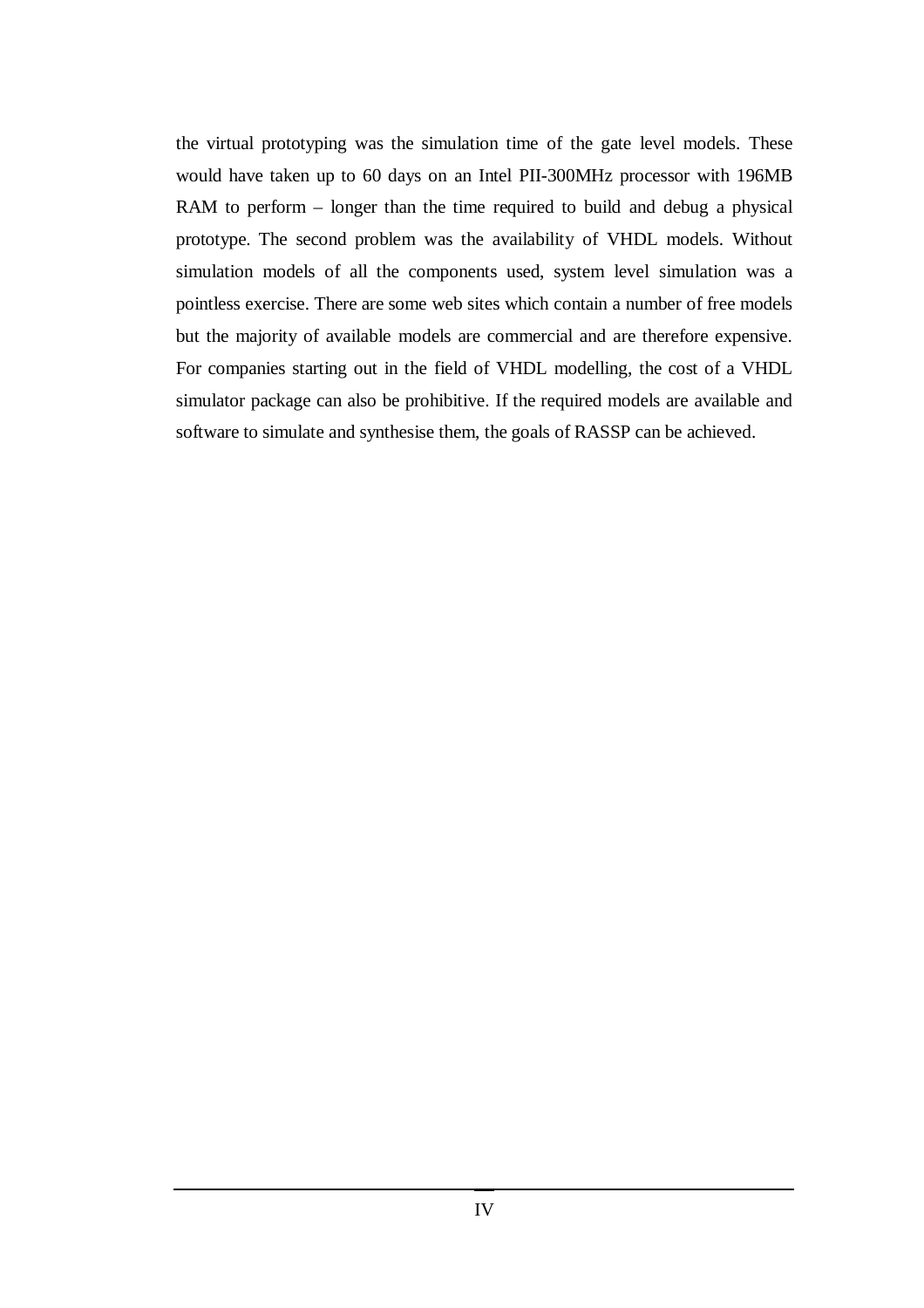### TABLE OF CONTENTS

| 1.1           |  |
|---------------|--|
|               |  |
| 2.1           |  |
| 2.2           |  |
| 2.3           |  |
| 2.3.1         |  |
| 2.3.2         |  |
| 2.3.3         |  |
| $2.4^{\circ}$ |  |
| $2.5^{\circ}$ |  |
| 2.5.1         |  |
| 2.5.2         |  |
| 2.5.3         |  |
| 2.5.4         |  |
| 2.5.5         |  |
| 2.6           |  |
| 2.6.1         |  |
| 2.6.2         |  |
| 2.6.3         |  |
| 2.7           |  |
| 2.7.1         |  |
| 2.7.2         |  |
| 2.7.3         |  |
|               |  |
|               |  |
| 3.1           |  |
| 3.1.1         |  |
| 3.1.2         |  |
| 3.1.3         |  |
| 3.2           |  |
| 3.2.1         |  |
| 3.2.2         |  |
| 3.2.3         |  |
| 3.2.4         |  |
| 3.3           |  |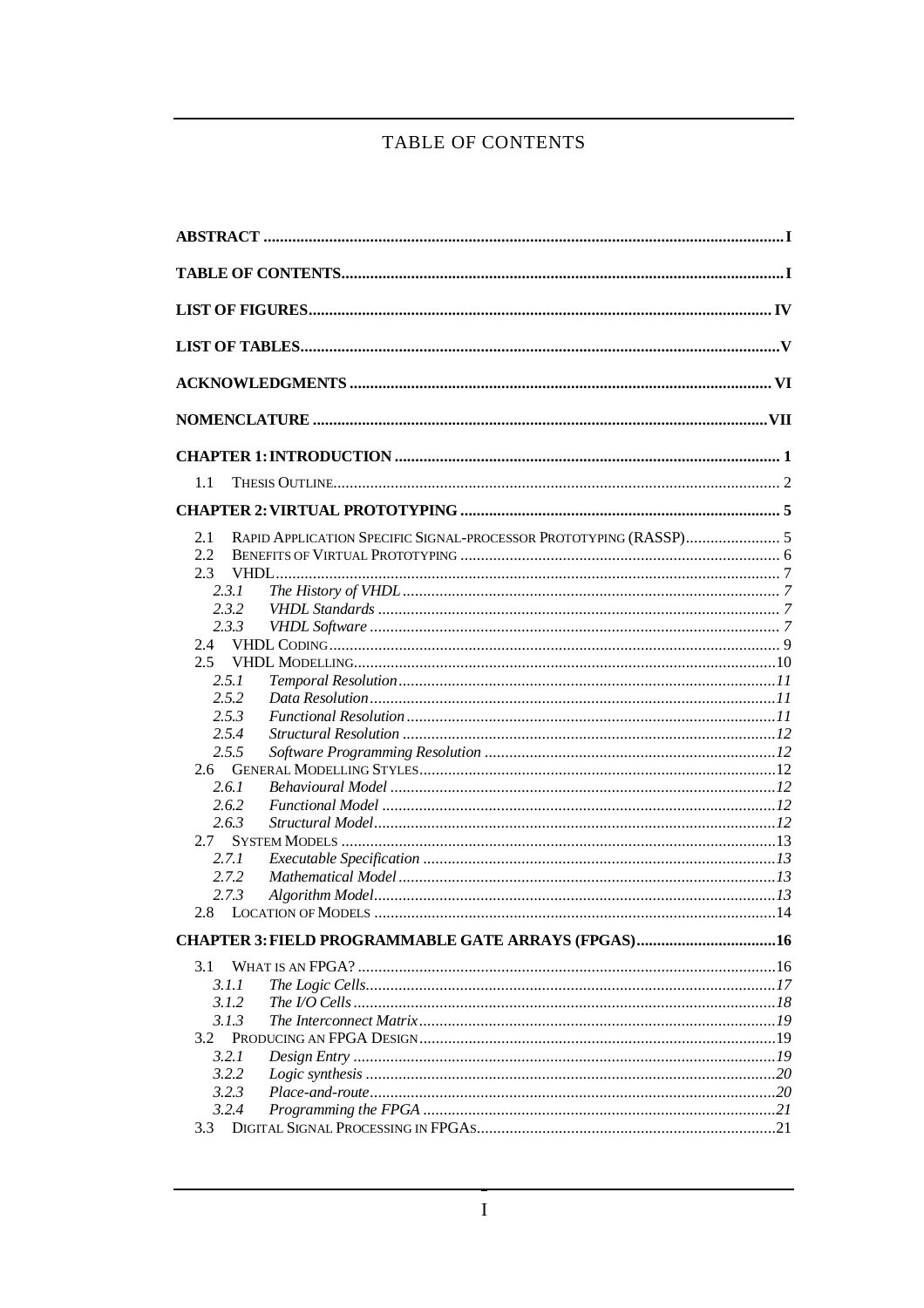| 4.1            |  |
|----------------|--|
| 4.2            |  |
| 4.2.1          |  |
| 4.2.2          |  |
|                |  |
| 5.1            |  |
| 5.2            |  |
| 5.3            |  |
| 5.3.1          |  |
| 5.3.2          |  |
| 5.4            |  |
| 5.5            |  |
| 5.5.1          |  |
| 5.5.2          |  |
| 5.6            |  |
|                |  |
| 6.1            |  |
| 6.2            |  |
| 6.2.1          |  |
| 6.2.2          |  |
| 6.2.3          |  |
| 6.2.4          |  |
| 6.2.5          |  |
| 6.2.6          |  |
| 6.3            |  |
| 6.3.1<br>6.3.2 |  |
| 6.4            |  |
|                |  |
| 7.1            |  |
| 7.1.1          |  |
| 7.1.2          |  |
| 7.1.3          |  |
| 7.1.4          |  |
| 7.1.5          |  |
| 7.2            |  |
| 7.2.1          |  |
| 7.2.2          |  |
| 7.2.3          |  |
| 7.2.4          |  |
| 7.2.5          |  |
| 7.2.6          |  |
|                |  |
| 8.1            |  |
| 8.1.1          |  |
| 8.1.2          |  |
| 8.1.3          |  |
| 8.1.4          |  |
| 8.1.5          |  |
| 8.2.1          |  |
| 8.2.2          |  |
|                |  |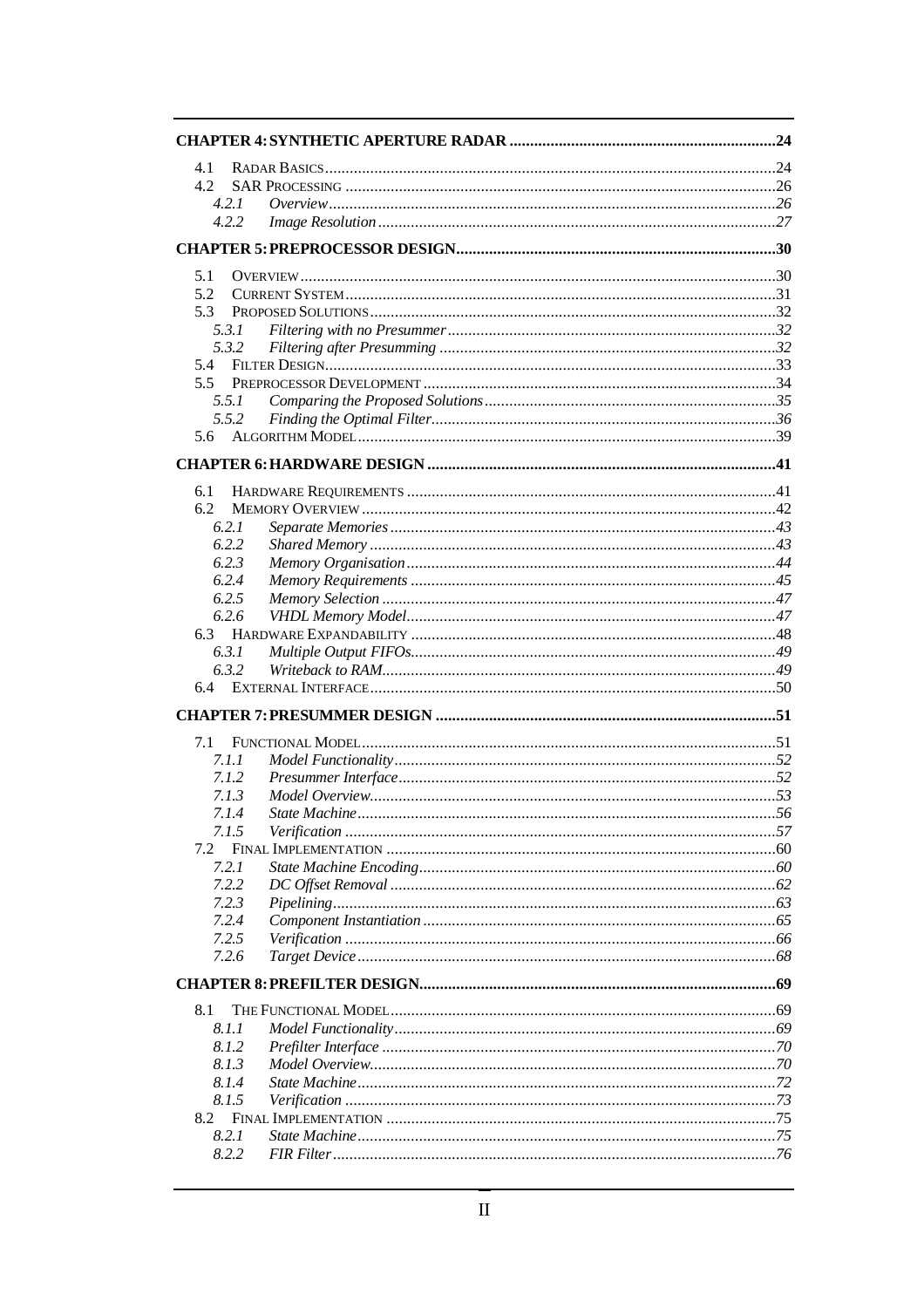| 8.2.3          |  |
|----------------|--|
| 8.2.4          |  |
| 8.2.5          |  |
| 8.2.6          |  |
|                |  |
|                |  |
| A.1            |  |
| A.2            |  |
| A.3            |  |
| A.4            |  |
| A.5            |  |
| A.6            |  |
| A.7            |  |
|                |  |
|                |  |
|                |  |
|                |  |
| D.1            |  |
| D.2            |  |
| D <sub>3</sub> |  |
| D.3.1          |  |
| D.3.2          |  |
| D.3.3<br>D.3.4 |  |
|                |  |
| D.4.1          |  |
| D.4.2          |  |
| D.4.3          |  |
| D.4.4          |  |
|                |  |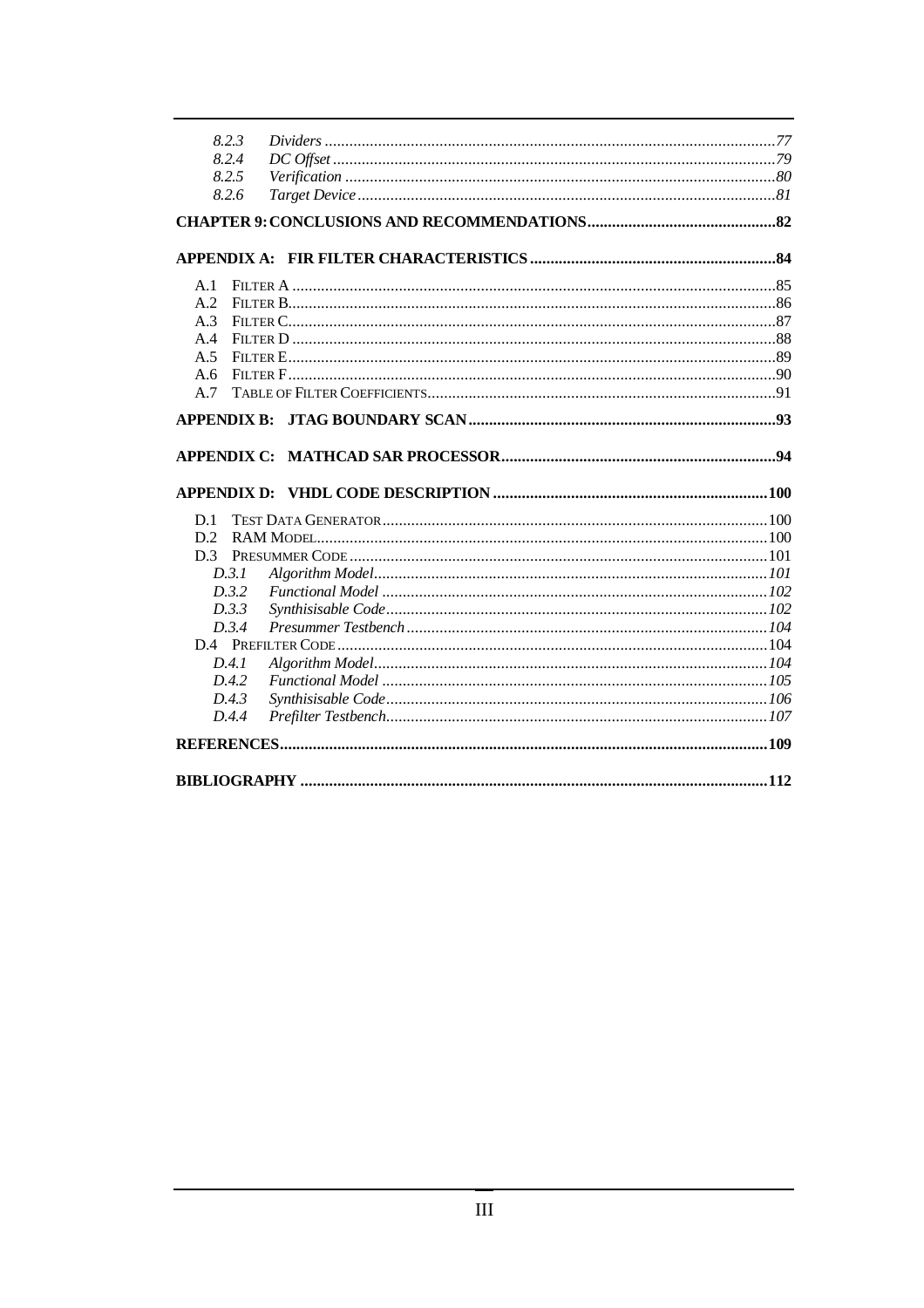#### LIST OF FIGURES

| <b>Number</b> | Page |
|---------------|------|
|               |      |

| Figure 1: VHDL Entity Architecture Pairs                           | 10 |
|--------------------------------------------------------------------|----|
| Figure 2: FPGA Internals                                           | 18 |
| Figure 3: Radar Timing Relationships                               | 25 |
| Figure 4: Illuminated Ground Area of a Side Looking Airborne Radar | 25 |
| Figure 5: Block Diagram of SAR Processing                          | 27 |
| Figure 6: FIR Filter Skip Factor                                   | 34 |
| Figure 7: Filter Response Comparison                               | 38 |
| Figure 8: Processed SAR Data for Filter C                          | 38 |
| Figure 9: Algorithm Model Block Diagram                            | 40 |
| Figure 10: Block Diagram of Separate Memory Solution               | 43 |
| Figure 11: Block Diagram of Shared Memory Solution                 | 44 |
| Figure 12: Memory Organisation - Data Stored in Range              | 45 |
| Figure 13: Memory Organisation - Data Stored in Azimuth            | 46 |
| Figure 14: Top Level Block Diagram of the Prefilter                | 50 |
| Figure 15: Presummer Model Overview                                | 51 |
| Figure 16: RAM Address Counter                                     | 54 |
| Figure 17: Effects on RAM Accesses from RAM Counter Increments     | 55 |
| Figure 18: Block Diagram of Presummer                              | 56 |
| Figure 19: Presummer State Machine for Functional Model            | 58 |
| Figure 20: Presummer Testbench                                     | 59 |
| Figure 21: Presummer State Machine for Final Implementation        | 61 |
| Figure 22: Non Pipelined Four Input Adder                          | 63 |
| Figure 23: Pipelined Four Input Adder                              | 64 |
| Figure 24: Presummer Data Path                                     | 64 |
| Figure 25: Prefilter Model Overview                                | 69 |
| Figure 26: Block Diagram of Prefilter                              | 71 |
| Figure 27: Prefilter State Machine                                 | 74 |
| Figure 28: Prefilter Testbench                                     | 75 |
| Figure 29: Frequency Response of Filter A                          | 85 |
| Figure 30: Coefficients of Filter A                                | 85 |
| Figure 31: Frequency Response of Filter B                          | 86 |
| Figure 32: Coefficients of Filter B                                | 86 |
| Figure 33: Frequency Response of Filter C                          | 87 |
| Figure 34: Coefficients of Filter C                                | 87 |
| Figure 35: Frequency Response of Filter D                          | 88 |
| Figure 36: Coefficients of Filter D                                | 88 |
| Figure 37: Frequency Response of Filter E                          | 89 |
| Figure 38: Coefficients of Filter E                                | 89 |
| Figure 39: Frequency Response of Filter F                          | 90 |
| Figure 40: Coefficients of Filter F                                | 90 |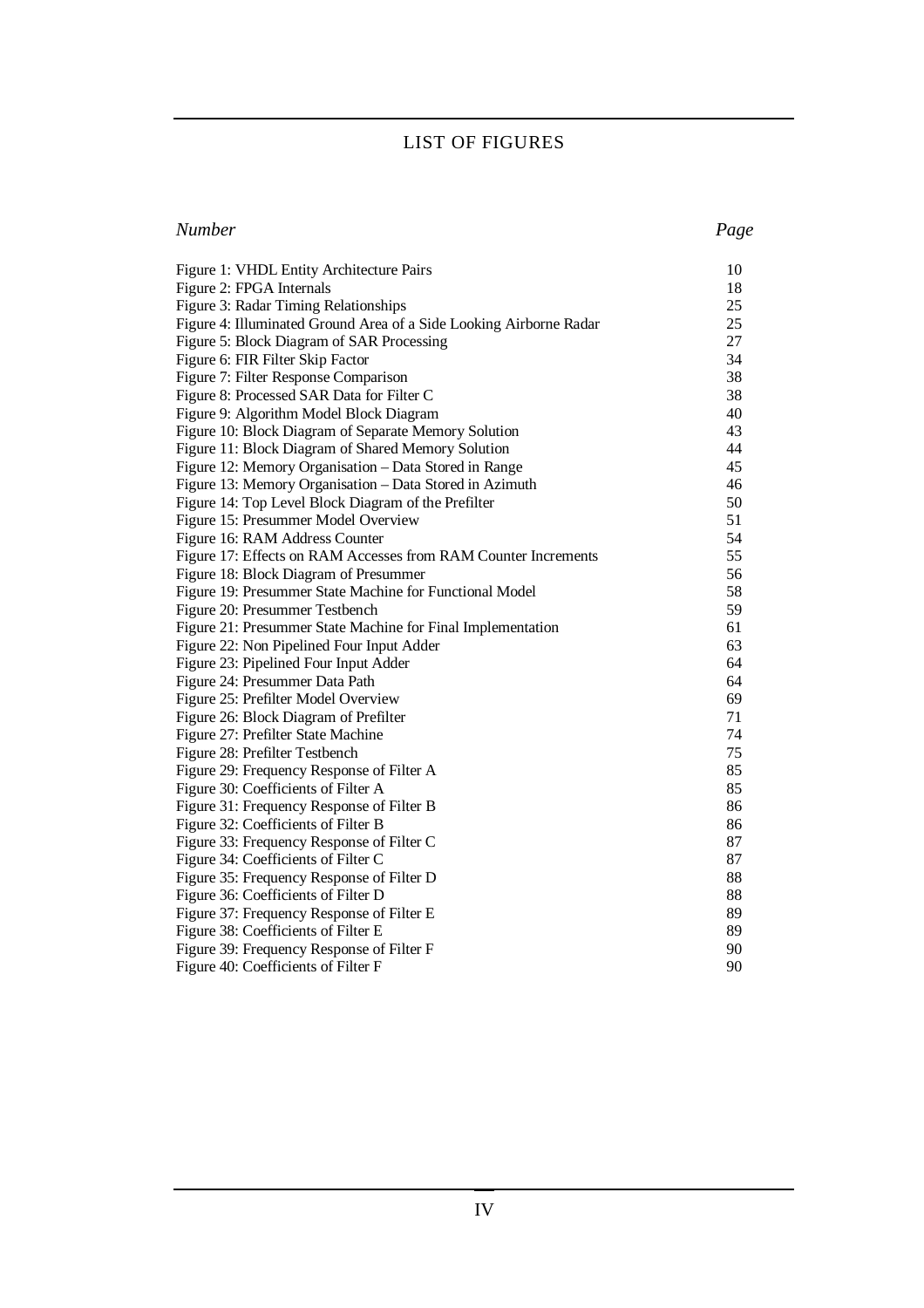### LIST OF TABLES

| Number                              | Page |
|-------------------------------------|------|
| Table 1: Radar Specifications       | 30   |
| Table 2: Initial Filter Performance | 36   |
| Table 3: Final Filter Performance   | 37   |
| Table 4: Presummer Interface Pins   | 52   |
| Table 5: Prefilter Interface Pins   | 70   |
| Table 6: FIR Filter Coefficients    | 91   |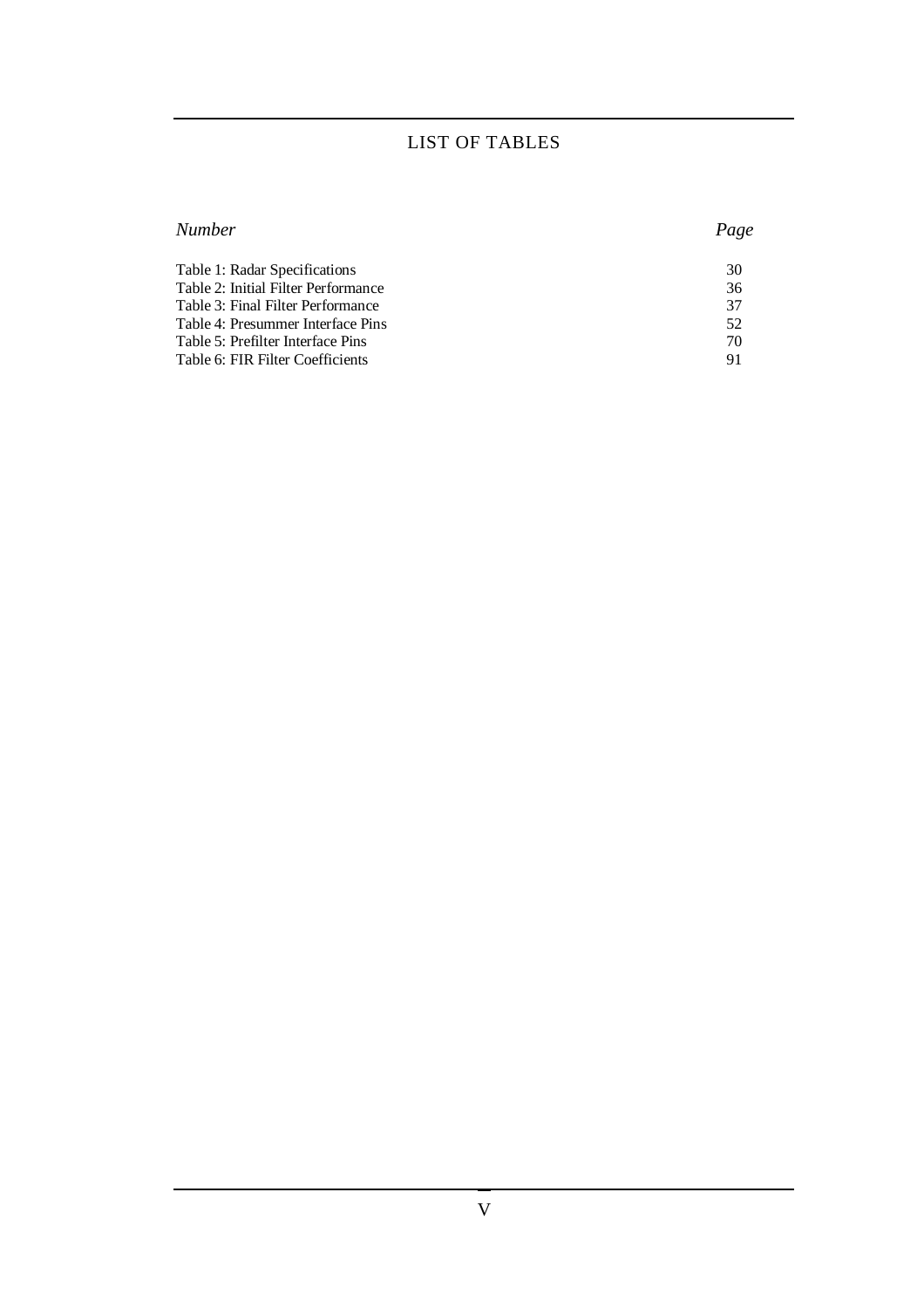#### ACKNOWLEDGMENTS

The author wishes to thank the following people:

- Prof. Mike Inggs for his guidance and constructive comments.
- Stefan Rousseau for his help on VHDL coding issues.
- Peter Fenn for his assistance with VHDL.
- Jasper Horrell for his assistance with the SAR processing, his comments and advice.
- Alan Langman for his ideas and guidance.
- Gavin Doyle for the use of his computer, donated by the Department of Water Affairs.
- Richard Lord for his advice and assistance.
- Yann Tréméac for his help with the filters, DSP solutions and advice.
- Dr. Pieter Bakkes for allowing me access to the Synopsys Design Software.
- Graham Jack for his comments and advice.

Their help has been invaluable and is greatly appreciated.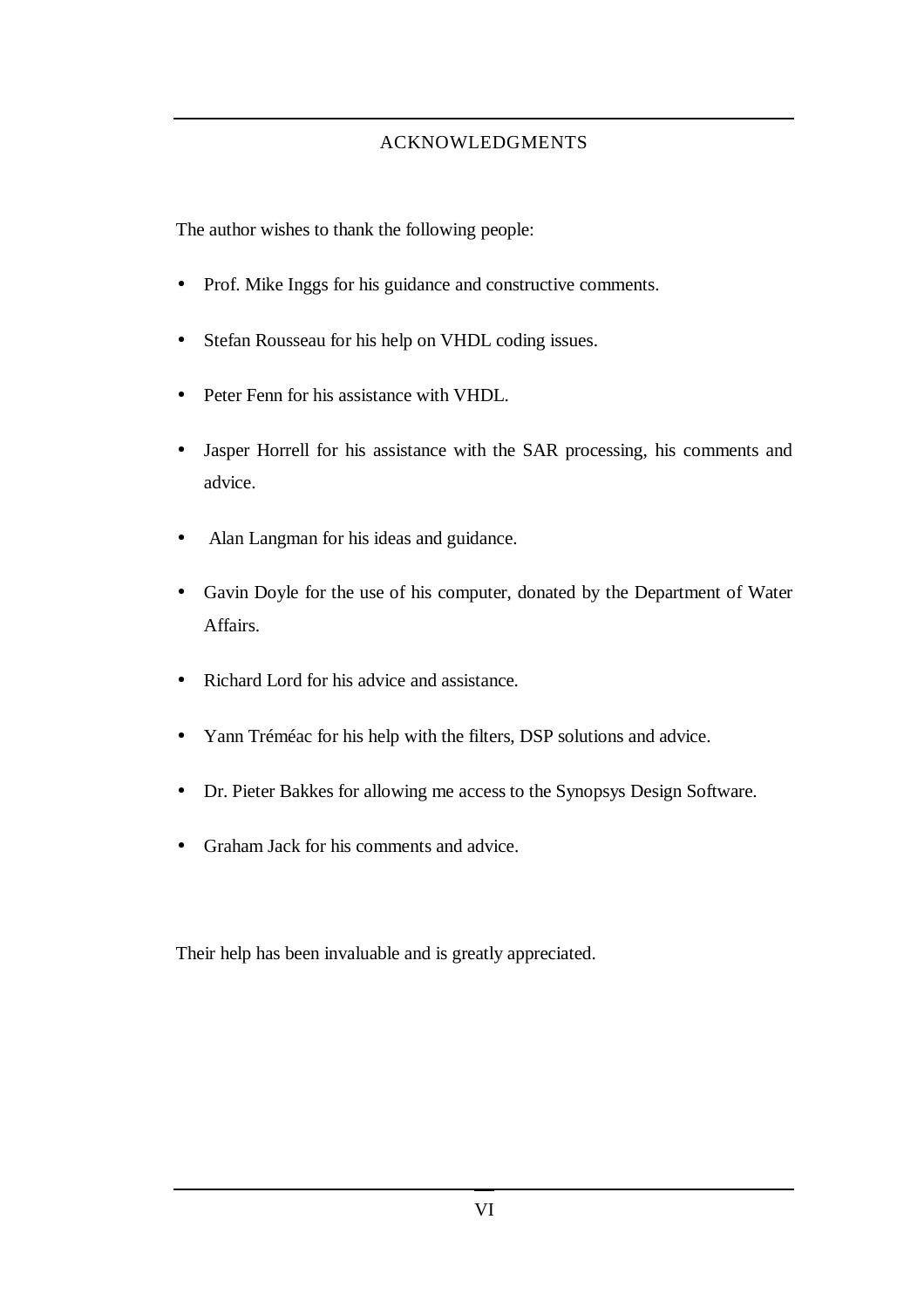### NOMENCLATURE

| <b>ABEL</b>  | Advanced Binary Expression Language. An HDL written by Data<br>I/O |
|--------------|--------------------------------------------------------------------|
| <b>AHDL</b>  | Altera Hardware Description Language. An HDL written by<br>Altera  |
| <b>ALU</b>   | Arithmetic and Logic Unit                                          |
| <b>ASIC</b>  | Application Specific Integrated Circuit. A custom digital IC       |
| <b>DSP</b>   | <b>Digital Signal Processor</b>                                    |
| <b>EDA</b>   | <b>Electronic Design Automation</b>                                |
| <b>FFT</b>   | <b>Fast Fourier Transform</b>                                      |
| <b>FIR</b>   | Finite Impulse Response. A type of digital filter                  |
| <b>FPGA</b>  | Field Programmable Gate Array                                      |
| <b>HDL</b>   | Hardware Description Language                                      |
| <b>LPM</b>   | <b>Library of Parameterised Modules</b>                            |
| <b>LSB</b>   | Least Significant Bit                                              |
| <b>LUT</b>   | Lookup Table                                                       |
| <b>MSB</b>   | <b>Most Significant Bit</b>                                        |
| <b>PCB</b>   | <b>Printed Circuit Board</b>                                       |
| <b>RASSP</b> | Rapid Application Specific Signal Processing                       |
| <b>RTWG</b>  | <b>RASSP Taxonomy Working Group</b>                                |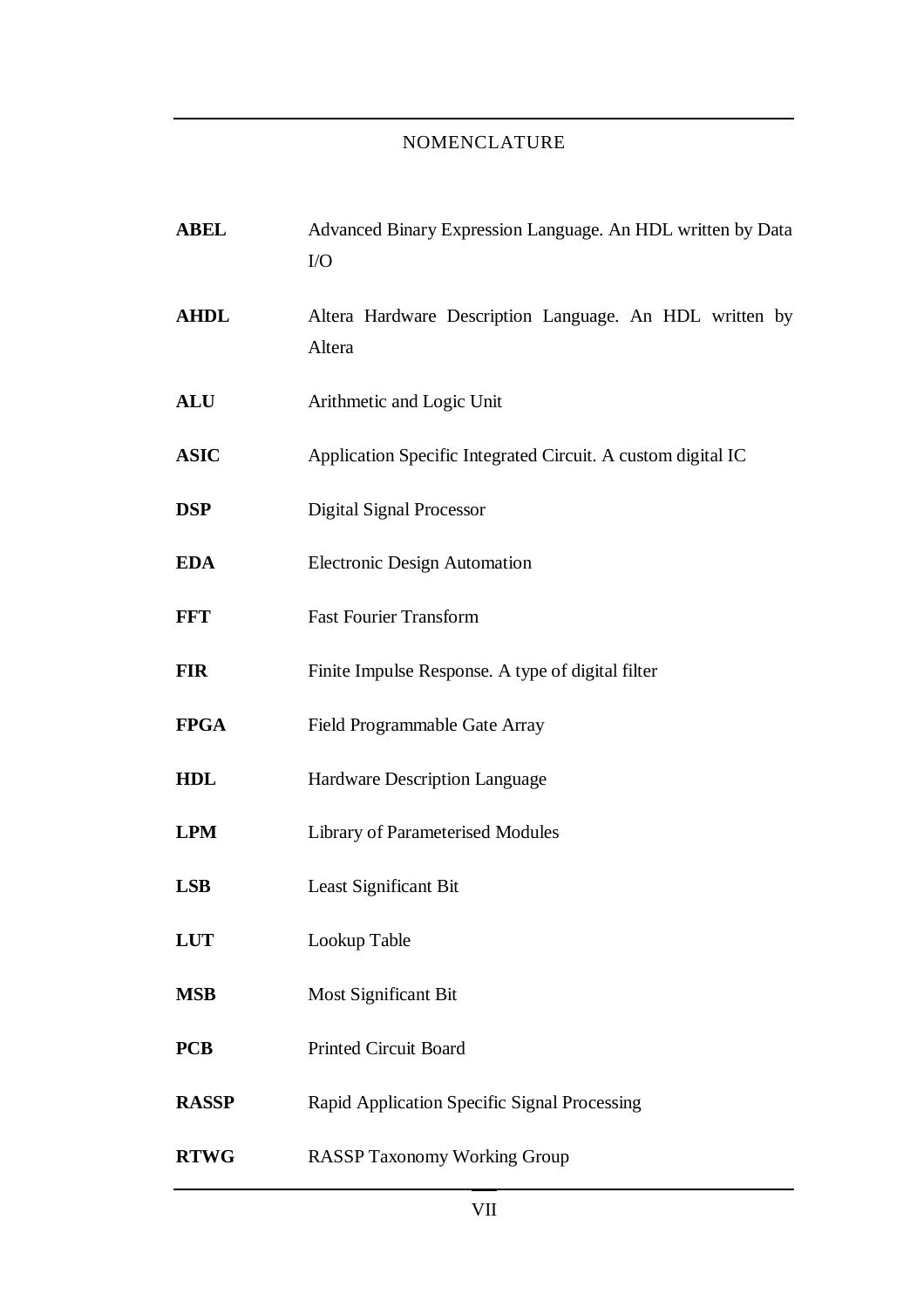| <b>SAR</b>      | Synthetic Aperture Radar                                            |
|-----------------|---------------------------------------------------------------------|
| <b>Taxonomy</b> | Classification                                                      |
| <b>Verilog</b>  | A HDL which is similar to VHDL                                      |
| <b>VHDL</b>     | Very High Speed Integrated Circuit Hardware Description<br>Language |
| <b>VLSI</b>     | Very Large Scale Integration                                        |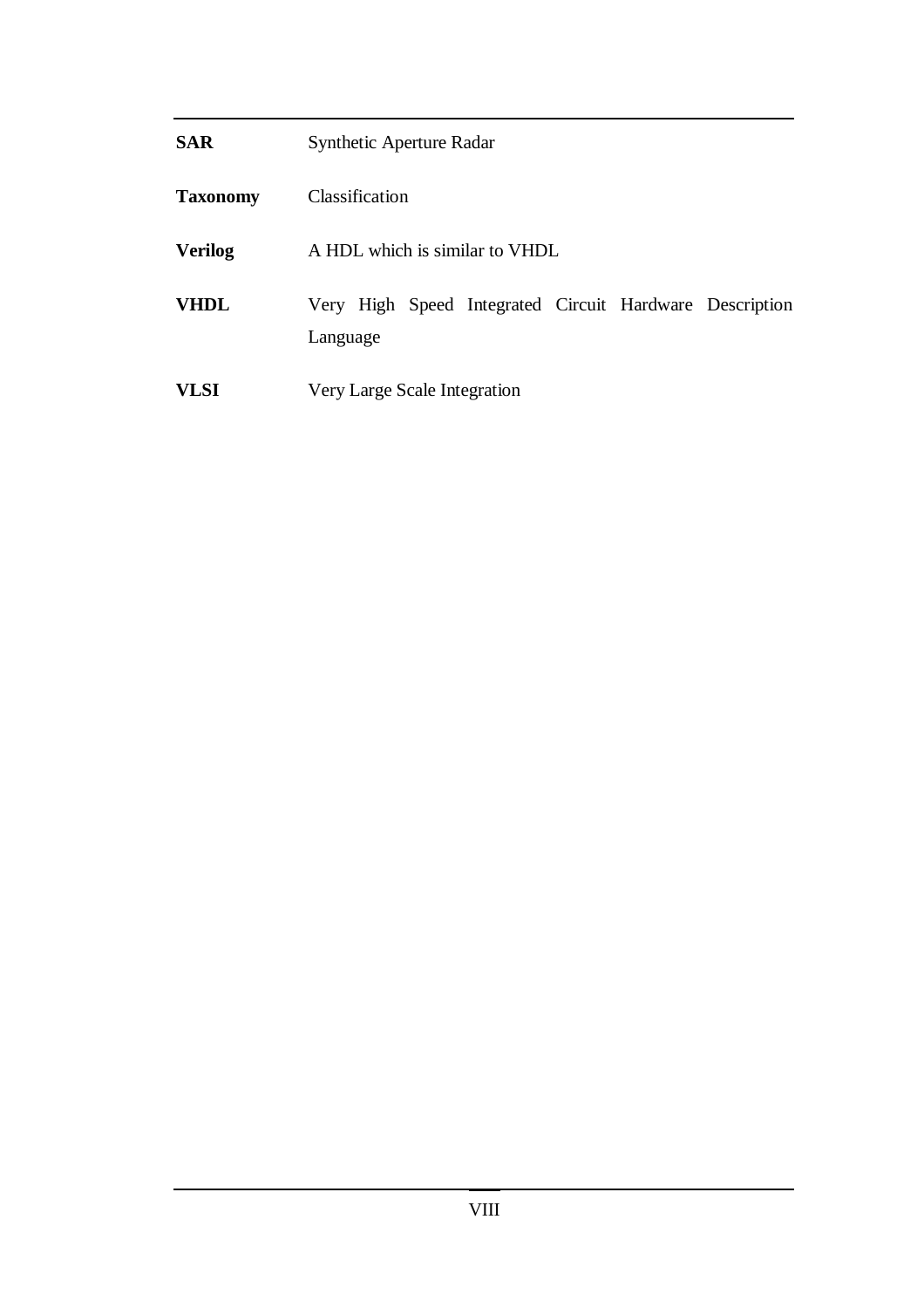# **Chapter 1: Introduction**

VHDL is a hardware description language that is gaining increasing popularity with digital designers, as it is both a synthesis<sup>1</sup> and simulation language. The majority of users in South Africa today use only the language's synthesis abilities, hardly ever tapping into the power of simulation. Their systems design is modular and although their modules are tested, it is not known before the design is prototyped how the modules will function in the completed system. In South Africa, VHDL is used mostly for FPGA design. Most of the more popular FPGA design software packages have very limited VHDL simulation abilities. The system therefore cannot be tested before it is completely implemented.

With the fierce competition between companies to get their products onto the market, the design's time-to-market must be minimised. Finding design errors during physical prototyping leads to costly delays, both financial and timely. It would be far cheaper if the designs could be debugged and tested before reaching silicon for the first time. The solution is Virtual or System Level Prototyping.

Virtual Prototyping involves the simulation of the entire system. The level of complexity can be from a behavioural (top level), right down to a gate level simulation. The lack of use of Virtual Prototyping in smaller companies often is due to them not having sufficient resources to develop their own models of the components they wish to simulate. This is becoming less of a problem due to the rapidly increasing popularity of the World Wide Web. VHDL models can now be obtained for a variety of digital devices, from TTL and CMOS gates to models of processors that will execute given instruction code. Many specialist companies are publishing on the Web with their sole area of business being the development of such models. Companies are now able to purchase the models they require, rather than spending hundreds of man-hours developing them.

 $\overline{a}$  $<sup>1</sup>$  Synthesis is the process of specifying digital logic gates that will be functionally equivalent to a specification of</sup> hardware described in a hardware description language.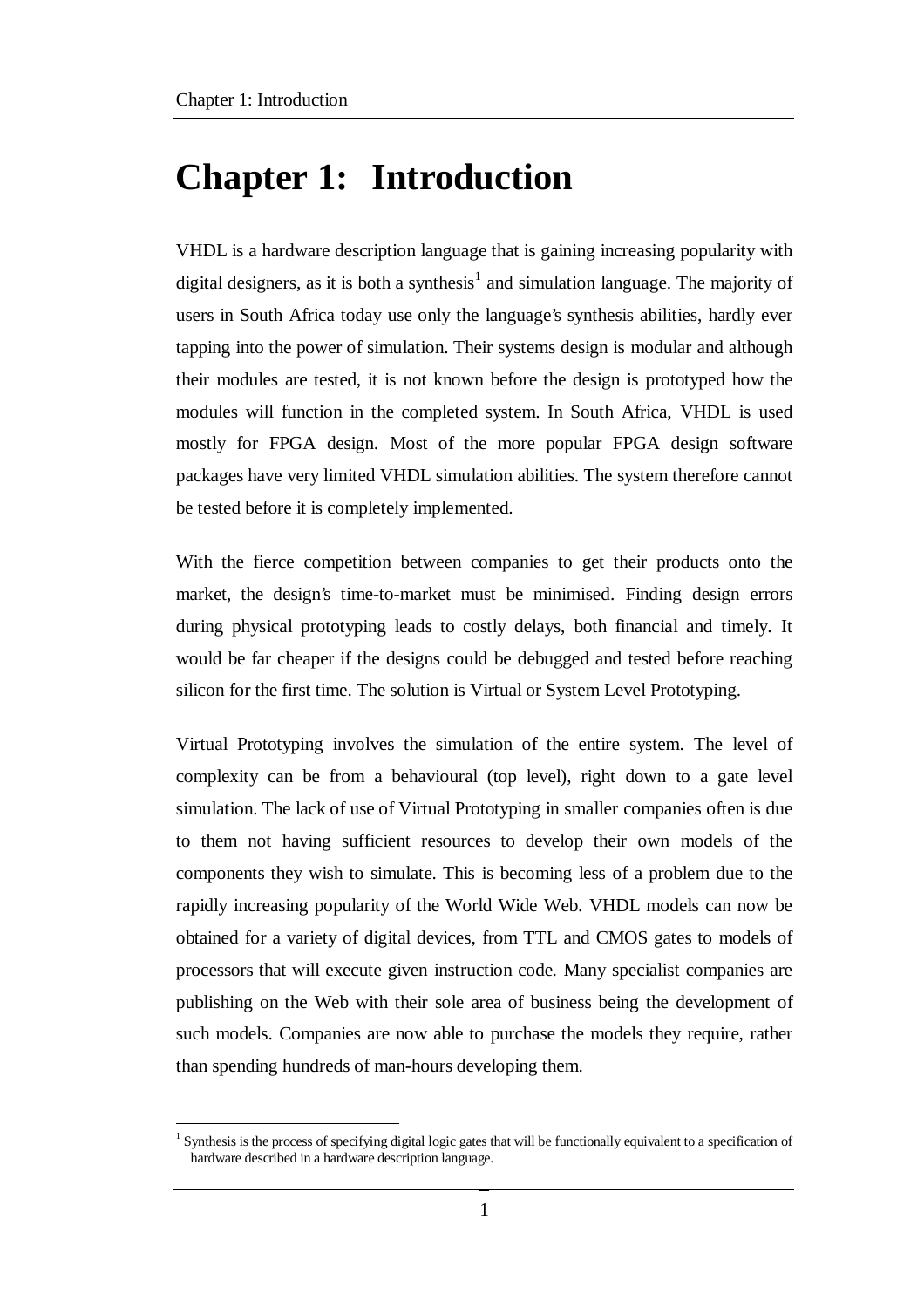This thesis will attempt to investigate the feasibility of VHDL simulation. As a case study, the design of a digital preprocessor for a synthetic aperture radar was attempted. The preprocessor was designed and simulated in VHDL.

The preprocessor was targeted for a Field Programmable Gate Array (FPGA). The reason for this was to investigate the level of complexity of algorithm that could be achieved in such a device. This solution was completely hardware based. A software based digital signal processor (DSP) solution is being investigated by Yann Tréméac [19].

### **1.1 Thesis Outline**

This thesis is divided into 9 chapters and 4 appendices. A brief overview of each chapter and appendix follows:

Chapter 2 introduces Virtual Prototyping, which is part of a new design process called RASSP. **R**apid **A**pplication **S**pecific **S**ignal-processor **P**rototyping is a design methodology which aims to reduce the typical development time of a DSP system from months to a period of weeks. Virtual prototyping is also becoming a necessity owing to the increased pin counts of some of the new high density IC packages. It is no longer feasible for a "bed-of-nails" tester to test boards containing such devices and plugging a logic analyser into the system is almost impossible as the new packages often contain no pins e.g. Ball Grid Arrays. Virtual prototyping is required to test the internals of each of the PLDs while boundary scan techniques will test their interconnection. The chapter also introduces VHDL, a Hardware Description Language which can be used for both the simulation and synthesis of digital circuits. System components can be modelled with VHDL and chapter 2 describes the different levels of abstraction of these models. How each is used in the virtual prototyping process is also described.

Chapter 3 describes Field Programmable Gate Arrays and the design process required to produce the configuration files for programming them. Most FPGA manufacturers have design software for their specific devices. These packages will often compile a VHDL description of the device and then synthesise the logic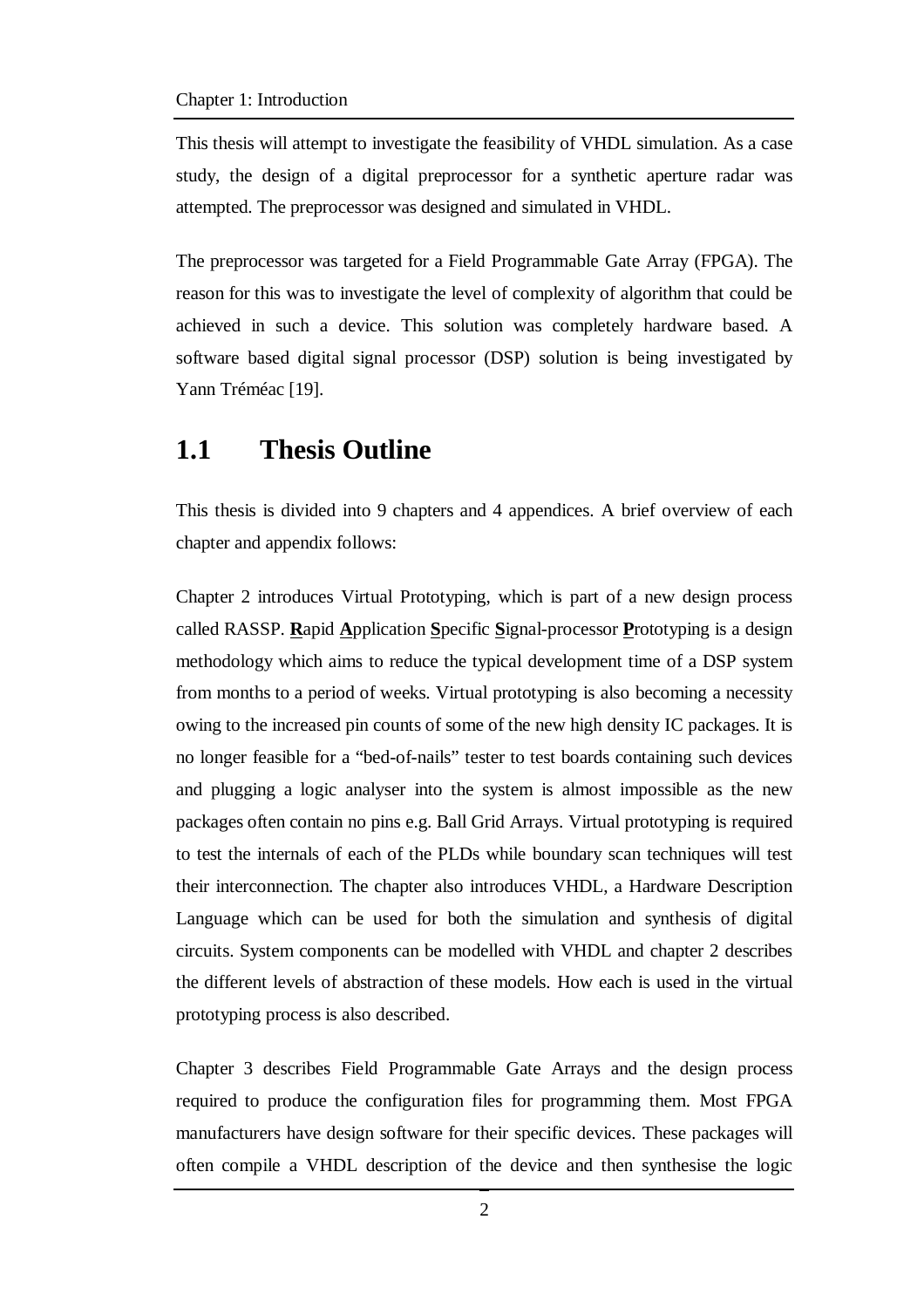#### Chapter 1: Introduction

required to implement it. This logic is then place-and-routed and a configuration file for the FPGA is produced. Many of the new FPGAs are SRAM based and required a specialised serial ROM to load their configuration on power up. The use of FPGAs in a DSP environment is also discussed.

Chapter 4 introduces some basic synthetic aperture radar theory. Since the focus of this thesis is not SAR processing, the theory contained in this chapter will not be very detailed. An overview of the workings of a pulsed radar will be described. Once the transmitted data has been received, it requires processing to convert it into a focussed image. In order to do this, the data has to be compressed in azimuth, so that the individual targets can be seen. Chapter 4 describes this process.

Chapter 5 details the filter development. This chapter begins by looking at why the preprocessor was needed and how its specifications were decided upon. At this stage of development, no consideration was given to the hardware. The preprocessor was required in an existing radar to reduce the data rate of the data being stored. By low pass filtering the data, it could safely be subsampled. Three main methods were examined: Using only a presummer, using a presummer before a FIR filter and using just a FIR filter. All of these methods were tested and the results are included. Using a presummer before the FIR filter was the method decided upon as it allowed for the use of a filter with a better cutoff. This produced a better focussed image.

Chapter 6 discusses the preprocessor's hardware development. A top down approach was used during development to keep in line with the principles of RASSP. Without specifying the internals of either the presummer or prefilter, some decisions had to be made regarding the hardware requirements, especially for the memory. The expandability of the solution had to be determined as the processing speed of the presummer and prefilter would not be known until it was designed. A solution which could be made to meet the speed requirements had to be found.

Chapters 7 and 8 describe the design of the presummer and prefilter FPGAs. A top level, behavioural simulation was first performed to verify the correctness of the algorithms. Once this was verified, separate high level models of the presummer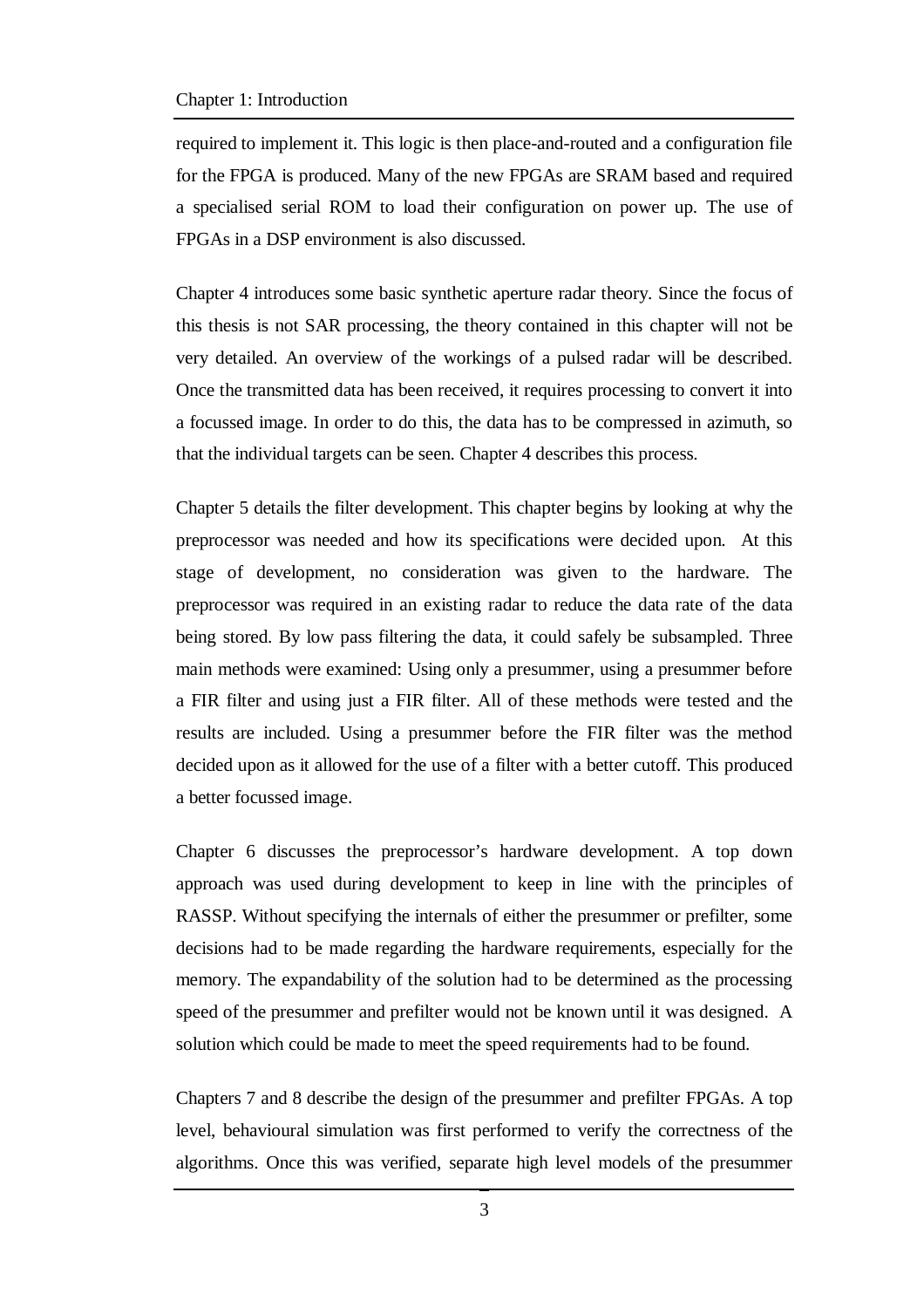#### Chapter 1: Introduction

and prefilter were constructed. This allowed the interaction of the components to be tested and the system could then be compared with the original algorithm. The presummer and prefilter were then implemented separately as synthesisable VHDL models. Once implemented, the components were then tested against the results produced by the original algorithmic simulation. The final design could therefore be verified without the need for physical prototyping.

Chapter 9 contains the conclusions. Virtual Prototyping has distinct advantages when building systems, whether it be simple micro-controller boards to complete digital radars. The ability to simulate each of the devices and to be able to probe any point in the system saves a great deal of time when debugging systems. Finding errors is far quicker when looking at the results of a simulation than having to use conventional hardware techniques such as logic analysers. Correcting errors is also far cheaper when discovered before the printed circuit boards are made. Depending on the simulator used, the number of existing VHDL models available to the designer varies. Producing models is a time consuming task and it would be pointless for small companies to employ a designer to code only the models required.

Appendix A contains the specifications for the different filters considered. The specifications include the tap weights, sampling frequency and cut-off frequency.

Appendix B contains brief description of the JTAG standard for programming FPGAs and for use in Boundary Scan.

Appendix C contains the MathCAD simulation used for comparing the effects of the filters on the SAR processing.

Appendix D contains the VHDL source code for the simulations and synthesised FPGA.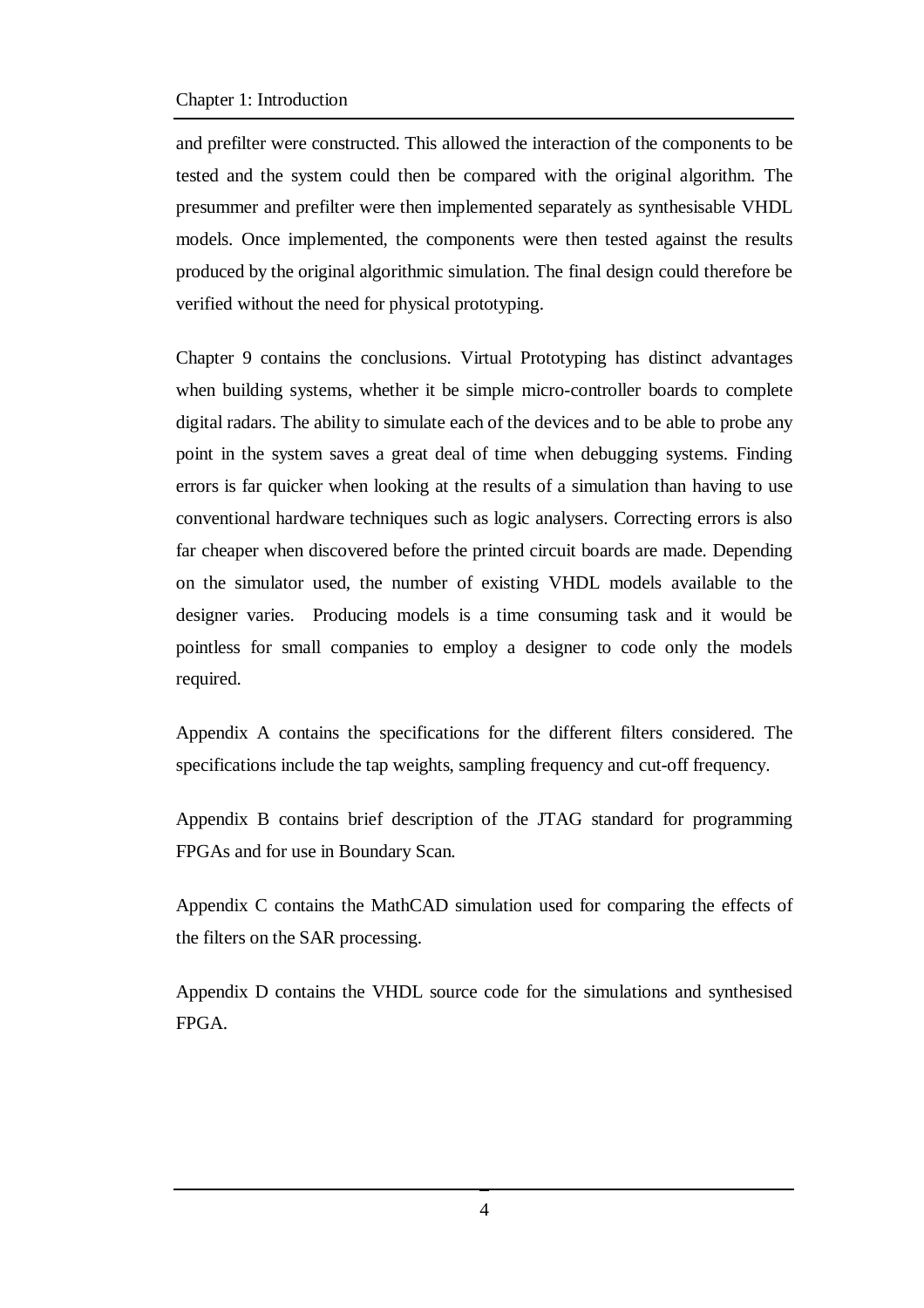# **Chapter 2: Virtual Prototyping**

Virtual prototyping is known by a variety of names including board level simulation, system simulation and rapid prototyping. Virtual prototyping can be defined as "simulating the functionality of one or several printed circuit boards built with standard components, possibly incorporating Application Specific Integrated Circuits, ASIC, and Application Specific Standard Products, ASSP" [8]

# **2.1 Rapid Application Specific Signal-processor Prototyping (RASSP)**

Virtual prototyping is the basis for Rapid Application Specific Signal-processor Prototyping (RASSP). This program was initiated by the Defence Advanced Research Projects Agency (DARPA) in July 1993 with the aims of significantly improving the process by which embedded digital signal processors are developed and supported [17]. The program also emphasises design reuse in an effort to further reduce the development time of subsequent projects or upgrades. RASSP aims at reducing the time taken to field a prototype by a factor of four with respect to conventional design methodologies. One of the main reasons behind this program was that systems were designed using state-of-the-art devices, but by the time the system went into production, the devices were obsolete [15].

The RASSP methodology is based on two principal ideas: Concurrent design and design reuse [13]. The former specifies the idea that software and hardware should be developed in parallel and not serially, as is often the case. The hardware should also be developed in parallel with separate teams designing different modules of the design. Design reuse is also critical to this program as it is pointless repeating work which has already been done.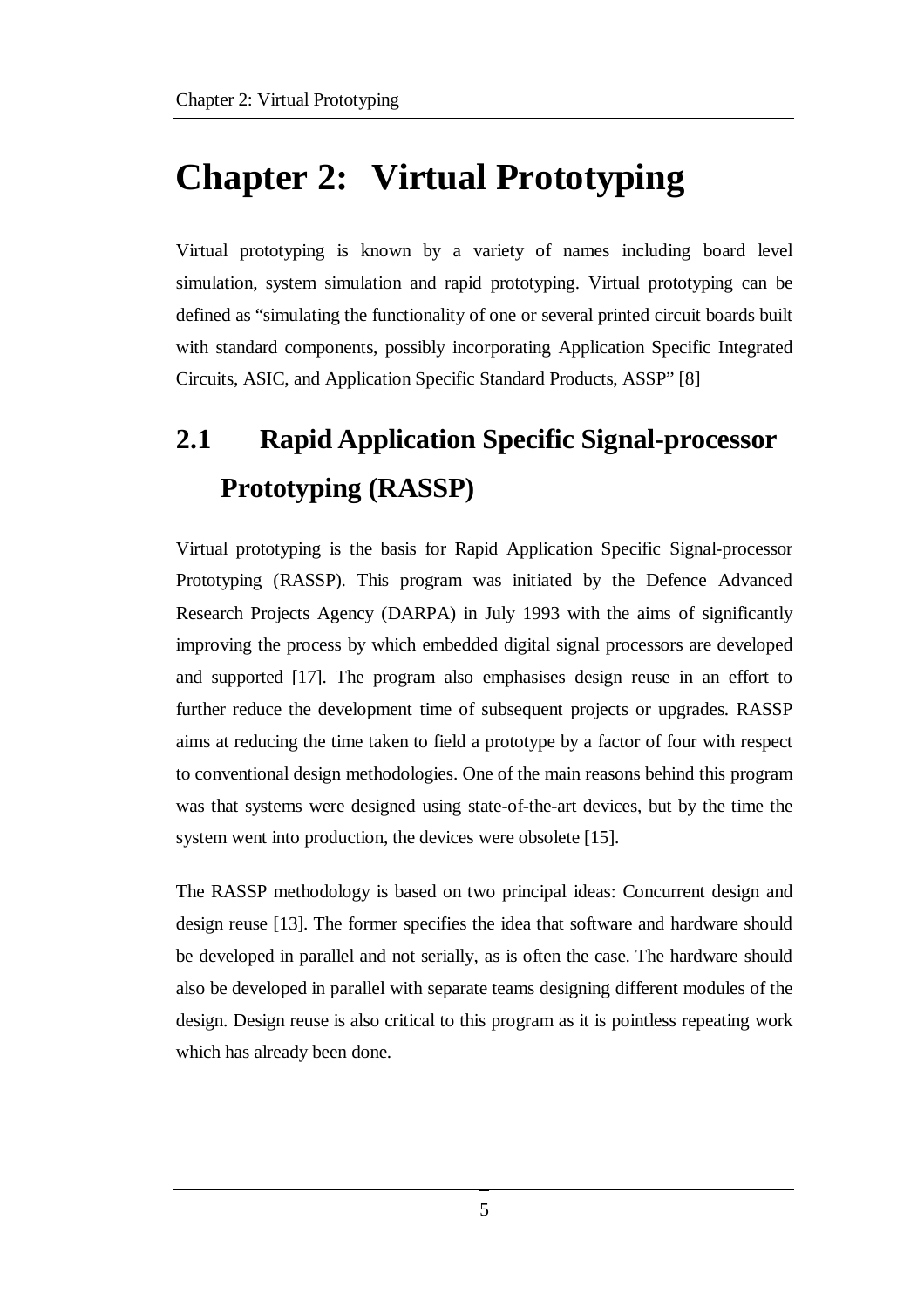To test the claims of the RASSP program, a series of benchmarks were established. The first two required the development of a virtual prototype and a hardware prototype respectively for a Synthetic Aperture Radar Processor.

### **2.2 Benefits of Virtual Prototyping**

Virtual prototyping encourages a top-down design methodology. This allows the entire system to be modelled at first on a very abstract level where the basic workings of the system can be verified. Once it is determined that the system will meet the processing requirements i.e. the algorithm to be implemented is correct, more specific and detailed models can be developed to replace the abstract ones. During this process, the system can be divided into modules and the specifications of each can be defined. By doing this at an early stage, the functionality of the modules can be tested, as well as their ability to interact with the other modules. By moving to lower levels of model abstraction, different architectures can be evaluated before one is finally chosen.

Virtual prototyping also allows for the simulation of subsystems which have not been fully implemented. This allows designers to test their individual modules with the modelled system, even if the entire system has not been implemented. Doing this enables the verification of each model within the system environment. As more modules are implemented, so their models are updated with more accurate ones (lower abstraction level).

Hardware and software partitioning has also been improved with the use of virtual prototyping. Under "traditional" development, once the hardware had been prototyped, the software could be developed.

Virtual prototyping allows a more thorough verification of the hardware than would be achieved using conventional hardware testing methods. One of the reasons for this is that virtual prototypes can be probed in many more places than conventional test hardware. Using these models will also allow the test engineer to test for conditions that are difficult to produce in the real hardware.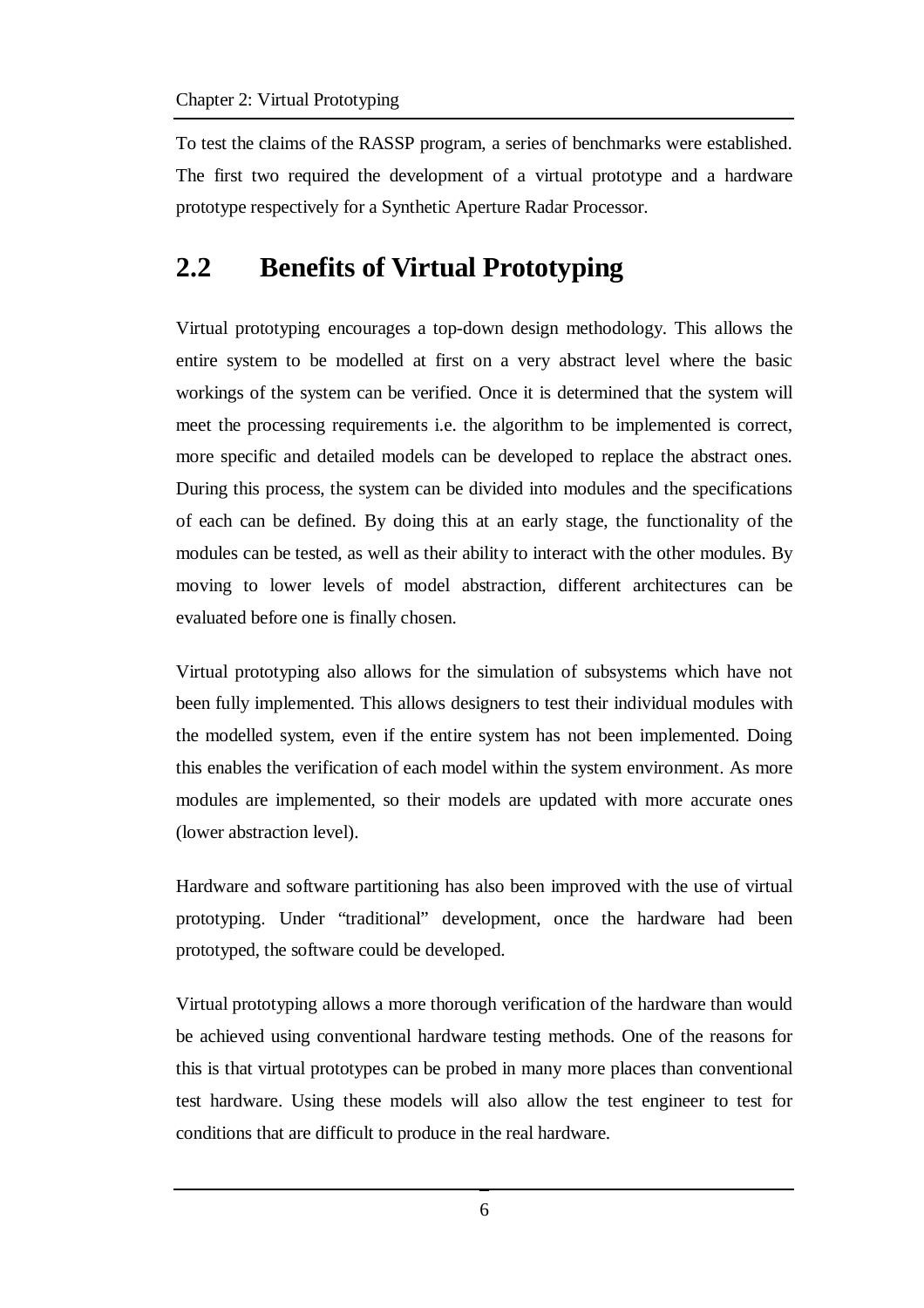### **2.3 VHDL**

**V**ery High Speed Integrated Circuit **H**ardware **D**escription **L**anguage is a hardware description language (HDL) which is rapidly gaining popularity as both a simulation and synthesis language.

#### *2.3.1 The History of VHDL*

In 1980 the US Department of Defence (DoD) funded a project under the Very High Speed Integrated Circuit (VHSIC) project to create a standard Hardware Description Language (HDL). The reason for this was the DoD's desire to obtain a standard design and documentation tool. The result of this was the creation of the VHSIC HDL, or VHDL as it is now commonly referred to [11].

#### *2.3.2 VHDL Standards*

VHDL is an IEEE standard and had undergone one revision. VHDL was standardised in 1987 by the IEEE and was referred to as VHDL 1076-87. It was revised in 1993 (VHDL '93) and most VHDL software packages use this version today. There are not many significant differences between the two versions except for file I/O. Under VHDL '87 there was no way to explicitly open and close a file. This has been remedied in VHDL '93.

Synopsys, a company who are the industry leaders in ASIC design software including VHDL compilers and synthesisers, have written some VHDL libraries which have now become fairly standard and are packaged with most VHDL simulators. These additions deal mostly with the file I/O of formatted text.

#### *2.3.3 VHDL Software*

Once compiled, VHDL source files can be synthesised or simulated. These two processes are very different and often not both fully supported in some software packages.

VHDL synthesis involves taking a VHDL source file and synthesising the digital logic that the source file describes. Not all synthesisers are created equal and one of the characteristics which separates the good from the bad synthesisers is their ability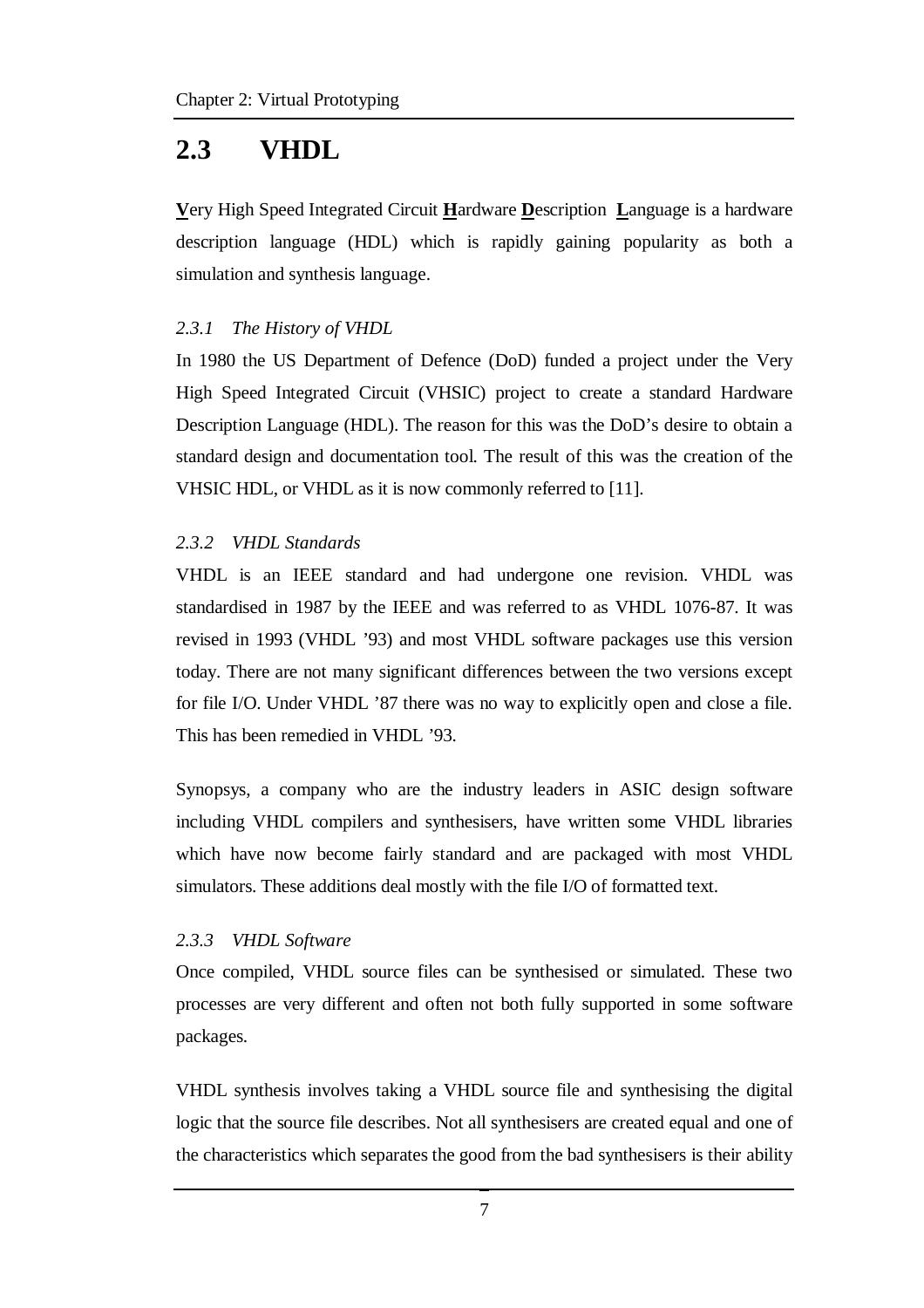to optimise the logic they have created. Thus, the logic that they produce will be less efficient than from a good compiler in speed and/or area. Many FPGA manufacturers provide VHDL synthesisers with their FPGA design software but licences for these often have to be purchased separately.

A full simulator should be either VHDL '87 or VHDL '93 compliant. VHDL simulators are sometimes packaged with synthesisers but often in a stripped down version. These simulators are normally graphical simulators where the inputs have to be entered graphically – not written as a VHDL input file. This is very limiting in that writing a VHDL description for a given waveform is far easier than entering it graphically, especially when it is repetitive. These simulators usually do not have any support for file I/O and so test benches cannot be written to verify any data produced.

A number of different vendors produce VHDL Simulators. Some of these have demonstration versions of their software which may be evaluated for a short period. All except Ptolomy and Alliance are commercial packages.

- Active VHDL (http://www.aldec.com/Active VHDL)
- Alliance. This is a freeware VHDL teaching aid which supports some of the VHDL subset. (http://www-asim.lip6.fr/alliance/index.gb.html)
- Mentor Graphics (http://www.mentorg.com)
- Model Technology's ModelSim (http://www.model.com)
- PeakVHDL (http://www.acc-eda.com)
- Ptolemy. This is written by the Ptolemy Project at the University of California at Berkeley. (http://ptolemy.eecs.berkeley.edu/)
- Synopsys (http://www.synopsys.com)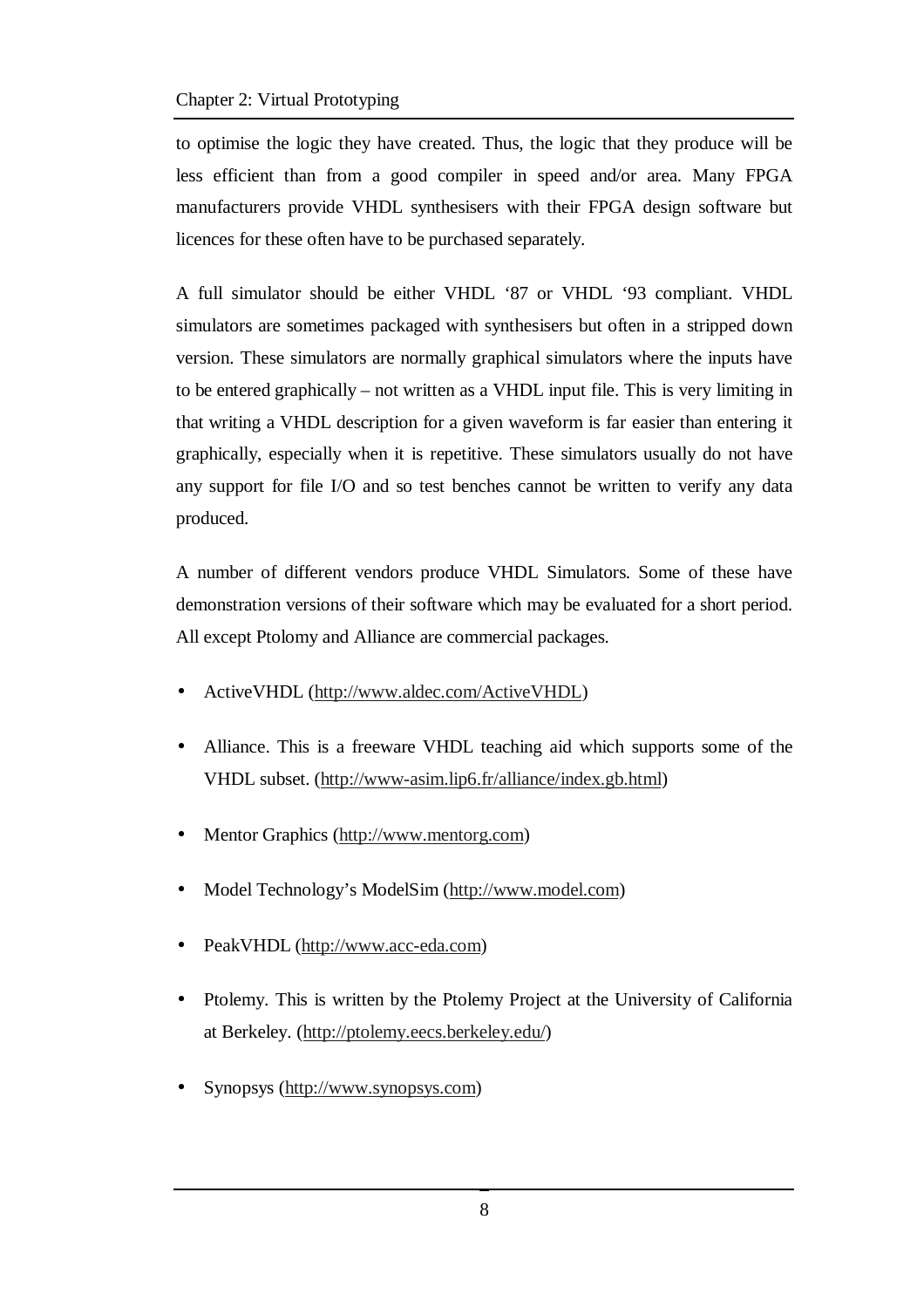# **2.4 VHDL Coding**

Describing the VHDL language is far too great a task to perform here. What follows is a brief introduction into the structure of the language. The main programming unit in VHDL source is the entity-architecture pair (see Figure 1). An *entity* is the description of the interface ports of a design e.g. the pins on an IC. This entity has an *architecture* associated with it that describes the working of the entity. If an entity is required as part of another entity, it is referred to as a component and is declared as such.

An entity can have multiple architectures associated with it, although only one architecture may be used at any one time. A *configuration* is required to bind an architecture with an entity (see Figure 1). If there is no explicit configuration, the default configuration is used.

VHDL source written for simulation cannot always be synthesised. In fact, only a small subset of the language is synthesisable. This alone is reason enough for having multiple architectures. For the same entity, synthesisable and simulatable architectures can be written. Depending on which process is being performed, either of the two architectures can be selected in the configuration (see Figure 1).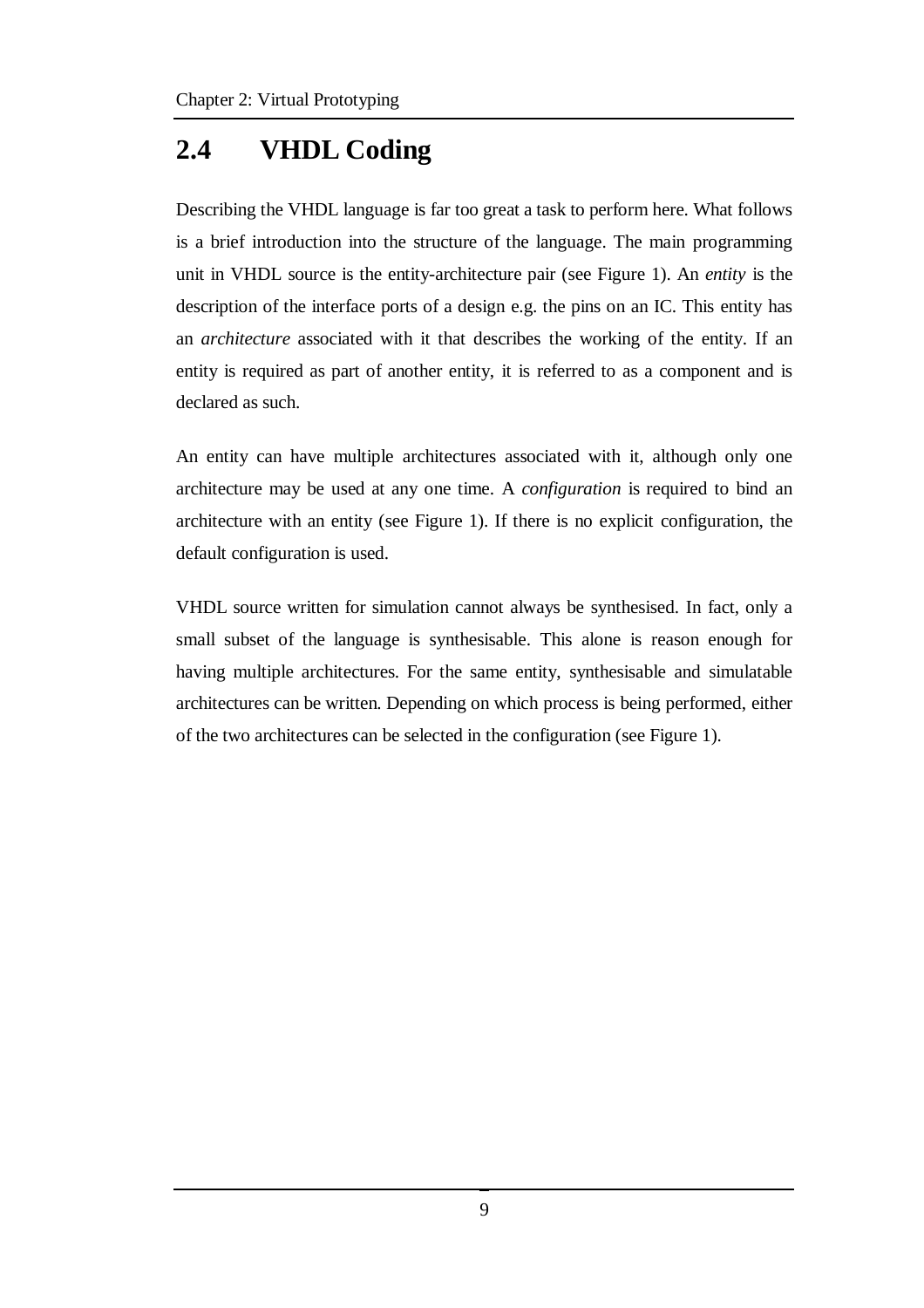

Figure 1: VHDL Entity Architecture Pairs

The style of writing VHDL will also affect the logic that is synthesised. Although two ways of writing some code will have the same logical effect, the logic synthesised could be completely different. For example, using a "case" statement is more efficient than using nested "if" statements. The former is often synthesised as a multiplexer while the latter results in a string of nested AND gates.

Writing synthesisable VHDL cannot be compared with writing a program in another software programming language like "C" or even simulation VHDL. One must always remember that one is writing hardware and that the source which is written is going to be transformed into hardware. Writing code without considering the hardware that will be generated will result in code with either does not synthesise or does not perform as expected. An example of this causes latches to be inferred if signals are not assigned default values.

### **2.5 VHDL Modelling**

A VHDL model of a device is a description written in VHDL which describes the operation of the device at a particular level of abstraction. To introduce standardisation into the writing of VHDL models, the RASSP Taxonomy Working Group (RTWG) was formed in 1995. Their mission was to "develop a systematic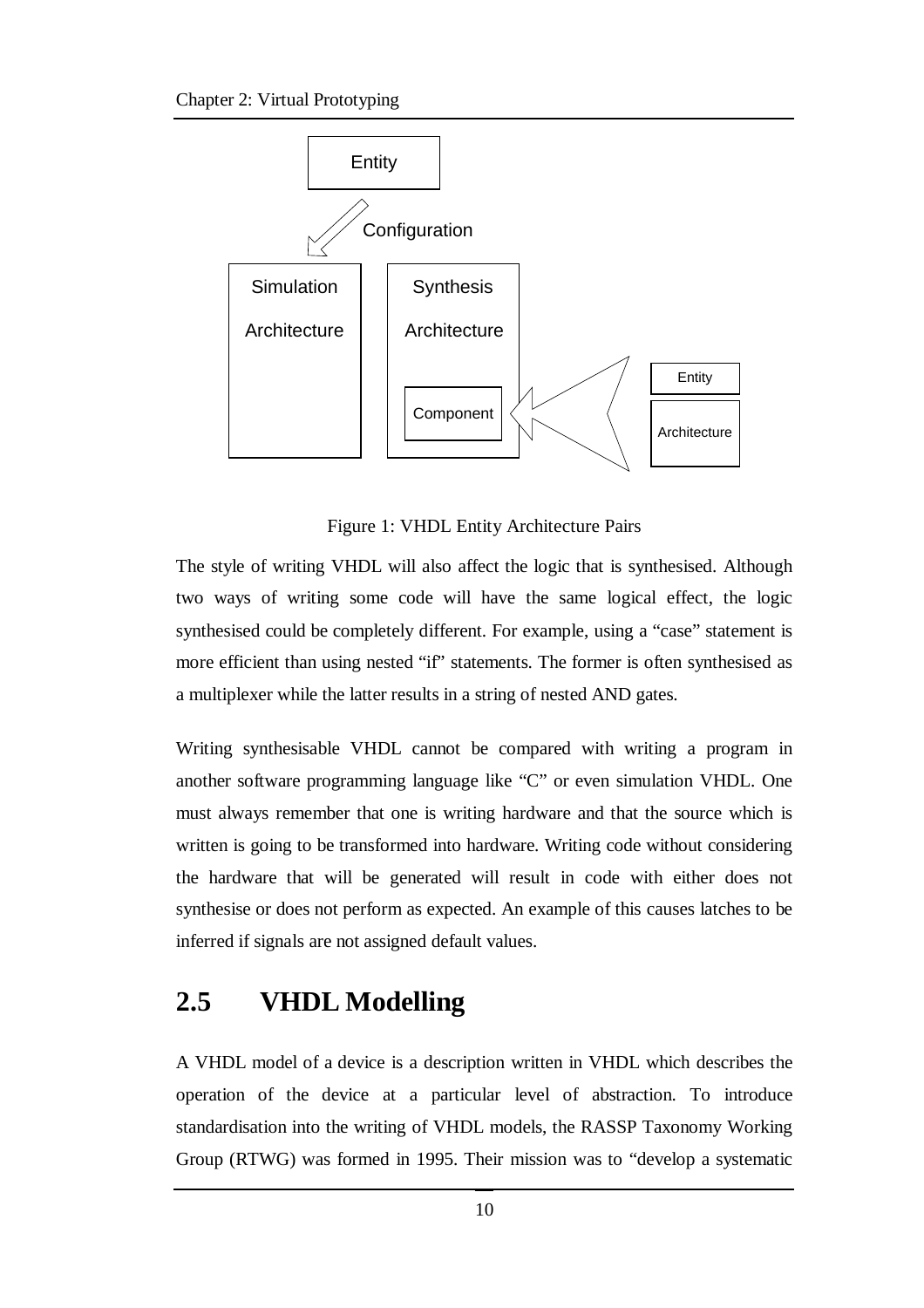basis for defining VHDL model types and to use this basis for concisely and unambiguously defining a terminology that describes the models that are used within a RASSP design process" [14].

To describe a VHDL model, the RASSP Taxonomy differentiates between five orthogonal model characteristics: Temporal detail, data value detail, functional detail, structural detail and software programming level. Each of these characteristics is applied to the internal and external views of the model. These can be plotted on a set of axes [14] that describes the level of abstraction of each of these model characteristics. A brief explanation of these characteristics can be found below.

#### *2.5.1 Temporal Resolution*

The Temporal Resolution Axis represents the time scale of the events that are modelled [14]. For example if one is wishing to capture the timing of the gate delays, the temporal resolution of the model could be in the order of picoseconds. If, on the other hand, the instruction cycles were to be modelled, the temporal resolution of the model could be in the order of milliseconds.

#### *2.5.2 Data Resolution*

The Data Resolution Axis represents the resolution of the format of the data values that are used [14]. For example, if the value 1 was to be represented, it could be done so on a low level as a binary string "0001". The same number could be represented as an integer (1) or as an enumerated type e.g. Yellow. All these representations are equally accurate, just increasingly abstract.

#### *2.5.3 Functional Resolution*

The Functional Resolution Axis represents the level of detail at which the model describes the functionality of the component or system [14]. This can range from Boolean expressions that specify the logic required to implement a function to the mathematical representation of that function.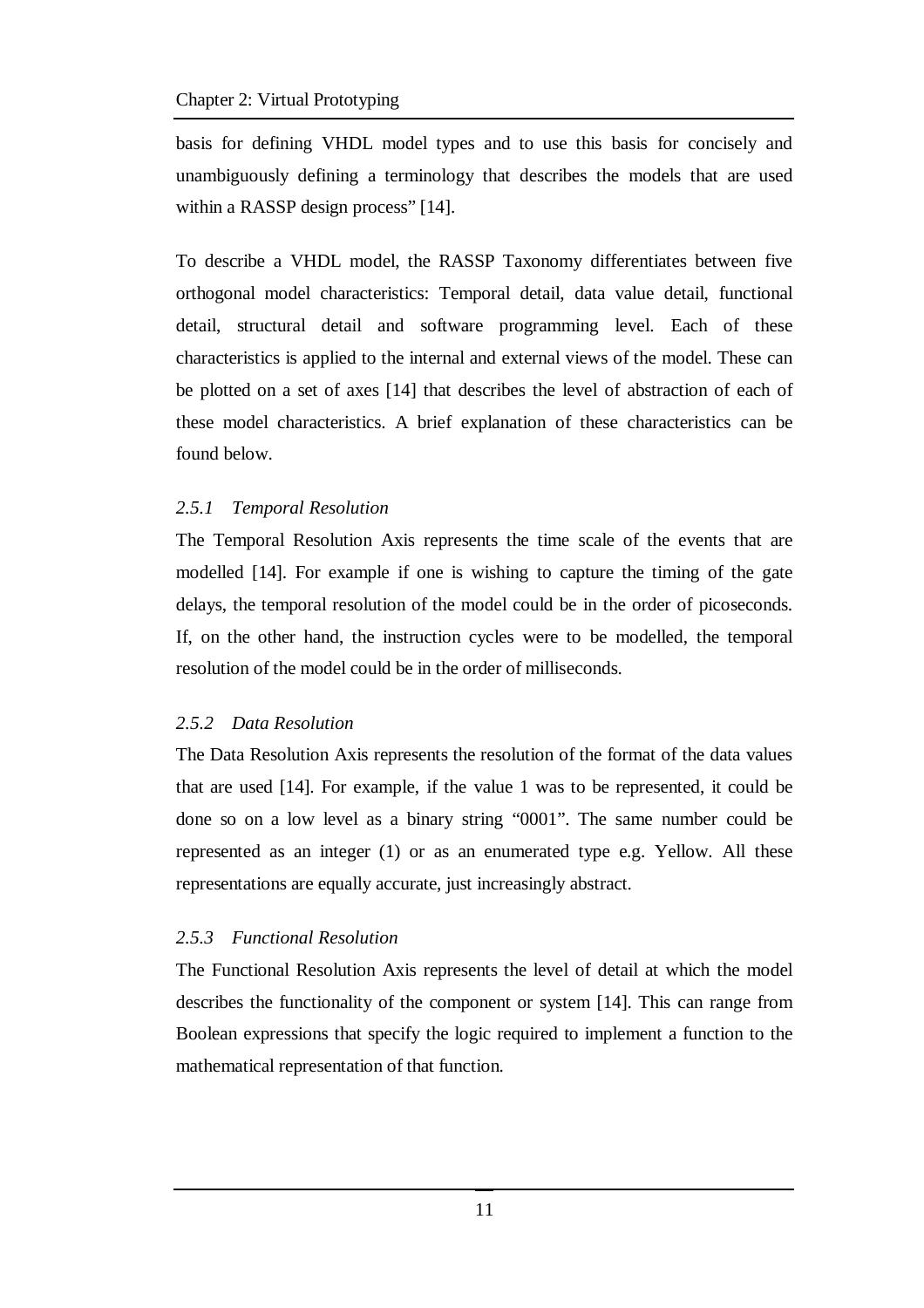#### *2.5.4 Structural Resolution*

The Structural Resolution Axis represents the level of detail that a model provides about how it is constructed out of constituent parts [14]. For example, if the structure of an IC were being modelled, a high resolution model would describe the IC in terms of the logic gates which make it up. A low resolution model would describe an IC in terms of ALUs, multiplexers and registers.

#### *2.5.5 Software Programming Resolution*

The Software Programming Resolution Axis represents the granularity of the instructions a model can execute when running the target software [14]. The resolution can range from microcode instructions to high level operations like an FFT.

### **2.6 General Modelling Styles**

For a complete discussion of VHDL modelling, the reader is urged to consult [14] as it provides a complete reference for all types of VHDL models, not only the ones introduced here. All VHDL models are described in terms of three primary classes. Each of these uses the axes described in Section 2.5 to describe their resolution.

#### *2.6.1 Behavioural Model*

This model describes the functionality and timing of a component without specifying a particular implementation. It can be thought of as a functional model with timing. A behavioural model can exist at any level of abstraction – this being determined by the resolution of the implementation details [14].

#### *2.6.2 Functional Model*

This model describes the function of the system without introducing timing. It is essentially a behavioural model without the timing. Like the behavioural model, the functional model can exist at any level of abstraction [14].

#### *2.6.3 Structural Model*

A structural model describes a component or system in terms of the interconnection of sub-components. The model shows the structure of the physical implementation.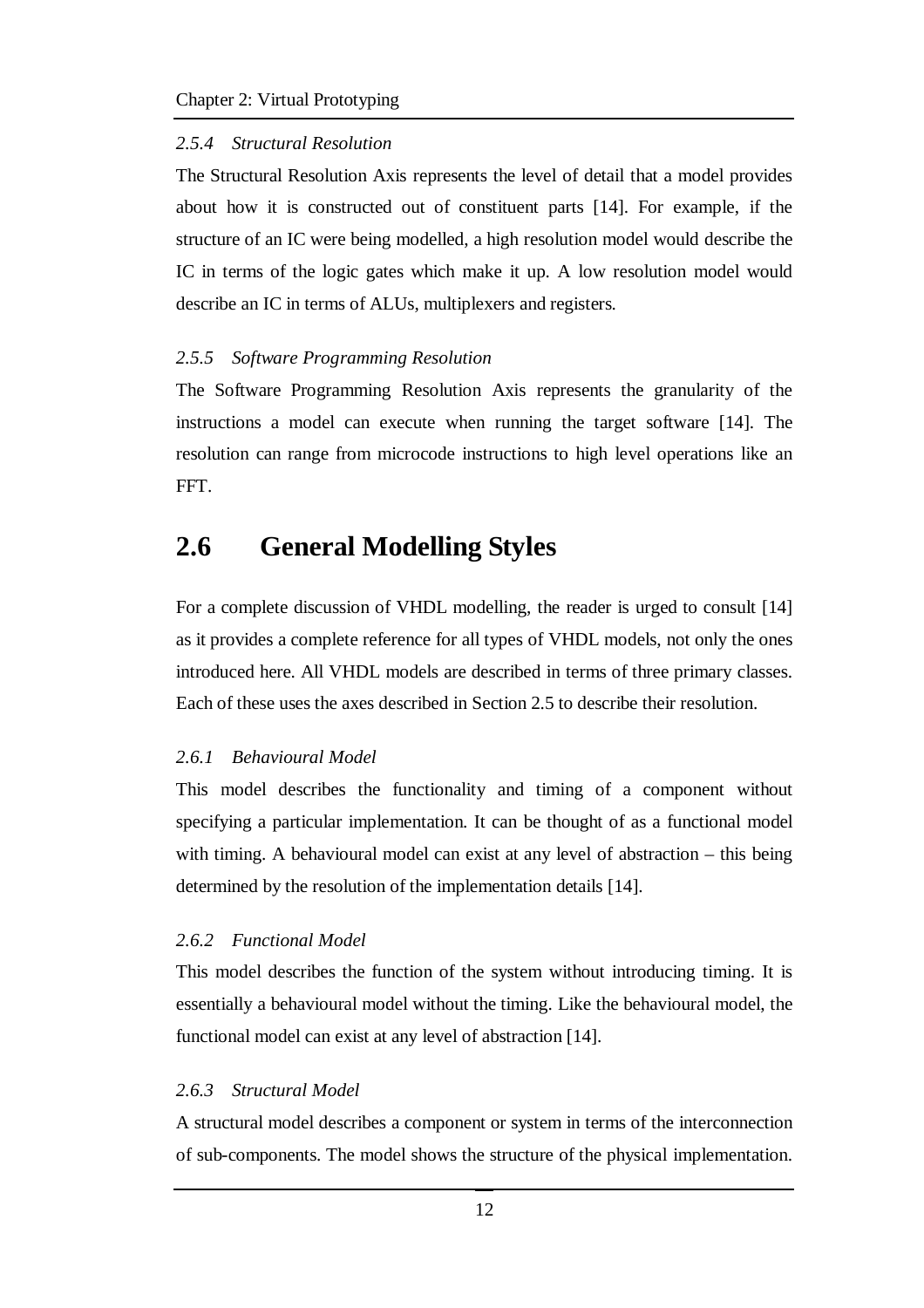For example, a structural model of a processor would show, among other things, an ALU connected with some registers and a program counter. These sub-components can be described behaviourally, functionally or structurally [14].

# **2.7 System Models**

The RTWG defines three terms for use in describing models that represent digital systems. These models contain no structural information regarding the implementation of the system.

### *2.7.1 Executable Specification*

This model is a behavioural description of the system or component and mirrors the particular functionality and timing of the required system or component. Other system metrics e.g. weight, power consumption and size can be included in this model [14].

### *2.7.2 Mathematical Model*

The mathematical model describes the functional relationship between the input and output data values. This relationship described in purely mathematical terms but does not contain any indication as to which mathematical method is used in the computation. This description can be found in the algorithm model [14].

A mathematical model is written to test the mathematics behind the processing to verify that they are correct. Once this is verified, an algorithm model can be written to test various implementations of the mathematics.

#### *2.7.3 Algorithm Model*

This is similar to the mathematical model in that it too describes the relationship between the input and output data values. The difference is that the algorithm model also describes how the results are calculated i.e. using Newton's method or a McLauren Series [14].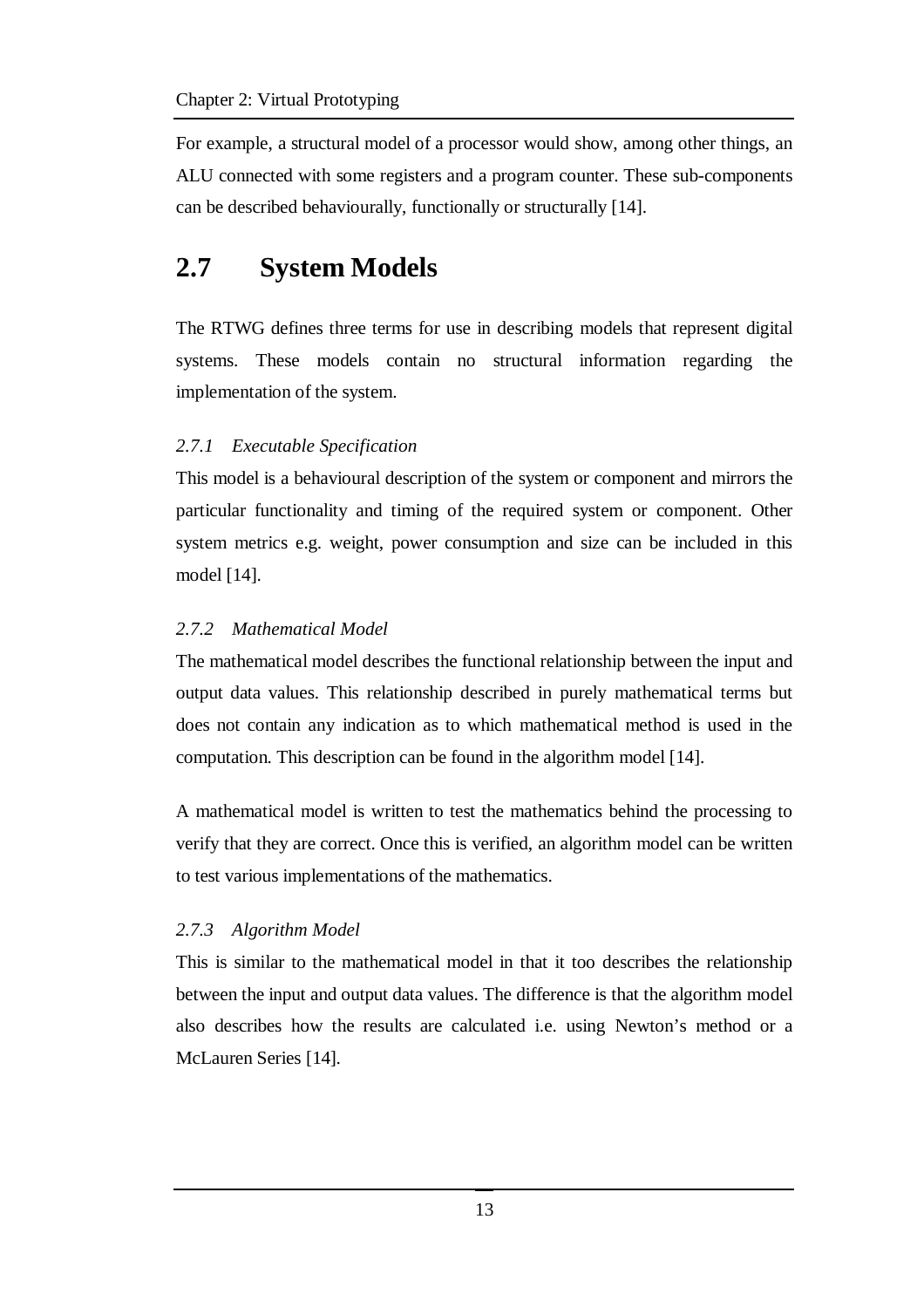An algorithm model is used to test the efficiency and validity of a number of chosen mathematical methods. This model is also used to test the required precision of data values.

# **2.8 Location of Models**

There are a number of sources of VHDL models. Most of these are on the World Wide Web and the designer is able to download the model(s) he/she is looking for. Certain VHDL Simulator Manufacturers provide models for use with their software. Synopsys (http://www.synopsys.com) is one such company and probably have the largest selection of models. The following lists a number of web sites which contain either freeware or shareware models.

- **The RASSP Home Page** (http://rassp.scra.org) has a number of VHDL models. These include processor, memory and bus models and are available for free download.
- **The Free Model Foundation** provides some free and other commercial models. (http://vhdl.org/fmf/)
- **The Hamburg VHDL Archive** provides freeware and shareware models. (http://tech-www.informatik.uni-hamburg.de/vhdl/vhdl.html)
- **The University of Strasbourg** has a free model archive. (http://erm1.ustrasbg.fr/db)
- **The Microsystems Prototyping Laboratory at Mississippi State University** has some free VHDL models. (http://www.erc.msstate.edu/mpl/vhdl/html/models/index.html)
- **Doulos VHDL Model Library** have some free behavioural models. (http://www.doulos.co.uk/models/index.htm)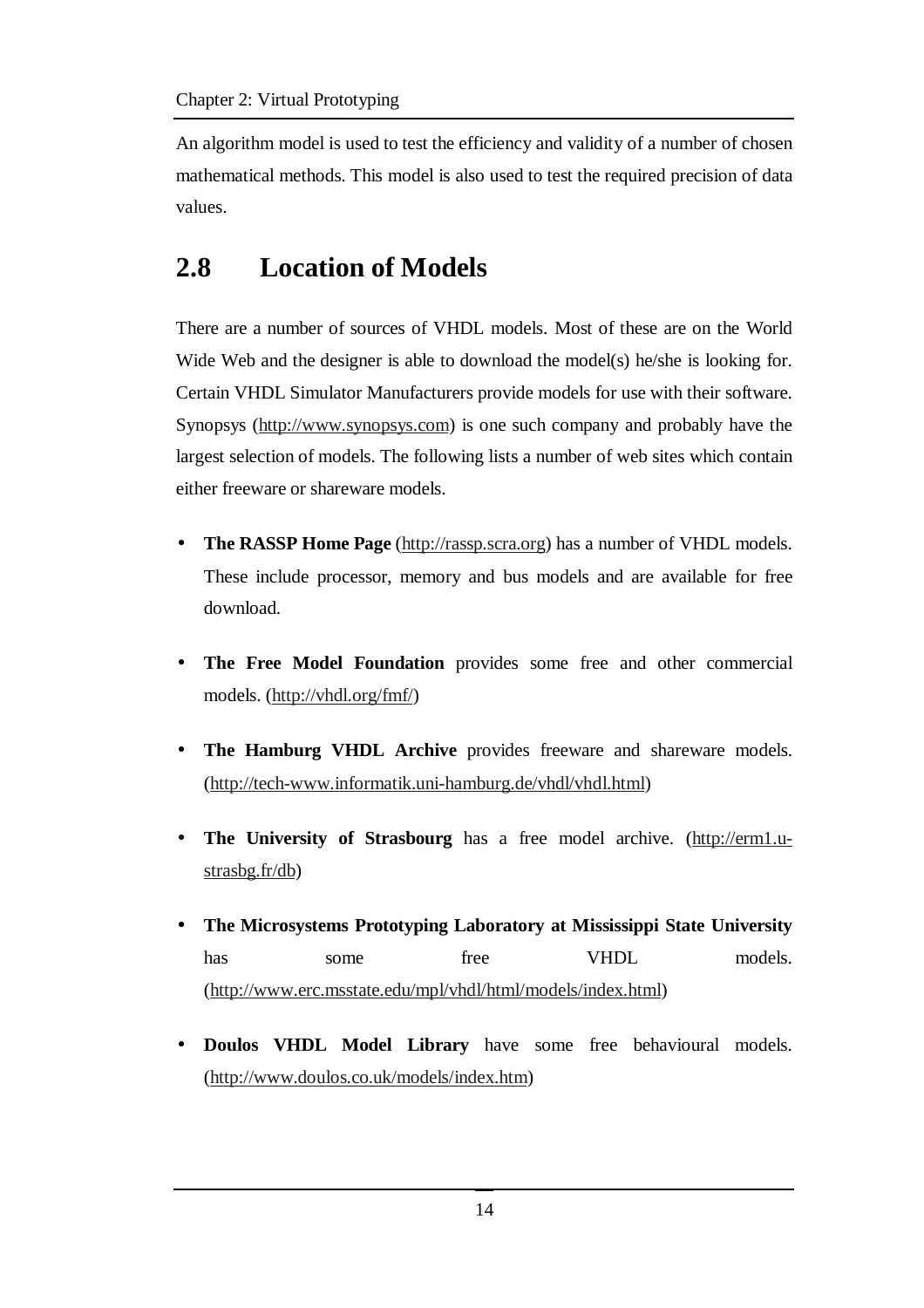### Chapter 2: Virtual Prototyping

A number of commercial model developers also have web sites. Since these models have to be paid for before they can be evaluated, the quality of these sites has yet to be determined.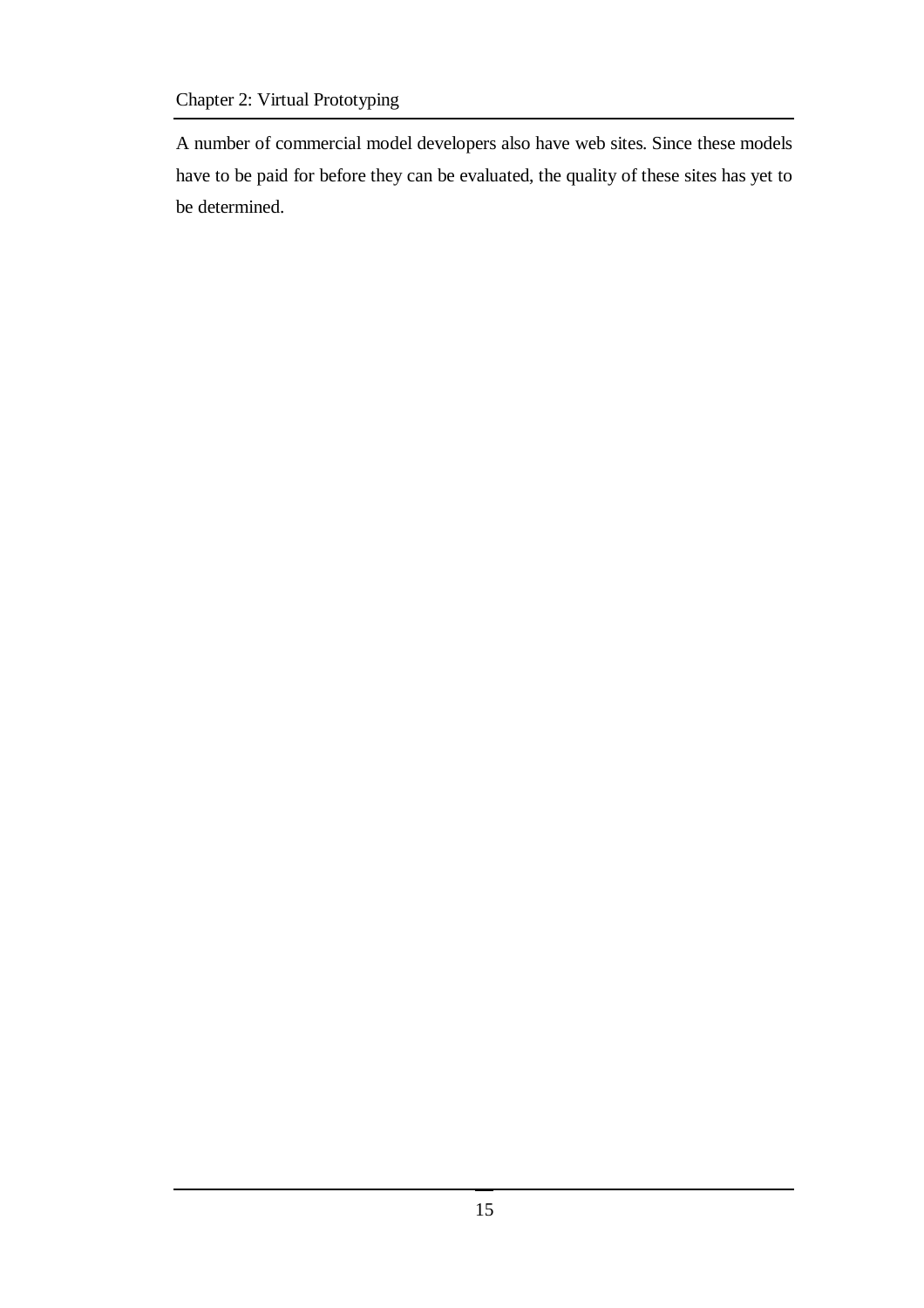# **Chapter 3: Field Programmable Gate Arrays (FPGAs)**

Field Programmable Gate Arrays (FPGAs) are programmable logic devices which provide the benefits of custom CMOS VLSI, while avoiding the initial cost, long development cycle and inherent risk of a conventional masked gate array [20].

### **3.1 What is an FPGA?**

When custom digital logic is required in a design, the designer is provided with a number of options ranging from ASICs to discrete logic. ASICs are expensive to design but their unit price is low since the size of the minimum order is usually very big. The designer specifies the logic required in the IC and the manufacturer produces it from a design file. An FPGA is a type of ASIC except that the designer can configure the logic within the device to implement the required functionality. The FPGA effectively provides the designer with a "sea of logic gates" which is configured by the designer. This process has the effect of connecting the logic gates in such a way that the required logic functions are produced. The unit price of an FPGA is more than an ASIC but FPGAs are available in smaller quantities. The initial cost of production is less for an FPGA than an ASIC since the internals of the former are already specified. All that is required is for the device to be configured to produce the required functionality. When designing an ASIC, the entire design of the device is left to the designer. More skill is therefore required to design an ASIC than to produce an FPGA. FPGAs are often used as prototypes for ASICs. The FPGAs can be programmed to provide the same functionality as the ASICs for testing purposes.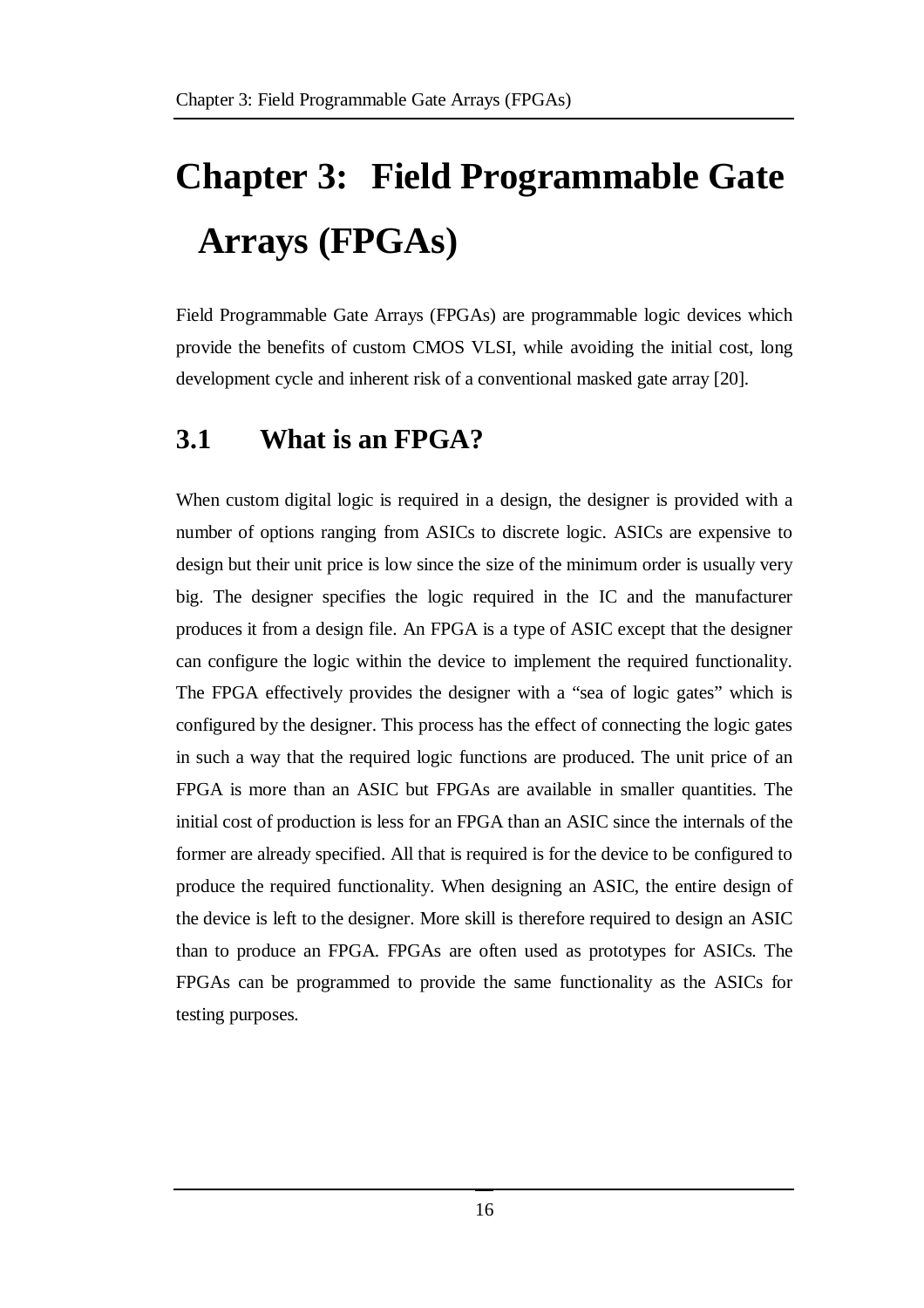Different manufacturers have different structures for their devices but essentially they share the same basic idea<sup>2</sup>. There are three parts: the logic cells, the I/O cells and the interconnection matrix. These are illustrated in Figure 2.

Many FPGAs are SRAM based and read their configuration from an onboard ROM on power up. This has a number of advantages:

- Bug fixes can be performed by simply reprogramming the configuration ROM.
- The FPGA can be forced to reconfigure "in system" to allow it to perform different tasks as required [10] e.g. if the FPGA contained a FIR filter, new coefficients could be loaded if required. These configurations would have to be stored onboard and could not be created "on the fly".
- For applications where the security of the internal design is critical, the contents of both the ROM and the FPGA can be erased should the unit be tampered with. Once erased, no reverse engineering can take place as no clue as to the operations of the device will remain.

#### *3.1.1 The Logic Cells*

The logic cells are blocks of logic that can be configured to produce the user's required logic functionality. These logic cells contain flip-flops and some logic function generators which are usually implemented as lookup tables.

The LUTs have a set number of inputs but still provide incredible flexibility since logic cells can be combined with the interconnect matrix. This allows multiple LUTs to be used to generate a single function.

In some FPGAs, RAM and ROM are available to the designer. These memory devices are sometimes implemented in the LUTs in the logic cells (e.g. Xilinx), while other devices have separate cells to implement them (e.g. Altera).

 $\overline{a}$  $2$  The description below is essentially what the two market leaders in FPGA technology, Xilinx Inc. and Altera Corp. use.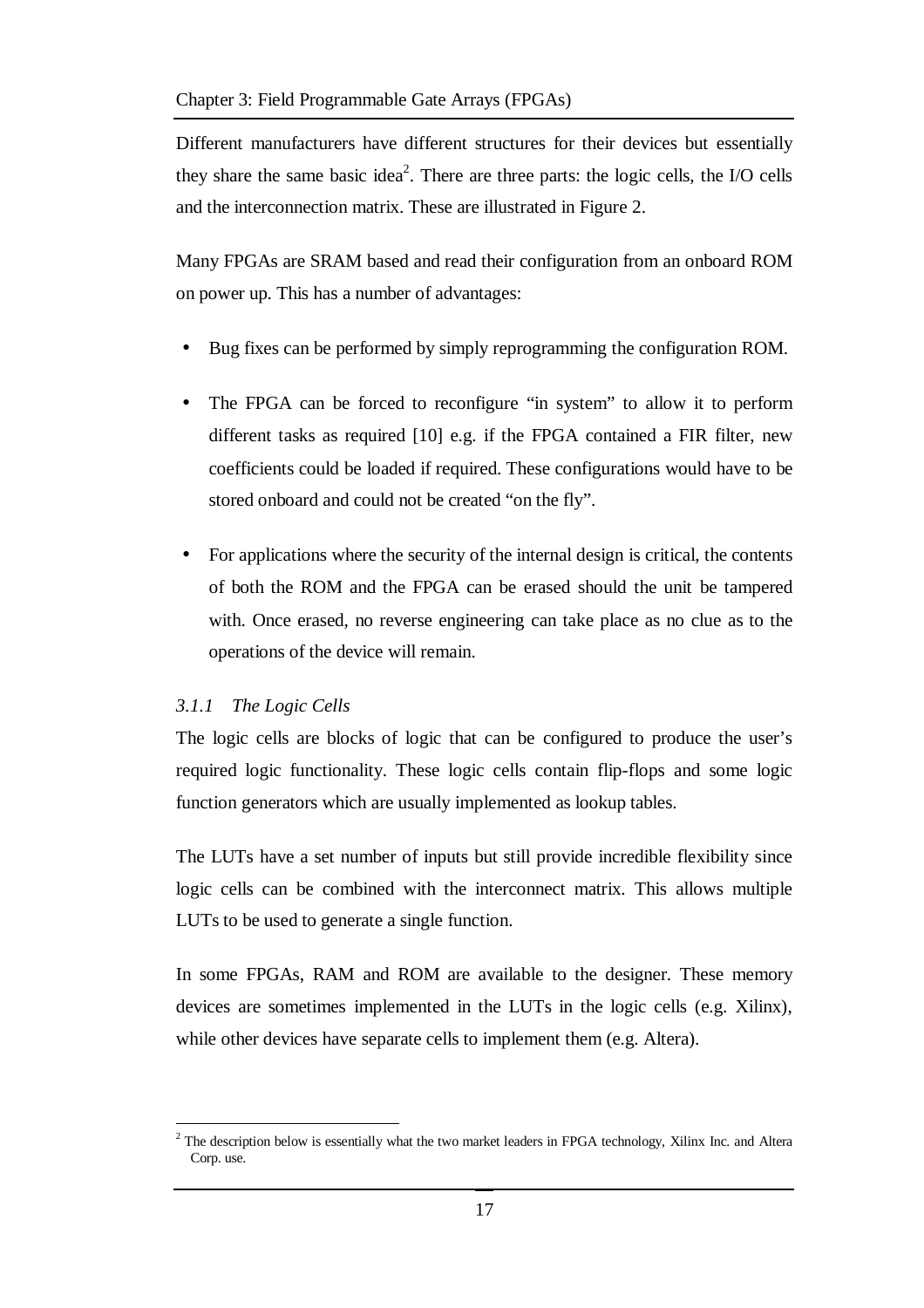



Figure 2: FPGA Internals

FPGAs are rich in registers as each logic cell contains a number of flip-flops. This makes them ideal for pipelined designs.

Some devices contain carry logic that allows a carry signal to be included in a logic cell. This can reduce the number of logic cells used for complex functions in that without carry chains, extra logic cells would be required to implement these functions.

#### *3.1.2 The I/O Cells*

I/O cells are similar to the logic cells except the logic that they contain is more specifically tailored to I/O functions. These cells provide the interface between the external device package pins and the internal logic. Each I/O cell is associated with an external package pin and can be configured for input, output or bi-directional signals.

Sometimes the I/O cells offer programmable slew rates. The slew rate of an output is a measure of the speed at which it can change. Faster slew rates produce more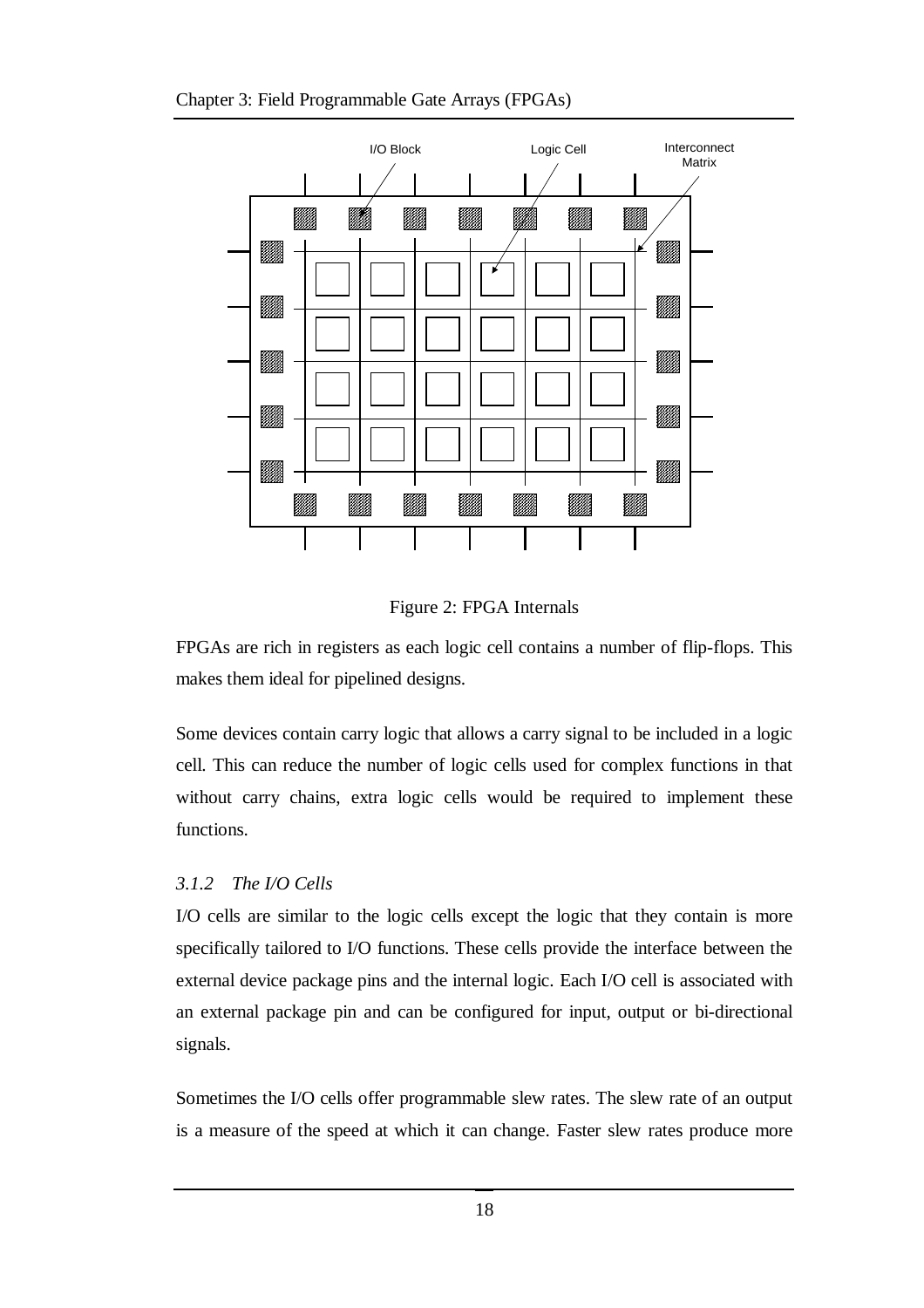noise than slower slew rates. Depending on the application, the designer can choose which slew rate to use.

Many applications require that the inputs and outputs be registered. In an effort to minimise the setup time on inputs and the clock to output time on outputs, the I/O cells often have flip-flops in them. The advantage of using these flip-flops as opposed to any others in the FPGA is that the distance between the pin and the flipflop is minimised. This reduces the routing delay and hence the setup and hold times of the pin.

#### *3.1.3 The Interconnect Matrix*

The logic cells and I/O cells are connected together with a routing matrix. This matrix provides a means of connecting cells to each other. Different vendors have different methods of providing routing and most claim that their devices are more "routable" than their competitors, especially when referring to pin locking. Pin locking is when the designer forces the FPGA design software to place certain input and output signals on specified pins. When the FPGA is initially designed, these signals are placed on the pins that are most optimal in terms of routing. Should the design be changed after the PCB had been designed, it is essential that the FPGA use the original pins for its signals. Obviously, this problem increases as the utilisation of the FPGA increases.

### **3.2 Producing an FPGA Design**

FPGA vendors produce software that is used in design of their own devices. The device specific stage of the design is the fitting or place-and-routing. Third party software is available to perform the design entry and logic synthesis but the author has not encountered any which can perform any device fitting.

#### *3.2.1 Design Entry*

This is the first stage in the design. Two methods exist for doing this: graphical or HDL entry. Graphical entry is cumbersome with larger designs and is less flexible than HDL entry. Symbols for various logic functions (logic gates, multiplexers, adders etc.) are connected together by the designer. This method is useful if a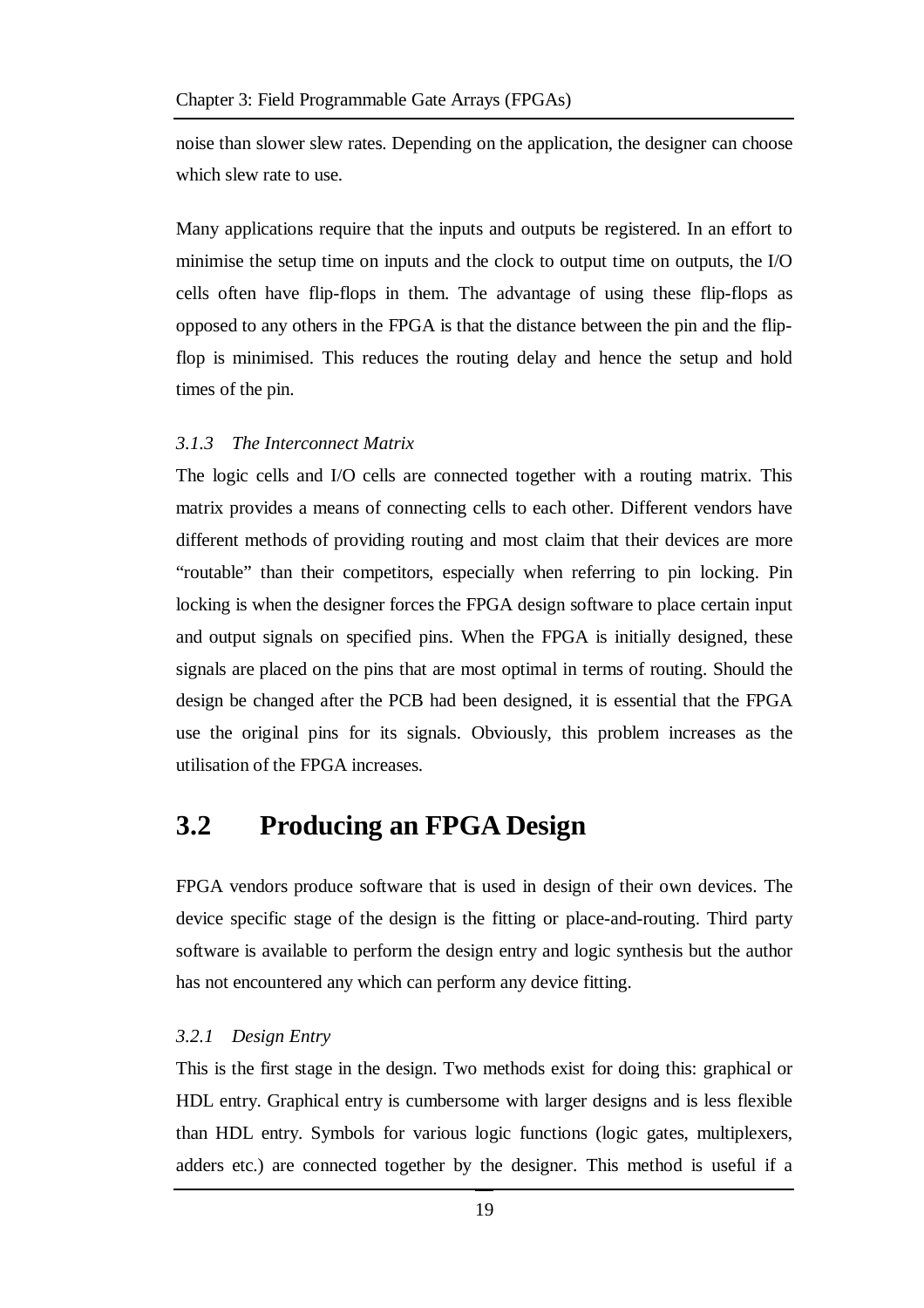schematic for the required logic already exists but becomes very cluttered with larger designs.

HDL entry is not limited to using VHDL. ABEL, AHDL and Verilog are examples of other hardware description languages that can be used for describing the operation of the device. Different design software supports different HDLs but most seem to offer VHDL support – usually as an optional extra.

Once the design has been entered, it has to be compiled. This checks the syntax of the source (if HDL entry is used) and converts it onto an intermediate format which is more useful to a computer. This compiled source is passed to the logic synthesiser.

### *3.2.2 Logic synthesis*

The logic synthesiser takes the compiled source and produces a digital logic equivalent for it. The logic produced is optimised for the device that is targeted. Design software has device specific libraries that contain information on the available logic in different devices.

Most synthesisers can be controlled in the optimisation of the synthesised logic. The trade off between logic speed and area or routability can be set by the designer. The use of carry chains (see section 3.1.1) can also be enabled.

### *3.2.3 Place-and-route*

Once the logic has been synthesised, the fitting software has to perform a place-androute. This process takes all the synthesised logic and connects it inside the FPGA. All the I/O pins are also connected to the corresponding I/O cells and these in turn are connected to the required logic cells. This is a complex process and often takes the largest proportion of the compile time.

If the fitter cannot perform the place-and-route on the targeted device, it will either, at the designer's request, split the design into multiple devices or use a larger capacity device.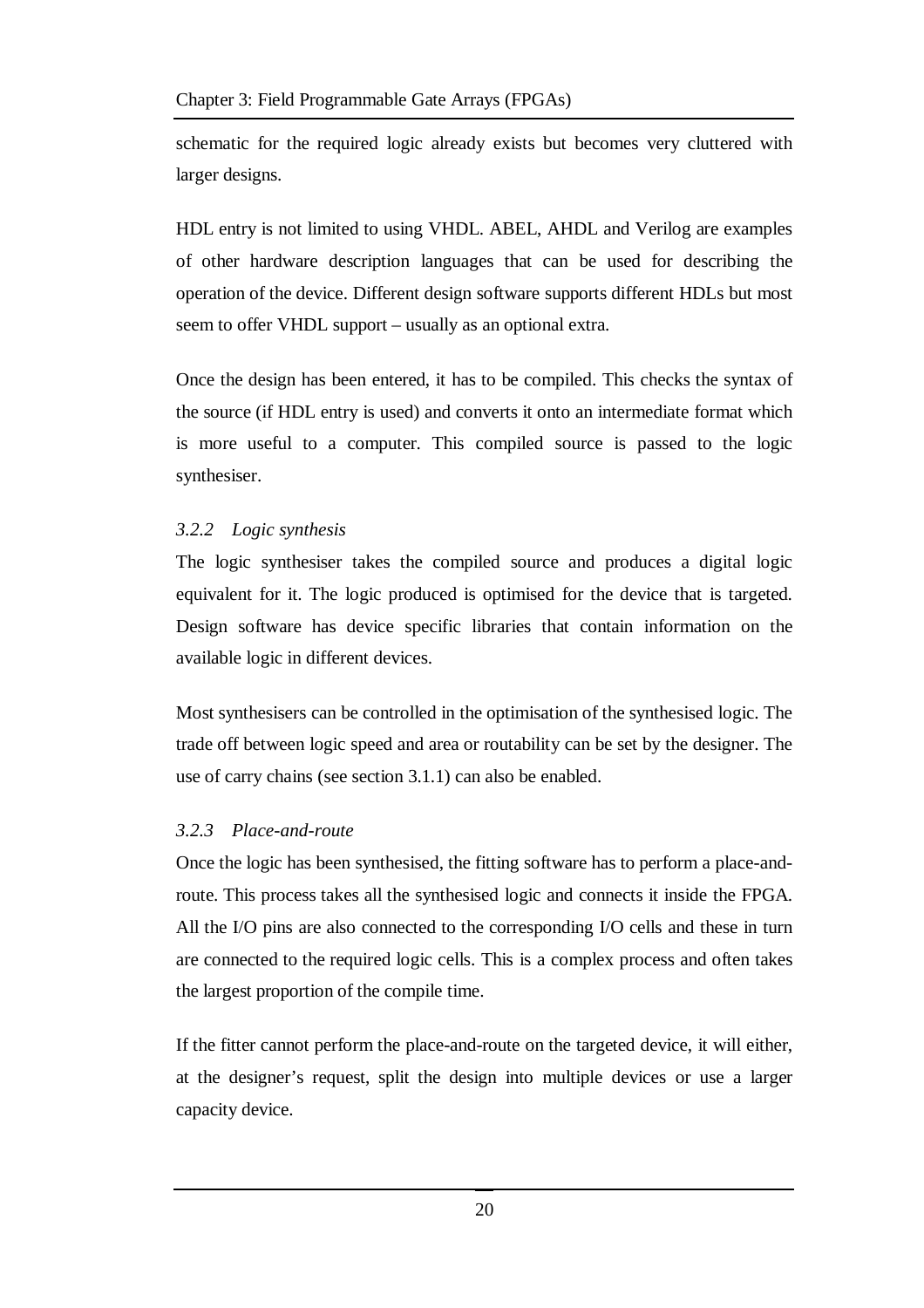#### *3.2.4 Programming the FPGA*

Once the place-and-route has taken place, a configuration file is generated for the target device. Since most FPGAs currently used are SRAM based, they have to be programmed or configured on power up. There are a number of ways of performing this but the most common is to use a serial programming ROM. This ROM has an internal address counter and it provides the required signals and data to the FPGA to program it. FPGAs are often programmed via their JTAG port. More information on JTAG can be found in Appendix B: JTAG Boundary Scan.

### **3.3 Digital Signal Processing in FPGAs**

The choice to use a DSP chip or an FPGA is not always an easy one. Both DSPs and FPGAs have increased in speed and are continuing to do so. DSPs are available off the shelf and anyone who is proficient in the C programming language should be able to program most of them. FPGAs can be designed graphically so a designer who is unfamiliar with VHDL can still produce and FPGA.

The main difference between an FPGA and DSP is that a DSP is a general purpose processor while an FPGA can be used to implement an architecture that is optimised to perform one specific task. This is not to say that the FPGA cannot be reprogrammed to perform another task but rather the architecture that the DSP program makes use of is fixed. That DSP architecture is a general architecture that is designed to support a number of different functions. The functionality of the FPGA is programmed by the designer to be optimal for the task being performed.

With the introduction of SRAM based FPGAs, reprogramming either type of device with updated code is a trivial task and can often be done "in circuit". Compile times for larger designs will be longer for the FPGAs than the DSPs because the DSPs require no place-and-routing. On more complicated designs however, modifying the operation of a DSP is simpler than performing the same operation on an FPGA. The DSP modification can require the addition of just a few lines of code while the FPGA equivalent of that code could require the addition of a large amount of logic.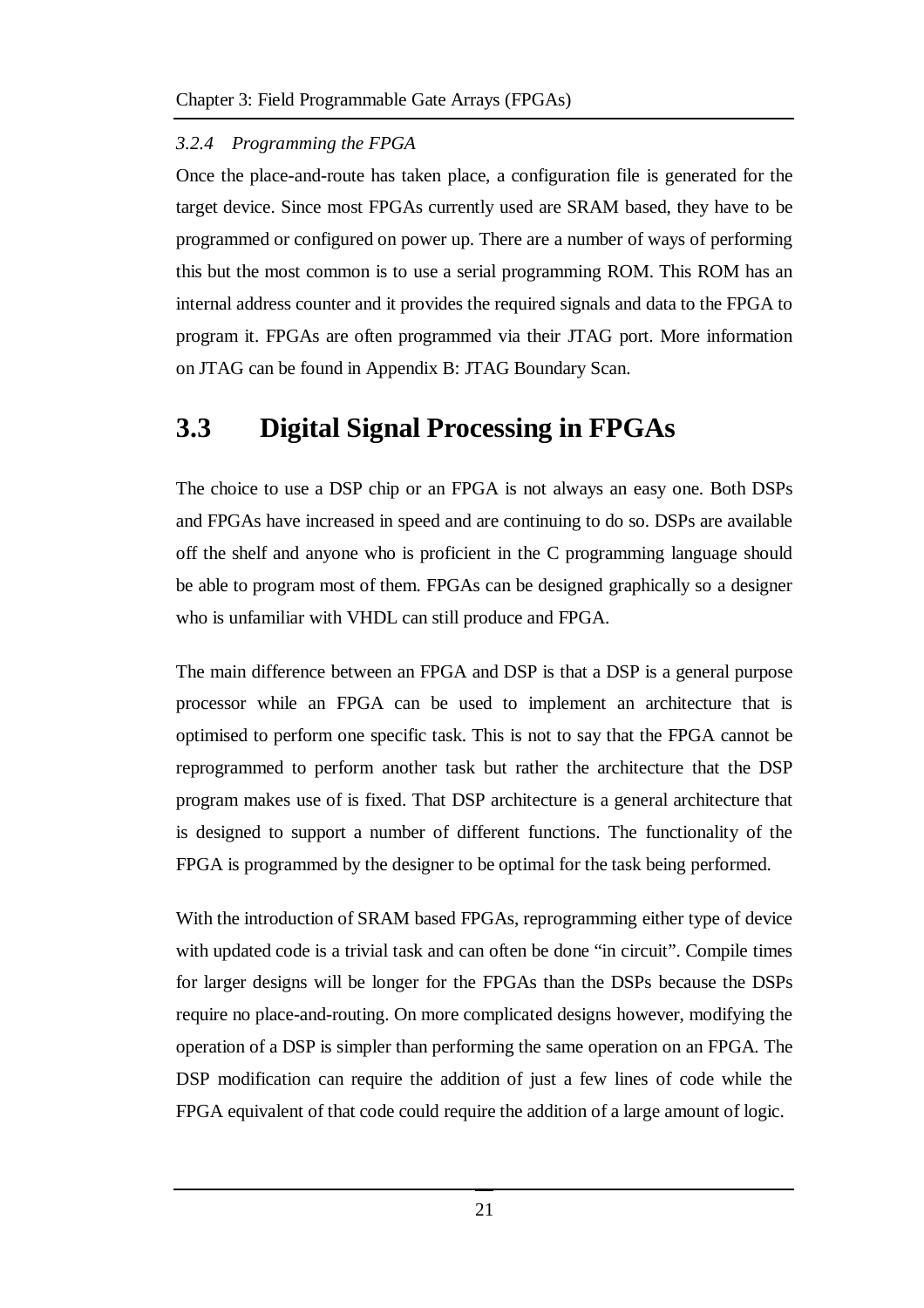Optimising the design to meet the required speed can be more tricky in an FPGA than with a DSP. With the DSP, the instruction time of each operation is fixed and the more code that has to be processed, the longer it will take. If the code cannot be simplified any further then either more devices need to be added in improve the processing power or a faster device needs to be used.

With an FPGA, the same is true to an extent: The more complex the function, the more logic is required and the longer the result will take. The difference with the FPGA is that there are a number of other factors that influence the operating speed. Firstly there is the speed of the device – FPGAs are available in different speed grades. The same logic on a faster device will obviously result in faster operation. Secondly, there is the efficiency of the synthesiser. A poor synthesiser will not optimise the logic to the same extent as a higher quality one. The result will be slower logic. Thirdly, the tasks that are to be performed can possibly be run in parallel, often to a larger extent than multiprocessor DSPs. Lastly there is pipelining. A highly pipelined system will have a larger data throughput than one which isn't. Although DSP architectures often include data and instruction pipelining, the pipeline is often not as long as a custom designed FPGA. It is often a challenge to make an FPGA work at a high speed. In a DSP system, the multiplication is a fixed operation; there is one instruction to perform it. In an FPGA, multiplication can be performed in a number of ways e.g. Partial Product LUT Multipliers, Constant Coefficient Multipliers and Scaling Accumulator Multipliers [5].

Ultimately the choice between the two processors has to be made after considering the algorithm. Multiplication in FPGAs is costly in terms of logic and the speed of DSP multipliers is often faster than those synthesised in FPGAs. On the other hand, if the multiplication is small i.e. the widths of the multiplier and multiplicand are small, a LUT based implementation could be used which and can be performed in a single clock cycle.

An area where DSPs excel compared to FPGAs is in the support of floating point operations. Most of the DSP functions which have been written for FPGAs are only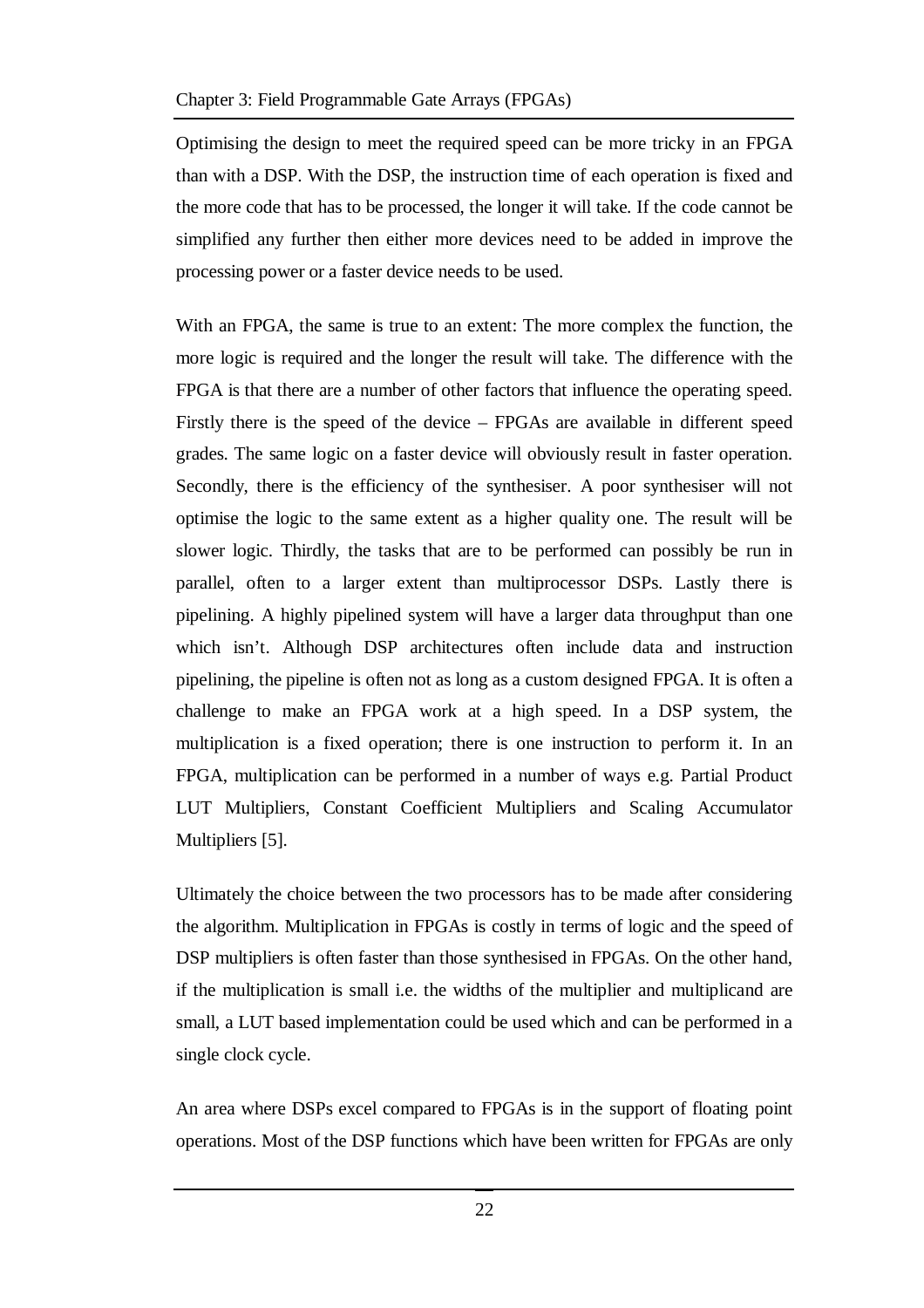capable of performing integer operations. DSPs, on the other hand, are available in both fixed and floating point versions. If the required processing makes use of floating point operations, a DSP is the clear choice.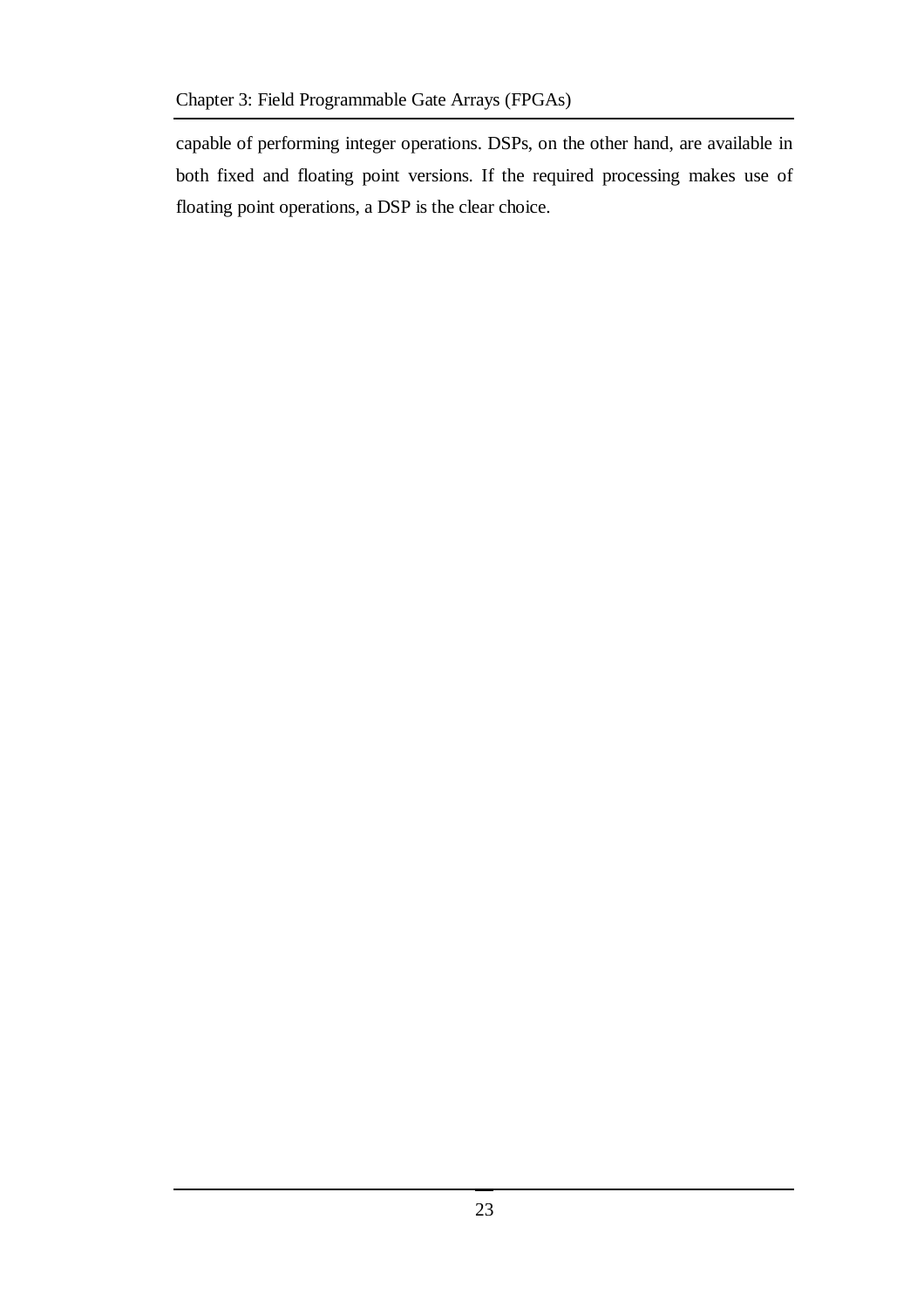# **Chapter 4: Synthetic Aperture Radar**

Synthetic Aperture Radar (SAR) is an imaging technique which is used for creating radar backscatter maps of the ground surface below a moving platform. This platform is usually either airborne or spaceborne. The treatment of the data from both platforms is fairly similar - the airborne case is examined here for short pulse operation.

## **4.1 Radar Basics**

A radar transmits an electromagnetic pulse and times how long it takes for a reflection from a target to return. The further away the target is from the radar, the longer the delay between the transmitted and received pulses. If the target is moving radially relative to the radar when the transmitted pulse hits, a phase shift (Doppler Shift) will be introduced in the reflection. By observing the change in phase of the reflected signal, the radial speed of the target can be calculated.

SAR makes use of a coherent pulsed radar which describes a radar that transmits and receives alternately. After a short pulse has been transmitted, the radar switches to receive mode to receive the reflected returns from the target. Pulses are transmitted to provide regularly spaced samples along the flight track (azimuth direction). The time interval between pulses is known as the Pulse Repetition Interval (PRI) and is the inverse of the Pulse Repetition Frequency (PRF). This is shown in Figure 3.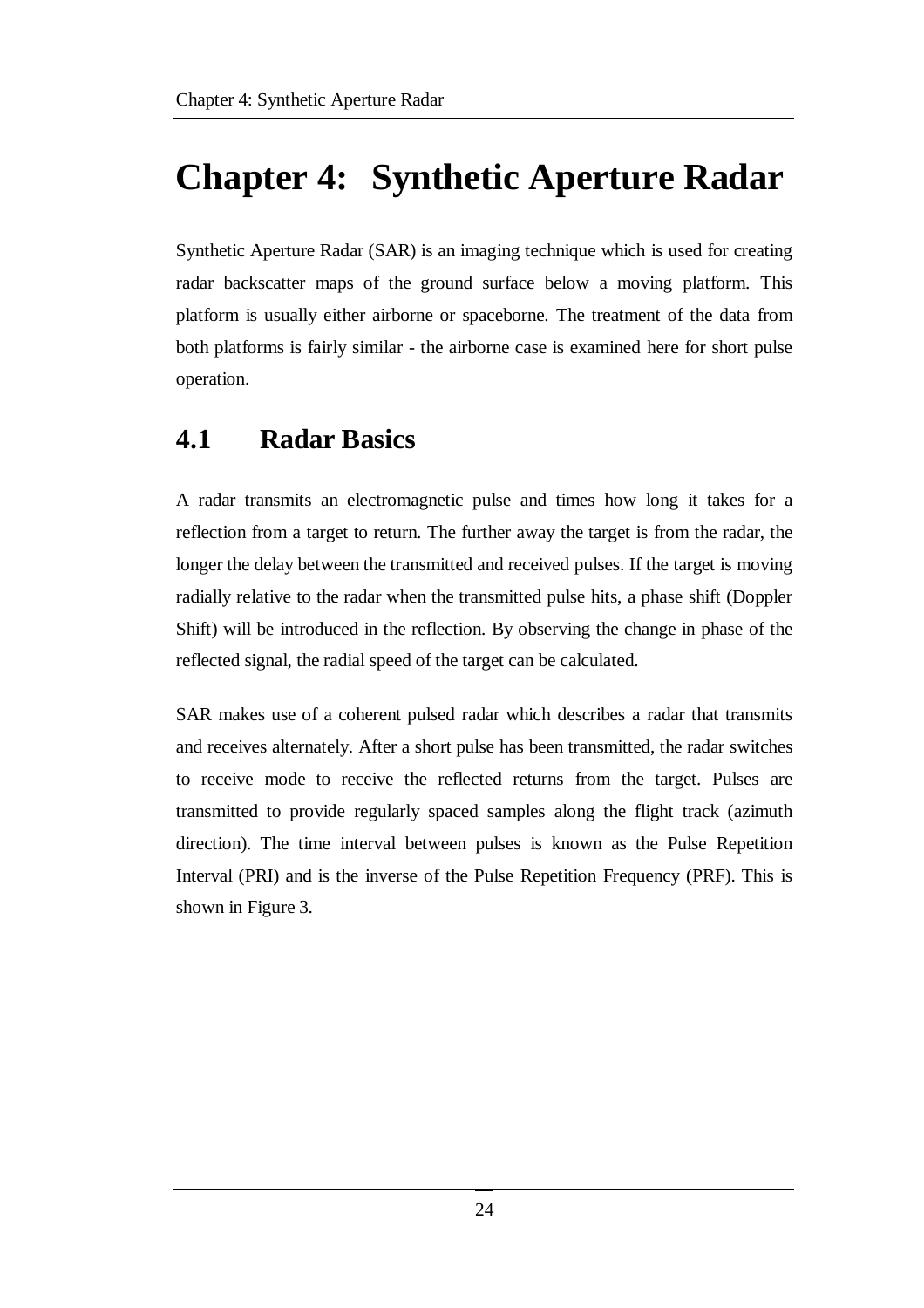

Figure 3: Radar Timing Relationships

Current radars are, for the most part, digital systems. When the radar begins receiving the reflections from its transmission, I Q demodulation is performed followed by an analogue to digital conversion. Complex sampling is used so that the phase information of the signal is not lost. For strip-mapping SAR, the sampling always starts a fixed time after the transmission ends. This is important as it allows each sample to represent a particular range bin. Each range bin has a corresponding ground resolution. Thus the returns from a stationary target (relative to the radar) will always appear in the same range bin.



Figure 4: Illuminated Ground Area of a Side Looking Airborne Radar

With SAR, the radar antenna is usually mounted perpendicular to the flight path of the aircraft and is pointed downwards toward the ground. The antenna has a fixed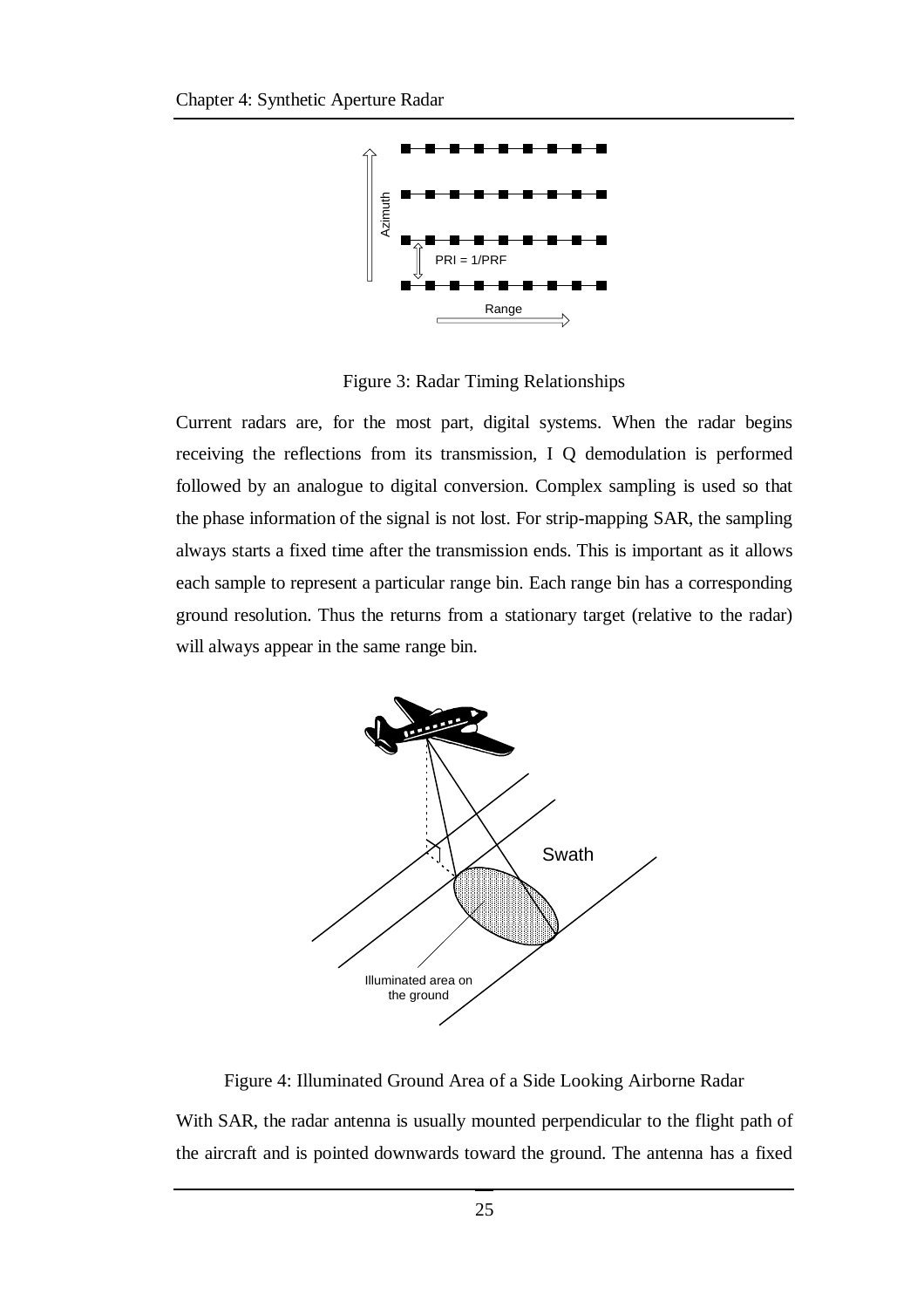beamwidth and so an oval shaped footprint is illuminated by the radar. In this way, as the aircraft flies along its flight path, the radar will illuminate a swath on the ground (see Figure 4). As the azimuth beamwidth is fairly large, a target is illuminated a number of times by successive transmission pulses as it travels through the beamwidth of the antenna. If the target is stationary on the ground, as the aircraft flies past it, the distance to the target will change. If the distance to the target were plotted, it would be hyperbolic as shown in the top block of Figure 5. This is known as range migration.

### **4.2 SAR Processing**

#### *4.2.1 Overview*

Since the target is illuminated multiple times, the resulting image needs to be "focussed" so that the exact position of the target can be identified. Convolving with a matched filter for the target achieves this. The matched filter is constructed by simulating the return from a single point target and taking the time reversed, complex conjugate of it. The filter is applied in azimuth (the direction of flight of the aircraft).

The matched filter is then convolved with the returned data. Once the matched filter has been applied, the image is said to be focussed. The position of individual targets in azimuth can now be identified by locating peaks in the focussed data. A block diagram of the processing can be seen in Figure 5.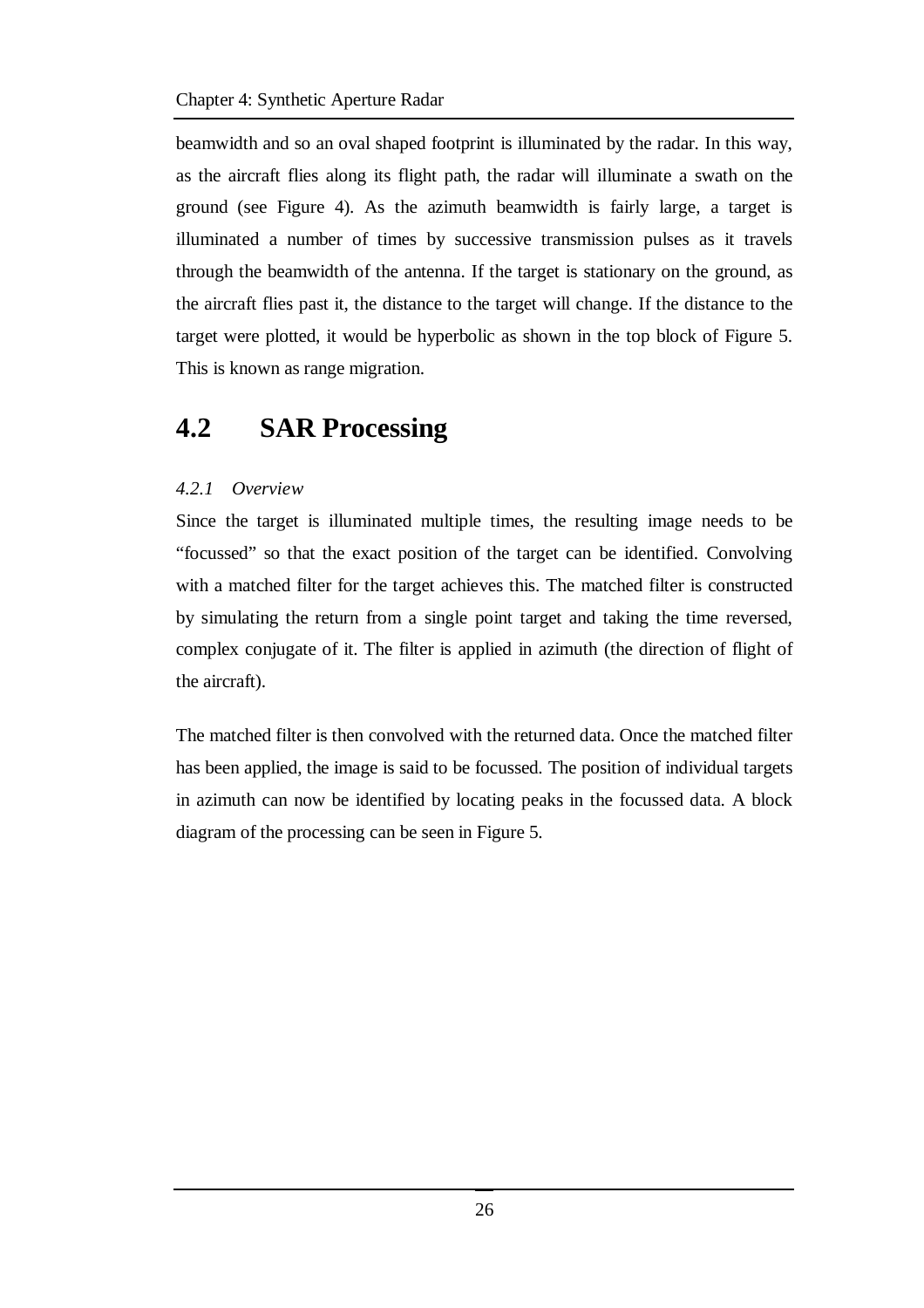

Figure 5: Block Diagram of SAR Processing

#### *4.2.2 Image Resolution*

For the ideal case, the azimuth resolution of a SAR is determined by the platform speed (the aircraft speed if it is aircraft mounted) and azimuth bandwidth of the system (see Equation 1). The value of K is determined by the type on windowing function that is used (0.89 is used for rectangular windows) [9]. This azimuth bandwidth is not to be confused with the azimuth sampling rate (PRF) but rather it is the Doppler bandwidth shown in Equation 2. In that equation, v is the platform speed,  $\theta$  is the antenna azimuth beamwidth and  $\lambda$  is the carrier wavelength.

$$
Re s_{Azimuth} = K \frac{v}{Bandwidth_{Azimuth}}
$$

Equation 1

$$
Bandwidth_{Azimuth} = \frac{4v\sin(\frac{\theta}{2})}{\lambda}
$$

Equation 2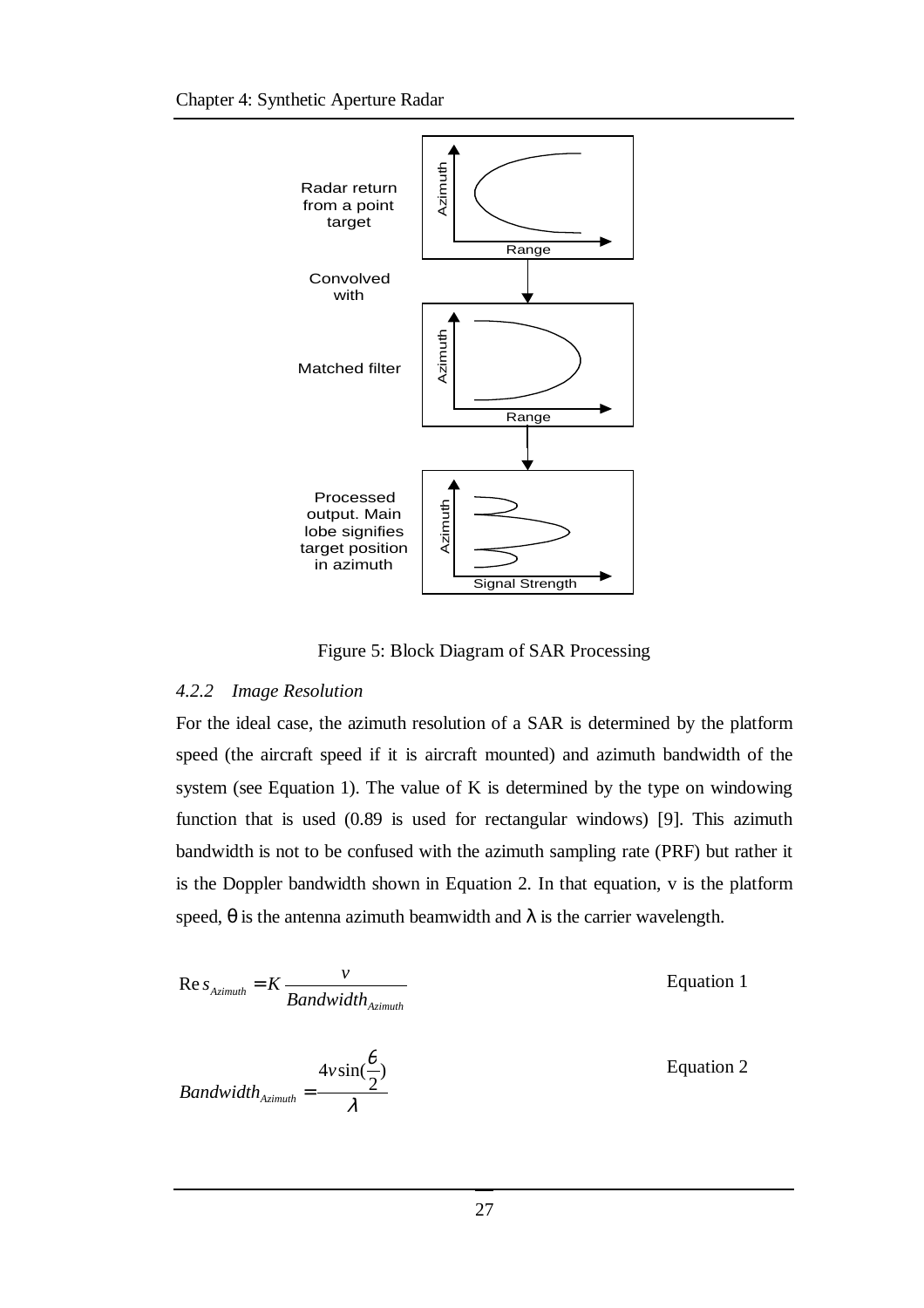Once the image has been focussed as described above, the power output of the focussed returns around the area of the target appear similar to a *x*  $\frac{\sin(x)}{x}$  function, as seen in the bottom block of Figure 5. This *x*  $\frac{\sin(x)}{x}$  function is formed as the result of the inverse Fourier Transform of a Rect function since the frequency spectrum of the transmitted wave, the received wave and the matched filter are all approximately Rect functions.

Three measures often used with point targets to determine the quality of the focussed image are: The width of the main peak, the peak sidelobe level and the integrated sidelobe level. The width of the peak, taken at the –3dB points, is used to calculate the actual azimuth resolution of the radar. The azimuth resolution is calculated by multiplying the peak width (measured in number of samples) by the sample size given by *PRF*  $\frac{v}{\sqrt{v}}$  which is the ground spacing of the samples. During the convolution process, sidelobes are introduced into the output. These sidelobes appear as ghost targets in the focussed image, regularly spaced from the main target. The brightness of these ghost targets is related to the sidelobe level. It is therefore necessary to minimise the sidelobes to prevent the introduction of ghost images in the focussed image. A method of reducing them is to apply a window function to the matched filter. This has the effect of widening the main peak but also further reducing the sidelobes. Using a Hamming window will reduce the peak sidelobe level to approximately –40dB, compared to a rectangular window which provides sidelobe levels of approximately –13dB. A Hamming window will have a window factor of 1.30 in Equation 1 [9].

The integrated sidelobe level gives a measure of how much of the radar energy returns are in the sidelobes compared to the amount in the target return peak.

The resolution of a SAR in both range and azimuth is bandwidth limited. The theoretical maximum azimuth resolution is given in Equation 1 while the theoretical maximum range resolution is given in Equation 3. Note that there is also a window factor incorporated here for the window function that is used in range compression.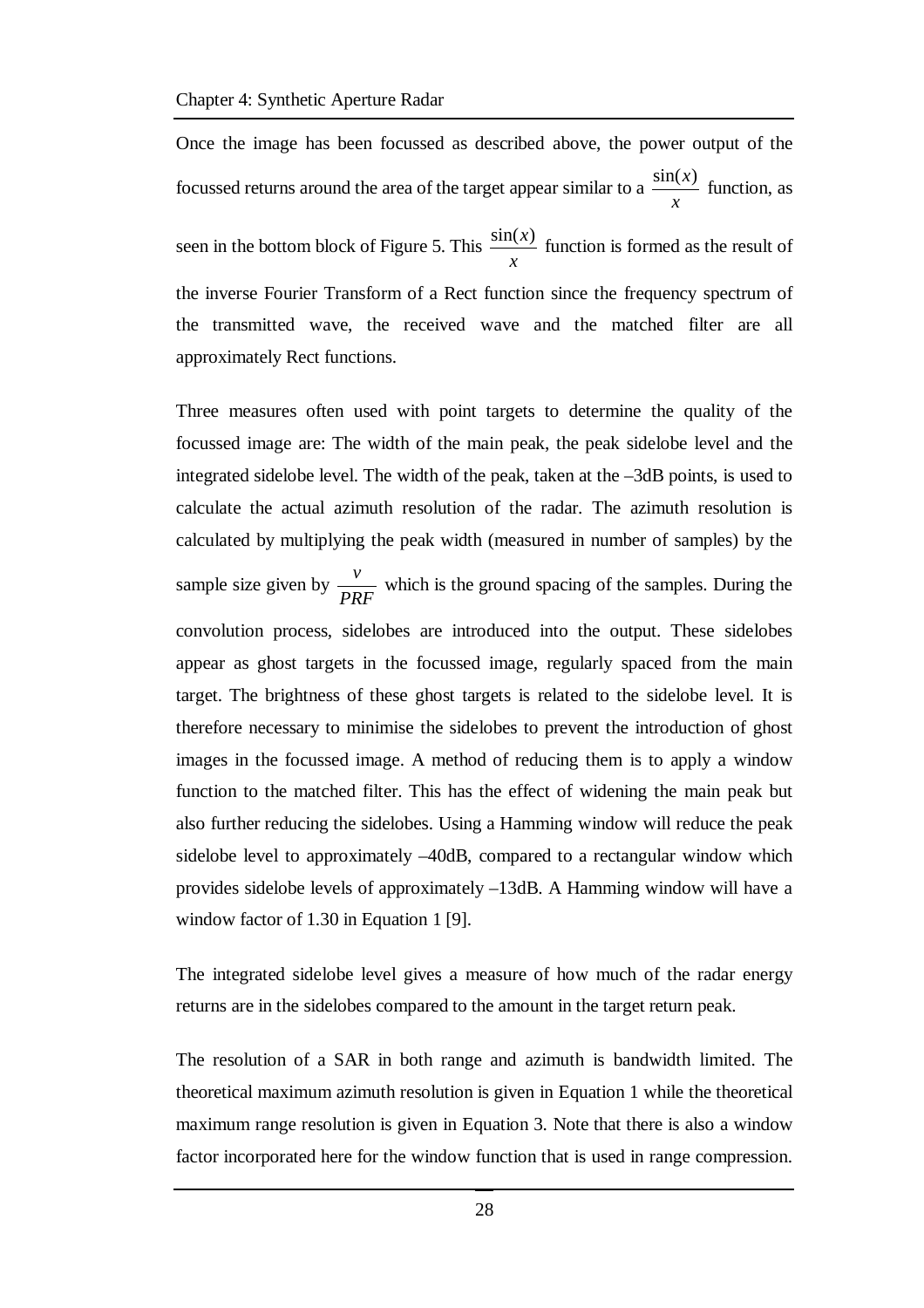A measure the effectiveness of the SAR processing and the quality of the radar can be made by comparing the theoretical resolution of the radar with its measured performance.

*Txpulse Range range Bandwidth solution*<sub>Range</sub> =  $K_{range}$   $\frac{c}{2R}$ 2 Re solution  $R_{Range} = K_{range}$   $\frac{c}{2R_{range} + 1.11}$  Equation 3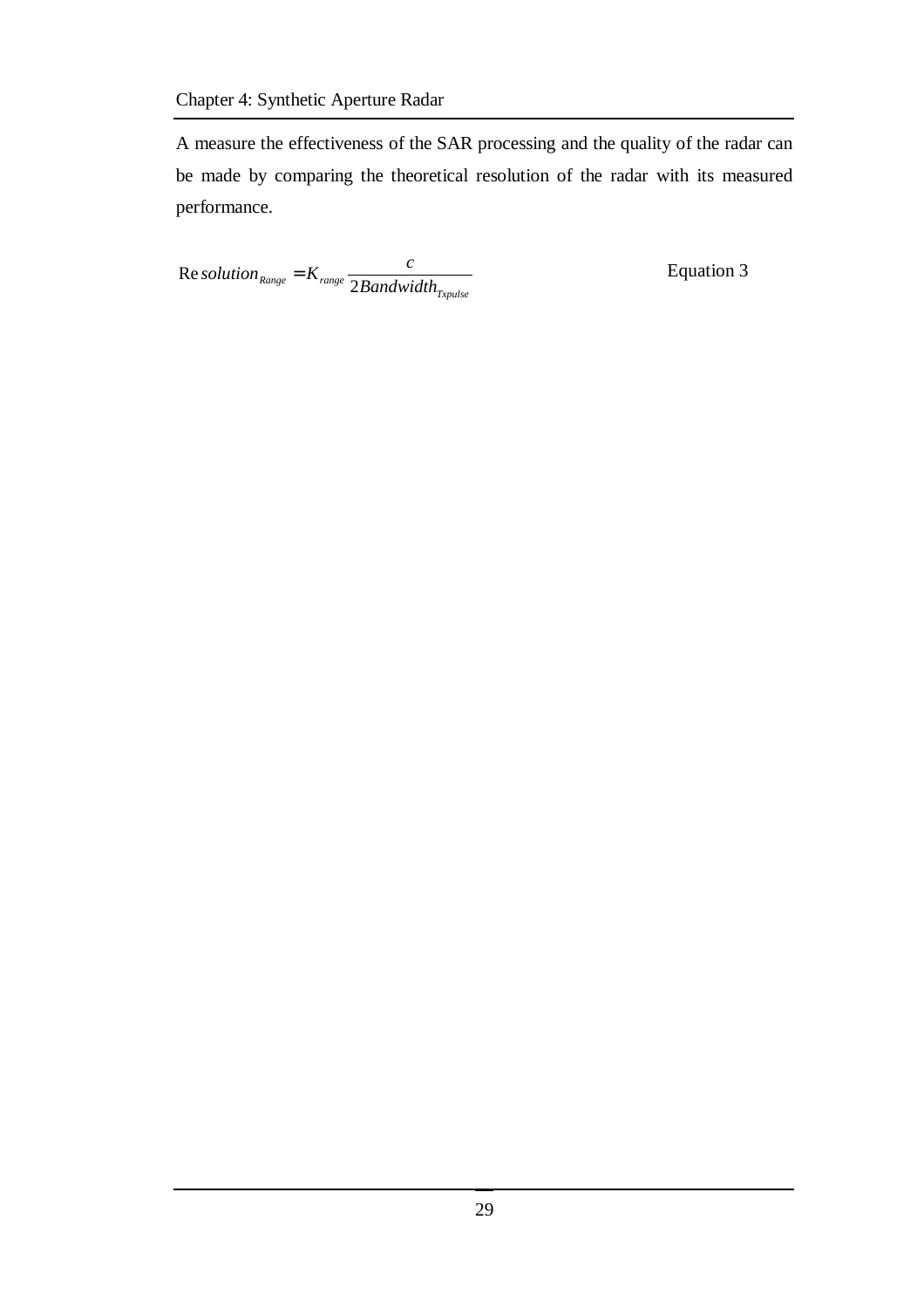# **Chapter 5: Preprocessor Design**

# **5.1 Overview**

This preprocessor was designed for the airborne SASAR 1 VHF (141MHz) Radar, set to undergo flight testing in mid 1998. As the name implies, the SASAR Radar was the South African Synthetic Aperture Radar. The radar sampled the return from its transmission with a pair of analogue to digital converters. Before this digital data could be stored, it had to be processed as the current data recorders could not record at the required data rate when the radar sampled at 4096 range bins per PRI.

The processing requirements were therefore to reduce the data rate of the sampled data, thus allowing the data recorders to store all the data. This processing was not to contaminate the data in any way which could negatively affect any SAR processing which would be performed at a later stage. This meant that the processing could not introduce any phase shift into the data. It would however be advantageous if the processing could improve the signal to noise ratio of the data.

The following table lists some of the important radar specifications:

| <b>Pulse Repetition Frequency</b> | $625$ Hz     |
|-----------------------------------|--------------|
| <b>Carrier Frequency</b>          | 141MHz       |
| Pulse Width                       | 88ns         |
| <b>Max Range Resolution</b>       | 13.2m        |
| <b>Azimuth Beamwidth</b>          | $45^{\circ}$ |
| <b>Elevation Beamwidth</b>        | $60^\circ$   |
| <b>Aircraft Ground Speed</b>      | 250m/sec     |
| Range samples per PRI (I,Q)       | 2048/4096    |
| Maximum Doppler Bandwidth         | 180Hz        |

| Table 1: Radar Specifications |  |  |  |  |  |  |
|-------------------------------|--|--|--|--|--|--|
|-------------------------------|--|--|--|--|--|--|

To lower the data rate, the effective pulse repetition frequency had to be reduced since reducing the number of range samples per PRI would have reduced the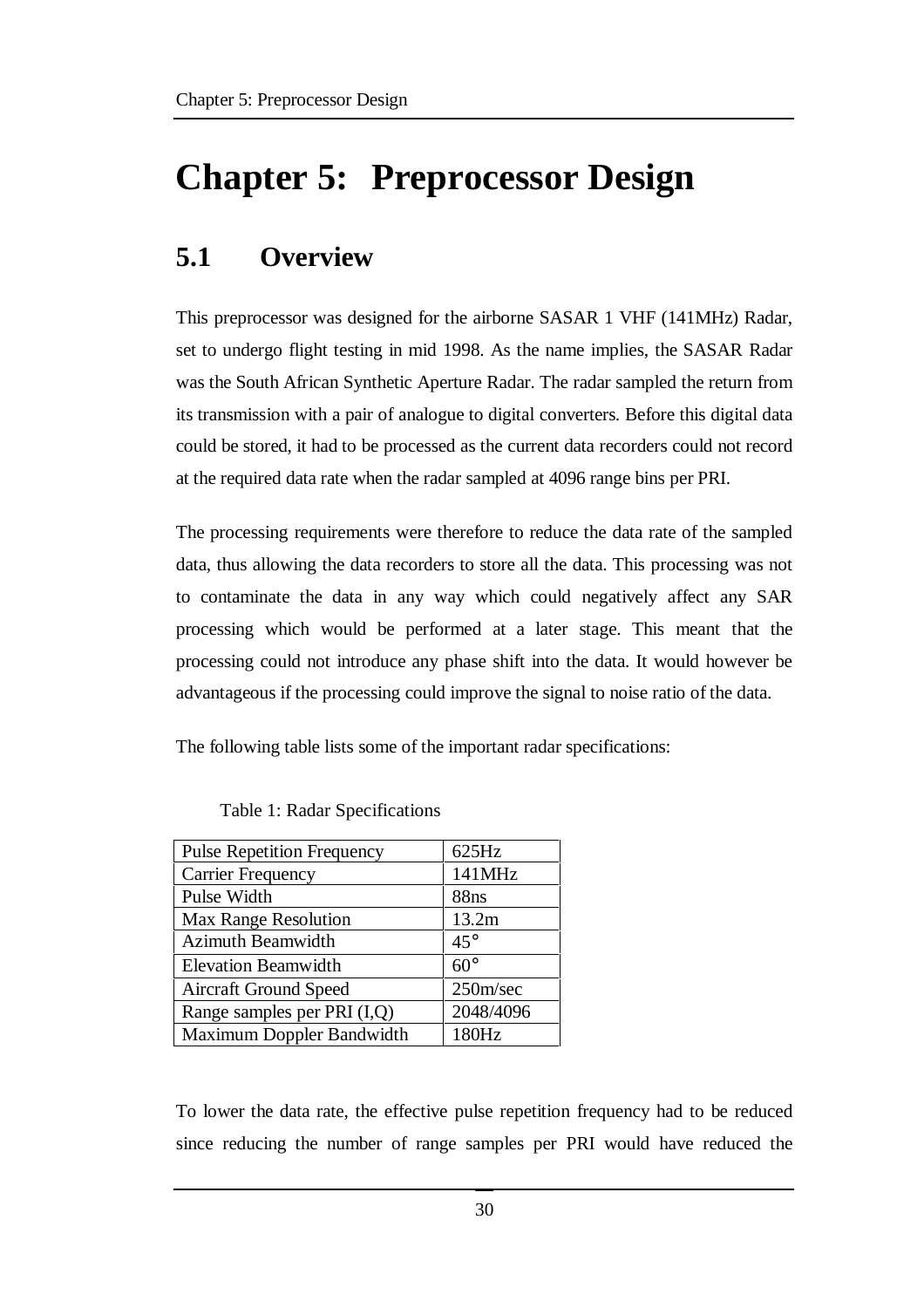performance of the radar. When processing SAR images, it is often desirable to make the azimuth and range resolution of the focussed image the same. The range resolution of the SASAR system was approximately 13 meters. SAR processing required that the azimuth bandwidth was approximately 37Hz to be able to focus the image to approximately 13 meters in azimuth with 2 independent looks for speckle reduction. Thus, the full 180Hz bandwidth which was available (see Table 1) was not required. The radar was sampling at a rate of 625Hz in azimuth. By reducing the azimuth sampling rate (PRF), the data rate would be reduced. The PRF could be reduced by a factor of 12 to give an effective PRF of 52Hz, slightly above the required 37Hz processing bandwidth. Since complex sampling was used, the Nyquist Sampling Rate was 37Hz.

The simplest method of reducing the azimuth sampling rate was to only store every n<sup>th</sup> range line. Other methods existed which did not discard valuable data or result in aliasing and these made use of a low pass filter. By low pass filtering the data, the higher frequency components were removed. The signal could then safely be subsampled without infringing the Nyquist Sampling Criterion.

# **5.2 Current System**

The current system made use of a presummer. The process of presumming involved calculating the average of a number of PRIs, thus implementing a crude low pass filter. Consecutive range lines were added to produce a single range line output. This adding took place in azimuth i.e. the corresponding range bins in each PRI were added. If a presummer of factor five were used then five range lines would be added to give one range line output. Presumming the data would have increased the signal to noise ratio as the noncoherent noise would have been added together and cancelled itself while the coherent signal would not.

Before considering alternative solutions, modifications to the current system were considered. The only possible modification was to increase the presum factor to the required value of 12. This would have reduced the data rate and increased the signal to noise ratio as a number of PRIs would be summed to give the filter output. The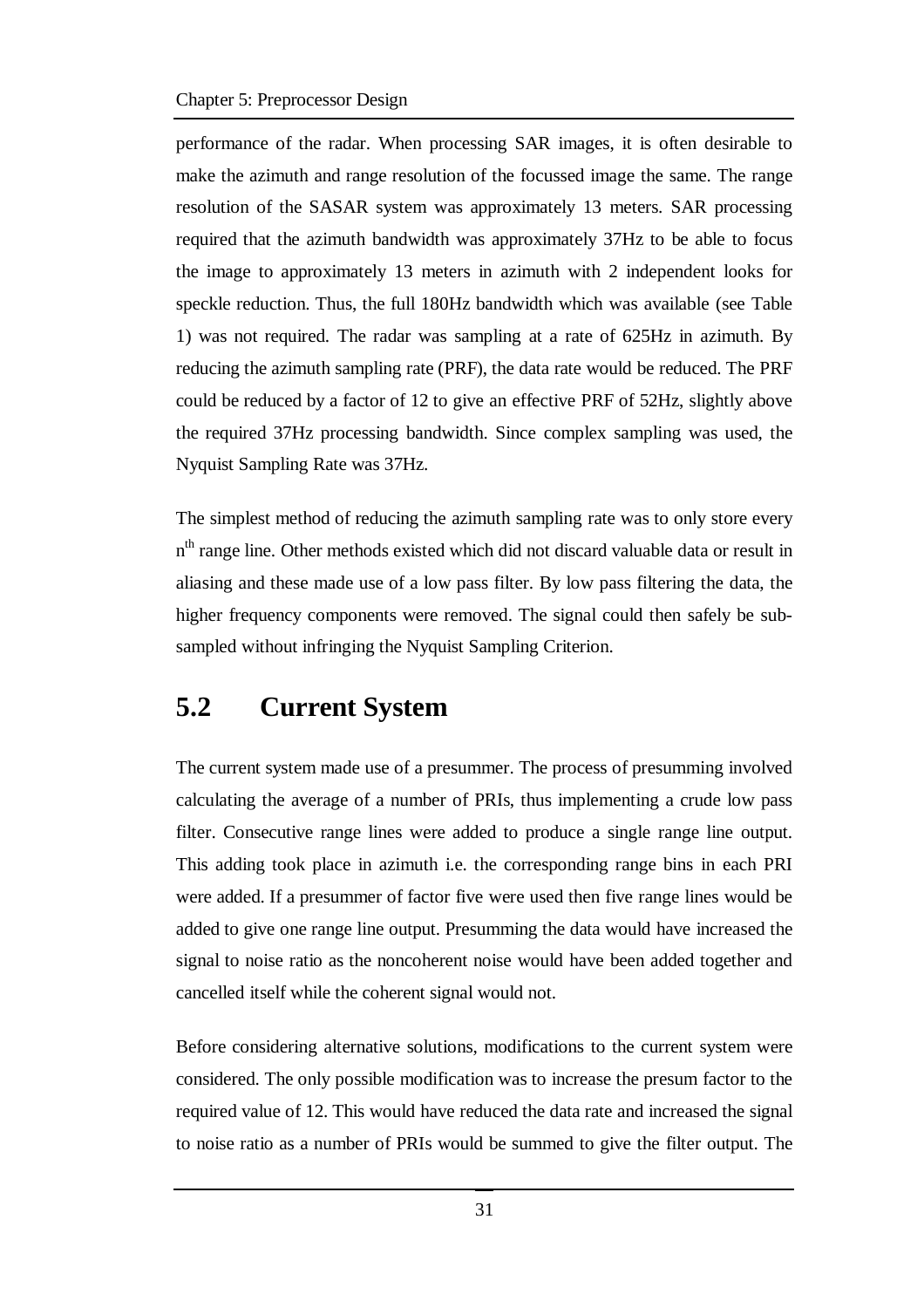noncoherent noise would therefore sum to zero and only the signal would remain. The problem with method was that the Nyquist Sampling Criterion was infringed by doing this as the data contained frequency components of 180Hz, as given by the Maximum Doppler Bandwidth in Table 1. For this reason, other solutions had to be investigated.

### **5.3 Proposed Solutions**

Two methods of filtering were examined. The first involved a low pass filter with a sampling frequency of 625Hz and a bandwidth of 20Hz while the second method was a combination of a presummer and a filter. Both these methods were tested as described in Section 5.5.1.

#### *5.3.1 Filtering with no Presummer*

This method required that a low pass filter be applied to the data in the azimuth direction. The low pass filtering would null the frequency components which were higher than approximately  $20Hz^3$ . This would constrain the bandwidth of the signal to approximately 40Hz so the data could safely be subsampled at 52Hz. The signal to noise ratio would be increased since the returns from many PRIs would be combined to form a single output.

#### *5.3.2 Filtering after Presumming*

 $\overline{a}$ 

A combination the current system design and the method described above was also possible. In this method, a presummer would be used to reduce the PRF to a value just higher than the Doppler Bandwidth of the system. This would be achieved by presumming the data by a factor of three and would reduce the effective PRF to 208.33Hz. A presum factor of three was the largest that could be used without infringing the Nyquist Sampling Criterion since the bandwidth of the signal was 180Hz. A low pass filter could then be used to remove the high frequency components of the signal before it was subsampled at 52Hz. The advantage of this

<sup>&</sup>lt;sup>3</sup> The filter is obviously not a brick wall filter and so some higher frequency components will be passed. The attenuation in the stop band is finite so the higher frequencies will still be present although at a greatly reduced level.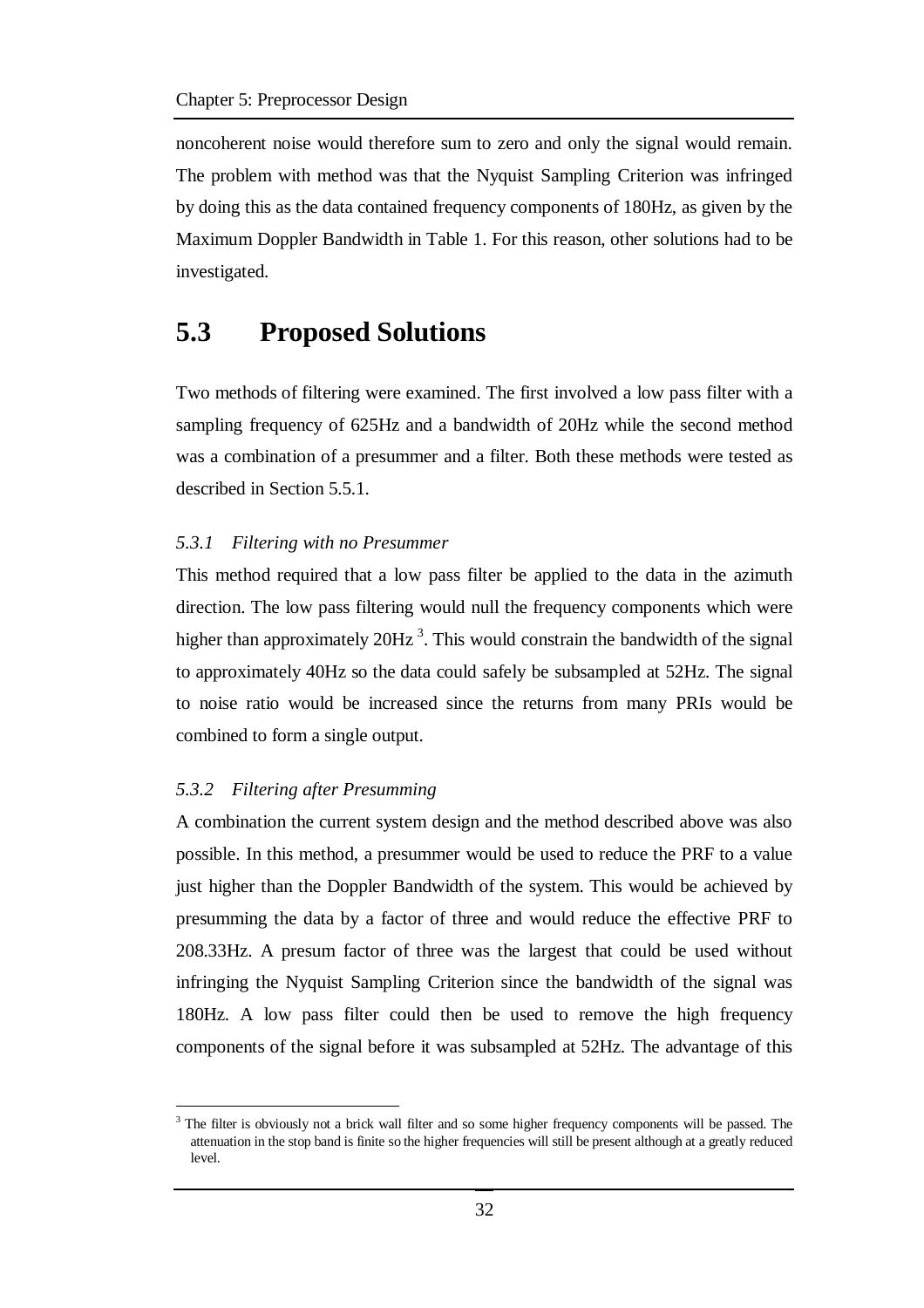method was that a filter with a steeper cutoff could be achieved with a fewer number of taps.

## **5.4 Filter Design**

Digital filters were available in two flavours: Finite Impulse Response (FIR) and Infinite Impulse Response (IIR). The former was the easier of the two to implement as it simply consisted of a tapped delay line where each tap is multiplied by a scaling factor. More importantly, the filter required a linear phase response so that it did not adversely affect the SAR processing of the data - a process that relied on accurate phase measurements. Symmetric FIR filters with real coefficients have this characteristic [12].

The design of a FIR filter was centred around the sampling frequency of the data it operated on. Operating the same filter on data with different sampling rates produced different filter characteristics.

FIR filters are defined by a number of characteristics including the number of filter taps, their corresponding coefficients and the amount of ripple in the passband. The relationship between the filter coefficients and the frequency response of the filter can be seen in Equation 4 [12], where  $H_d$  is the ideal frequency response of the filter and *n* is the sample number. This implies that an infinite length filter is required to accurately describe the frequency response of a filter. The number of taps used affects the accuracy of the frequency response of the filter; the longer the filter, the more accurate the representation.

$$
h_d[n] = \frac{1}{2\pi} \int_{-\pi}^{\pi} H_d(e^{j\omega}) e^{j\omega n} dn
$$
 Equation 4

There are a number of methods for calculating the filter coefficients and these are usually performed by computer. Two filter design packages were used: Matlab and QED (a part of the COSSAP package written by Synopsys http://www.synopsys.com). Matlab source code was provided in [16]. The design of filters is beyond the scope of this document but it is sufficient to mention that there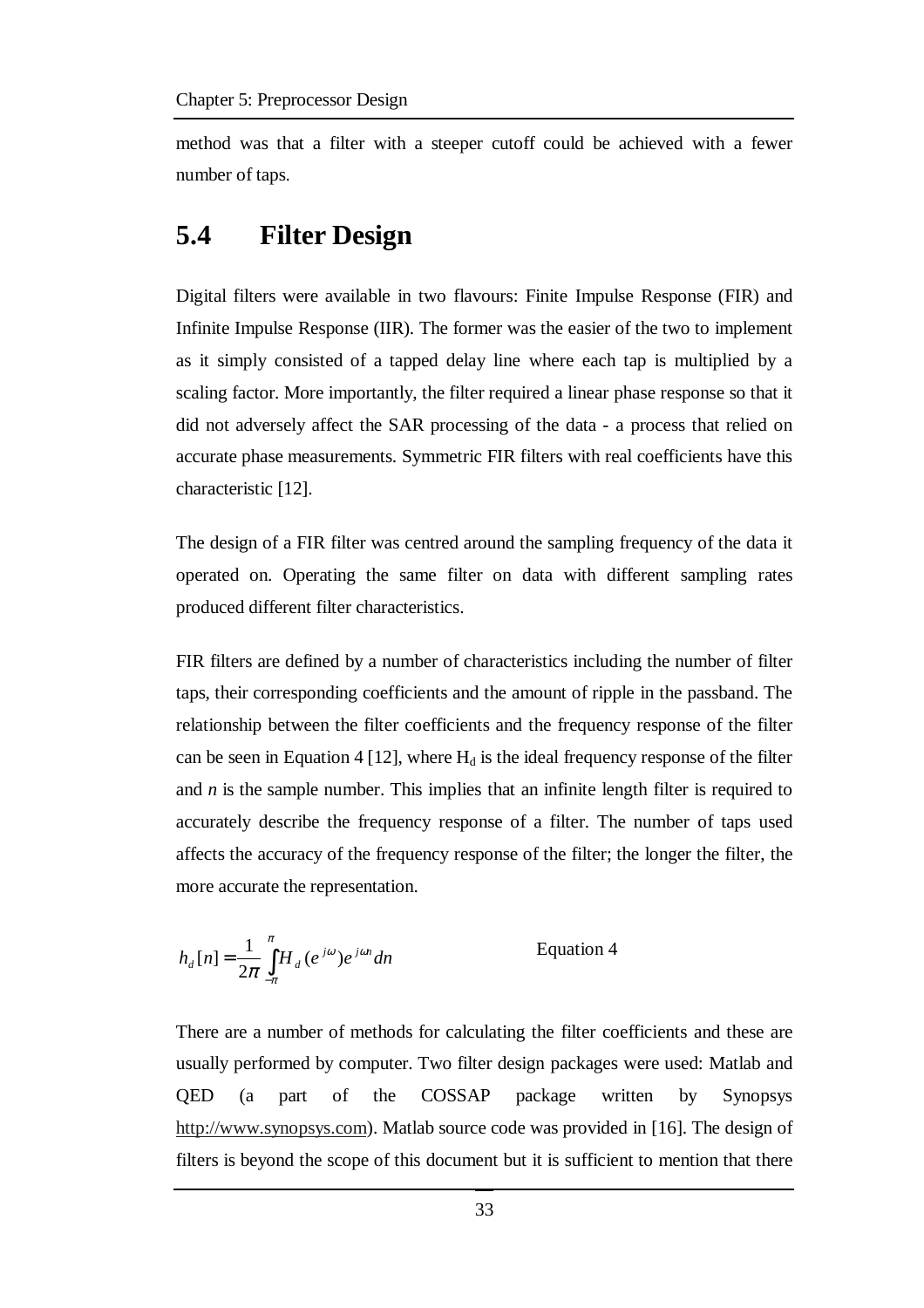are two main methods for calculating the filter coefficients: a window method and an optimal approximation method. Both of these methods were used in the design of a number of filters.

The FIR filter was required to perform a low pass filter to limit the bandwidth of the data to 40Hz. Once it was known that the data contained no frequency components higher than 20Hz, it could safely be subsampled at 52Hz since the bandwidth of the signal was 40Hz. The integrity of the data would remain intact. This subsampling could have been achieved in two ways. Firstly, every n<sup>th</sup> processed sample could have been output while the rest were discarded. The problem with this method was that the available data was not being fully utilised, which was inefficient. Secondly, the FIR filter could have had a "skip factor" incorporated in it. The FIR filter would calculate a single output and then skip a number of samples before outputting another sample. An example of this is shown for a FIR filter with seven taps and a skip factor of four in Figure 6.



Figure 6: FIR Filter Skip Factor

### **5.5 Preprocessor Development**

The two methods that were proposed in Section 5.3 were tested to determine the most suitable approach. Once a method was chosen, it was optimised. A number of methods existed for designing FIR Filters. To compare the results of the two proposed solutions, the same filter design method was used to produce filters that were identical except for the number of taps and sampling frequency. Details of the filters can be found in Appendix A: FIR Filter Characteristics.

Filter design is sometimes approached as more art than science as the responses of the different filters are often compared visually. Some produce better cutoffs while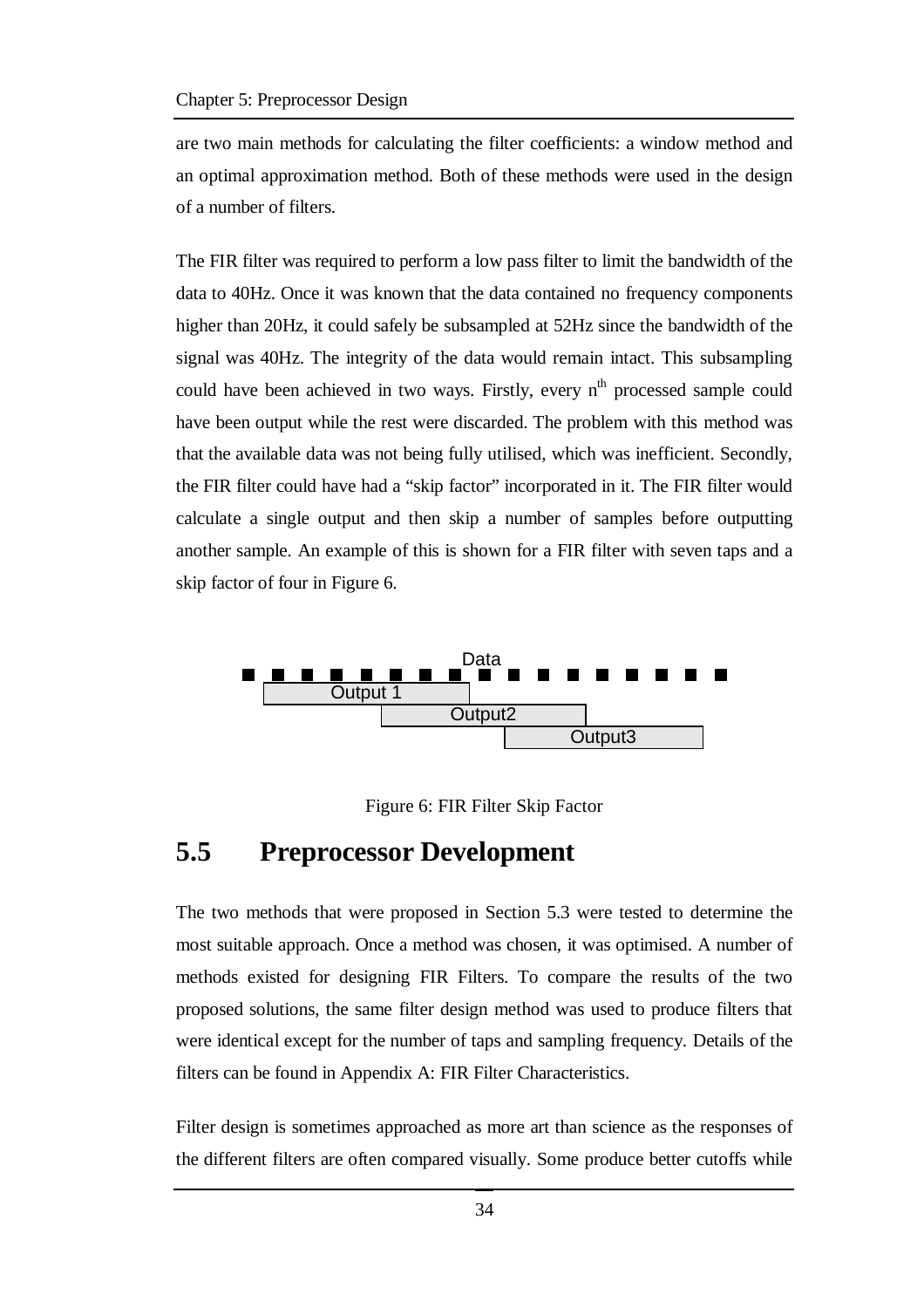others have less ripple. For this reason it was decided to generate the filters and test their effects on the SAR processing. This produced more quantitative result of the quality of the FIR filter. A MathCAD SAR processor was written (see Appendix C: MathCAD SAR Processor) to generate synthetic SAR data of a point target. This data was then filtered and processed.

A peak detection program written by Jasper Horrell provided the numerical results. The input data to this program was the power values of the focussed SAR data. The program searched through the data to find the maximum value which signified the main peak. The gradient of the data was then examined to find the turning points on either side of the maximum value. The distance between these turning points was defined as the main peak width. The peak sidelobe level was found by searching through the data which did not fall into the main peak region and finding the maximum. The integrated sidelobe level was also calculated by integrating the main lobe and then integrating the sidelobes. The integrated sidelobe level was calculated as follows: *Integrated Sidelobe Level*  $\equiv \frac{Integrated \; Sidelobes}{Integrated \; Main \; Lobes}$ . Since there were an infinite number of sidelobes, a region of 200 samples around the main peak was used in the sidelobe calculations. The number of samples chosen was arbitrary but was constant for all calculations. These measurements provided a quantitative evaluation of the effects of the filter.

#### *5.5.1 Comparing the Proposed Solutions*

The number of filter taps was unknown and so it was decided to test 2 arbitrary filter lengths, 64 and 32 taps. The results of this gave an indication as to the required number of filter taps. Filter A (see Section A.1) was a 64 tap filter with a sampling frequency of 625Hz. A 32 tap filter, with the same specifications, was attempted but could not be produced since the number of taps was too small for the required response. Filter A was tested and the results can be seen in Table 2.

Filter B was constructed to be the same as Filter A except that its sampling frequency was 208 Hz. This filter operated on data which had been presummed by a factor of three. Filter B was then shortened to 32 taps (Filter C) and the test repeated. The results can be seen in Table 2.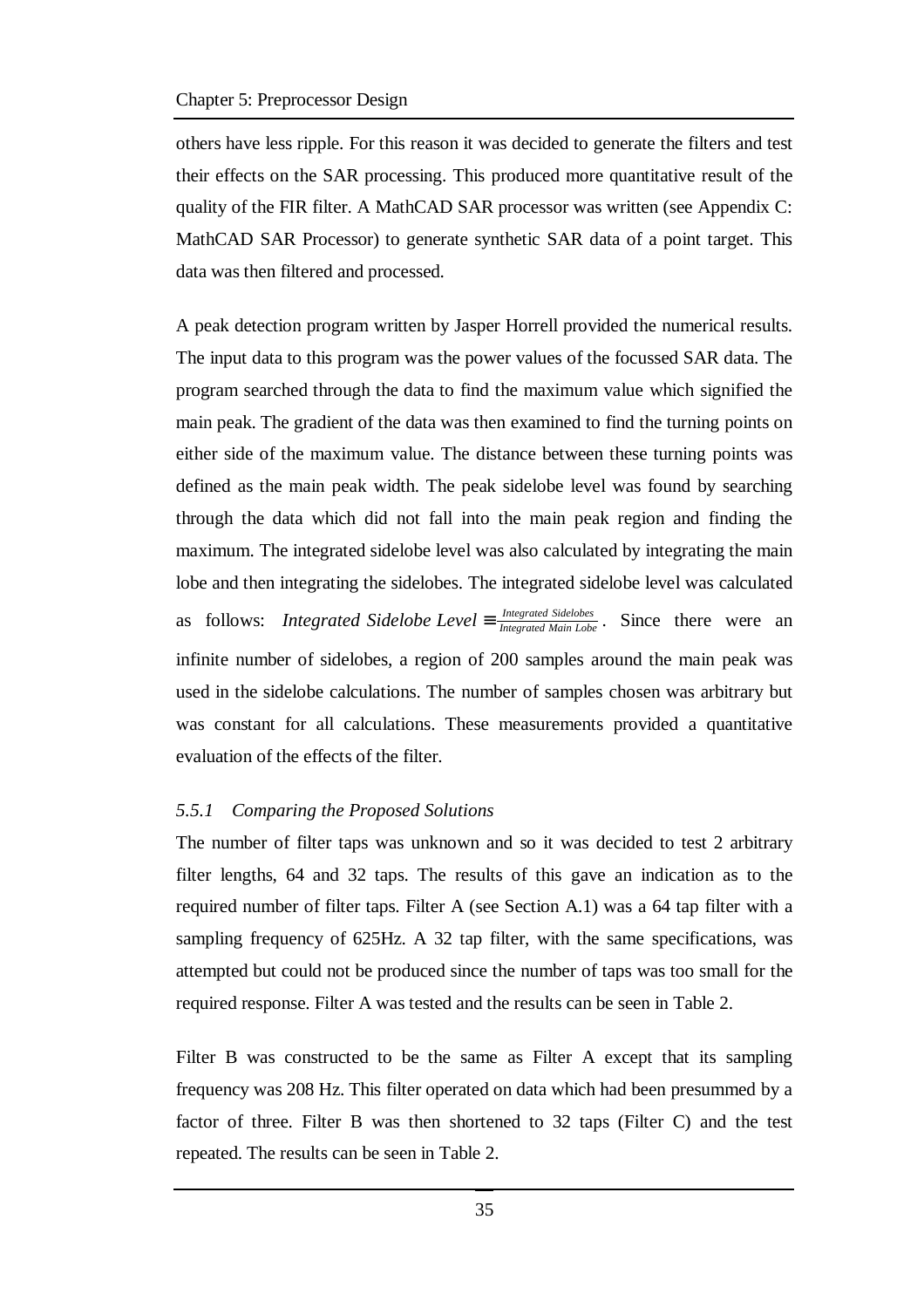The expected results were obtained. Filter A performed the worst as the azimuth resolution obtained was less than half of the filters. The reason for this can be attributed to the very wide passband, as can be seen in Figure 29. This introduced aliasing as the filter cutoff frequency was higher than the new sampling frequency of 52 Hz. It was expected that the longer filter would produce better results. This was partly true in that the longer filter produced a finer azimuth resolution. What was interesting was that the shorter filter (Filter C) had lower sidelobes than Filter B. The reason for this is unclear and is an area that requires further investigation. The difference between filters B and C was negligible in terms of resolution. Since an azimuth resolution of six meters was required, it was decided to use a 32 tap filter as that would ease processing requirements.

Table 2: Initial Filter Performance

| <b>Name</b> | <b>Taps</b> | No. of Sampling<br>Frequency | <b>Azimuth</b><br><b>Resolution</b> | <b>Peak</b><br><b>Sidelobe</b><br><b>Level</b> | <b>Integrated</b><br><b>Sidelobe Level</b> |
|-------------|-------------|------------------------------|-------------------------------------|------------------------------------------------|--------------------------------------------|
| Filter A    | 64          | 625 Hz                       | 11.064 m                            | $-12.619$ dB                                   | $-18.411$ dB                               |
| Filter B    | 64          | 208 Hz                       | 5.268 m                             | $-13.749$ dB                                   | $-11.513$ dB                               |
| Filter C    | 32          | 208 Hz                       | 5.352 m                             | $-14.840$ dB                                   | $-13.347$ dB                               |

#### *5.5.2 Finding the Optimal Filter*

The solution to be implemented had been decided upon and was then optimised. A number of different filters were calculated and tested to find one which provided the optimal effects on the SAR processing. Besides Filter C which had already been tested, three further filters were designed. All three had the same specifications (32 taps, 40 Hz bandwidth) except that the method used to calculate their coefficients was different. A comparison of their frequency responses can be seen in Figure 7.

The characteristics of the filters can be seen in Appendix A: FIR Filter Characteristics while the results of the testing can be seen in Table 3.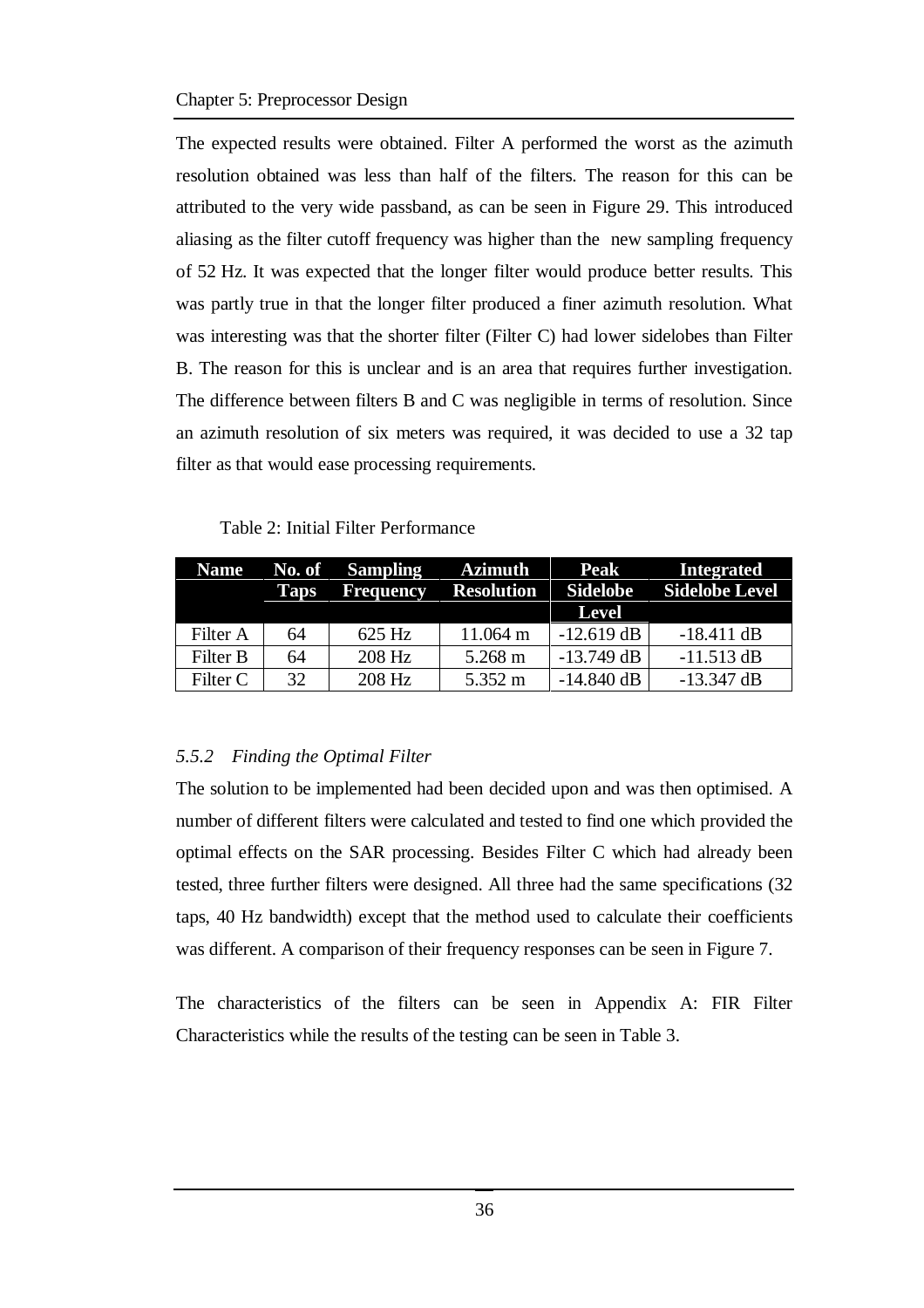| <b>Name</b> | No. of<br>Taps | <b>Design</b><br><b>Method</b> | <b>Azimuth</b><br><b>Resolution</b> | <b>Peak</b><br><b>Sidelobe</b> | <b>Integrated</b><br><b>Sidelobe Level</b> |
|-------------|----------------|--------------------------------|-------------------------------------|--------------------------------|--------------------------------------------|
|             |                |                                |                                     | <b>Level</b>                   |                                            |
| Filter D    | 32             | Kaiser                         | 5.196 m                             | $-14.276$ dB                   | $-12.070$ dB                               |
| Filter E    | 32             | Equiripple                     | 4.932 m                             | $-14.590$ dB                   | $-12.452$ dB                               |
| Filter F    | 32             | Linear                         | 5.208m                              | $-15.174$ dB                   | $-12.015$ dB                               |

Table 3: Final Filter Performance

It was noted in the processed outputs that aliasing had been introduced. Upon further investigation it appeared that this was introduced by the FIR filter when subsampling took place. The reason for this was that the stop band of the FIR filters would only attenuate the signal by approximately 20dB. This can be seen in Figure 35, Figure 37 and Figure 39. Frequency components which were higher than the Nyquist Sampling Frequency were therefore still present in the signal and these introduced the aliasing. The level of the aliased level (see Figure 8) was approximately 20dB lower than the focussed peak (seen in the centre of the diagram).

Filter F was chosen as the filter to be implemented. The reason for this was that it produced the lowest sidelobe level, as can be seen in Table 3. Although the azimuth resolution was worse than Filters D and E, this was not a problem as the final image would only be focussed to approximately 13m (see Section 5.1).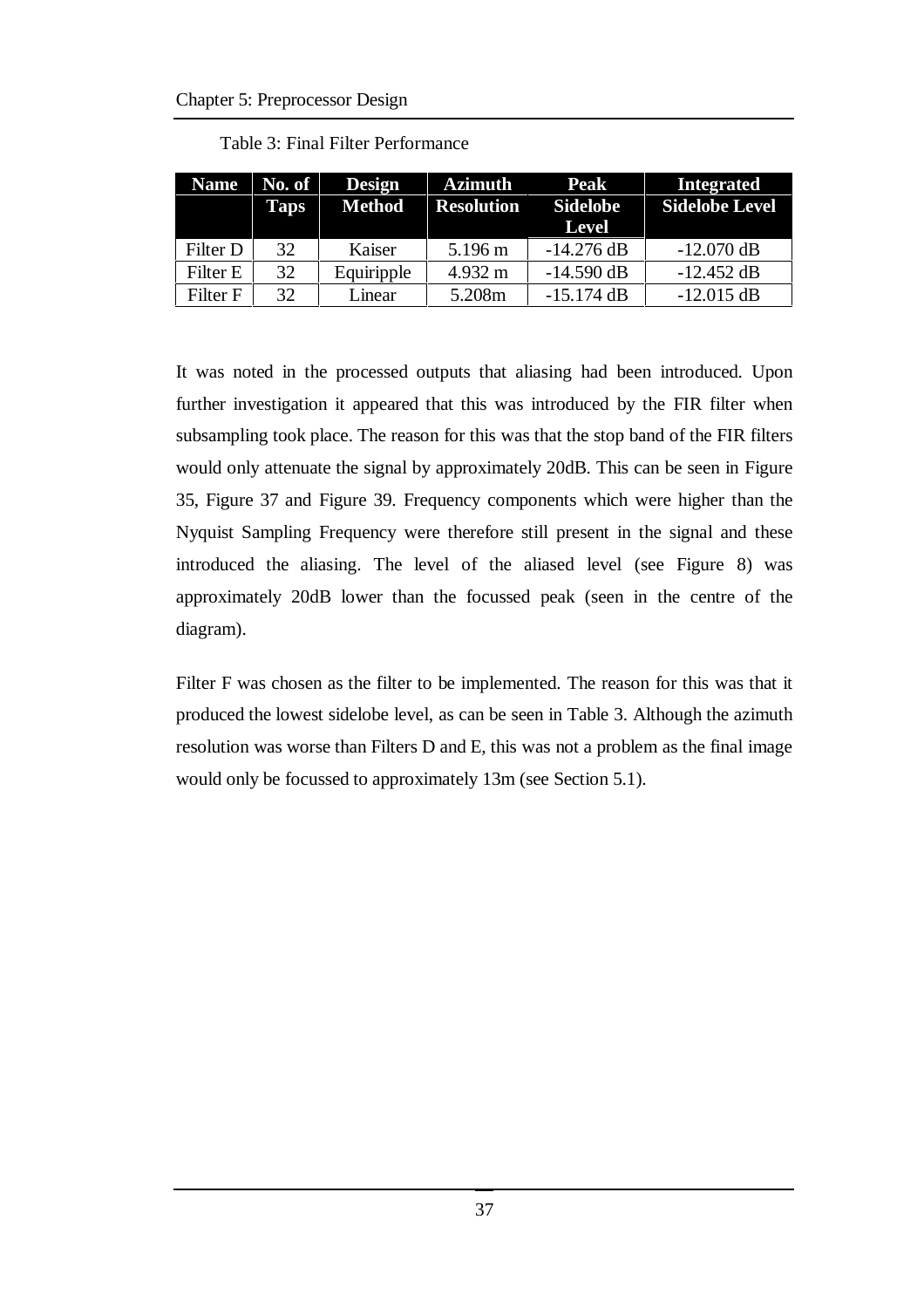





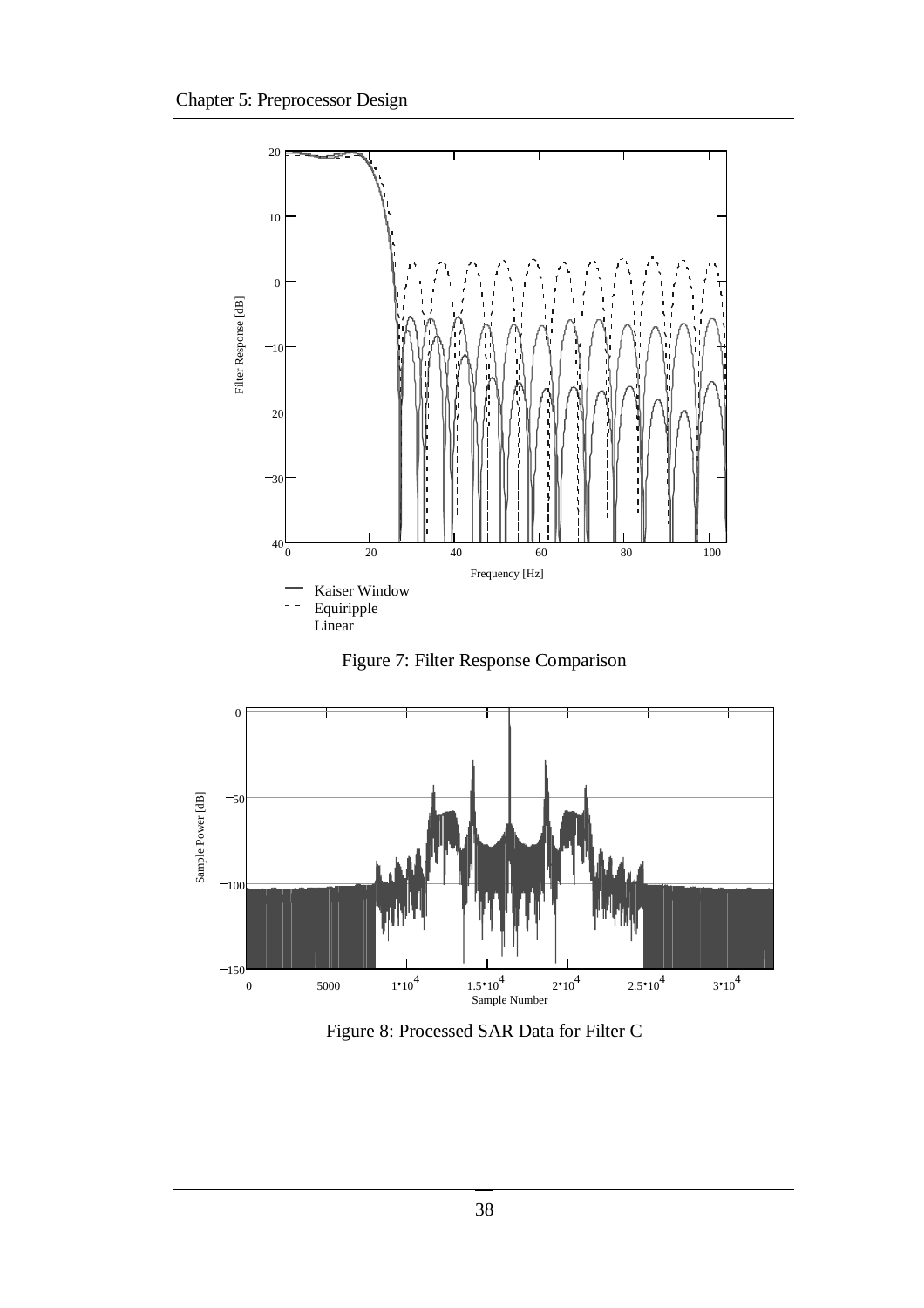### **5.6 Algorithm Model**

Once the details of the presummer and filter were decided upon, a VHDL algorithm model was written to test the effects of quantisation and precision. The MathCAD simulation made use of floating point values which were not available in FPGAs. The algorithm model had to provide a means for testing the precision needed when storing intermediate results as well the bit growth encountered when presumming and filtering.

Before the model could be written, the expected bit widths of the data at various stages in the processing had to be calculated. The presummer operated on eight bit values and presummed three of them for each result. Adding 3 eight bit numbers resulted in a ten bit number if no precision was to be lost. The presummer output was therefore set at ten bits per value. The bit growth in the FIR filter could be calculated as follows: The data to be operated on was ten bits wide. The coefficients were each eight bits wide. Thus every multiplication in the FIR filter produces an 18 bit result. There were 32 taps so 32 eighteen bit numbers were to be added. This would produce a 23 bit result. The internal precision of the FIR filter was therefore set at 23 bits. The data path widths can be seen in Figure 9.

The required output eight bits wide so the FIR filter output had to be divided to produce this. The division ratio was the presum gain (3) multiplied by the FIR filter gain (952). This produced the final eight bit value.

The VHDL algorithm model was written to read and write its data from disk. The output data would be used to test the results of the other models that were written. A model of the presummer was first coded and its output was manually verified. This data was then used as input to the prefilter model and once again the results were manually verified. Manual verification involved calculating the expected output and comparing it with the output produced by the model.

To test the effects of quantisation, the synthetic data which was generated in the MathCAD SAR processor was quantised to eight bits and processed by the algorithm model. This data was then imported back into the MathCAD processor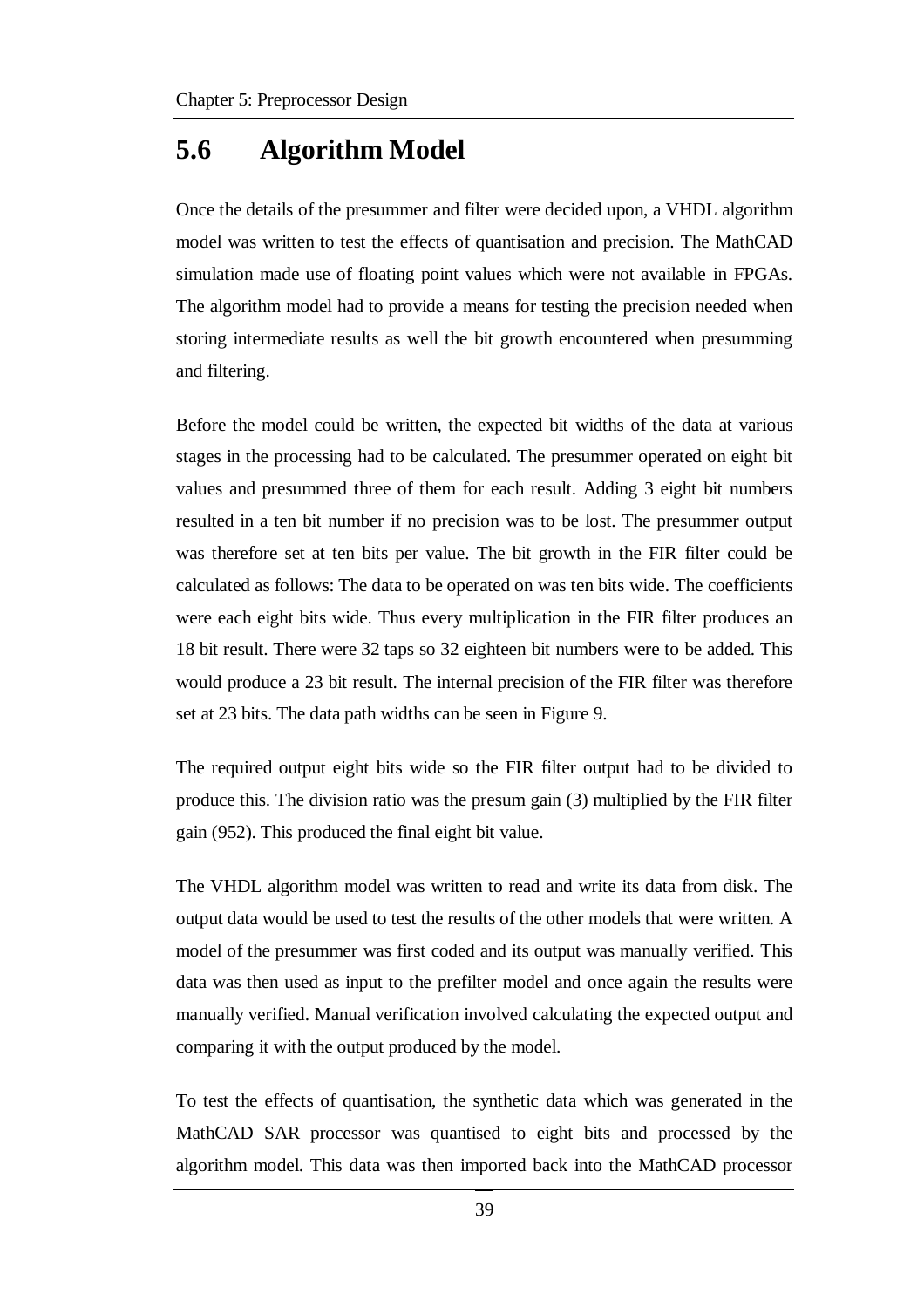and the image was focussed. The effects of quantisation were seen when comparing the outputs from the MathCAD and VHDL simulations, although the differences were minor. The peak sidelobe level of the MathCAD simulation was -14.279 dB, compared with the VHDL simulation value of -14.230 dB, while the integrated sidelobe level of the MathCAD simulation was -12.072 dB, compared with -12.033 dB. The width of the peak of the focussed target also increased by 0.23%. In a focussed image, these differences would not be noticeable to the naked eye. The reason why the quantisation effects in the final image were small was due to the large integration of the SAR processing.



Figure 9: Algorithm Model Block Diagram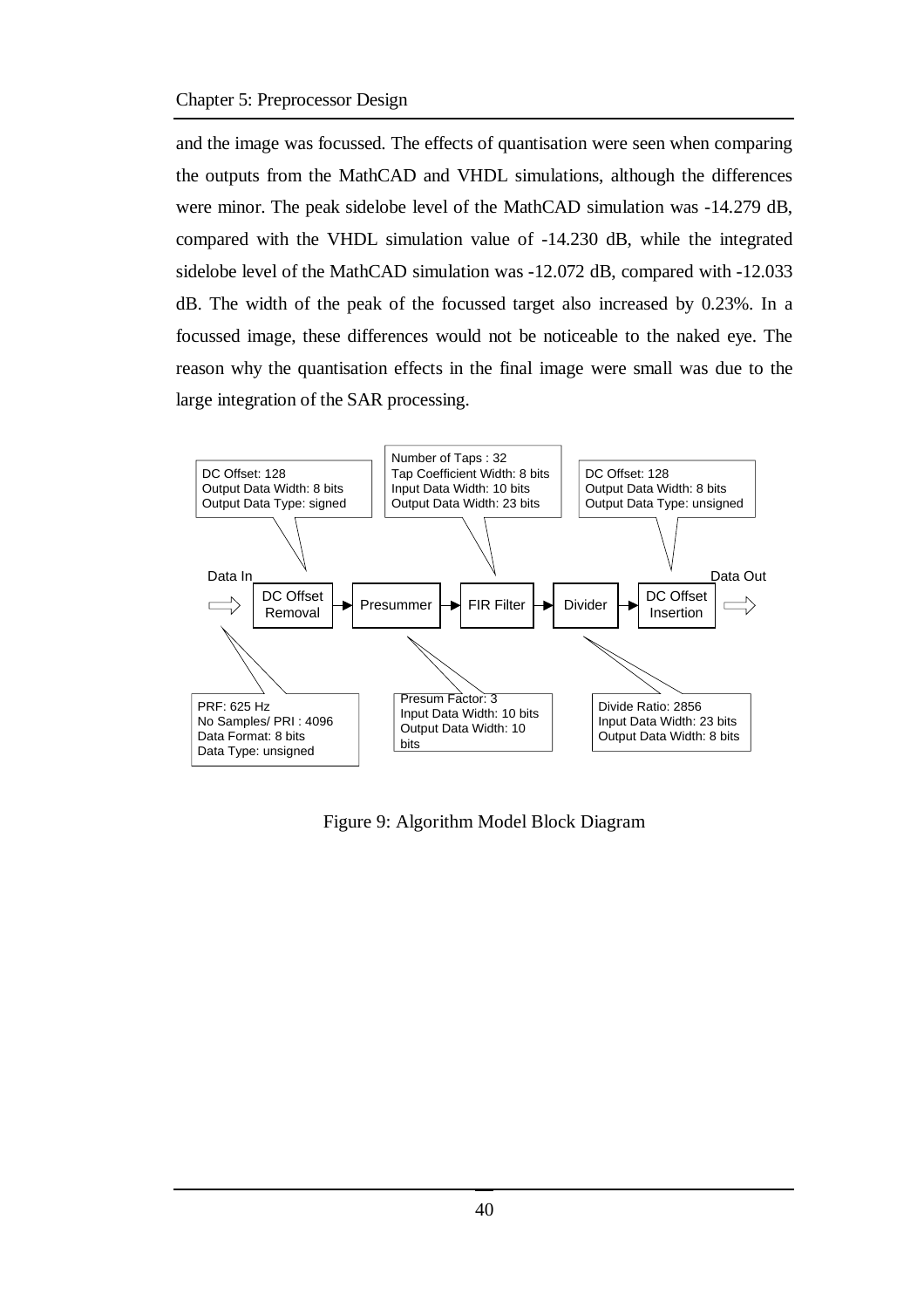# **Chapter 6: Hardware Design**

The preprocessor described above in Chapter 5: Preprocessor Design had to be implemented in hardware. Part of the objective of this thesis was to investigate the level of complexity of signal processing that could be achieved in dedicated hardware i.e. without the use of general purpose digital signal processors.

The simplest method of obtaining customised hardware was to make use of Field Programmable Gate Arrays (FPGAs). These devices contained thousands of digital logic gates that could be interconnected at will. Design software for these devices was used to produce a configuration file that could then be downloaded to the FPGA. This configuration file specified how these gates were to be connected.

# **6.1 Hardware Requirements**

Before any hardware could be specified, the some basic calculations had to be performed to determine the input and output data rates and the amount of data to be stored. Since complex sampling was used, the I and Q values could be treated separately. This allowed a system to be designed to handle just the I values which could then be duplicated to handle the Q values. The following calculations are therefore only for the I values and are the same as those for the Q values.

For the presummer, one range line containing 4096 samples arrived every PRI. One PRI took 1.6ms (1/625 Hz) and so each sample had to be completed in 390ns. For the prefilter, since there was a skip factor of 4, a range line had to be output after 12 PRIs which took 19.2ms. Thus each prefiltered sample had to be completed in 4.6us (19.2ms/4096).

The calculations above gave the basic timing constraints of the system. Lower level timing could not be done at that time as such timing was dependent on the routing delays within the FPGA. To presum one sample, the sample had to be read from memory, added to another sample and the result then written back to memory.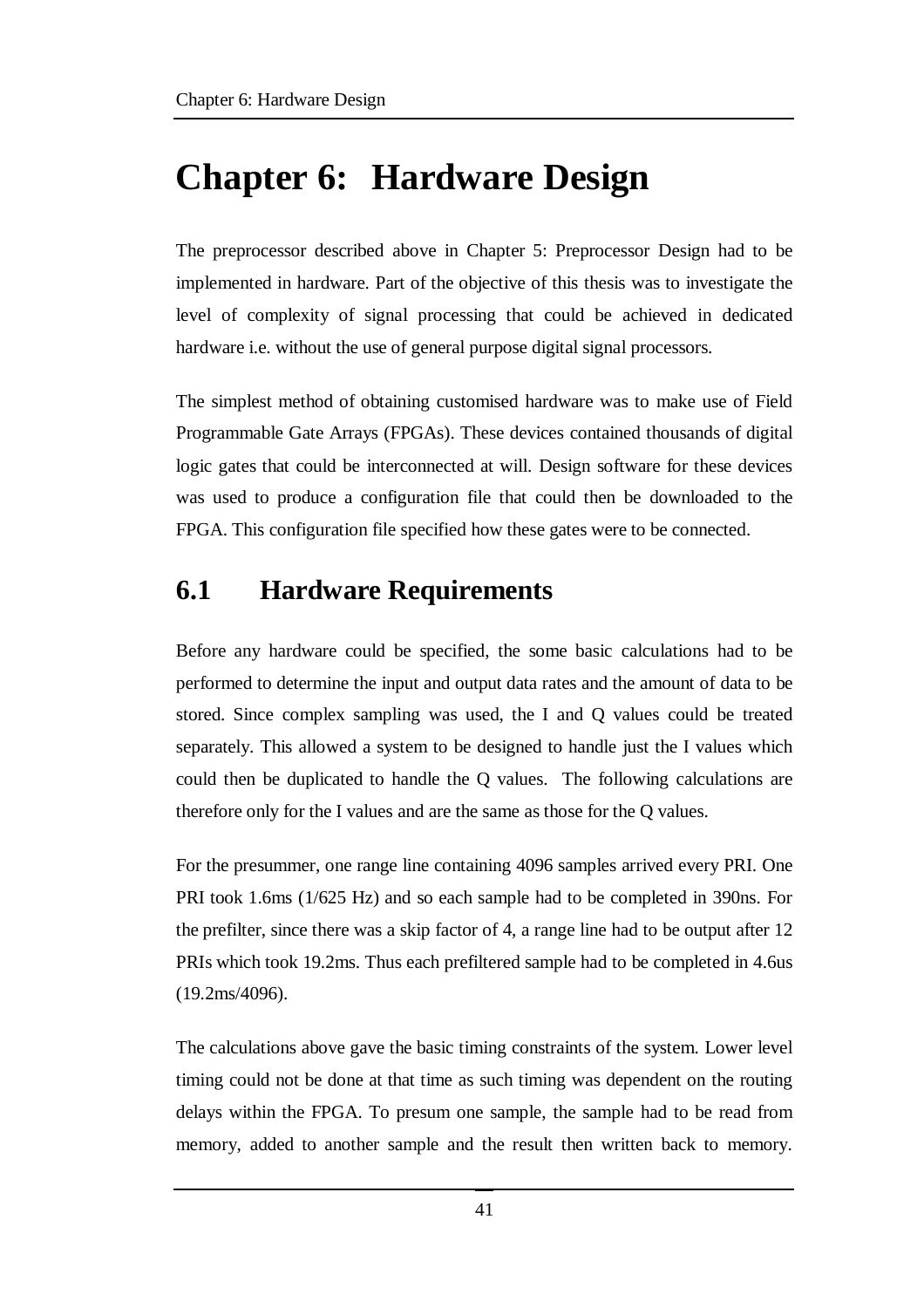Performing such an operation in 390ns seemed possible<sup>4</sup>, considering that RAM access times were of the order of tens of nanoseconds and additions were of the same order. Similarly for each prefiltered sample, 32 RAM reads had to be performed as well as 32 multiply and adds. It therefore seemed, at a first look, as though these operations were possible in the allocated time.

Since the timing of each hardware operation was not accurately known, the possibility existed that the hardware would not be fast enough to meet the requirements above. To cope with this, methods were investigated to speed up the processing. These are detailed in Section 6.3.

# **6.2 Memory Overview**

 $\overline{a}$ 

From the design detailed in Chapter 5: Preprocessor Design, it was decided to use a presummer before the prefilter. For the purposes of design, the prefilter and presummer were treated separately as they were mathematically separate. They could always be combined into a single FPGA at a later stage.

Both the presummer and prefilter needed RAM in which to store data. The presummer had to store the cumulative result of the presumming process before the final result was available. The prefilter had to store all the incoming data to be able to filter it as the data was to be filtered in azimuth, not range. Hence for a 32 tap filter, al least 32 range lines would need to be stored for each output row to be calculated.

The interface between the presummer and prefilter had to be determined. Two methods were evaluated. The first involved the use of separate memories for the prefilter and presummer while the second method used shared memory. The latter option was implemented.

<sup>&</sup>lt;sup>4</sup> When the final implementation of the presummer was verified, it was able to perform at the required speed.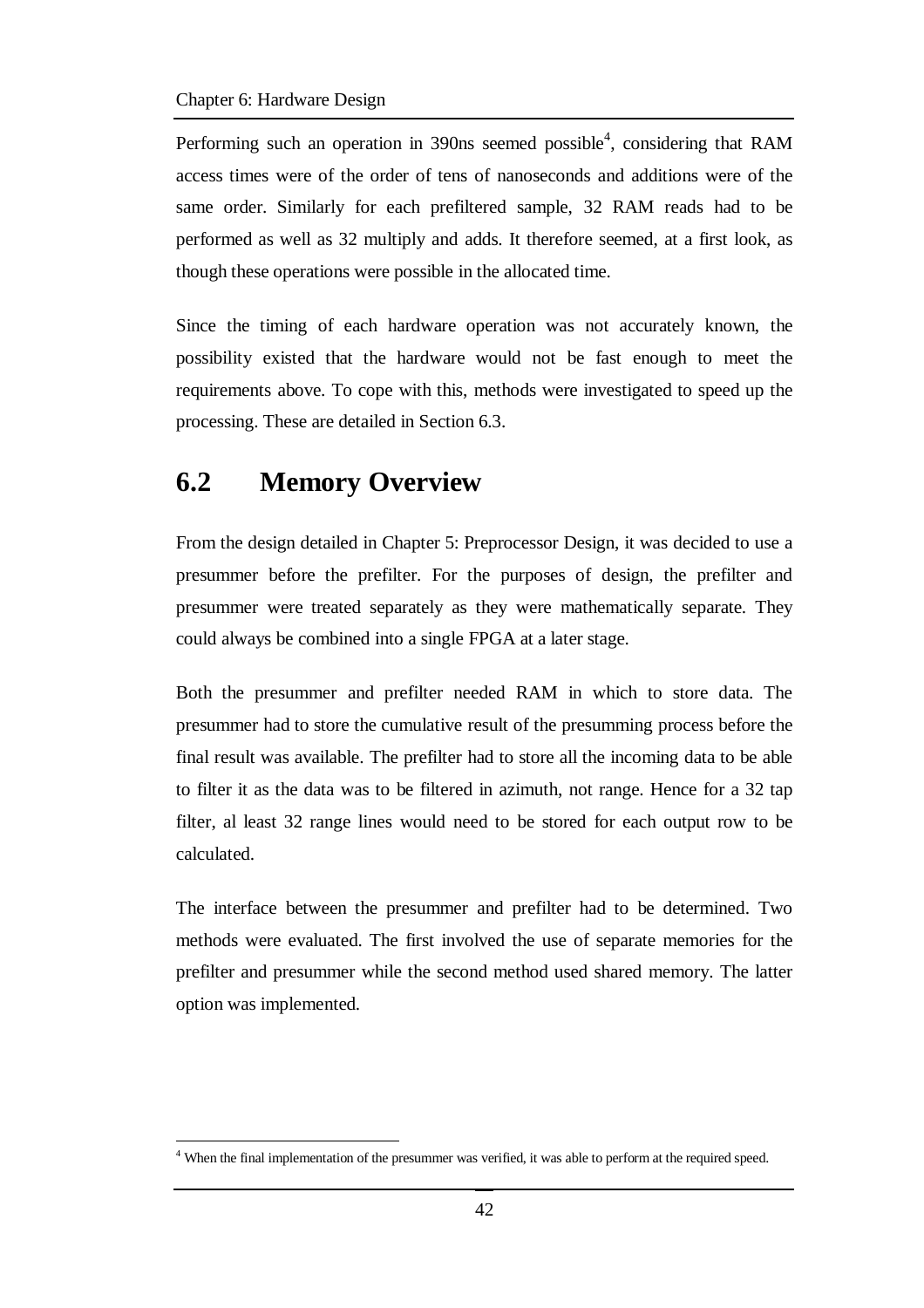#### *6.2.1 Separate Memories*

In this method, the presummer and prefilter each had their own separate memories as can be seen in Figure 10. The first range line was read into the presummer and then stored in its RAM. The next range line was then read in and added to the stored result in RAM. This continued until the presummer had added the required number of range lines together. When this occurred, the presummer would output the presummed range line. The prefilter then read this presummed range line into its RAM. When sufficient range lines were in memory, the prefilter calculated its output and waited for more range lines to be read in.

Advantage: The advantage of this method was that the memory was cheaper than shared memory as conventional single ported SRAM could be used.



Figure 10: Block Diagram of Separate Memory Solution

Disadvantage: The disadvantages of this method were mostly due to the increased volume of data needing to be moved between presummer and prefilter. The prefilter would be slowed down with having to store incoming data in its own memory.

#### *6.2.2 Shared Memory*

In this method, the presummer and prefilter shared a block of dual-port RAM. This way, the presummer would write its temporary data to the address of the final presummed result. When the presummer finished summing the required number of rows, it would increment its address counter and begin writing to the next memory location. The result from the row just calculated would be left in place in memory. A block diagram of this solution can be seen in Figure 11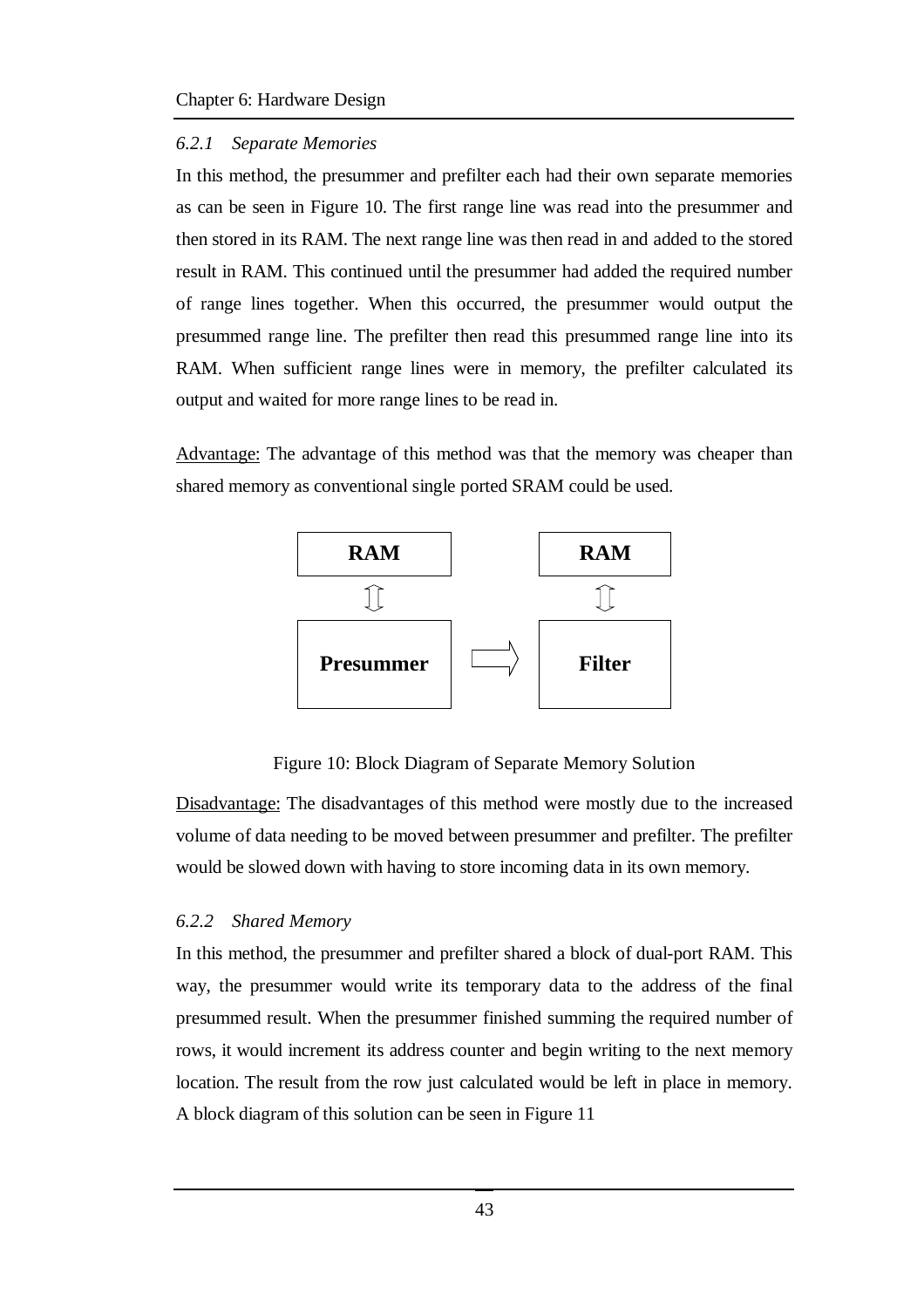The presummer would signal the prefilter when each new presummed row had been written to RAM. The prefilter would wait until the correct number of rows had been written before commencing with its prefiltering.



Figure 11: Block Diagram of Shared Memory Solution

Advantages: The advantage of this method was due to the simple data interface between the presummer and prefilter. The prefilter did not require additional overhead to store new incoming data which, in turn, increased the speed at which it could operate.

Disadvantages: The primary disadvantage of the shared RAM was the cost. Dualported RAM was more expensive than single-port RAM.

#### *6.2.3 Memory Organisation*

Incoming data could have been stored in memory in two ways: Range or Azimuth. If the data was stored in range, consecutive memory locations would hold the same range line. If the data was stored in azimuth then consecutive memory locations would hold the same range bin but from different range lines. These methods can be seen in Figure 12 and Figure 13.

It was not yet known how many parallel filters would be required to satisfy the processing requirements. It was therefore important that both of these memory organisations could be expanded or divided to suit a variable number of filters. Storing the data in range or azimuth made no difference to the expandability of the system as it was feasible to expand either memory organisation.

During the early stages of design, the RAM which was chosen featured an internal address counter. By using this internal address counter, the access time of the RAM was reduced. It was originally thought that the data should be stored in such a way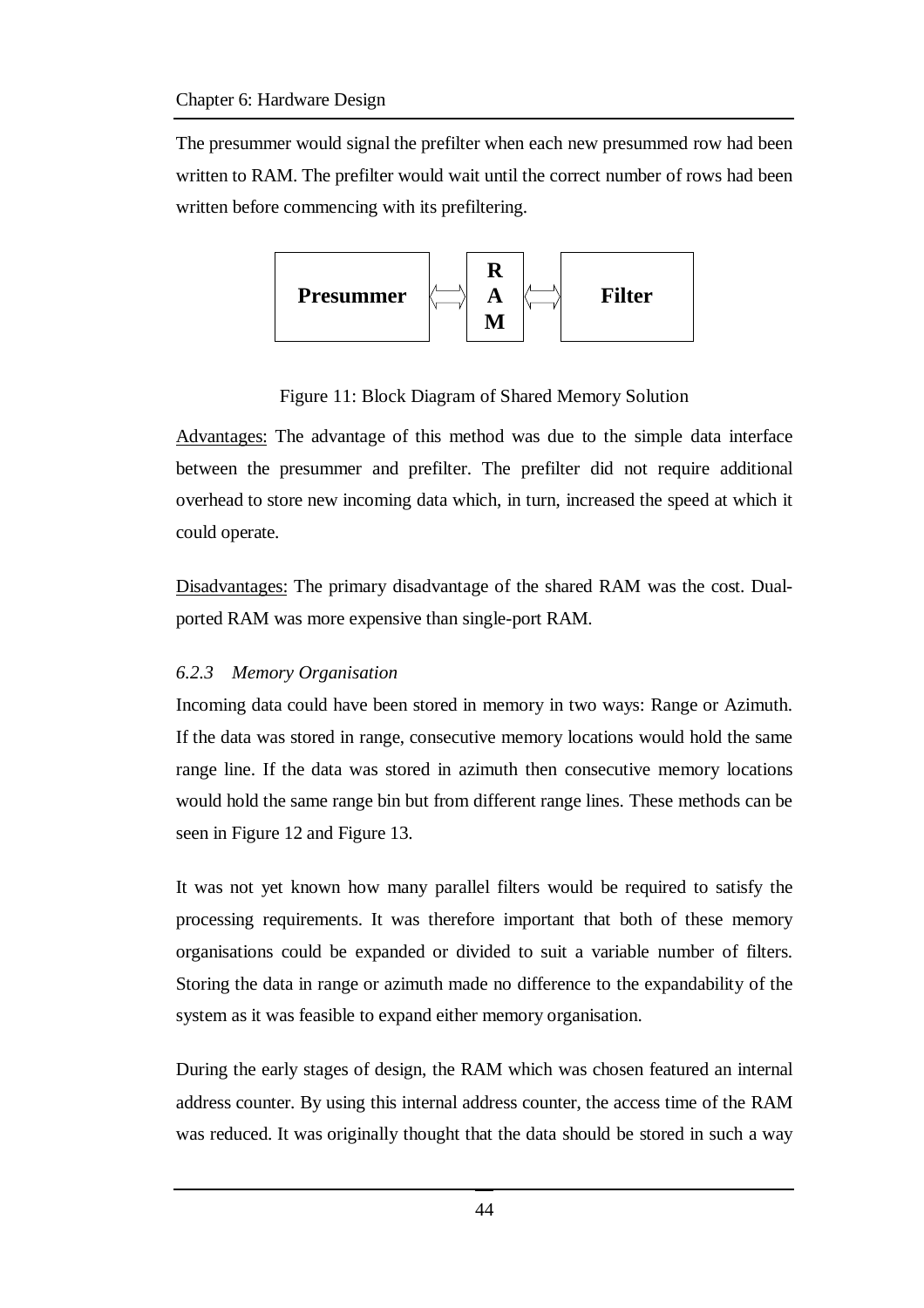that the prefilter (which was the more time critical of the two components) could make use of this counter to improve its speed. It was for this reason that it was decided to store the data in azimuth. Upon further investigation it became clear that using the internal address counters in the RAM would not work as the counter was not able to wrap around. The wrap around was required so that consecutive samples could be read from a single azimuth line. Since either memory organisation could be used, the orientation of the data stored remained in azimuth.



Figure 12: Memory Organisation – Data Stored in Range

#### *6.2.4 Memory Requirements*

At minimum, 32 range lines had to be stored so that the prefilter could process and output one range line, since it made use of a 32 tap filter in the azimuth direction. As all 32 range lines were required during the processing, data storage for more than 32 range lines was required to allow the presummer to continue storing new range lines while the prefilter processed its data. The number of range lines stored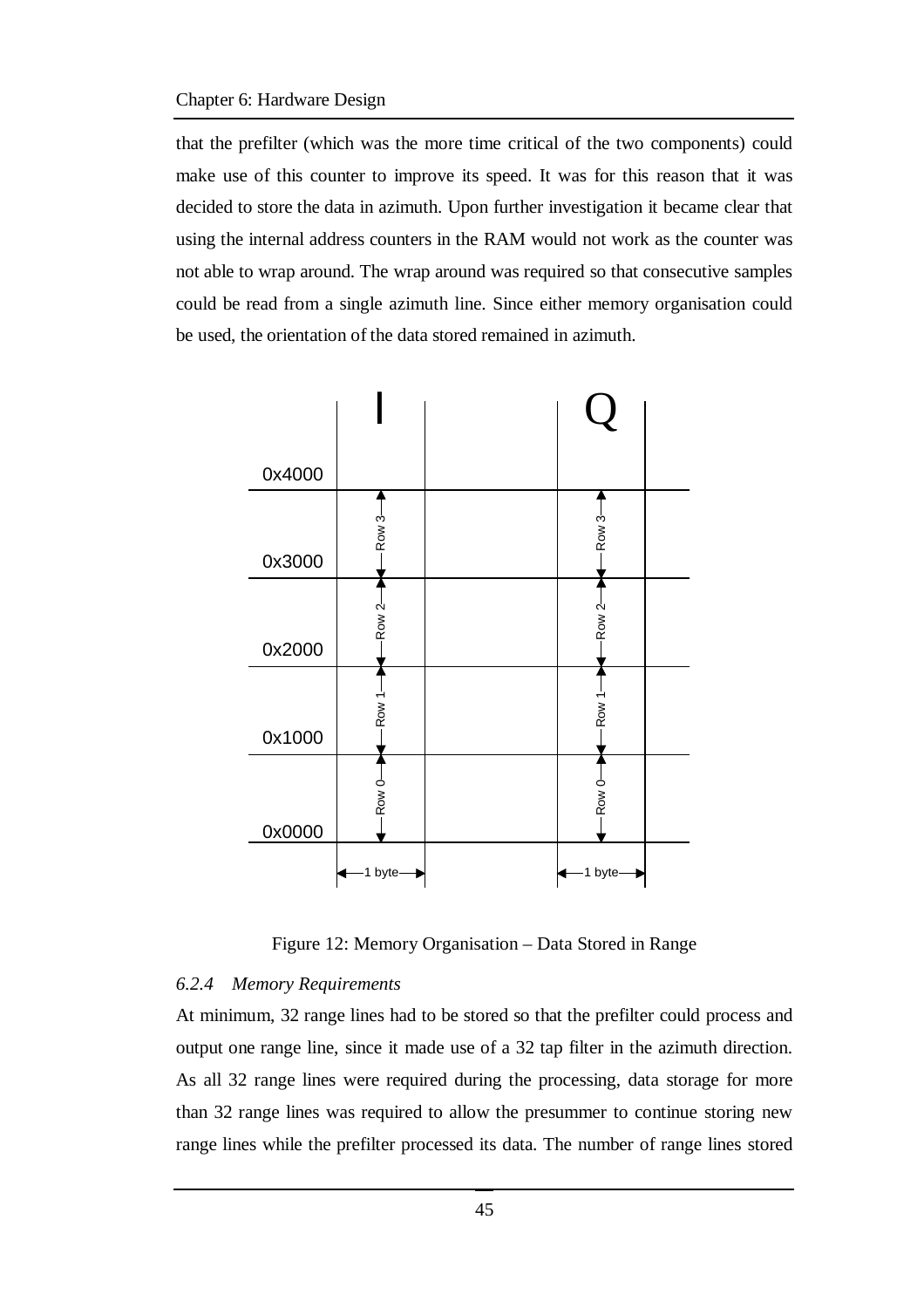was required to be a power of 2 since that would allow address counters to roll over at the correct values. This was necessary as only a set number of PRIs could be stored and there was no limit on the number of incoming range lines. It was decided that storage space for 64 range lines would be made available since that was the next possible value after 32.

The width of the data memory was also considered. The incoming data from the radar was 8 bits wide. Adding three 8 bit numbers resulted in a 10 bit number, assuming an overflow was not allowed. It was therefore decided that 10 bit memory was to be used. This prevented the loss of any dynamic range due to overflow.

The total amount of RAM required was 512K x 10 bits. This number was decided upon as follows: 64 PRIs, each of 4096 complex samples =  $64 * 4096 * 2 = 512K$ .



Figure 13: Memory Organisation – Data Stored in Azimuth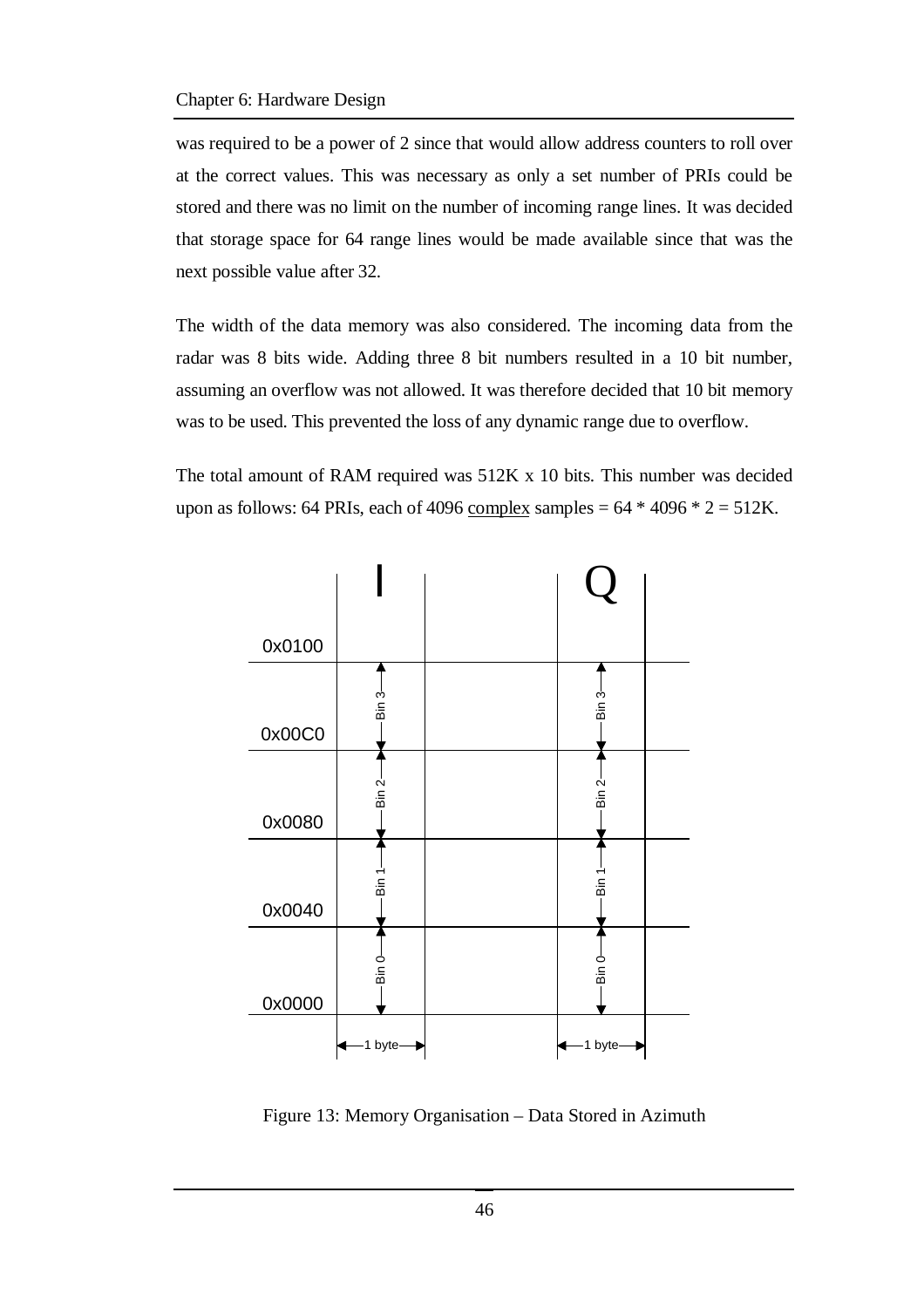#### *6.2.5 Memory Selection*

Two types of Dual Ported RAM were available at design time: Synchronous and Asynchronous. The latter was the more common variety. To generate the precise timing signals required to access asynchronous RAM from an FPGA usually required the use of external programmable delay lines, unless multiple clock cycles were to be used to generate the required waveforms. These delay lines added extra complexity to the circuit, as well as an increased chip count.

Since synchronous design was the preferred approach in FPGA design, synchronous RAM was considered as an alternative. It appeared that synchronous RAM could be interfaced directly to the FPGA and still provide single clock cycle accesses. Further investigation took place to determine which devices were available.

In an attempt to minimise the chip count, high capacity RAM chips were sought. Cypress Semiconductor were going to produce a device which suited the needs of the radar. This was their CY7C09099 which was available in 128Kx8. It appeared at the time that the minimum width of available devices was 8 bits. This necessitated using two devices in parallel to achieve the required 10 bit data bus width. Wasting the 6 bits was unavoidable. At design time, this device was sampling and should have been available at the end of 1998.

#### *6.2.6 VHDL Memory Model*

Once the decision to use this device was made, the author attempted to locate a VHDL model for it. This model would be used in the functional model as well as in the simulation of the final FPGA. A suitable model could not be found and so it was decided to write one.

The model was a functional model and therefore contained no timing information, although this could have been added if required. The data for the model was obtained from a preliminary data sheet, since the final data sheets were not available.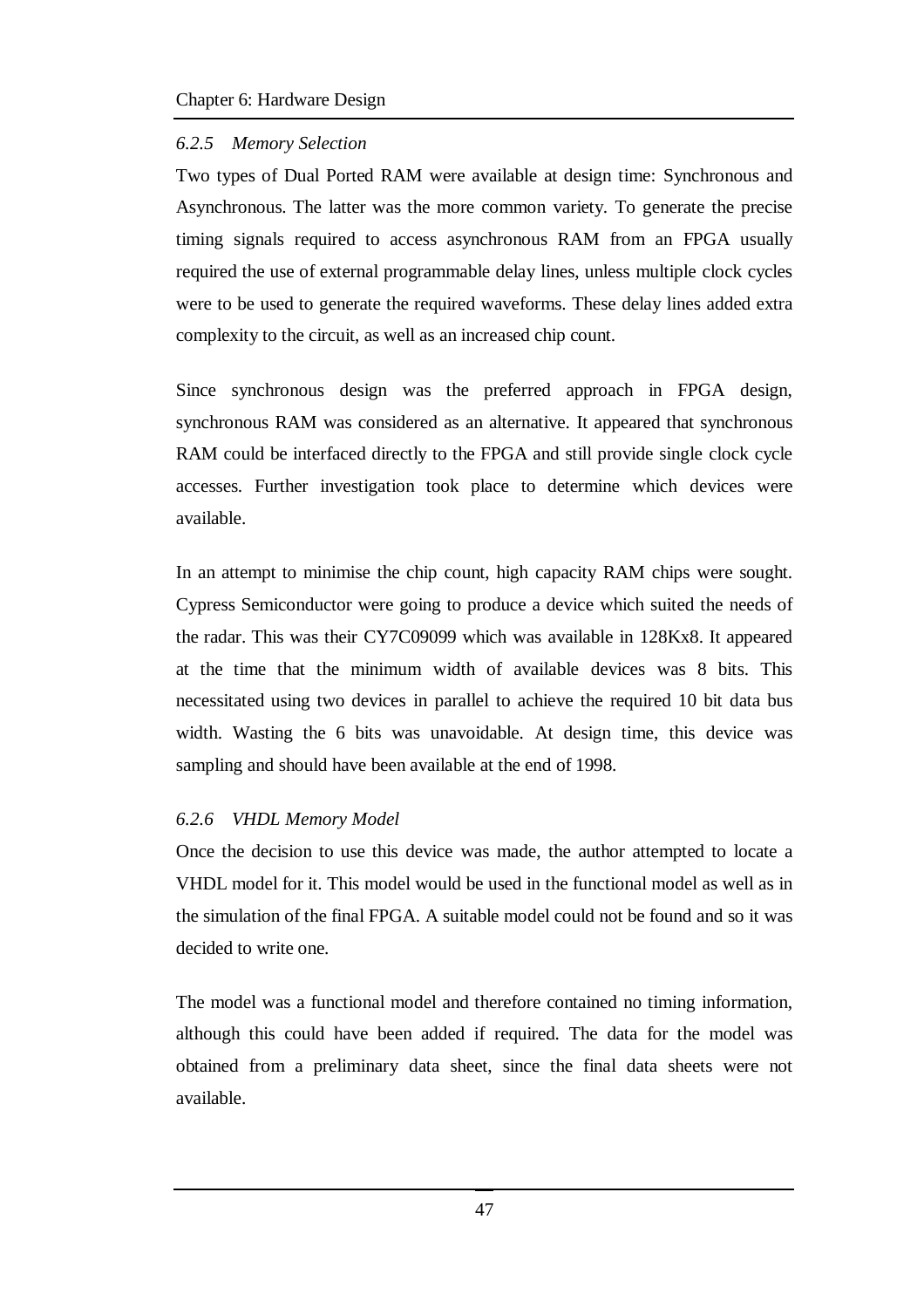The model differed from the data sheet in one area. The width of the data bus was increased from 8 bits to 10 bits. The reason for doing this was purely to increase its simulation performance. Even though the data was only 8 bits wide, each memory location required 32 bits to store because the value was stored as an integer. By increasing the model's data bus width to 10 bits, the memory required by RAM simulation was halved. This also increased the speed at which the RAM simulated.

### **6.3 Hardware Expandability**

As described in Section 6.1, the expandability of the system was critical to its functioning, especially since the final operating speed of the hardware was not known before it was designed.

The simplest method of improving speed was to use parallel processes. This applied particularly to the FIR filters. Besides having two FIR filters (one for I values and the other for Q values) it may have been necessary to have multiple parallel FIR filters for processing the data. Since the filtering was done in azimuth, the data could be split in range. For example if there were two I data filters, one could filter the first half of the range bins while the other would filter the second half. Each filter would then have twice the amount of time to process the data and so its operating speed could be halved.

Both methods of memory organisation supported an increase in the number of filters. Each filter would require its own memory from where it could read its input data. The algorithm used by the presummer to calculate the position where the data was stored would have had to be improved. This would have been simple with memory mapping techniques.

A larger problem, should the system have required expansion, was to preserve the position in the PRI of samples output from the different filters. The design of the filters was to output their result for each range bin once it was processed. This would obviously not have worked if more than one filter were writing output samples at the same time. Samples from non-consecutive range bins could be output at the same time, thus mixing their order in the range line. Two solutions were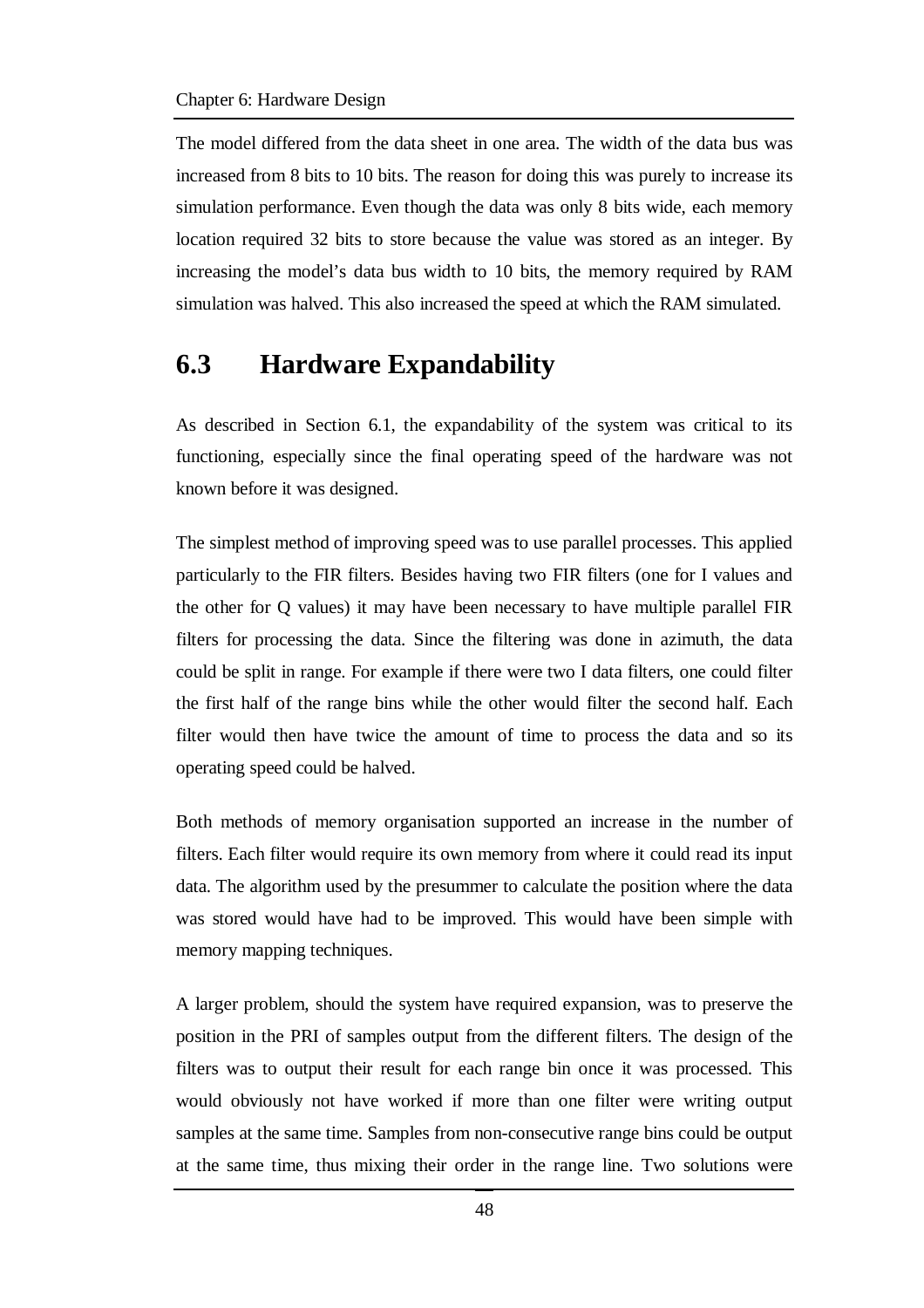proposed although neither had to be implemented since the filters were fast enough to process a complete range line I nthe required time.

#### *6.3.1 Multiple Output FIFOs*

This method made use of a FIFO for each filter coupled with some external control hardware. Once the filter had processed its portion of a range line and written the output data to its FIFO, it would have signalled the controller that it had completed its portion of the range line processing. The controller would then have read the contents of the FIFOs in the correct order and placed the processed data in a large output FIFO. The data in this FIFO would then have been in the correct order, as required.

Advantages: This method was the faster of the two in that the filters were required only to filter the data. The filters performed no data movement besides that required during the filtering.

Disadvantage: This method increased the chip count would therefore have been more expensive to implement.

#### *6.3.2 Writeback to RAM*

In this method, the prefilter would have written the processed data back to the RAM. Once the first filter had processed its portion of the range line, it would write the processed data to the output FIFO. On completion, the filter would signal the next filter to do the same. In this way, the data would be output in the correct order.

Advantage: This method was the cheaper solution as no extra ICs were required.

Disadvantages: This method was slower than using multiple FIFOs because the filters had to write the processed data back to RAM when they could have been reading new data. They would also have had to write the processed data to the FIFOs during the time they could have been processing. This would have resulted in a slower filter.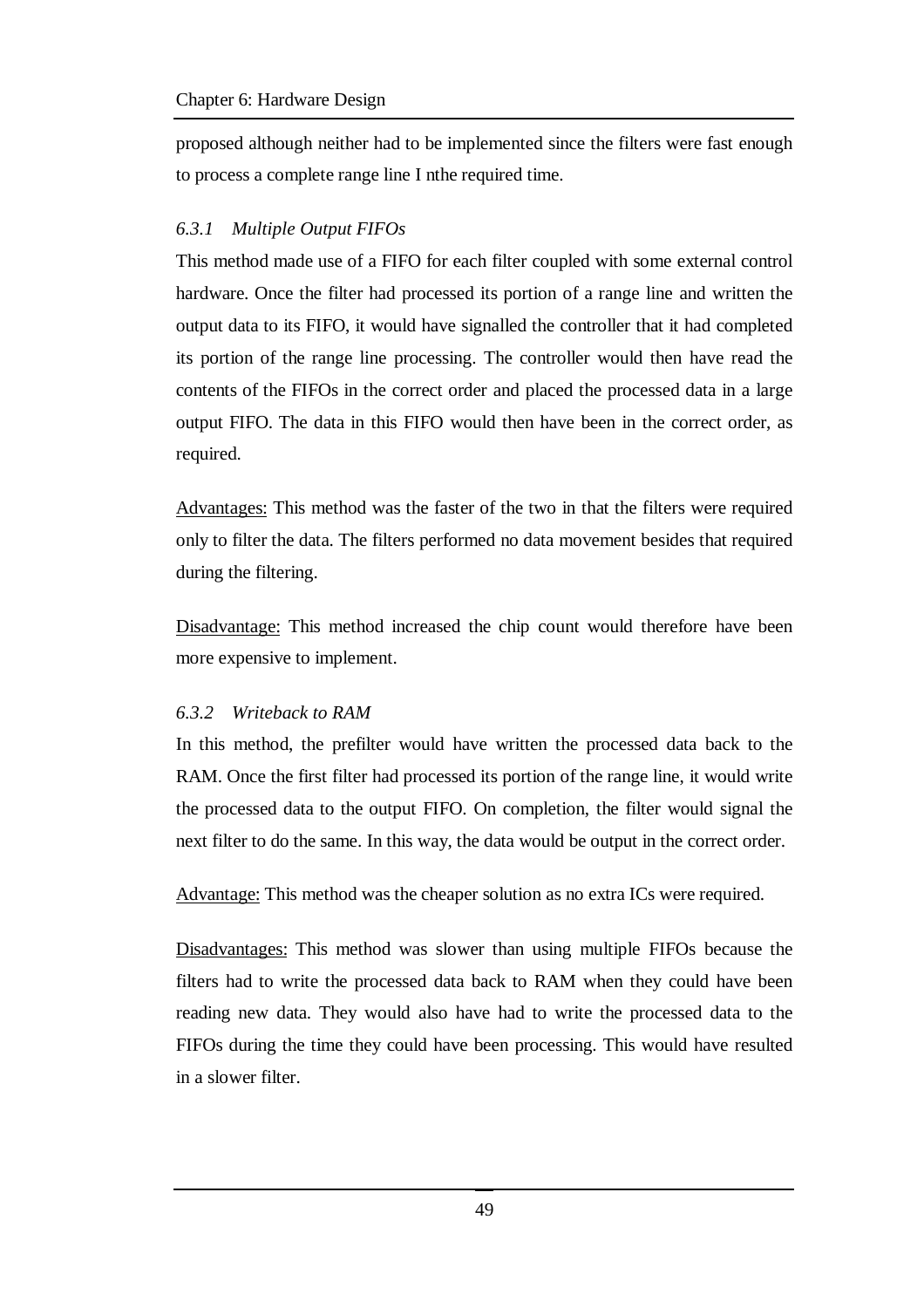# **6.4 External Interface**

Since the presummer and prefilter were not designed for standalone operation, it was important to confirm the specifications of the hardware that would interface with the presummer and prefilter. A block diagram can be seen in Figure 14.



Figure 14: Top Level Block Diagram of the Prefilter

The two main control signals to the presummer were HBRSel and ADCV\_n. The former signal was made active 100ns before the ADC started sampling a new range line. The ADCV\_n line was then clocked every time a new sample was placed on the data bus. The ADCV\_n line was active low. The processed data had to be output to a FIFO.

The I and Q channels of the ADC data bus were each eight bits wide. The data appearing on this bus was unsigned integers with a range from 0 to 255. The data incorporated a DC offset of 128.

The output data was to be buffered by a FIFO so that it could be accessed at a different rate to the prefilter output data rate. The format of the output data was the same as the input data: unsigned integers in the range of 0 to 255 with a DC offset of 128.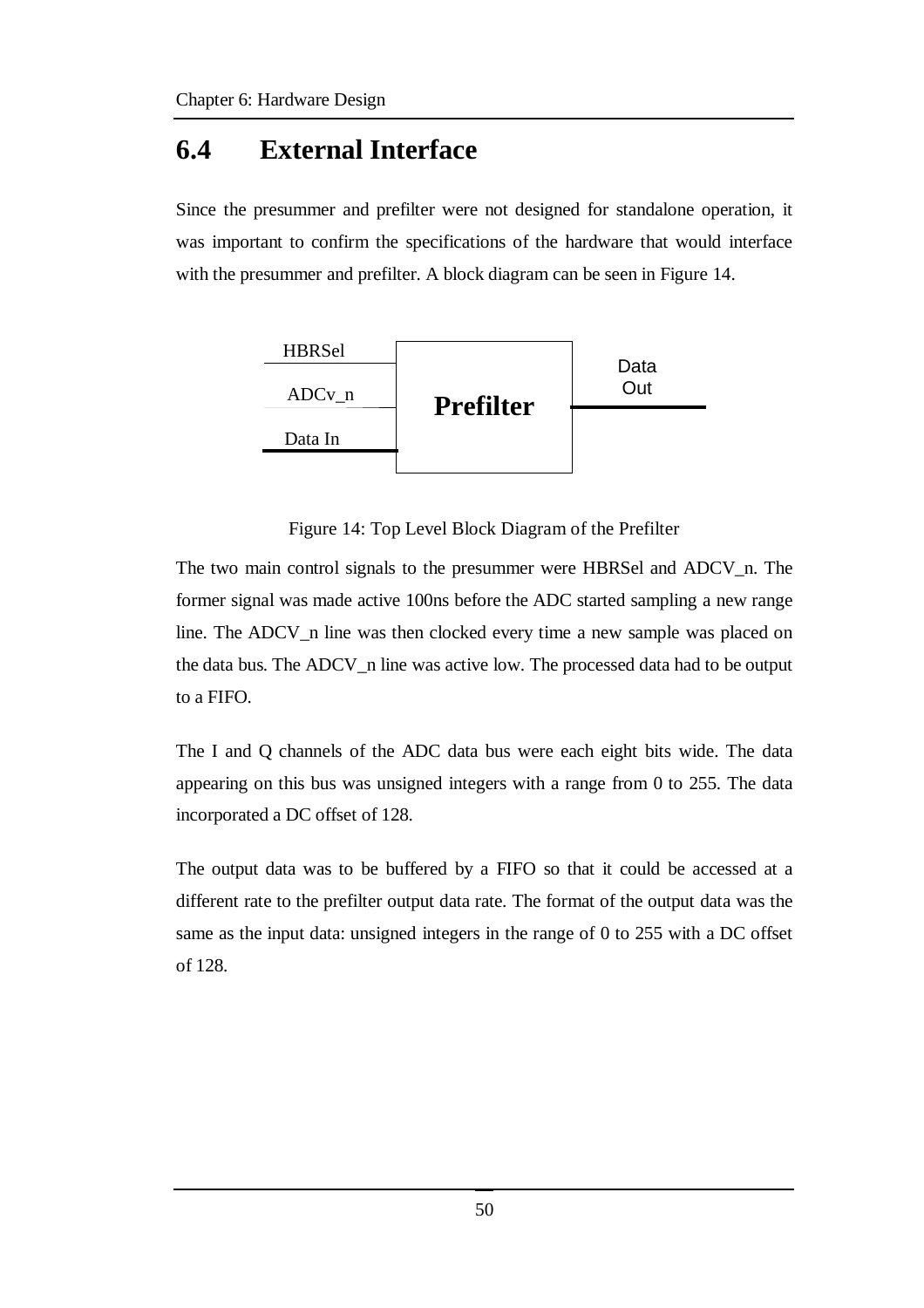# **Chapter 7: Presummer Design**

In keeping with the principles of RASSP, once the presummer was modelled on an algorithmic level, a functional model was then written. Once its operation was verified, the final implementation was coded. A diagram of the design steps regarding the models used can be found in Figure 15.



Figure 15: Presummer Model Overview

## **7.1 Functional Model**

The algorithmic model developed in Chapter 5: Preprocessor Design provided a means of verification for any other models that were developed. Before the final implementation could be started, a functional model had to be written. This model had to behave in the same manner as the final implementation but did not need to be synthesisable. The purpose of this model was to verify the interaction between the presummer, RAM and prefilter.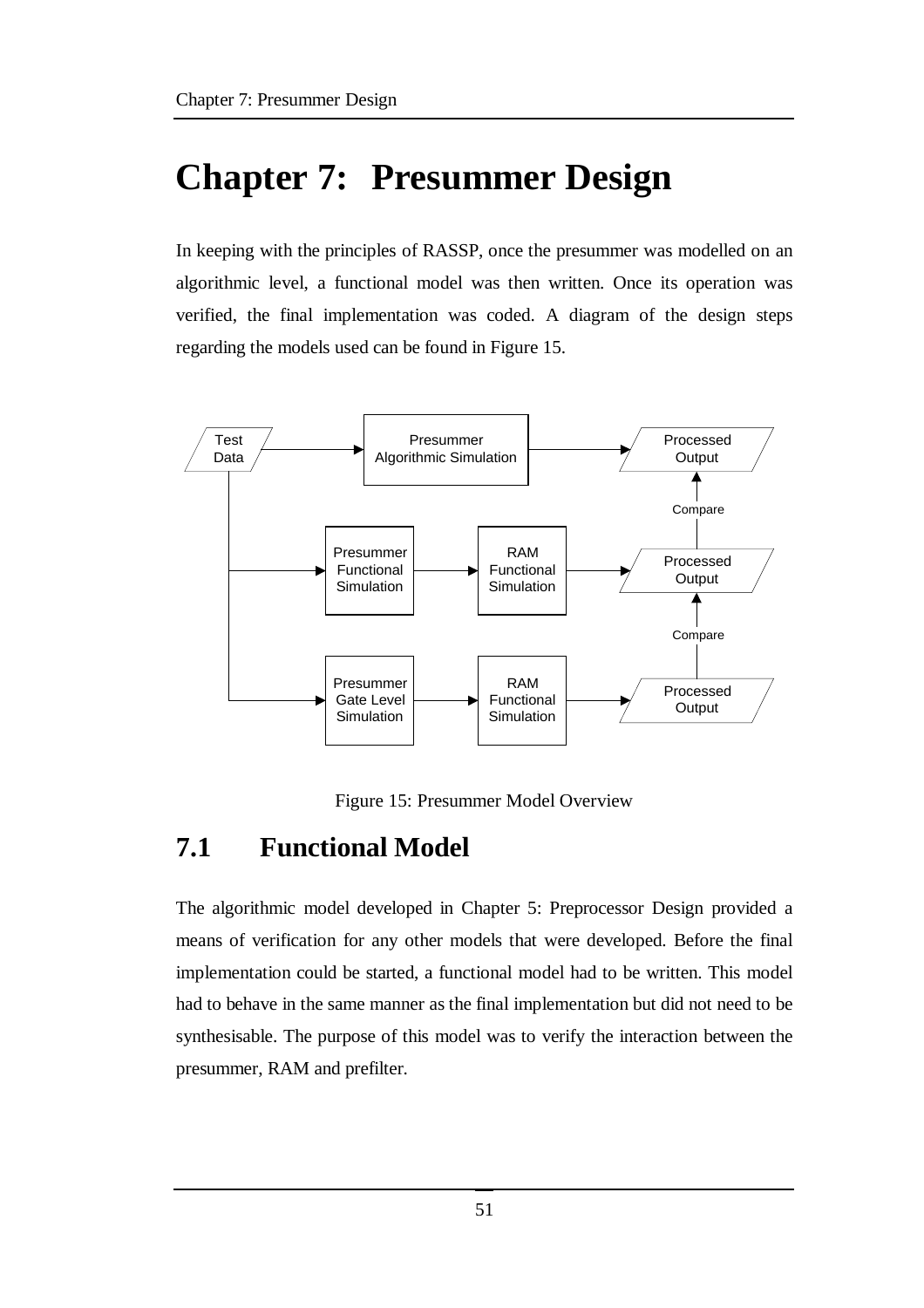#### *7.1.1 Model Functionality*

The VHDL model had to be able to interact with the RAM and FIFO models to be able to perform a system level simulation. The model also had to perform a presumming function of the incoming data. The only difference between this model and the final implementation was that it could not be synthesised into a FPGA.

The functional model contained no routing delay timing. If an output changed logic levels on a rising clock edge, that change would appear on the clock edge in the model, unlike a real FPGA where it would only occur a few nanoseconds after the clock edge. Another example of this lack of latency was in the addition and multiplication operations. These occurred instantly in the model, unlike in a FPGA. Since the entire design was synchronous, these did not present any problems as all operations took place on a clock edge and didn't rely on the when in the previous clock cycle the operation finished.

#### *7.1.2 Presummer Interface*

The first task during development of this model was to define the external interface. A number of pins were required to allow the device to interface with the RAM, external radar components and the prefilter. These pins are described in Table 4. More detail on the FIFO and RAM pins can be obtained from the relevant data sheets.

| Pin                    | Description                                       |
|------------------------|---------------------------------------------------|
| FifoDataI, FifoDataO   | FIFO Data Bus $(I \& Q$ Channels). These were     |
|                        | each 8 bits wide                                  |
| FifoWEn1_n, FifoWEn2   | FIFO Write Enable. Both need to be active to      |
|                        | allow a write on the next rising edge of the FIFO |
|                        | Write Clock.                                      |
| FifoREn1_n, FifoREn2_n | FIFO Read Enable. Both need to be active to       |
|                        | allow a read on the next rising edge of the FIFO  |
|                        | <b>Read Clock</b>                                 |
| FifoEFI_n, FifoEFQ_n   | FIFO Empty Flags (I & Q Channels). These          |
|                        | signals are active when the corresponding FIFO    |
|                        | is empty.                                         |
| FifoRs_n               | FIFO Asynchronous Reset                           |

| Table 4: Presummer Interface Pins |  |  |
|-----------------------------------|--|--|
|-----------------------------------|--|--|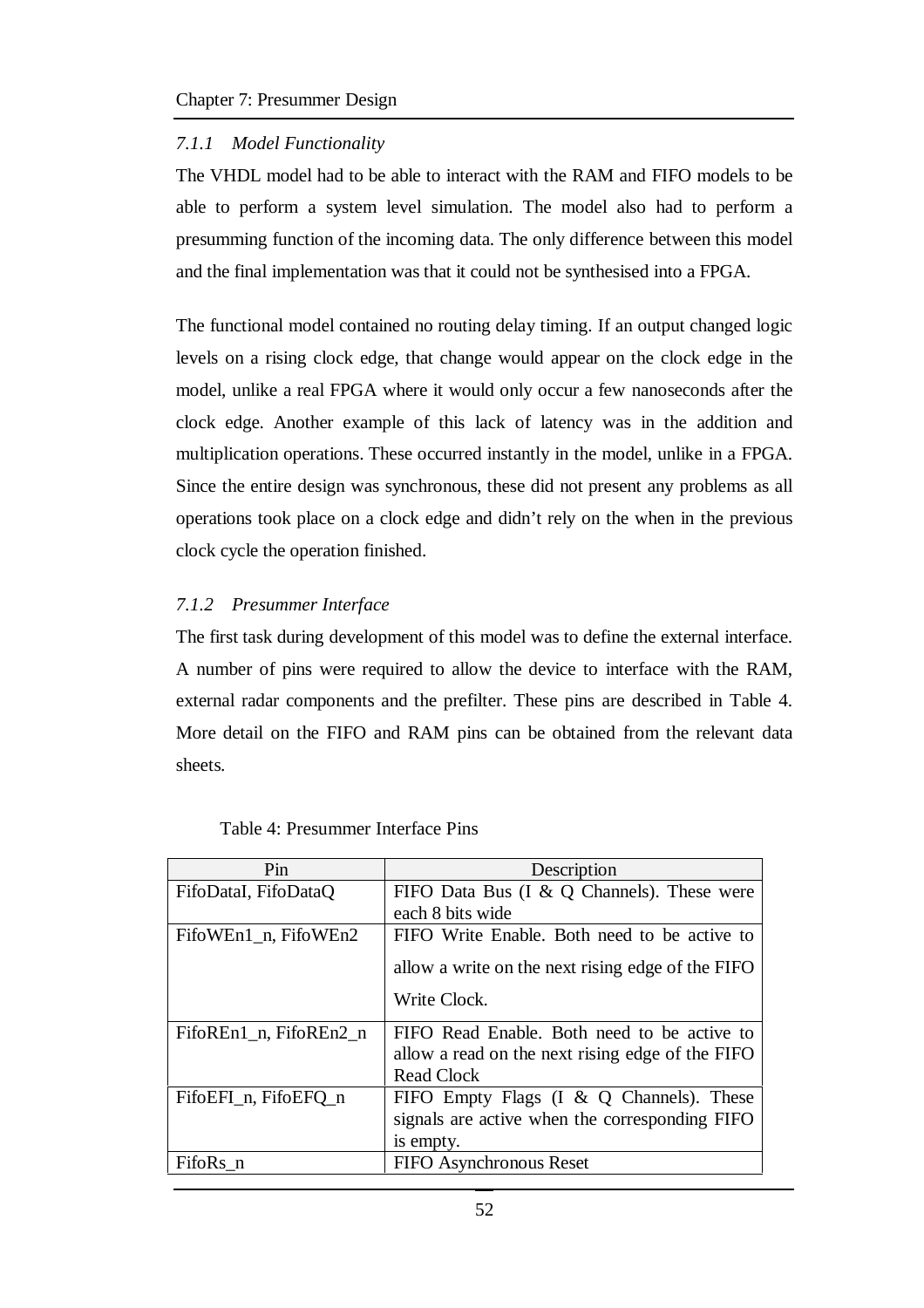| FifoOE_n           | FIFO Output Enable                                |  |  |
|--------------------|---------------------------------------------------|--|--|
| RamAddr            | <b>RAM Address Bus</b>                            |  |  |
| RamADS n           | RAM Address Strobe. When active, the value on     |  |  |
|                    | the RAM address bus is latched into the RAM       |  |  |
|                    | on the rising edge of the RAM clock.              |  |  |
| RamCE              | <b>RAM Chip Enable</b>                            |  |  |
| RamCntEn n         | RAM Address Counter Enable. When active, the      |  |  |
|                    | RAM's internal address counter is incremented     |  |  |
|                    | on each rising edge of the RAM clock.             |  |  |
| RamCntRst_n        | <b>RAM Address Counter Reset</b>                  |  |  |
| RamDataI, RamDataQ | RAM Data Bus (I & Q Channels)                     |  |  |
| RamOE_n            | <b>RAM Output Enable</b>                          |  |  |
| <b>RAMRnW</b>      | <b>RAM Read / Write Strobe</b>                    |  |  |
| RAMPipenFT         | RAM Pipeline / Flow Through Strobe. This          |  |  |
|                    | toggles the RAM chip between pipeline and flow    |  |  |
|                    | through modes.                                    |  |  |
| <b>Clk</b>         | <b>System Clock</b>                               |  |  |
| <b>CIKTC</b>       | Timing Card Clock.                                |  |  |
| <b>HBRSel</b>      | High Bitrate Recorder Select Signal               |  |  |
| $ADCv_n$           | <b>ADC Data Valid Strobe</b>                      |  |  |
| Reset_n            | <b>Asynchronous Master Reset</b>                  |  |  |
| <b>PSRowDone</b>   | Output to prefilter. Active for 1 clock period at |  |  |
|                    | the end of each presummed PRI.                    |  |  |

#### *7.1.3 Model Overview*

Before explaining the workings of the presummer, the composition of the RAM address needs to be explained. A simple method of generating the correct RAM address was required to allow easy access to consecutive range bins and range lines without having to reload the address counters. The simplest method of doing this was to divide the address counter into two counters, a range bin counter and a range line counter. This can be seen in Figure 16. Every time the range bin counter was incremented, the next range bin of the selected range line would be accessed. Likewise, the same range bin from the next range line would be accessed if the range line counter was incremented. This is shown in Figure 17.

The range bin counter was actually comprised of two counters: "ColCounterR" and "ColCounterW" in the source code. The first counter was the range bin counter for the RAM's read operations while the latter was the range bin counter for the RAM's write operations. The use of two counters was unnecessary. The reason for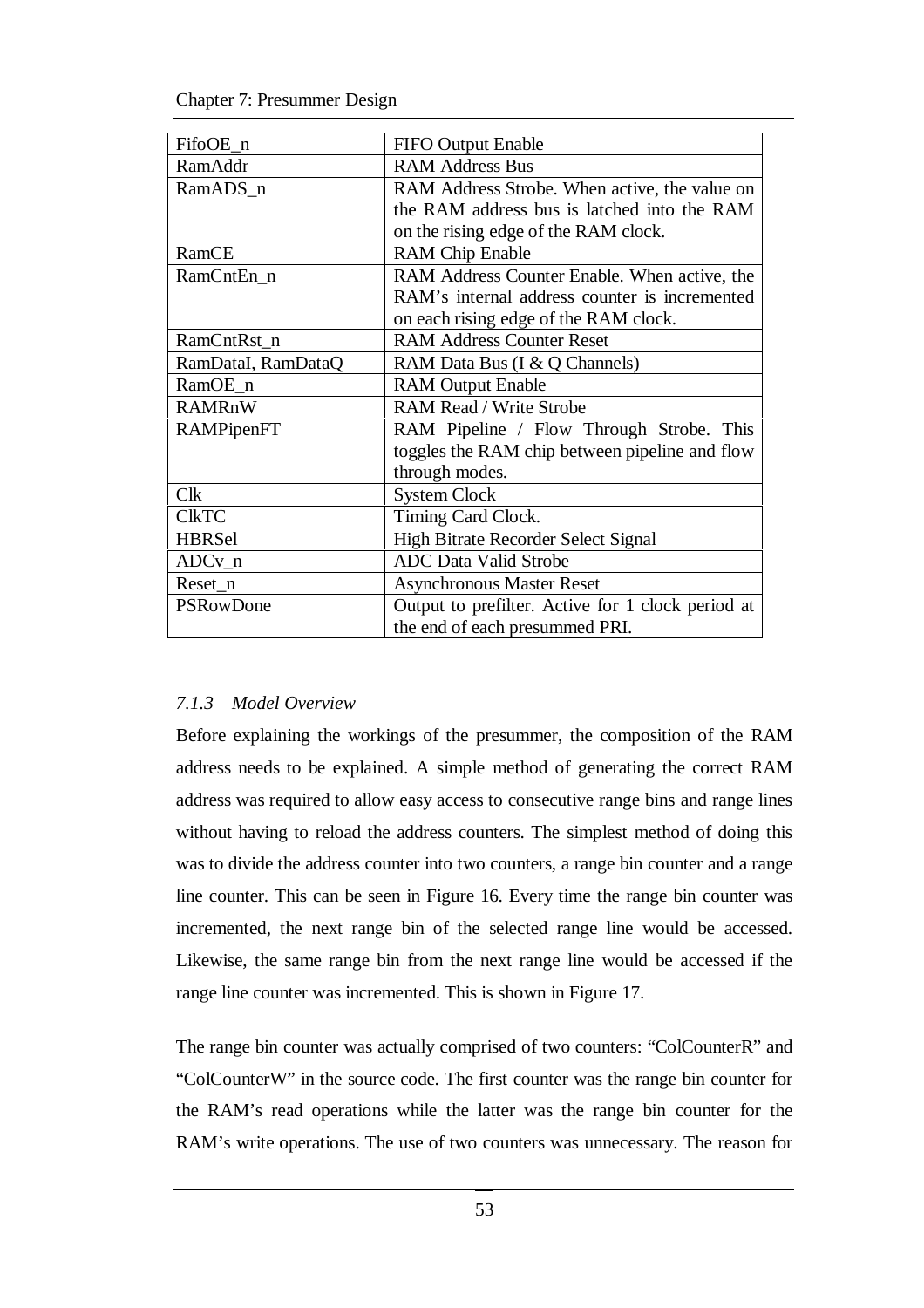#### Chapter 7: Presummer Design

their inclusion was that it was originally thought that a number of samples would be read and processed before being written back to RAM. Since the processed results would be written to the same address as the data which was retireved, the same sequence of RAM addresses had to be generated a second time. Using two counters were the easiest way of performing this. The two counters would initially be set equal to each other. A multiplexer would first select the "Read" counter. After the required number of samples were read and the counter incremented, the multiplexer would switch to the "Write" counter. The initial value of this counter would be the same as that of the "Read" counter. After the required number of write operations had been performed, the two counters would again be equal and the multiplexer would switch back to the "Read" counter.

Since only a single sample was processed at a time, this system could have been discarded but it allowed for future expansion and did not require much extra logic.

The MSB of the RAM address was used as a chip enable signal for the RAM. This allowed for the correct RAM chip to be selected for a given address.



Figure 16: RAM Address Counter

The model used a state machine since it was the easiest method of sequencing the necessary logic. A block diagram of the presummer can be found in Figure 18.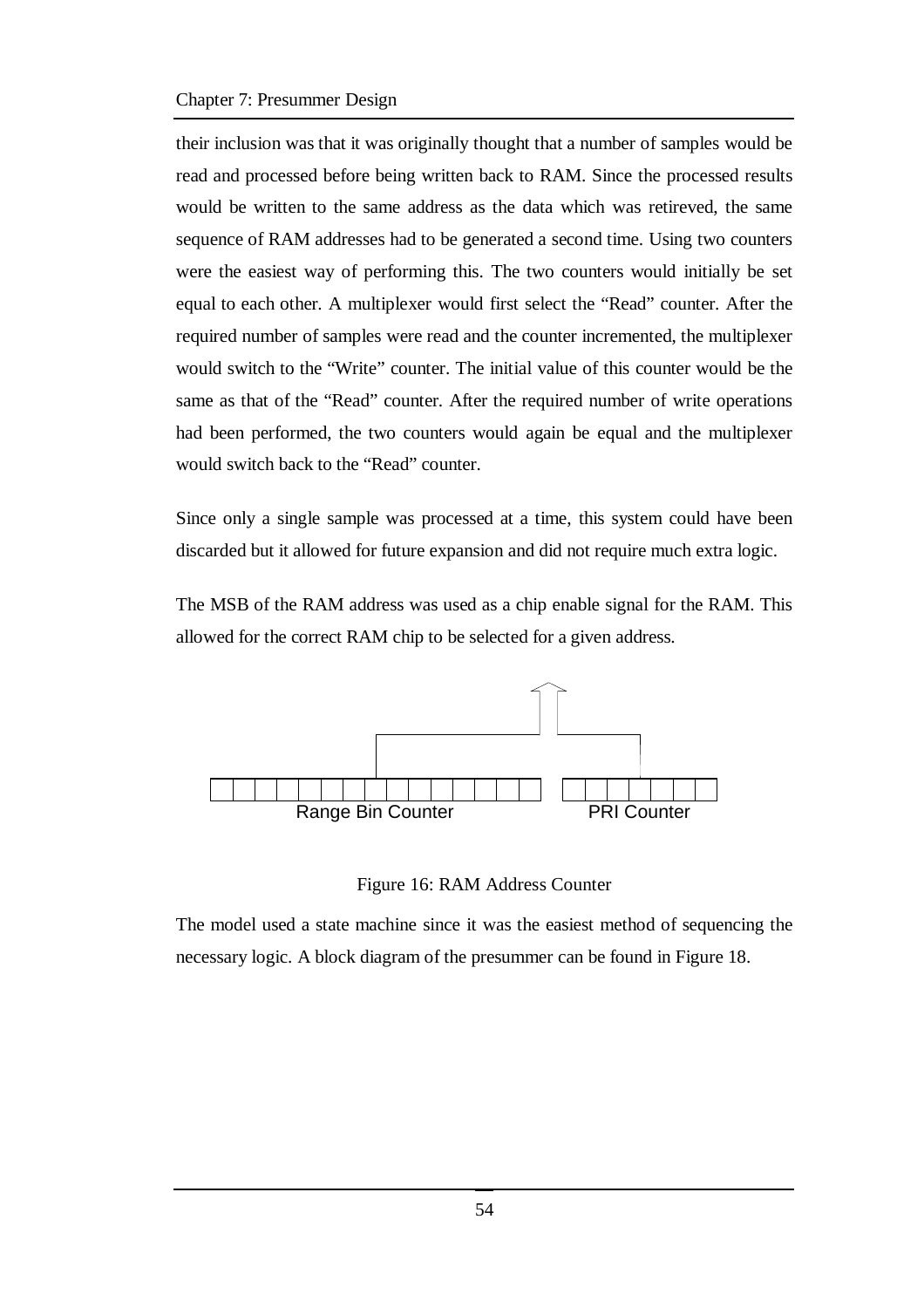

Figure 17: Effects on RAM Accesses from RAM Counter Increments

The operation of the presummer was as follows. The rising edge of HBRSel indicated that a new range line was about to be sampled. This caused the presummer to reset the FIFO to ensure that the position in the PRI of the new data was preserved as the first value read from the FIFO was assumed to be range bin 0. The internal counters in the presummer were also reset.

Once the ADC started sampling a range line, its data was written to the input FIFOs on the falling edge of ADCv\_n. When the presummer detected that the FIFOs were not empty, it read a sample from them. At the same time it read the corresponding sample from memory. If this was the first range line of the three to be summed (the presum counter equalled zero), the FIFO sample would be stored in RAM. If not, the FIFO sample would be added to the RAM sample and the result written to RAM.

The range bin counter was incremented after each sample was processed. The presum counter was incremented every time the rising edge of HBRSel was detected. If this counter equalled three then the range line counter was also incremented the next presummed line was about to begin.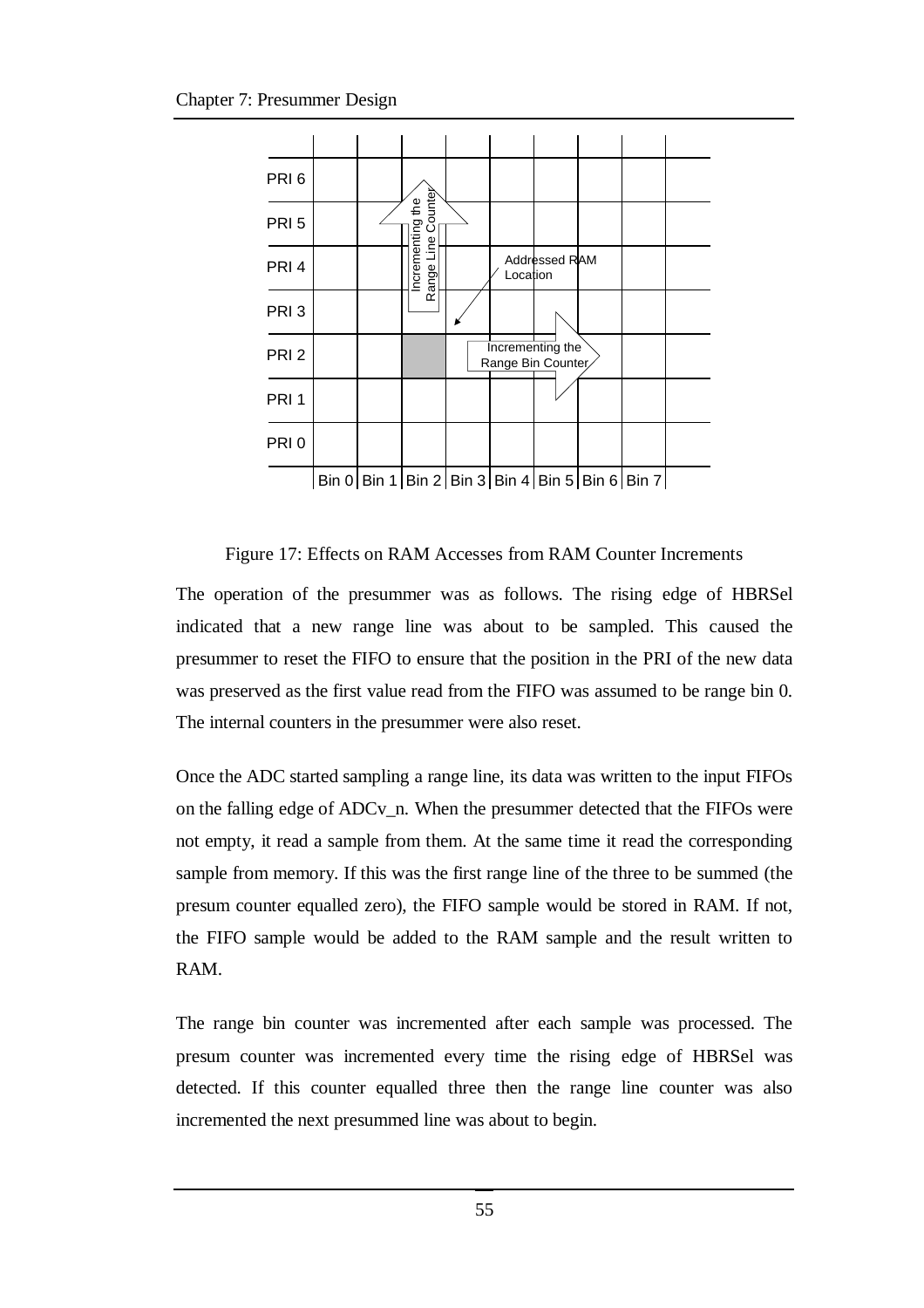

Figure 18: Block Diagram of Presummer

#### *7.1.4 State Machine*

A state machine was written to control the presummer. This was done as it was the simplest way of providing the required sequencing of operations. A block diagram of the state machine can be seen in Figure 19. A description of the states follows below.

**StateReset**: This was the reset state. It cleared all the counters, reset the FIFOs and the RAM signals.

**StateIdle:** This was the idle state. The state machine remained in this state while there are no samples in the FIFO.

**StateRead**: This was the read state. In this state, data was read from the FIFO and the RAM. The registers for holding this data were enabled to allow the data to be stored on the next rising edge of the clock.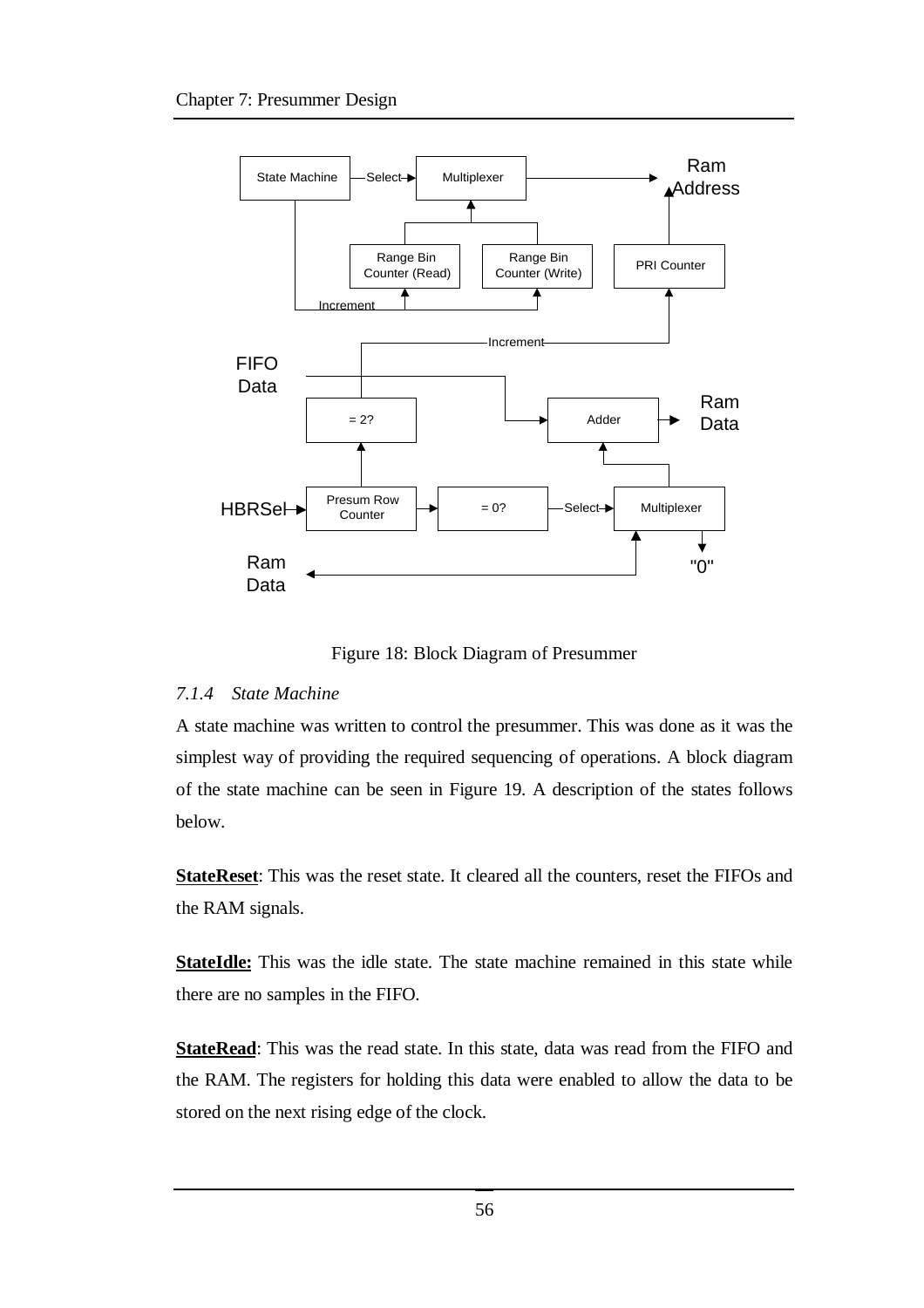**StateWait:** This state was a wait state. It was required as the synchronous RAM required it when switching from a read to a write operation.

**StateWrite:** This was the write state. The presummed data was written back to RAM. The range bin counter was incremented.

**StateIncCntrs:** This was the increment counters state and was entered when the rising edge of HBRSel was detected. In this state the presum and range line counters were incremented.

#### *7.1.5 Verification*

Once the model was written, it had to be verified. To do this, a testbench was written which provided stimulus to the inputs of the presummer. The stimulus emulated the inputs to the presummer from rest of the radar namely the ADC and input FIFOs. A block diagram of the testbench can be seen in Figure 20.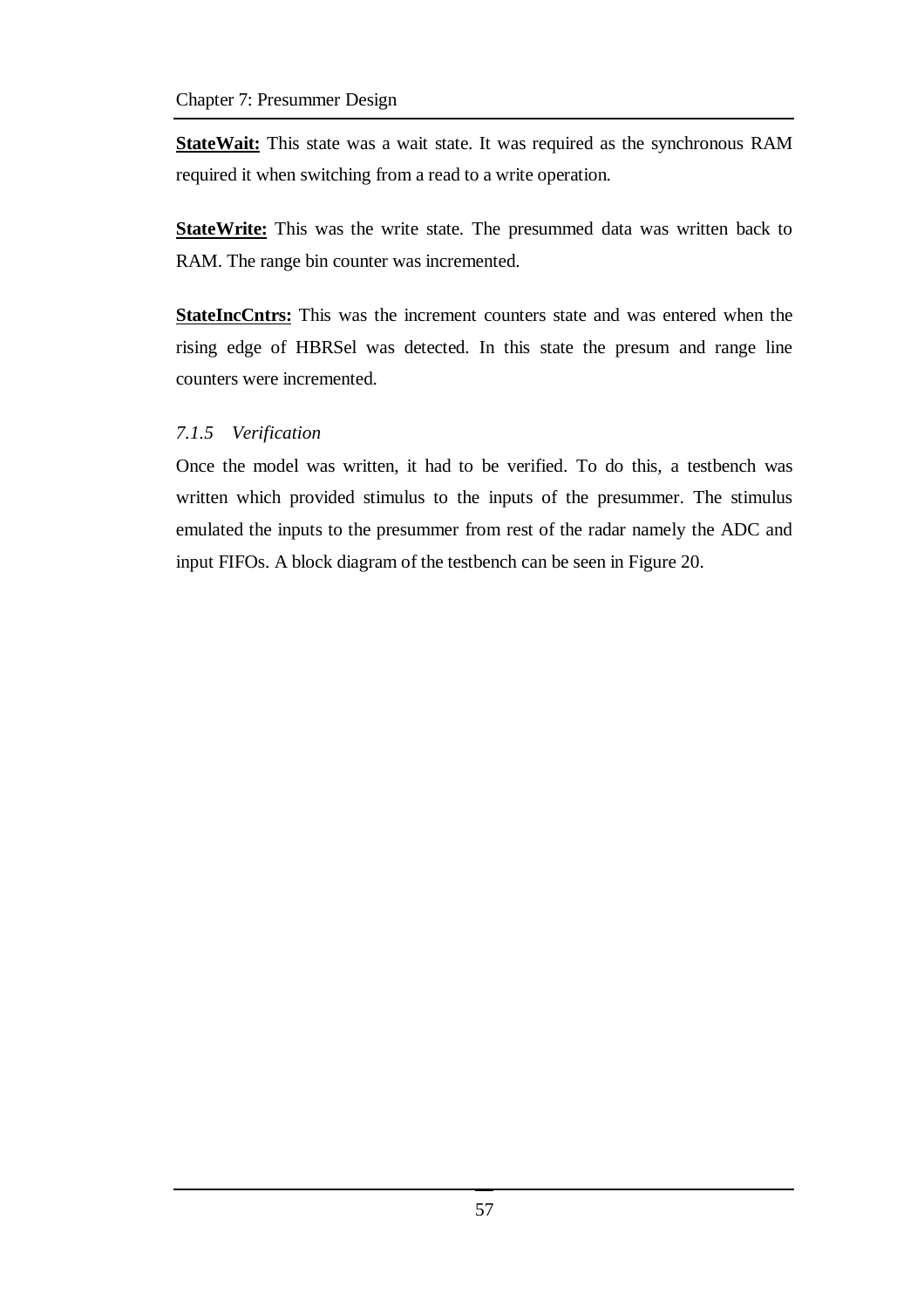

Figure 19: Presummer State Machine for Functional Model

At the beginning of each PRI, the testbench would cause the HBRSel signal to go high, indicating that the ADC was about to begin sampling. One hundred nanoseconds later, the ADCV\_n signal would be pulled low, indicating that the first sample was available on the ADC data bus. The presummer would cause this sample to be written to the FIFO. This was modelled in the testbench by incrementing a counter which represented the number of samples in the FIFO. If the counter was not equal to zero, the testbench would pull the FifoEFI\_n and FifoEFQ\_n signals high, indicating to the presummer that the FIFOs were not empty. The presummer would then begin processing by requesting a read operation from the FIFOs. The testbench handled this by reading data from an input file every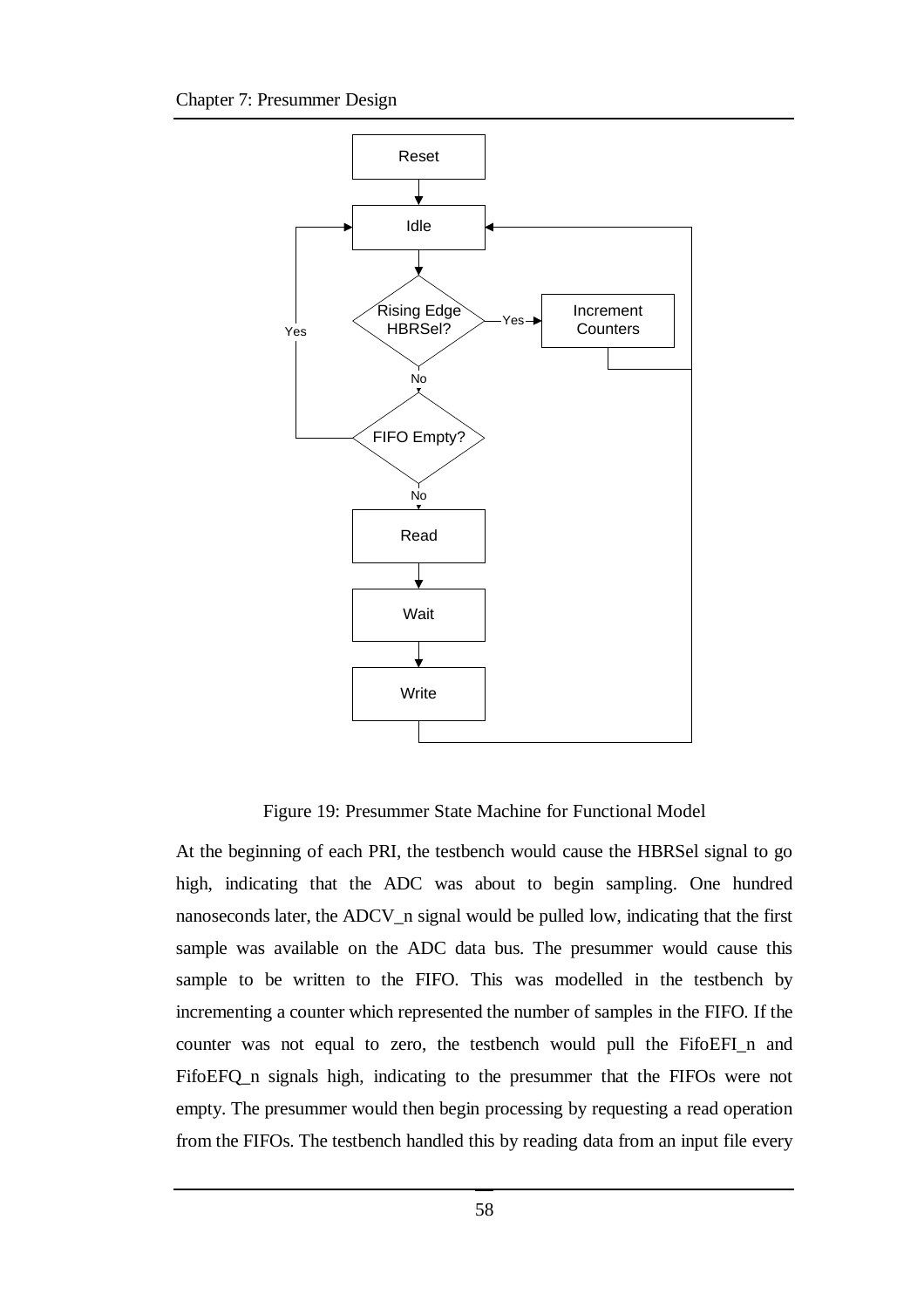time a read operation was requested. At the same time, the counter which counted the number of samples in the FIFO was decremented.



Figure 20: Presummer Testbench

The testbench was also responsible for writing presummed range lines to a disk for later analysis. The presummer indicated to the prefilter that a complete range line had been presummed by making the PSRowDone line active for one clock cycle. The simplest way of accessing this presummed line was the same way that the prefilter did so: using the second port of the dual port RAM. The testbench contained a range line and range bin counter identical to those explained in 0. Every time PSRowDone was made active, the testbench read a presummed range line from RAM and wrote it to disk.

Using files for the input and output data simplified the verification process. The same data that was used for the algorithmic simulation was sent through the presummer. The results were then compared and the presummer was validated.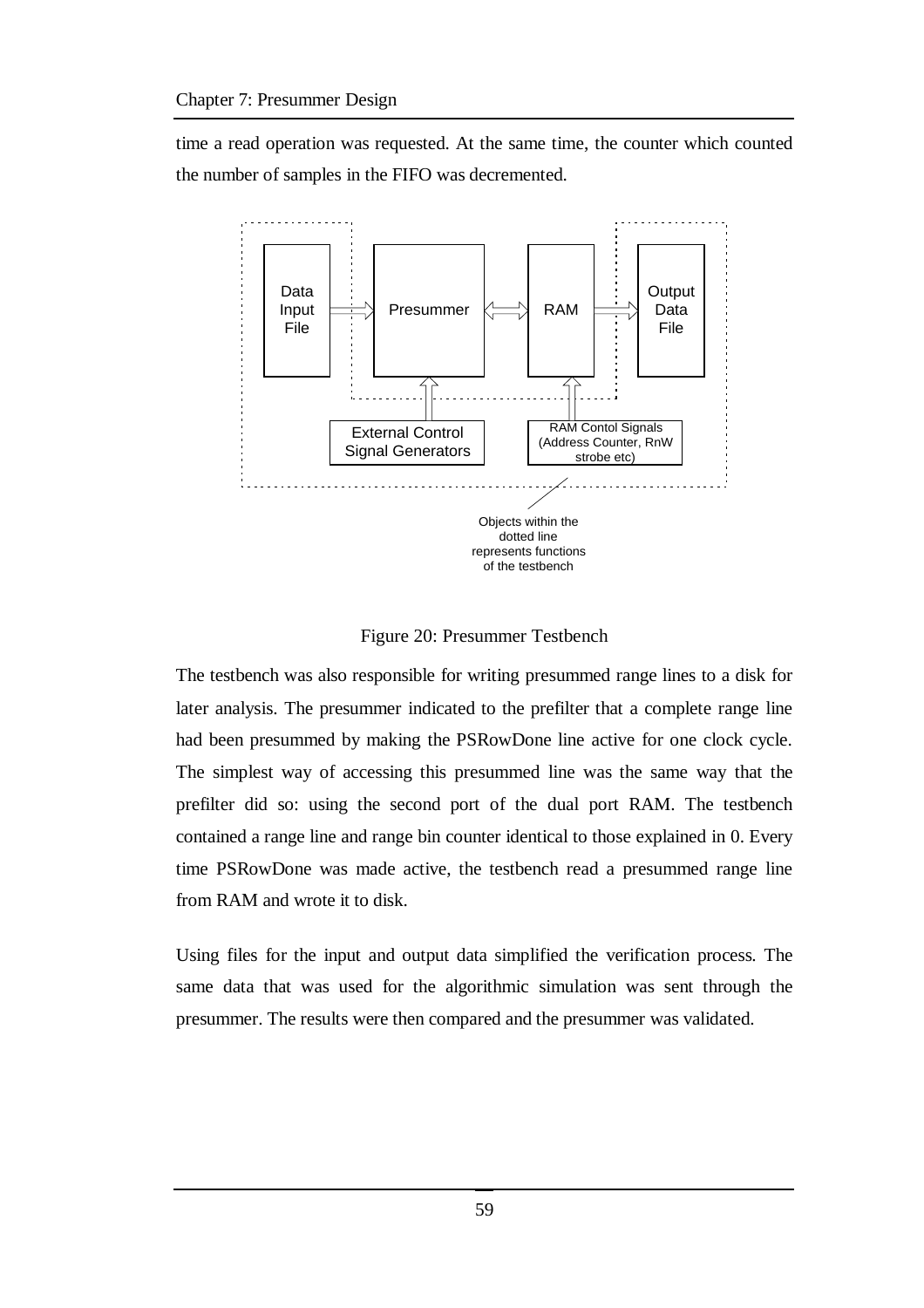## **7.2 Final Implementation**

The functional model for the presummer provided much of the framework for the final implementation. A number of changes were made but these were mostly in an attempt to increase the operating speed.

### *7.2.1 State Machine Encoding*

The same state machine was used for the implementation as for the functional model, except for two differences. The first is that an extra wait state was added to account for the pipelining in the LUT. The revised state machine can be seen in Figure 21. The second difference was the encoding style which was changed to a one hot encoding. The encoding of the state machine refers to how each state was represented at a bit level. There are two main encoding methods: Binary and one hot encoding.

### 7.2.1.1 Binary Encoding

The number of bits required to represent n states using binary encoding is given by the base 2 logarithm of the number of states. Thus representing four states requires two bits. Each bit is stored in a flip flop. A possible encoding of four states is:

| State 1 | "በበ"        |
|---------|-------------|
| State 2 | 91"         |
| State 3 | "10"        |
| State 4 | <u>"11"</u> |

The binary representation could have used a Gray Code. The advantage of the Gray Code is that only one bit changes at a time. This reduces the possibility of glitches which would occur when more than one flip flop didn't change value at the same time. For example, if a state machine changed from "01" to "10", two intermediate outputs are possible, "00" and "11". If either of these two values were output, the state machine could jump to an incorrect or illegal state if the state bits are used asynchronously.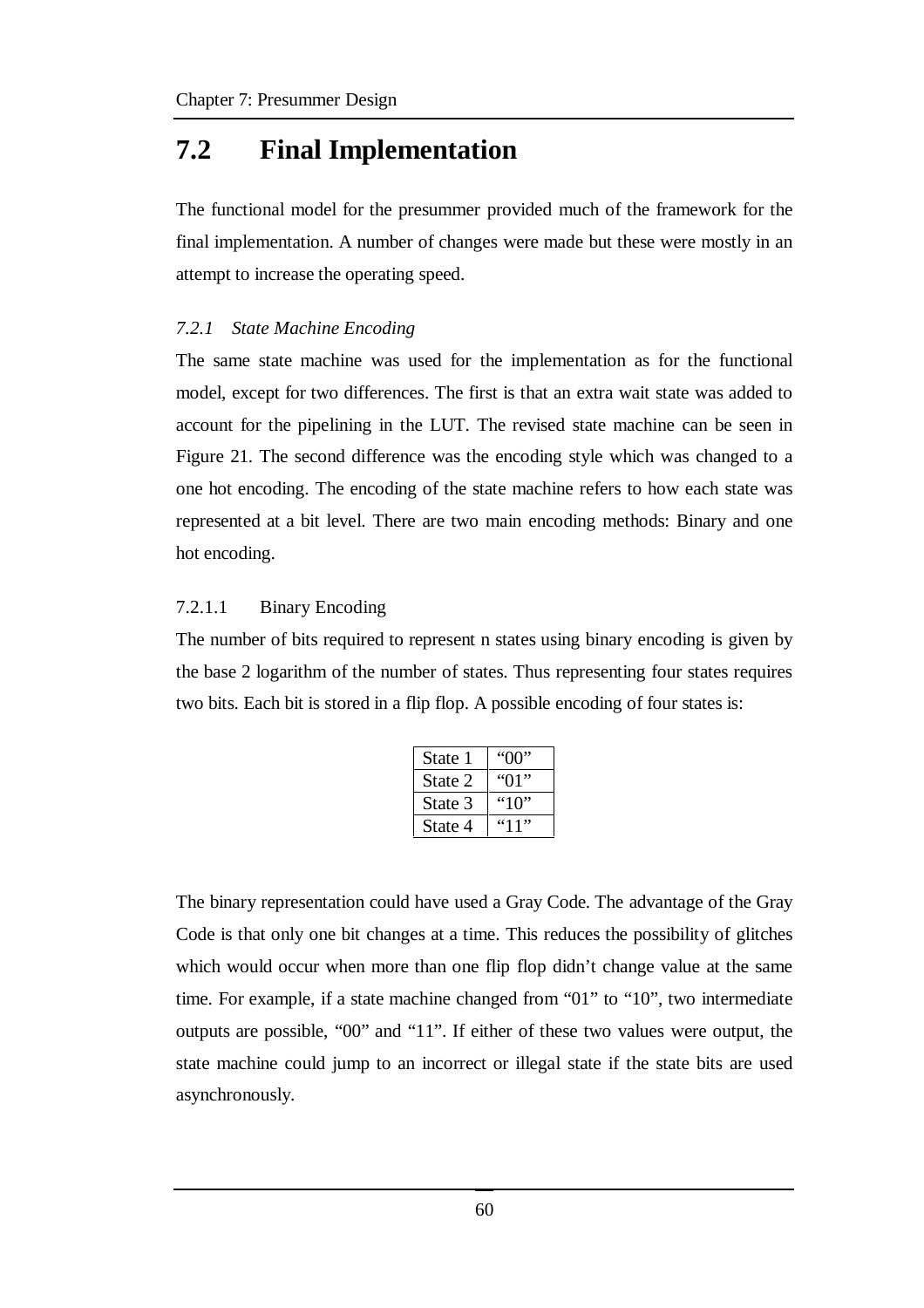The logic required to generate the next state for a binary encoding is a function of all the state bits. These functions are generally high-fan-in functions [3] and the logic required to implement them is often complex.

Care must be taken to prevent the state machine from entering illegal states. This usually happens when the setup and hold times of the state bit registers are violated. It is a simple matter to force the state machine back into a legal state should it enter one.



Figure 21: Presummer State Machine for Final Implementation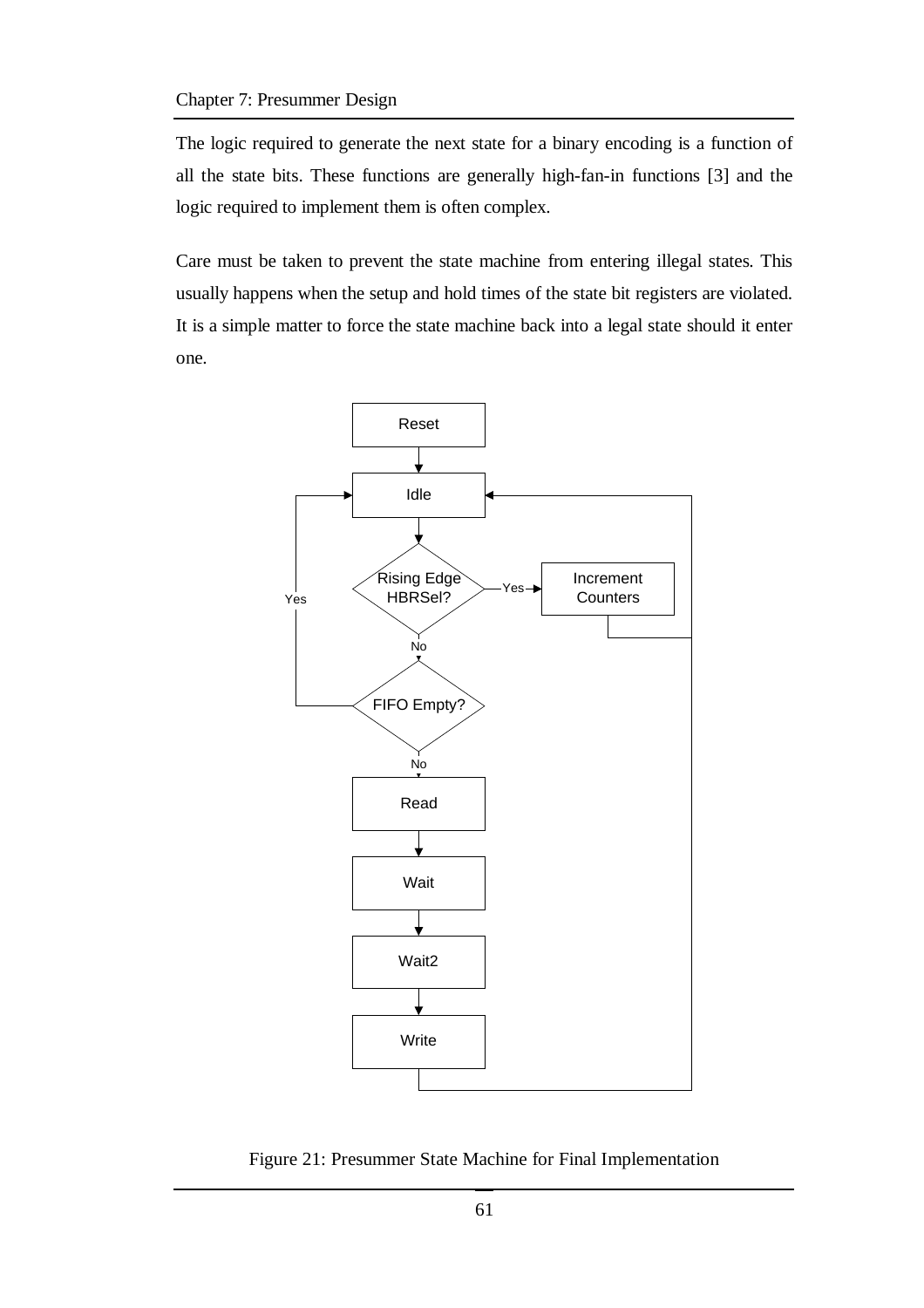#### 7.2.1.2 One Hot Encoding

One hot encoding dedicates an entire register to representing each state. The difference is that only one bit in each state register can be '1' at any time. A possible one hot state encoding of four states is as follows:

| State 1 | "0001" |
|---------|--------|
| State 2 | "0010" |
| State 3 | "0100" |
| State 4 | "1000" |

The advantage of the above encoding is in the amount of logic required for generating the next state. The next state generator for each state is a function of one state bit. By reducing the logic required for next state generation, the one hot encoding can increase the performance of the state machine over a binary encoded version.

The problem with this encoding method is the number of registers that are required, especially if there are a large number of states. Since FPGAs are rich in registers, using this encoding technique is best suited for these devices.

There are many more possible illegal states which a one hot encoded machine can enter. Since the one hot encoding assumes that only one bit is high in the state register at any one time, the next state generators cannot determine whether an illegal state has been entered. Assuming the setup and hold times on the state registers are not violated, the state machine should never enter one of these illegal states.

#### *7.2.2 DC Offset Removal*

Since the data sampled by the ADC had a DC offset of 128 added to it, this offset had to be removed before any processing could be done. Without removing the offset, no negative values would have been available and the results would be invalid. The removal of the DC offset could have been accomplished in one of two ways: Using a dedicated subtractor or a look up table (LUT).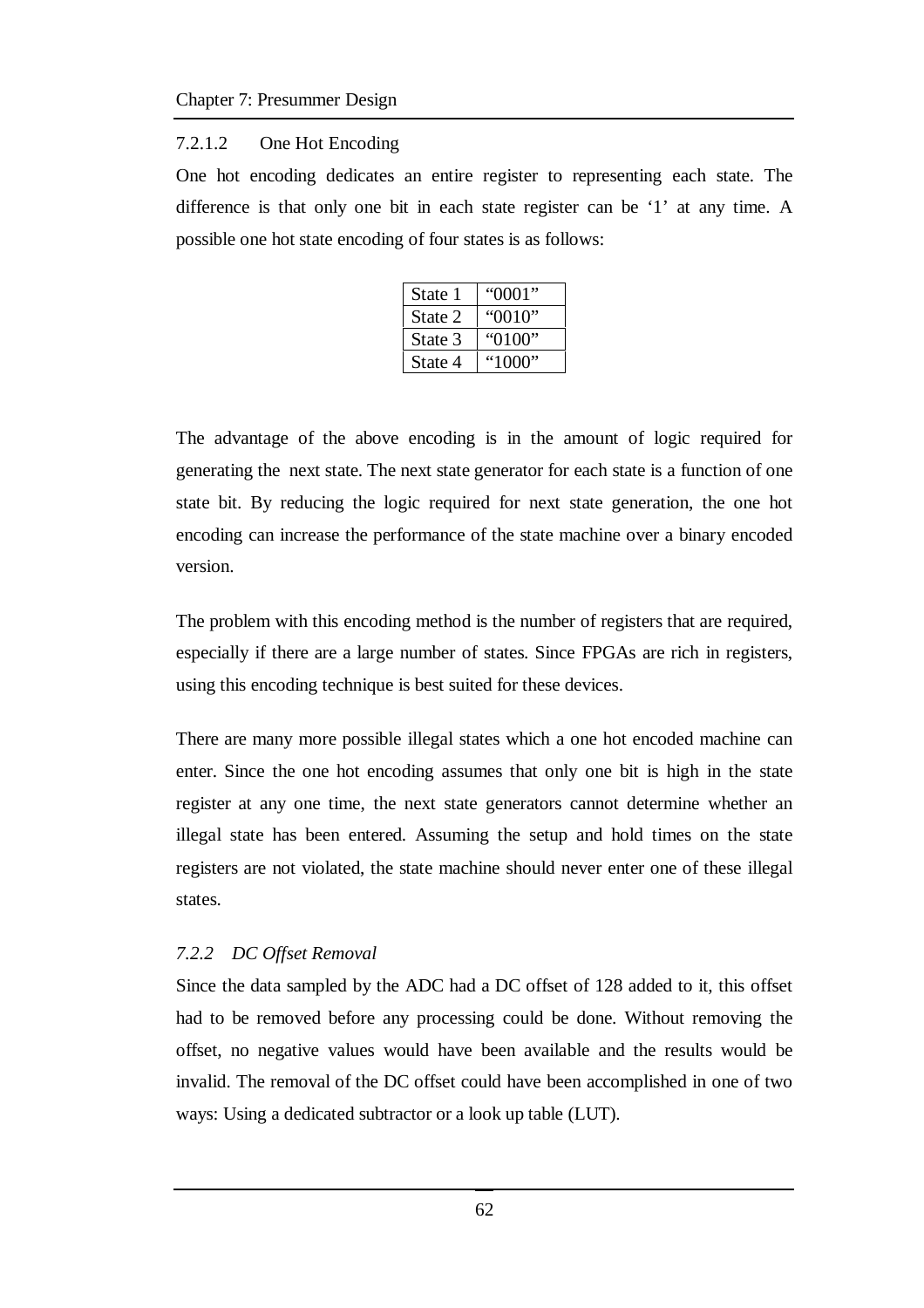Using a subtractor was considered but it was slower than the LUT equivalent. The FPGAs used contained limited amounts of internal memory and it was decided that since the resource was available, it should be used to speed up the design. The LUT used was 256 x 8 bits as the data received from the FIFO was used as the LUT address. The LUT was synchronous as the address was registered on each rising clock edge and the data was latched out a clock cycle later.

#### *7.2.3 Pipelining*

Pipelining is a method of increasing the throughput of a system by splitting it into smaller modules. To illustrate, consider a four input adder shown in Figure 22. Assume that each addition required time T to execute. The adder output would take 2T to calculate. Since this was a combinational circuit, the inputs A, B, C and D have to remain constant for the duration of the addition. The throughput of this adder is 1/(2T) and if it was used in a synchronous design, the maximum clock speed would be 1/(2T).



Figure 22: Non Pipelined Four Input Adder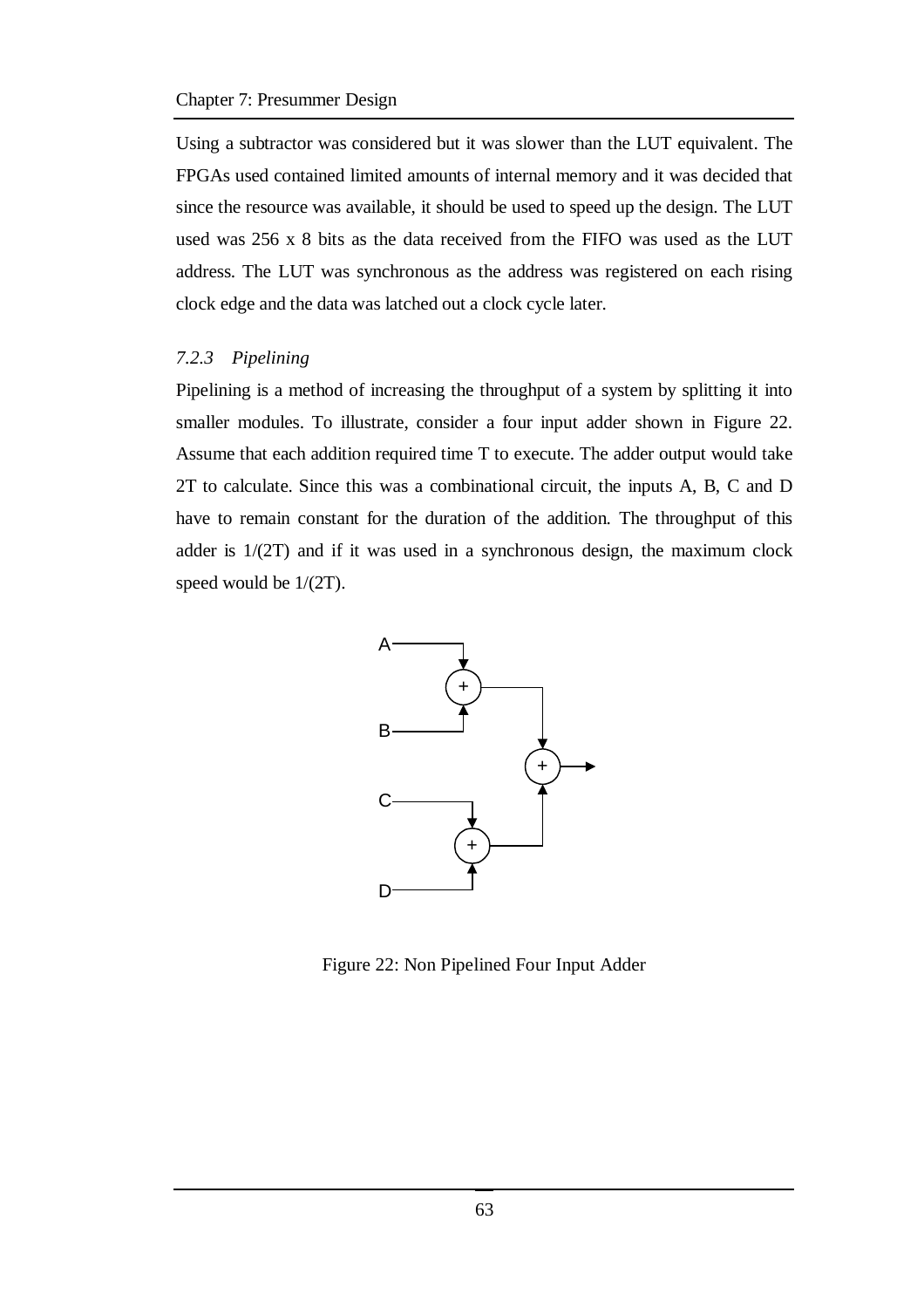

Figure 23: Pipelined Four Input Adder

Now consider a pipelined equivalent shown in Figure 23. At time 0, the input samples are clocked into the registers A, B, C and D. After time T, the sums  $A+B$ and C+D have completed and are clocked into registers E and F. At the same time, new data can be clocked into A, B, C and D. After time 2T, the sum of E+F has completed and is clocked into the output register G. The sums A+B and C+D have completed for the second set of inputs. The time taken to output calculate the sum of all four inputs is still 2T and the latency of the outputs is also 2T. The difference however is the throughput which has increased to 1/T since a new sample is available after every time T. This adder could therefore be clocked at 1/T.



Figure 24: Presummer Data Path

64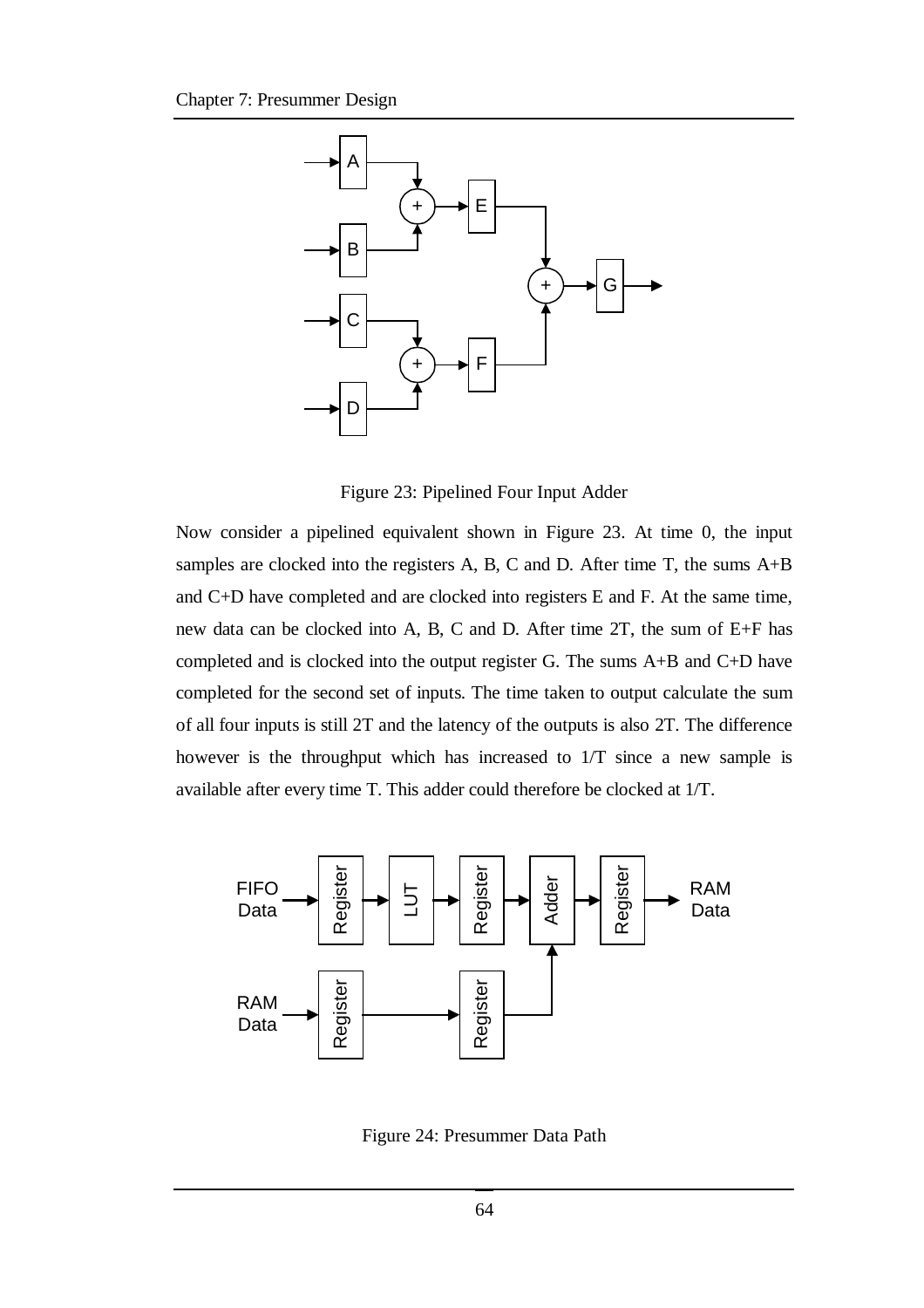#### Chapter 7: Presummer Design

The presummer was pipelined to increase its throughput. During the initial design stages, the length of the pipeline had to be decided upon. It was determined that the RAM interface would be the bottleneck of the system since the same data bus had to be used for reading and writing new data samples. The RAM required one clock cycle in order to switch between read and write operations. If one sample was read, processed and written back to RAM, the maximum utilisation of the RAM bus was 66% as one clock cycle in three would be wasted. Increasing the utilisation of the RAM bus required that a number of samples be read and written for each clock cycle lost. The function of the pipeline was therefore to maximise the use of this interface by allowing a number of samples to be read before the RAM had to perform write operations.

It turned out that the data arriving from the FIFO was sufficiently slow that the presummer could process each new sample as it arrived. Since the time between new samples arriving was much longer than the time it took to process one sample, the pipeline was made as short as possible so that the latency was minimised. The design however remained synchronous. A diagram of the pipelined data path can be seen in Figure 24. The data from the FIFO and RAM arrived at the same time but the FIFO data had a DC offset of 128 which was removed with a LUT. The LUT required a clock cycle to complete so an extra register was required in the RAM data path to synchronise it to the FIFO data. The adder used was pipelined and its result was also registered.

#### *7.2.4 Component Instantiation*

As the name implies, a VHDL synthesiser can synthesise logic for a number of given functions including multipliers and adders. Although the synthesis process produces functionally correct logic, it is not always optimal for what the designer intended. In the case of the presummer, two adders were required (I and Q channels). The VHDL synthesiser was capable of producing these adders when the addition operator was used in the source code, but faster adders could be obtained if adder components were instantiated.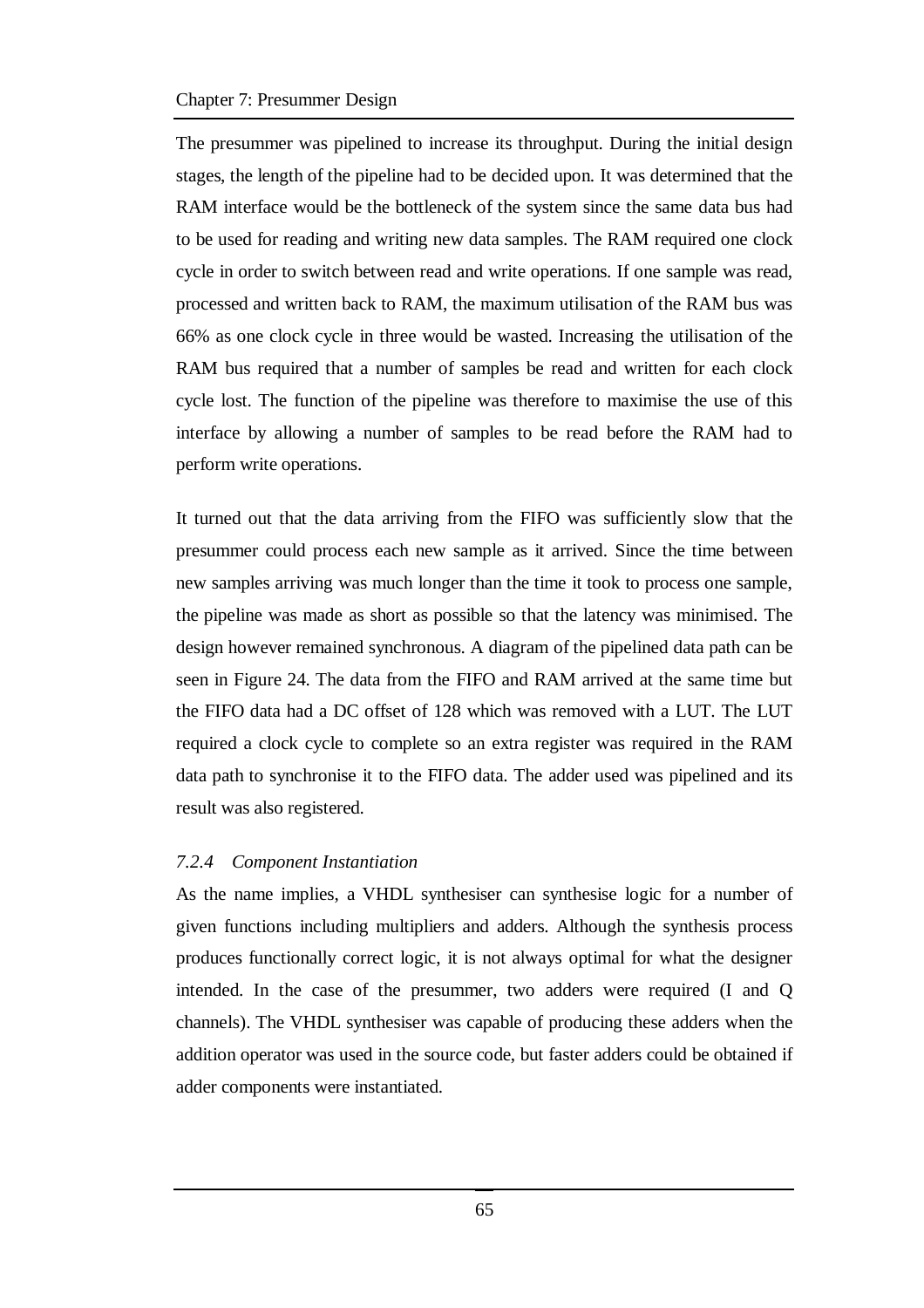The instantiated components were provided by Altera and conformed to the Library of Parameterised Modules (LPM) specification (see http://www.edif.org/lpmweb). LPM is an attempt by a number of EDA companies to produce a method of technology independent design by creating a standard library of components. The implementation of these components is left to the EDA tool vendors to create an optimal instantiation for the targeted device. If the designer then moves to another EDA tool vendor, the source does not need modification – the implementation is merely changed by the new EDA tool.

Instantiating the adder components allowed more control over the adder's performance. Most specifically, they provided a means of specifying the amount of pipelining which was to be used in the adder. This increased the throughput of the adder which was desirable. Another example of where component instantiation was used was in the generation of the LUTs. The reason for doing this was again to provide pipelining in the LUT.

The disadvantage of instantiating these components was that simulation models of them were only unavailable for the Altera software. The VHDL simulator did not support the LPM components and so the source code for the final implementation could only be simulated in Altera's graphical simulation environment (see Section 2.3.3). Since this simulator did not offer a full set of VHDL functions e.g. file I/O, the source code could not be simulated and checked by the testbench used in the functional simulation (see Section 7.2.5 below).

When instantiating components in the VHDL source code, it is important that simulation models of these components are provided. If the LPM components are to be used, make sure that the simulator supports them too. The whole simulation process cannot work if there are components which cannot be simulated.

### *7.2.5 Verification*

Two aspects of the final implementation had to be verified: the functionality and the timing. Ideally, the functional verification would take place by simulating the synthesisable code and applying the testbench used in the functional simulation.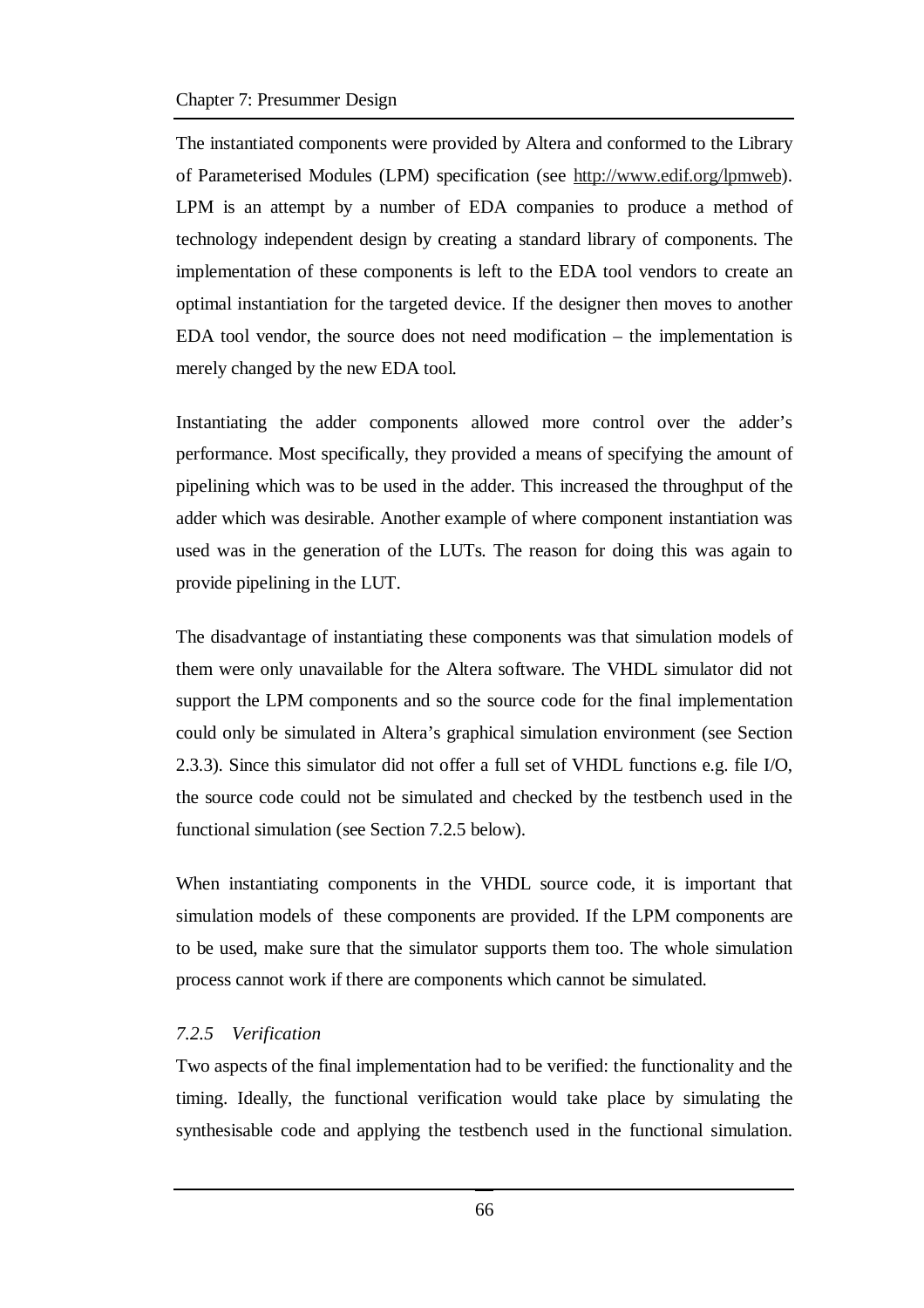Once this was completed, the timing would be verified by using a model which incorporated the timing delays found in the physical device.

The functional verification described above could not be performed because the VHDL simulator used (Model Technologies' ModelTech ver 4.4j) did not have provide simulation models for the components which were instantiated. Some of functionality could be tested in Altera's graphical simulator while the remainder had to be performed when doing the timing verification. This was undesirable but unavoidable as another VHDL simulator with LPM support could not be obtained.

After the FPGA software had performed a place-and-route of the logic which the VHDL synthesiser had produced, it back annotated a VHDL model of the final FPGA implementation. This VHDL model contained all the timing delays that would be found in a physical FPGA. It was a gate level model where the characteristics of the individual gates were modelled. A disadvantage of this type of model was that all the signal names used in the synthesisable source are available for debugging.

This model was then compiled and substituted for the functional model in the presummer testbench. It was possible to do this as the back annotated model was completely simulatable. The required test data was used as input to the simulation and the results were compared with those obtained from the functional simulation. The back annotated model was therefore responsible for the verification of the device timing.

The execution time of the VHDL timing simulation was approximately 10 minutes for each millisecond simulated. The simulation was performed on an Intel PII-300MHz processor with 196MB RAM running Windows 95. The length of simulation was determined by how much data was to be processed. Since 64 range lines were to be stored in RAM, it was decided that at least that number had to be passed through the model to ensure that all the counters were working correctly. The result was that the simulation had to be run for a simulated time of 200ms which took approximately 2 days.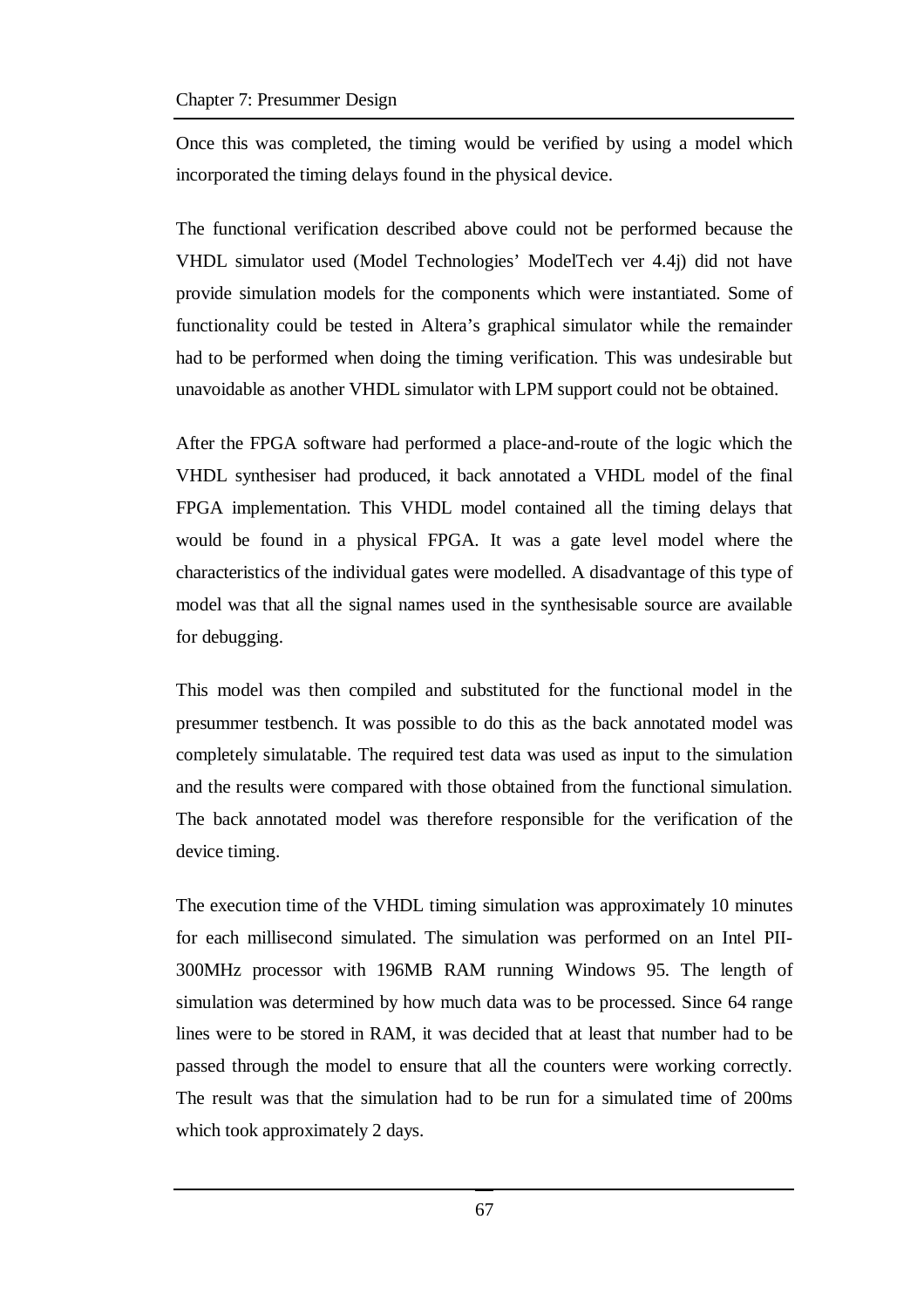The speed of this timing simulation did not lend itself to the typical method of development where once a mistake was spotted, the entire design was recompiled and then simulated until all the errors are found and corrected. This would have been possible if the synthesisable source code was simulated as no place-and-route operation was required and the simulation speed would have been faster as the model would have been less detailed.

Debugging the simulation was equivalent to debugging a physical prototype except that a number of simulator features made the task easier. The simulator allowed traces to be plotted so that the values of individual signals could be monitored. Breakpoints were supported in the simulator so that the execution could be stopped at any point. The simulator could be run for a particular period of time or stepped through or over individual lines of VHDL source. Watch windows allowed the values of signals and variable to be monitored during this time. The only debugging that could have taken place if a physical prototype were used was that the outputs could be monitored with logic analyser. If any internal signals had to be checked, the design would have to have been recompiled and place-and-routed with the required signal routed to an output pin on the device.

#### *7.2.6 Target Device*

The presummer was implemented on an Altera EPF10K10ATC144-1 device. This was a 10000 gate FPGA in a 144pin Thin Quad Flat Package. The design occupied approximately 30% of the device capacity. According to the design software the maximum operating speed that device could operate at was approximately 50MHz.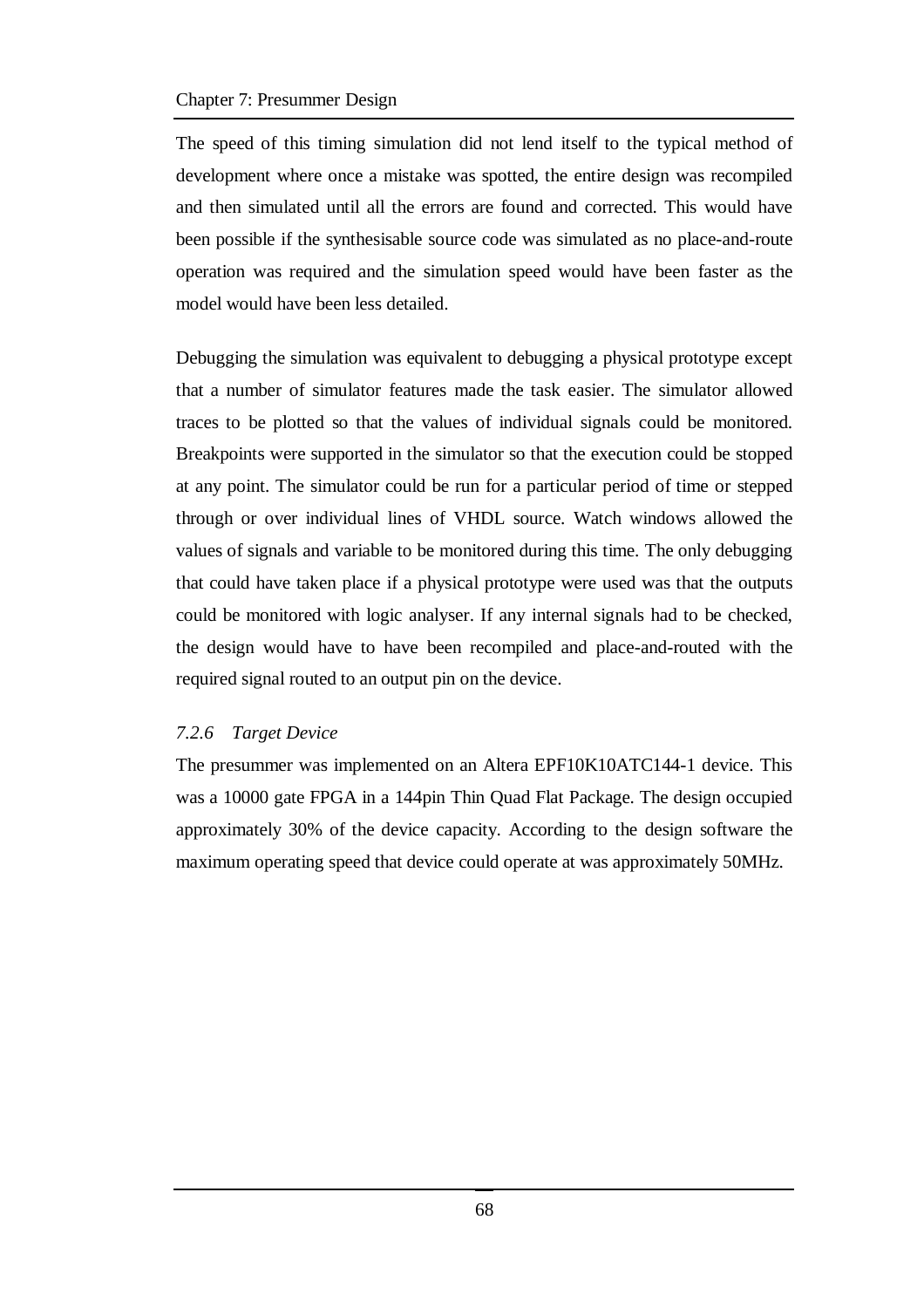# **Chapter 8: Prefilter Design**

As was the case with the presummer, the same design methodology (RASSP) was used in designing the prefilter. A block diagram of the models used in the design process can be found in Figure 25.



Figure 25: Prefilter Model Overview

## **8.1 The Functional Model**

As with the presummer, the algorithmic simulation performed in Chapter 5: Preprocessor Design provided test data for verification of the functional model.

### *8.1.1 Model Functionality*

Like the functional model of the presummer, the functional prefilter model was written to test the interface between it and the RAM, output FIFOs and presummer. The algorithmic simulation provided test data against which the output of the functional model was tested. This model was not synthesisable and provided no timing information.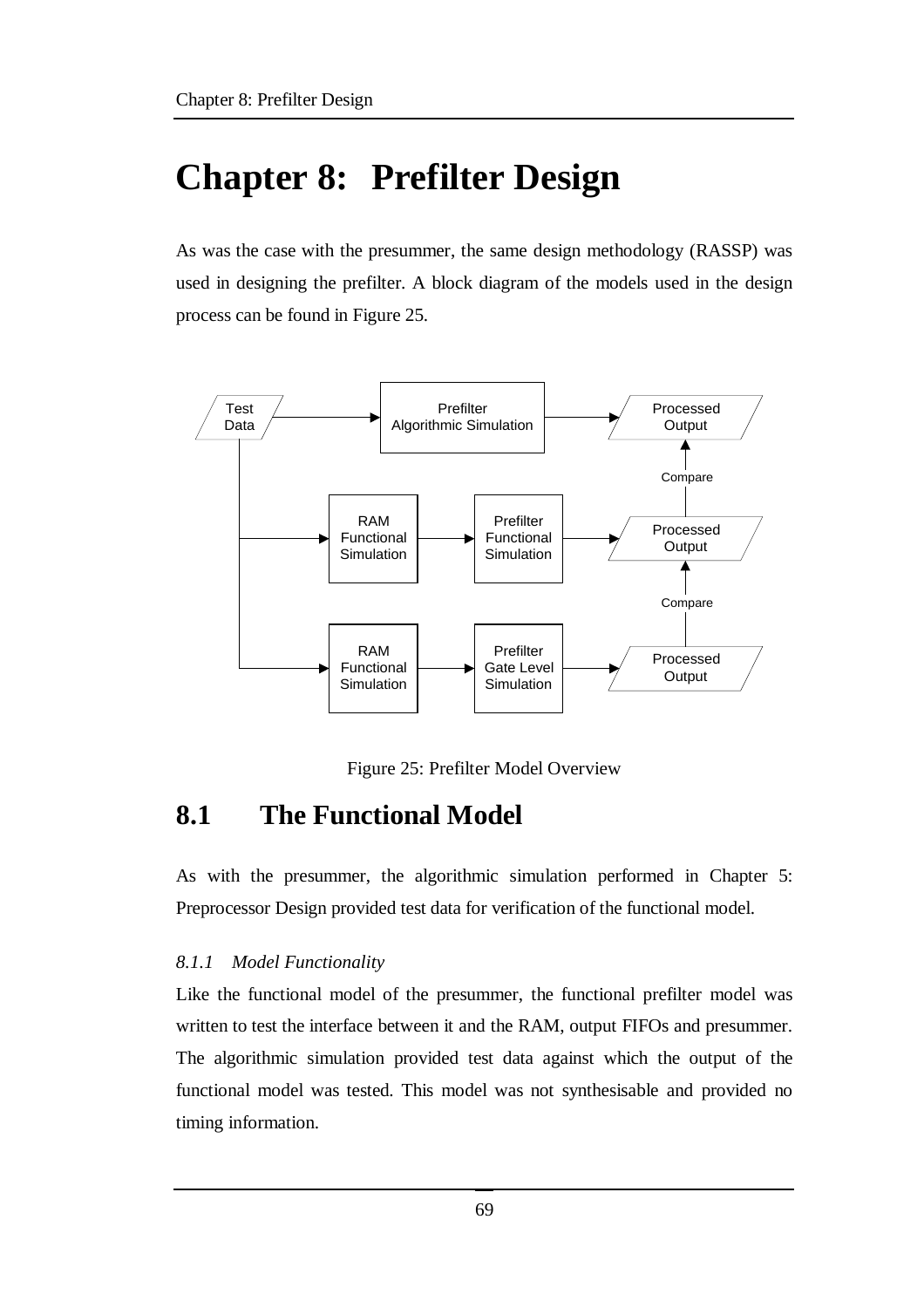## *8.1.2 Prefilter Interface*

Before a model could be written, the prefilter interface had to be decided upon. The prefilter was required to interface with the presummer as it had to be signalled when a new presummer line had been written to RAM. The prefilter also had to be able to interface with the RAM as well as an output FIFO. A list of the input and output pins of the prefilter can be seen in Table 5.

| Pin                  | Description                                       |  |  |  |
|----------------------|---------------------------------------------------|--|--|--|
| FifoDataI, FifoDataQ | FIFO Output Data Bus (I & Q Channels). These      |  |  |  |
|                      | were each 8 bits wide                             |  |  |  |
| FifoWEn1_n, FifoWEn2 | FIFO Write Enable. Both need to be active to      |  |  |  |
|                      | allow a write on the next rising edge of the FIFO |  |  |  |
|                      | Write Clock.                                      |  |  |  |
| FifoRs_n             | FIFO Asynchronous Reset                           |  |  |  |
| RamAddr              | <b>RAM Address Bus</b>                            |  |  |  |
| RamADS n             | RAM Address Strobe. When active, the value on     |  |  |  |
|                      | the RAM address bus is latched into the RAM       |  |  |  |
|                      | on the rising edge of the RAM clock.              |  |  |  |
| RamCE                | <b>RAM Chip Enable</b>                            |  |  |  |
| RamCntEn n           | RAM Address Counter Enable. When active, the      |  |  |  |
|                      | RAM's internal address counter is incremented     |  |  |  |
|                      | on each rising edge of the RAM clock.             |  |  |  |
| RamCntRst n          | <b>RAM Address Counter Reset</b>                  |  |  |  |
| RamDataI, RamDataQ   | RAM Data Bus (I & Q Channels)                     |  |  |  |
| RamOE_n              | <b>RAM Output Enable</b>                          |  |  |  |
| <b>RAMRnW</b>        | RAM Read / Write Strobe                           |  |  |  |
| RAMPipenFT           | RAM Pipeline / Flowthrough Strobe.<br>This        |  |  |  |
|                      | toggles the RAM chip between Pipeline and         |  |  |  |
|                      | Flowthrough modes.                                |  |  |  |
| Clk                  | <b>System Clock</b>                               |  |  |  |
| Reset n              | <b>Asynchronous Master Reset</b>                  |  |  |  |
| PSRowInc             | Output from presummer. Active for 1 clock         |  |  |  |
|                      | period at the end of each presummed PRI.          |  |  |  |

### Table 5: Prefilter Interface Pins

### *8.1.3 Model Overview*

A block diagram of the prefilter can be seen in Figure 26. The prefilter was controlled by a state machine.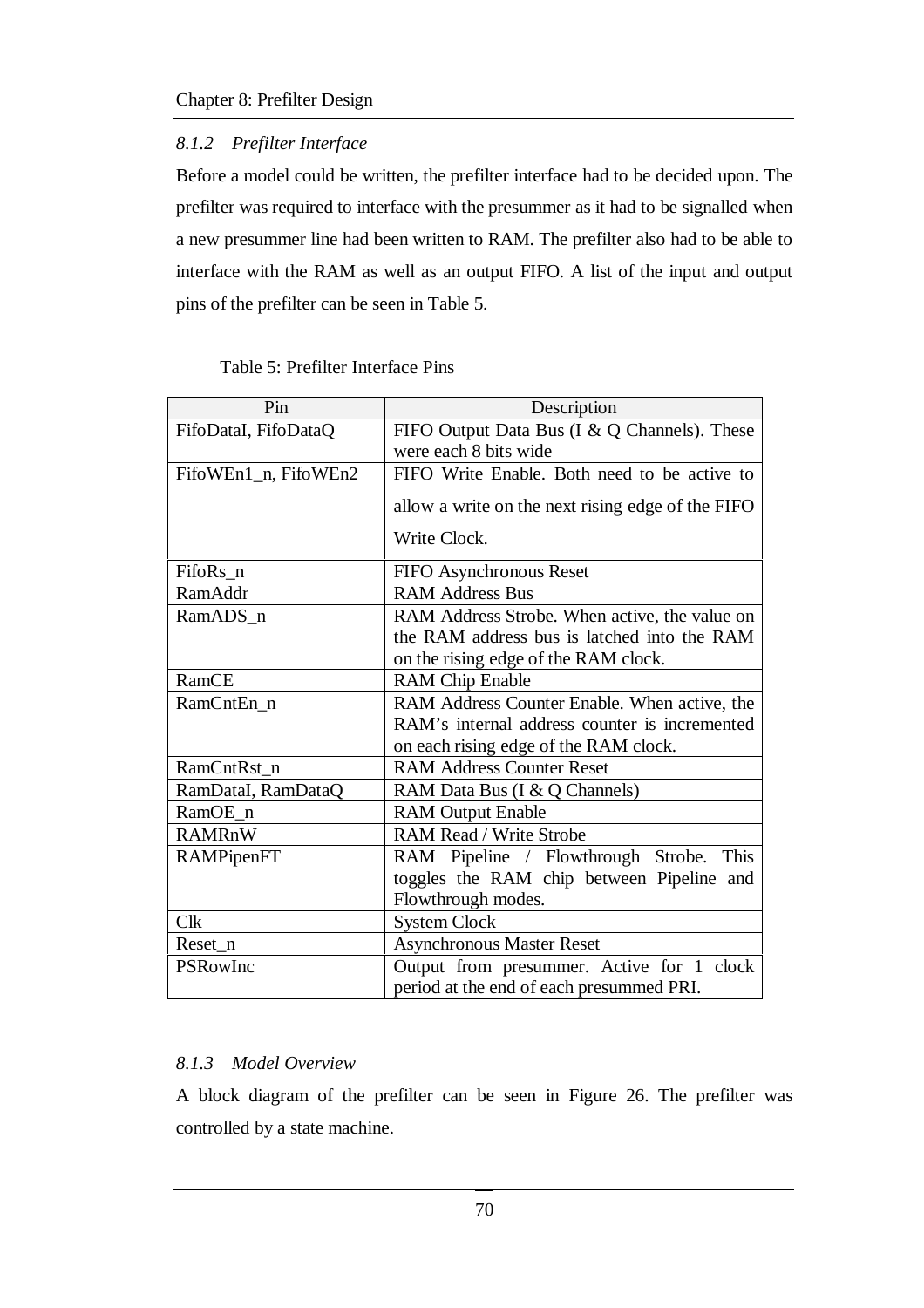

Figure 26: Block Diagram of Prefilter

The prefilter had a presum counter which was used to record the number of presummed lines in RAM at any time. This counter was incremented by one every time the presummer output a PSRowDone signal on that line. After 32 presummed range lines had been stored in RAM, the state machine would begin the processing.

The presummed data was read from RAM and input into the FIR filter. After 32 samples had been processed by the filter, the output was latched so that the FIR filter could continue processing a new set of data while the final output was being calculated.

The final output had to be in the form of an eight bit, unsigned integer with a DC offset of 128. In order to achieve this, the FIR filter output had to be divided by the sum of the magnitude of filter coefficients multiplied by the presum factor. This resulted in an output in the range –128 to 127. This value was then added to 128 to produce an unsigned integer in the range 0 to 255. This value was then written to the output FIFO.

Since only 64 range lines were stored, the data had to be wrapped around in memory. This was especially necessary since the presummer had to continue writing data to RAM while the prefilter was reading the 32 range lines required for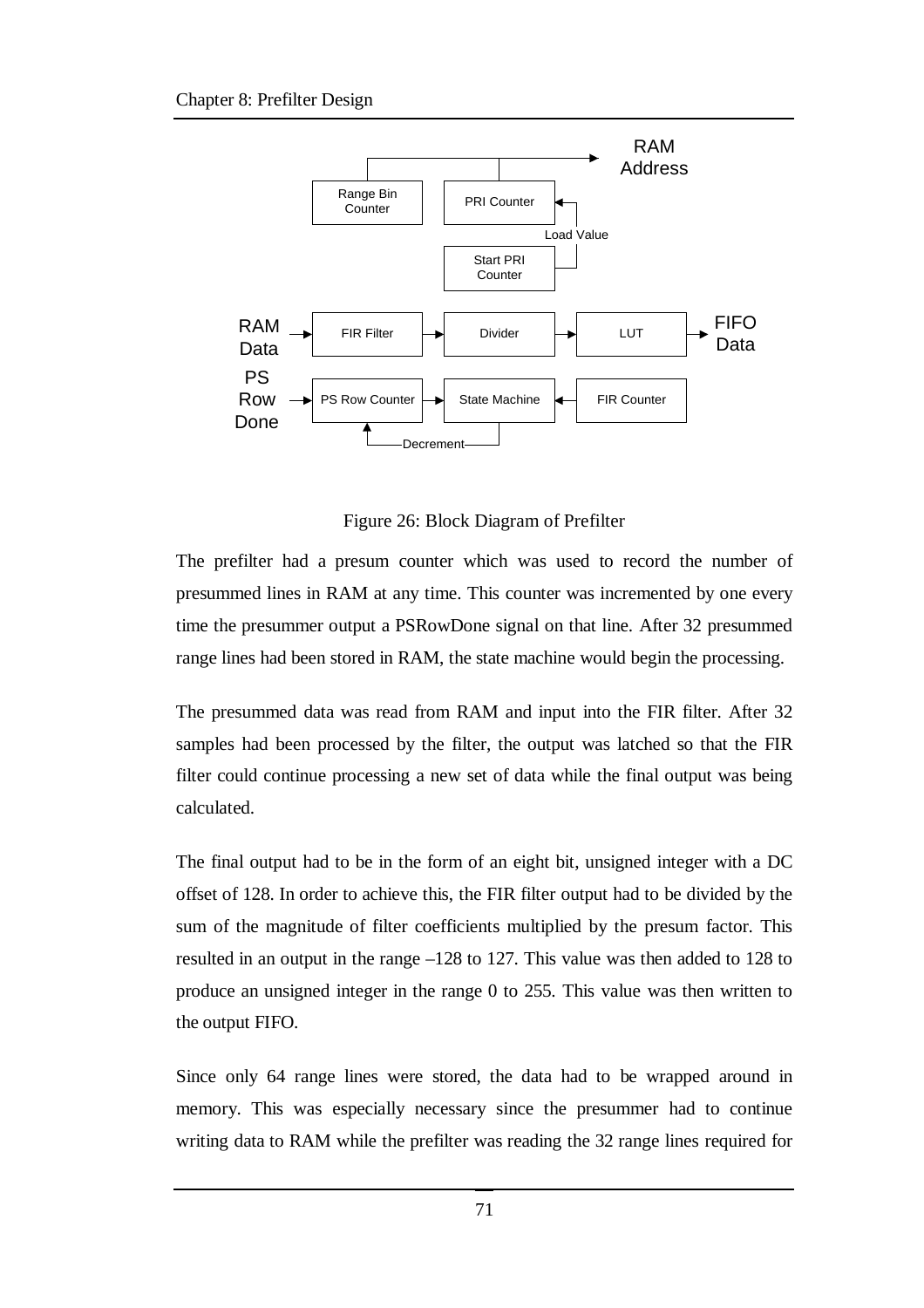its processing. For this reason, three counters were used for the RAM address. The first was a range bin counter (12 bits) while the second was a range line counter (6 bits). These were concatenated to provide the RAM address as in the presummer (see Figure 17 and Figure 16). A start sample counter (6 bits) was the third counter used and provided the reload value for the range line counter.

When the data from each new range bin was to be read into the FIR filter, the range line counter was preloaded with the value of the start counter. The range line counter was then incremented 32 times to read the required values from RAM. This counter would roll over at a count value of 63 so that the data could be wrapped around in memory. After 32 data values had been read, the range bin counter was incremented and the process repeated. In this way, all the required data could be read while the presummer continued to write new data to RAM. Note that since the prefilter had to produce a prefiltered range line every 12 PRIs, there would never be a situation where the presummer would overwrite data which had not been filtered.

Once a complete range line had been filtered, the presum counter was decremented by 4, since 4 was the skip factor. The remaining 28 range lines stored in RAM were required for the next range line filter.

#### *8.1.4 State Machine*

A state machine was used to control the prefilter and all its external outputs. The operation is described below and can be seen in Figure 27.

**StateReset:** This was the reset state. All the RAM address counters were reset.

**StateIdle**: This was the idle state. The state machine remained in this state until the presummer had written 32 range lines to RAM. When this occurred, the state machine would advance to the read state. The RAM address counters were reset in the idle state.

**StateRead**: This was the read state. The state machine remained in this state until 32 samples had been read from RAM into the FIR filter. This state used a down counter to count the number of clock cycles which occurred while in this state.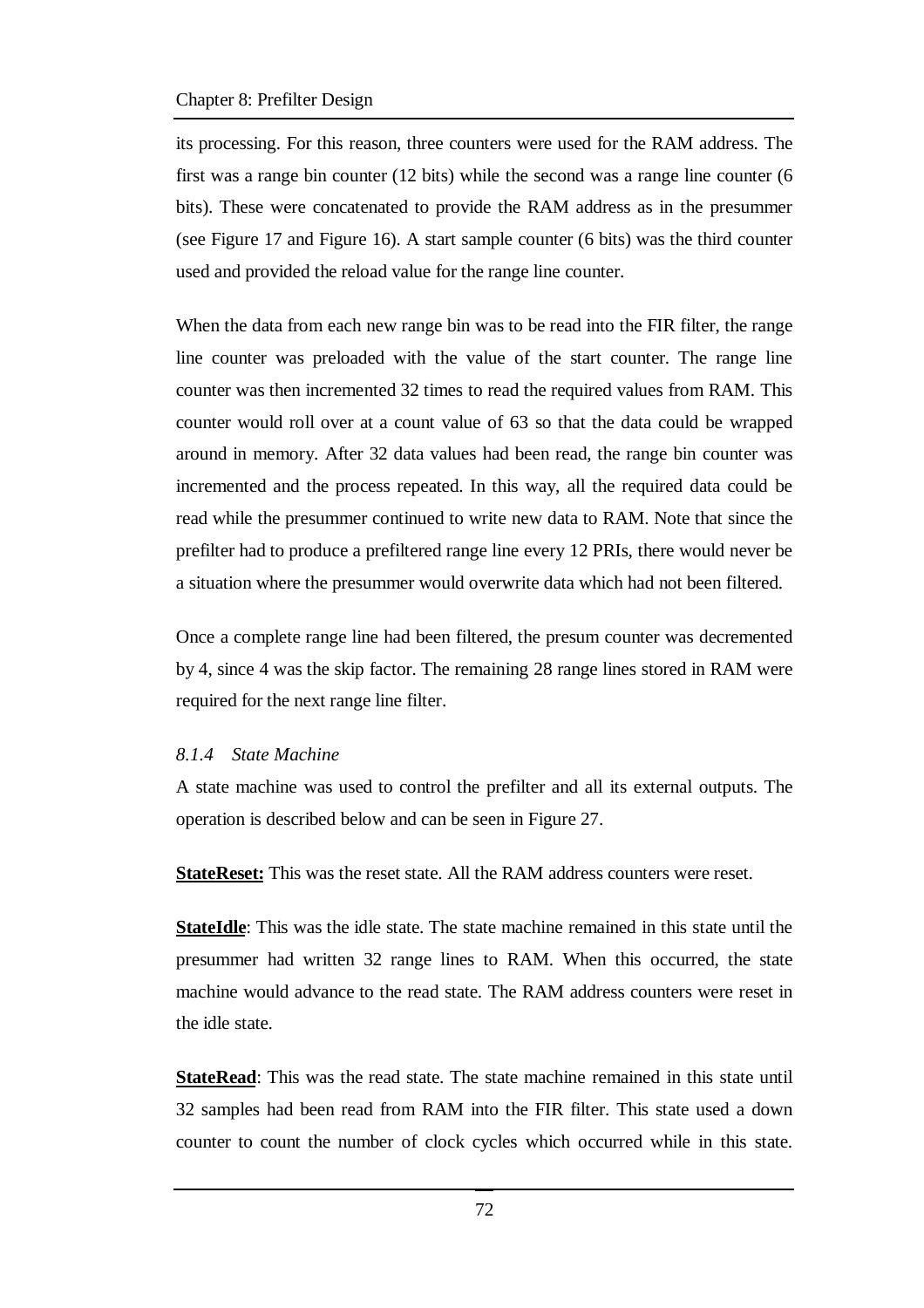When the down counter reached zero, the state machine moved to the next state. A down counter was used as it was the most efficient method of waiting for a set period of time. The alternative was to create the same number of wait states as clock cycles to be waited. That would have been very inefficient and was not implemented.

**StateIncCntrs**: This was the increment counters state. It was entered at the end of a read and was used to increment the address counters and reload the range line counter.

**StateDecPSRows**: This was the decrement presummed rows state. It was entered at the end of processing a range line and was used to decrement the presum counter.

#### *8.1.5 Verification*

A testbench was written to read the data output by the presummer testbench and pass it through the prefilter. The data output by the prefilter was then written to disk to be compared with the algorithmic simulation results. A block diagram of the testbench can be seen in Figure 28.

On startup, the testbench would write the 64 ranges lines of data to the one port of the RAM, asserting the PSRowDone signal for one clock cycle at the end of each PRI written. When the prefilter detected that the required number of rows (32) had been written, it would read the data from the other RAM port, process it and output the result. The prefilter would assert the output FIFOs write enable signal when the processed sample was ready for output. The testbench used this signal to write the processed value to disk. These results were then compared with those obtained from the algorithmic simulation to verify the operation of the functional model.

The test data was prefiltered and the correct data was output.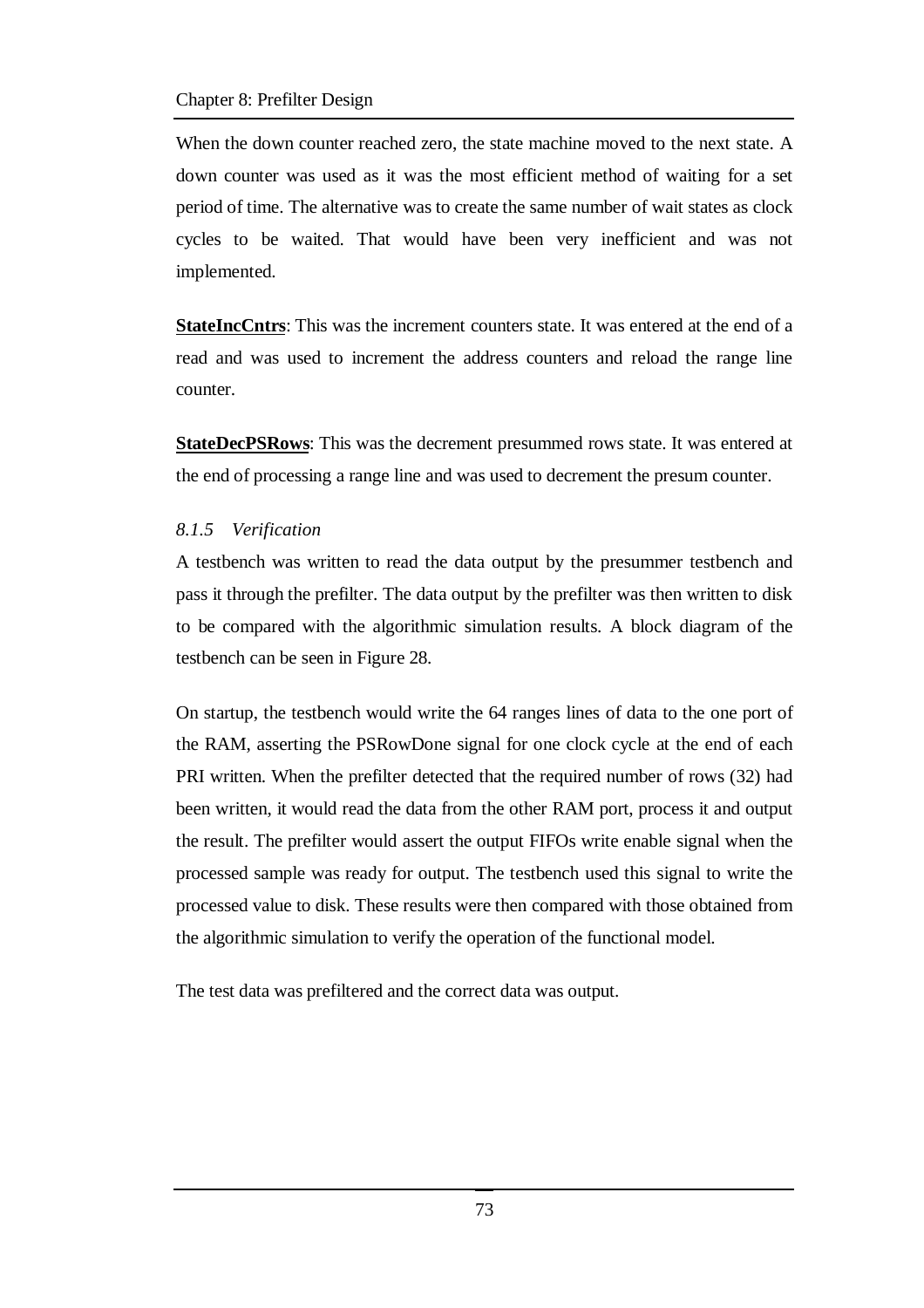

Figure 27: Prefilter State Machine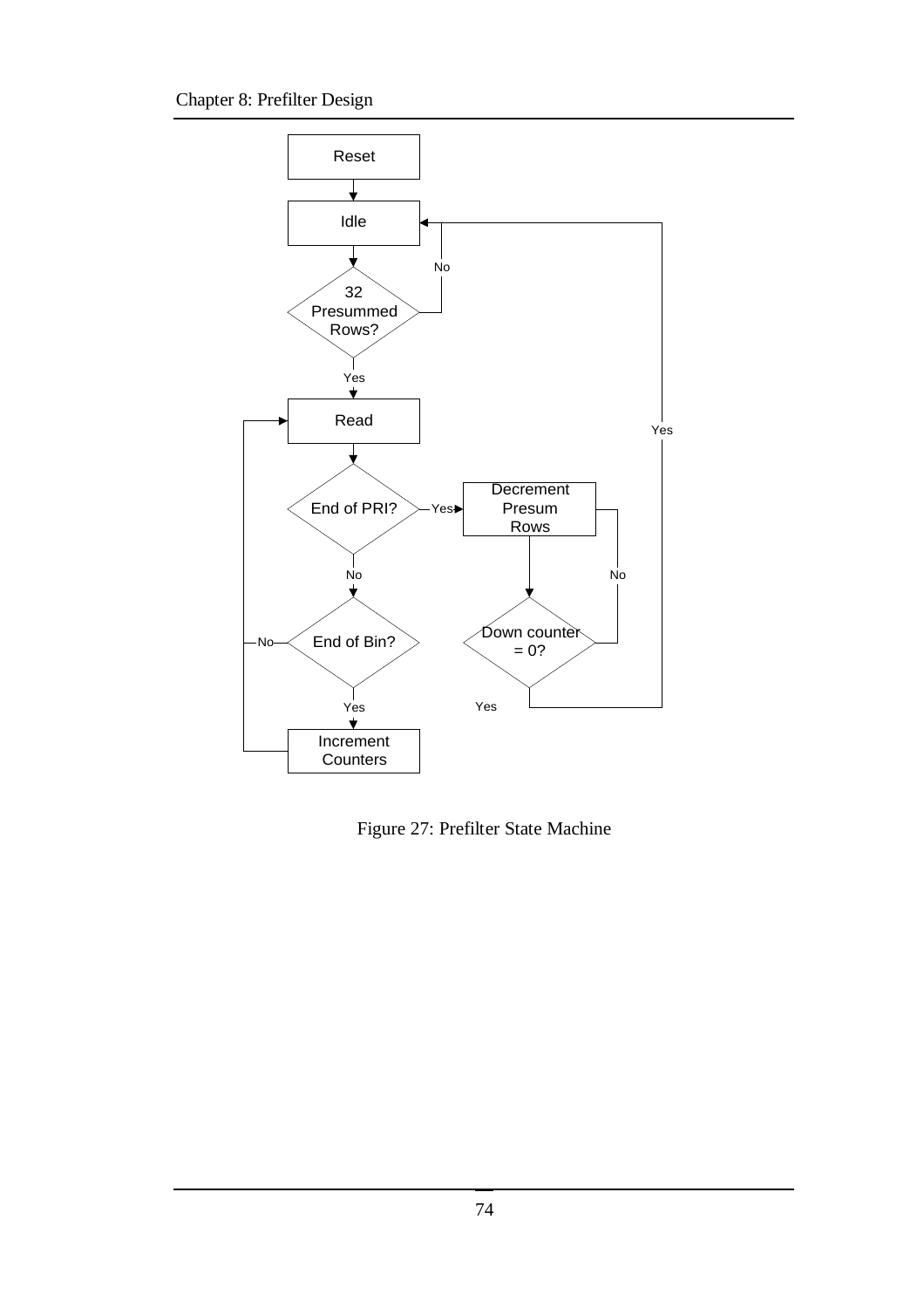

Figure 28: Prefilter Testbench

## **8.2 Final Implementation**

The functional simulation provided much of the framework for the final implementation of the prefilter which also used a state machine for control. Many of the same methods that were used for improving the operating speed of the presummer were used for the prefilter. Descriptions of these can be found in Section 7.2.

### *8.2.1 State Machine*

The same state machine that was used in the behavioural model was used in the final implementation. The only change to it was that one hot encoding (see Section 7.2.1.2) was used to increase its operating speed.

The down counter that was described in section 8.1.4 was also used to generate the output FIFO write enable signal and the register enable signal for the divider register. These signals were generated when the down counter reached certain predetermined values.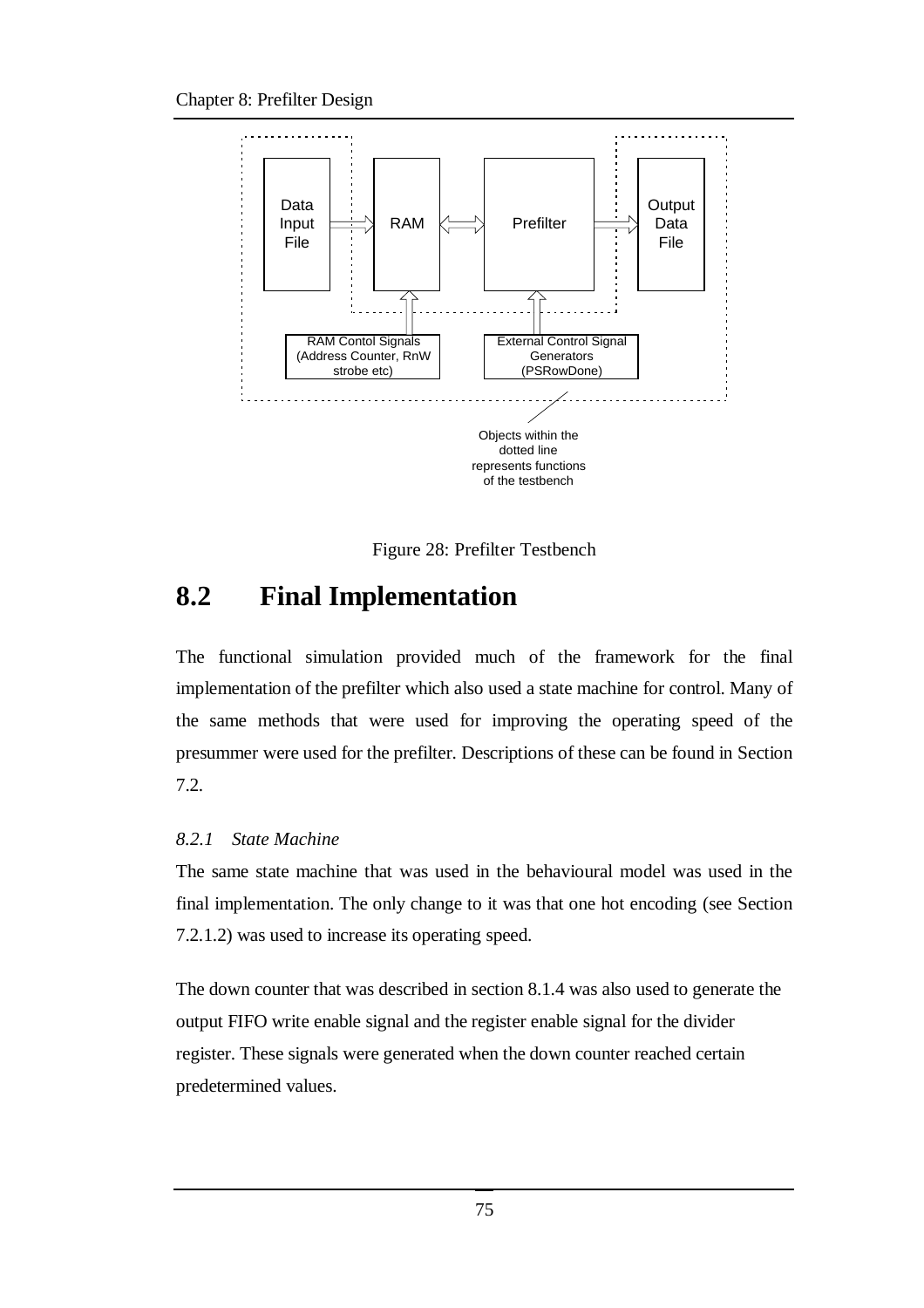#### *8.2.2 FIR Filter*

A few options existed for implementing the FIR filter. The first was to use a FIR filter module written by Altera. This module claimed operation speeds of up to 100MHz, variable input data widths, output data widths and internal precision. The filter also had an option to include pipelining. The problem with this filter was that is was only available in 8, 16, 32 and 64 taps and the coefficients had to be either symmetric or anti-symmetric. The second option was to use the FIR filter module provided by Synopsys. After further investigation it turned out that a licence for this module was unavailable and so it could not be used. The last option was to write a FIR filter but this implementation would not have been an optimal solution. The module from Altera was chosen as the implementation that would be used. The filter coefficients had to be recalculated to for a filter length of 32.

The filter core was only available in AHDL, a proprietary hardware description language by Altera. This posed a problem in compiling and simulating the prefilter as Altera's MaxPlus2 software was the only software that could read AHDL. Since using this module provided the only real option for implementing a FIR filter, it had to be used.

Unlike the Synopsys FIR filter which could load new coefficients during its operation, the Altera FIR Filter's coefficients were specified at compile time. If the system was required to change filters during operation, it was possible to load the FPGA with a new precompiled configuration with different coefficients.

To optimise the FIR filter, Altera made use of LUT-based vector multipliers [2]. The coefficients were divided into partial products which were then added together. Performing addition operations were faster than multiplications. This resulted in a very fast FIR filter. The required coefficients were input to an Altera supplied program which calculated the partial products. The partial products were then linked into the design when the FIR filter module was instantiated.

Since the FIR filter was written in AHDL and the rest of the presummer was written in VHDL, a method of combining these had to be found. The solution was to use the graphical schematic entry tool in MaxPlus2. The required FIR filter components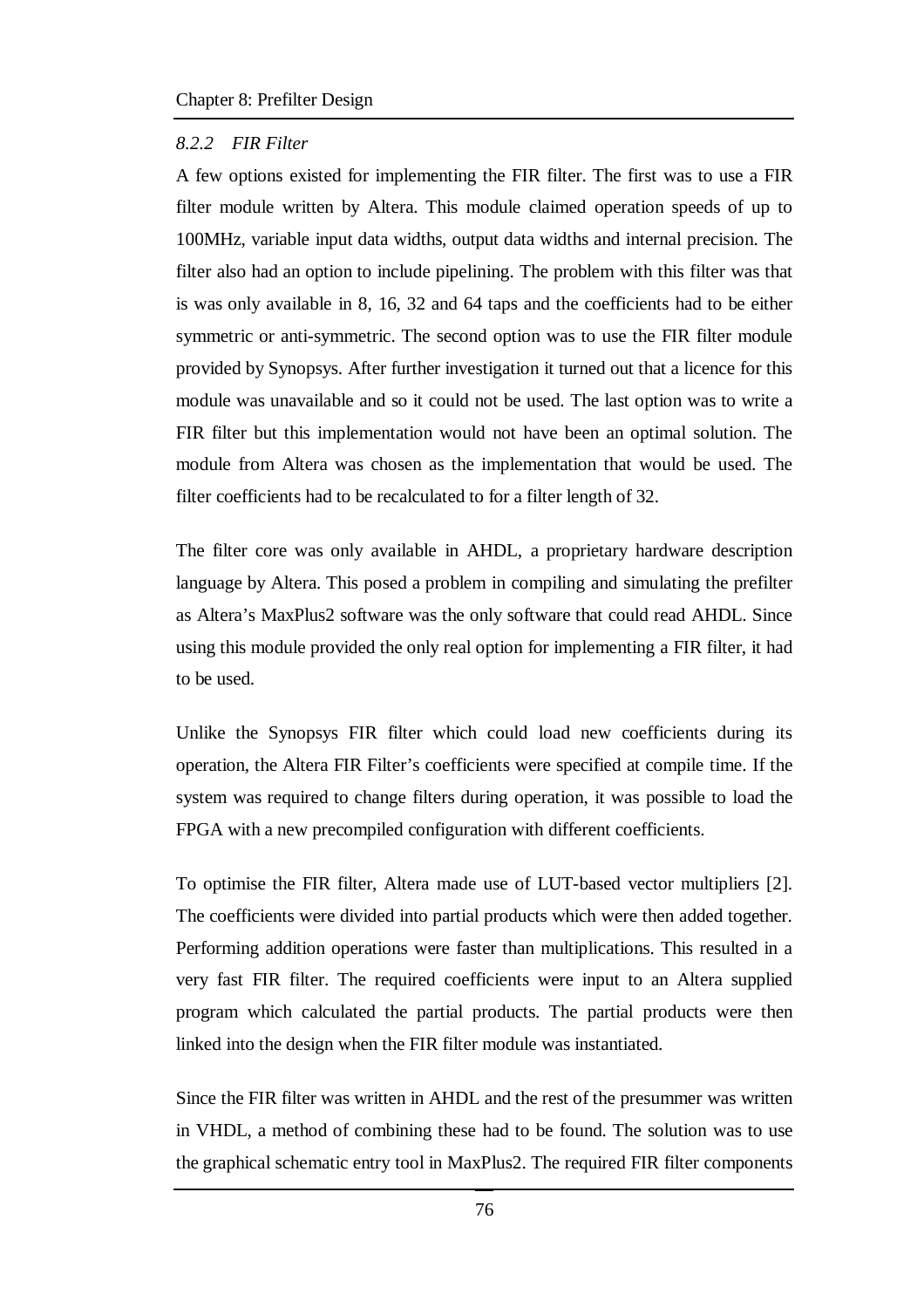were instantiated and after the VHDL section was compiled, a schematic symbol was created for it. This was then connected to the FIR filter in the schematic editor. In this way, the two major components of the prefilter were combined into one entity.

Although the documentation [1] claims that the bit widths of the filter coefficients can be independently specified of the data bus width, this appears to be inaccurate. The initial design made use of ten bit data and eight bit coefficients. The FIR filter operated correctly when an impulse function was passed through it – the values of the coefficients were output. Any other input data produced an incorrect output on at least one of the filter tap outputs. It was thought that the problem was due to the internal precision (precision of the calculations) of the filter but this was excluded for two reasons: Firstly, when the internal precision was increased, the problem remained. Secondly, the values used for testing were too small for overflow to occur. No pattern seemed to exist which would predict which coefficient would cause the incorrect value to be output. The problem was finally solved by increasing the precision of the filter coefficients to ten bits. Although their values remained unchanged, the problem was solved. The cause of the problem is still not know.

### *8.2.3 Dividers*

The output of the FIR filter was 23 bits wide to prevent loss of dynamic range or overflow. This output contained a gain associated with the filter coefficients as well as a gain introduced by the presumming. The presum gain was three, the number of lines that were presummed. The filter gain was equal to the sum of the absolute value of the coefficients. This equalled the maximum gain that the FIR filter could apply to any data stream. The filter gain for the coefficients used was 952 (see Appendix A: FIR Filter Characteristics for details on the coefficients). The FIR filter output therefore had to be divided by 2856 to scale the result down to eight bits.

Altera provided a divider core that was initially used. This core was configurable as the bit widths of the inputs and outputs could be modified, as well as the number of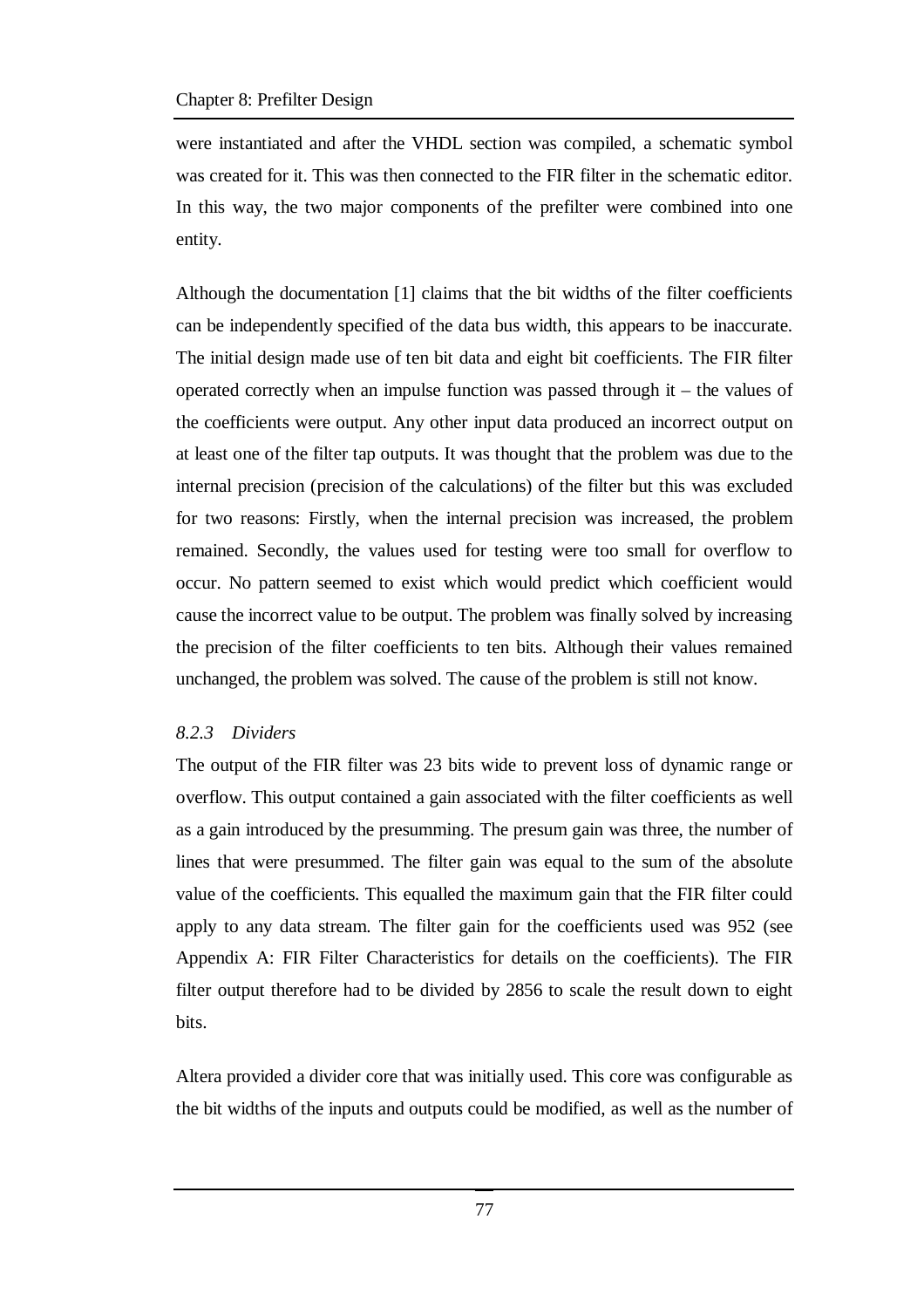pipeline stages. During final testing it was discovered that the divider could only operate on unsigned values. Another solution had to be found.

A number of alternatives were examined. The first was to perform a partial fractional decomposition of the division by 2856 into a number of powers of 2. The values of *a, b, c, d* and *e* in Equation 5 were computed using a PBIL based search program written by Richard Lord which made use of the algorithm described in [6]. The number of partial fractions to use was variable but four seemed to give a good trade off between accuracy and the amount of logic required to implement. The final approximation used can be seen in Equation 6. By making use of divisors which were powers of two, the division could be performed with an arithmetic right shift operation.

$$
\frac{1}{2856} \approx \frac{1}{2^a} + \frac{1}{2^b} + \frac{1}{2^c} + \frac{1}{2^d} + \dots
$$
 Equation 5

These partial fractions could then be added which was faster than a division operation. The error in the approximation was approximately  $3x10^{-6}$ . The problem with the implementation of this was that truncation errors were introduced in the division. Since the representation of the data was in the form of integers, no fractional parts of the results were stored or used. This truncation error was compounded since it occurred in the calculation of each partial fraction. This resulted in incorrect values and an alternative solution was investigated.

$$
\frac{1}{2856} \approx \frac{1}{2^{12}} + \frac{1}{2^{14}} + \frac{1}{2^{15}} + \frac{1}{2^{17}}
$$
 Equation 6

The solution implemented made use of the unsigned divider provided by Altera. The data output from the FIR filter was examined to determine if it was positive or negative. The absolute value of the output was taken and this unsigned value was input to the divider. The output of the divider was then sent to two LUTs, one for positive values and one for negative values. The function of the LUT was to convert the divider output into the eight bit, unsigned value required for output. Two LUTs were required since different offsets were required for positive and negative values.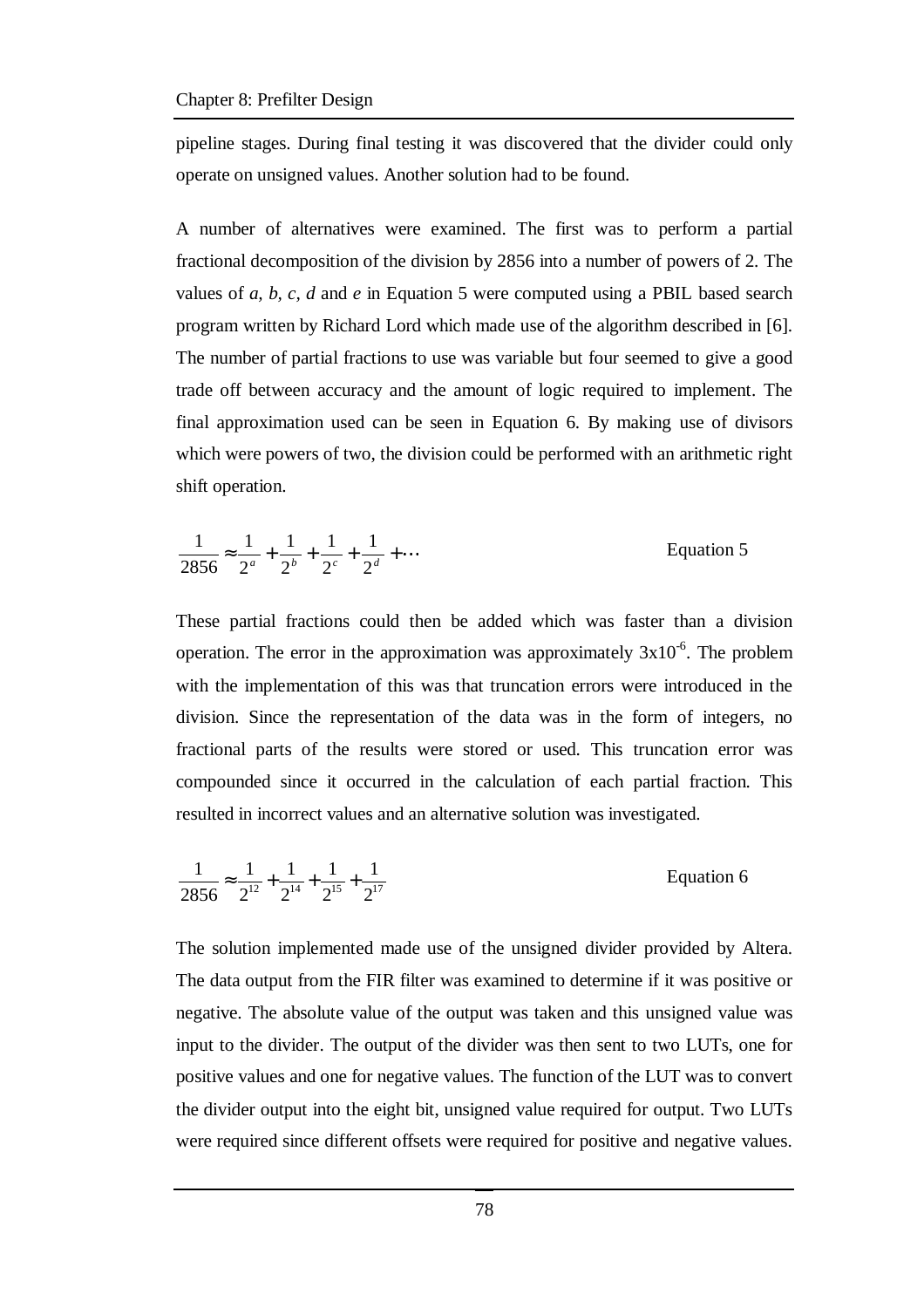A multiplexer was used to connect the two LUTs outputs to the FIFO data port. The select signal for the multiplexer was controlled by the most significant bit of the FIR filter output. If it was a logic '1', the number was negative. This method worked correctly.

## *8.2.4 DC Offset*

Since the original data had a DC offset of 128, this offset had to be reinstated before the data could be output. To do this, a LUT was used, as in the case of the presummer.

As described in Section 8.2.3, the divider could only operate on unsigned values. The absolute value of the numerator was used in the dividing process. Instead of providing an output in the range –128 to 127, the output range was 0 to 128. Since a DC offset had to be added to these values, it was decided to make use of two LUTs, one for negative numerators and the other for positive numerators. The LUTs were different as different offsets had to be added depending on the sign of the numerator.

The LUT for positive numerators was 127x8 bits. This LUT merely added the required 128 to the quotient to map the positive output values to the range of 128 to 255.

The LUT for negative numerators was a little more complex. The range of quotients was 0 to 128. The reason for this was that two's complement representation of integers has a larger range for negative number than positive ones. A LUT of 256x8 bits was required to hold the offset output values. There was no constant DC offset that was added to these values – the offset had to be equal to the negative of the input value added to the required DC offset of 128. The output range of 0 to 128 was therefore mapped to the range 128 to 0.

A multiplexer was used to select the required output from the positive and negative LUTs. The selection signal for the multiplexer was taken from the MSB of the FIR filter output. The MSB was the sign bit of the value. When it was '1', the number was negative.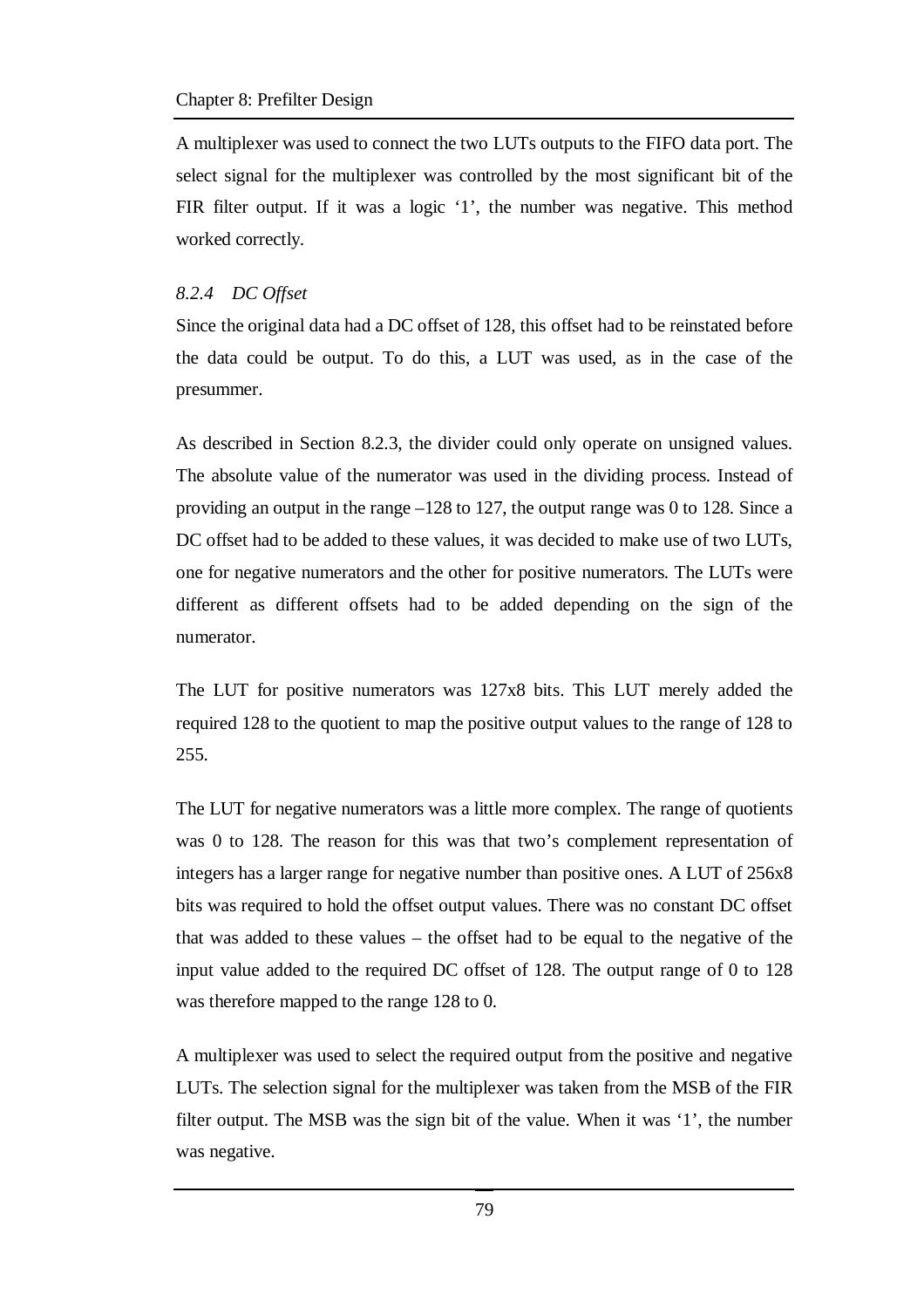#### *8.2.5 Verification*

The final implementation was verified in two steps. Its functionality was first tested in the Altera MaxPlus2 Environment. The timing was then tested using a back annotated VHDL model of the prefilter. This model was used in conjunction with the functional model testbench described in Section 8.1.5.

The prefilter design was large and the entire compilation process took a number of hours to compile and fit. The Altera software provided an option to compile the design for a functional simulation. This simulation was performed on the synthesised logic and no place-and-routing took place. This reduced the compilation time to under an hour which made the debugging process more feasible. The problem with this was that only the Altera graphical simulator could be used as no other simulator supported AHDL components. The Altera simulator did not support the use of testbenches. If VHDL simulation models had existed for all the components used, this method of verification would have been unnecessary as the VHDL source could have been simulated before being place-and-routed. Due to the size of the design, this simulation was time consuming. It took approximately 1 min to simulate 1us.

Once the functionality of the prefilter implementation had been verified, its timing had to be tested. The MaxPlus2 design software provided this information in a back annotated gate level VHDL model. This model was very large (approximately 18MB of VHDL source!). Simulation times were very slow due to the size and complexity of the model which included setup and hold time checks on the input signals. This simulation was performed on an Intel PII-300MHz with 196MB RAM and took approximately 24 hours to simulate 5ms of time. This was unacceptable as it would have taken approximately 60 days of simulation time to thoroughly test the timing of the entire design. The only aspect that was not tested in the timing model was the address counter overflows but these were verified in the functional verification.

The same input that was used in the functional model was to verify the final implementation timing model. The processed outputs were compared and were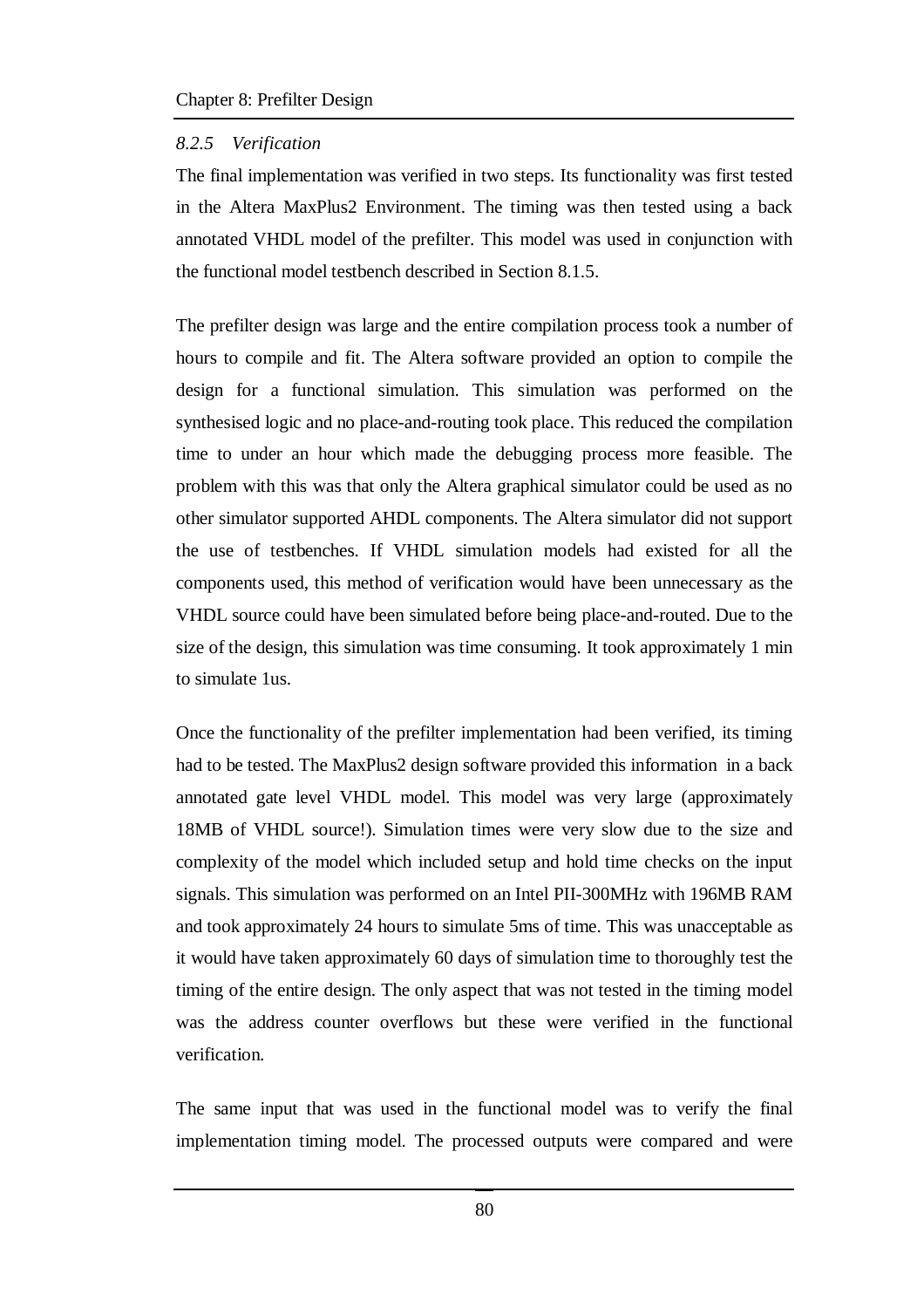#### Chapter 8: Prefilter Design

identical. The timing of the inputs to the FPGA were tested by the back annotated model, while the outputs to the RAM and FIFO were inspected visually. Traces of the signals were plotted and the setup and hold times were measured and verified.

### *8.2.6 Target Device*

The prefilter was fitted to an Altera EPF10K100ARC240-1 device. This was the fastest 100000 gate device that Altera made at design time. The device was approximately 81% full. A larger capacity device should have been used if the design was likely to undergo modification, especially if pin locking was needed. Since this was not the case, however, the 100000 gate device was used.

According to the design software, the maximum registered clock speed that could be used was 44MHz. The slowest part of the design was the divider whose propogation delay was approximately 23ns.

The operating speed was more than adequate for the prefilter to operate correctly. If the design was to be produced on a large scale, the use of a slower device could have been investigated. Combining the presummer and prefilter onto one FPGA could also have been investigated as a means of reducing costs.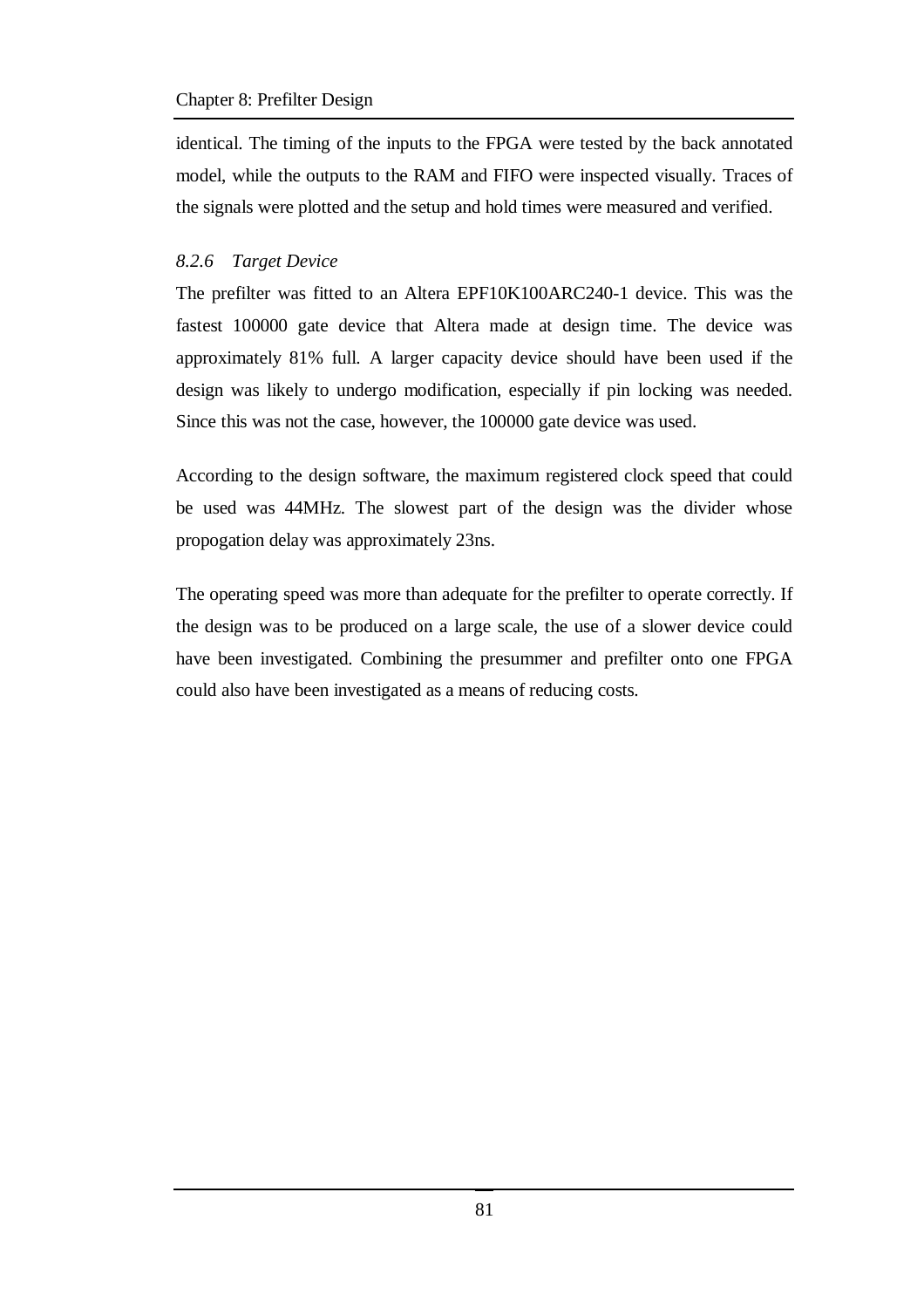# **Chapter 9: Conclusions and Recommendations**

The following conclusions were drawn from the work performed as described above.

It is impossible to validate the goals of RASSP from this case study. A comparison would have to be performed with the design of the same system using non-RASSP design techniques. What can be concluded is that Virtual Prototyping is a useful tool when designing digital circuits although it need not be used in every design. The overhead required in writing the models required needs to be weighed against the decrease in debugging time. This is particularly true of small designs.

The first important criterion for a successful system level simulation is that all the entities and components used must have VHDL simulation models. One of the larger problems encountered was that the VHDL source files could not be simulated by the VHDL simulator because certain components which were instantiated had no VHDL simulation models. If the source files could be simulated in the simulator, the debugging time would have been reduced as a VHDL simulator is more powerful and contains more features than the graphical simulators which accompany many of the FPGA design packages. For systems which employ more complex devices like DSPs and micro-controllers simulation models would have to be purchased as they have a long development time and omitting them from the simulation would defeat the purpose of the simulation.

Virtual prototyping has advantages in that the cost of debugging is small (excluding the billable time for those who are performing the debugging). Once an error is found, it can be corrected in software and the system simulated again. If the error was found in the physical prototype, it could possibly be corrected in software although often a hardware modification would be required.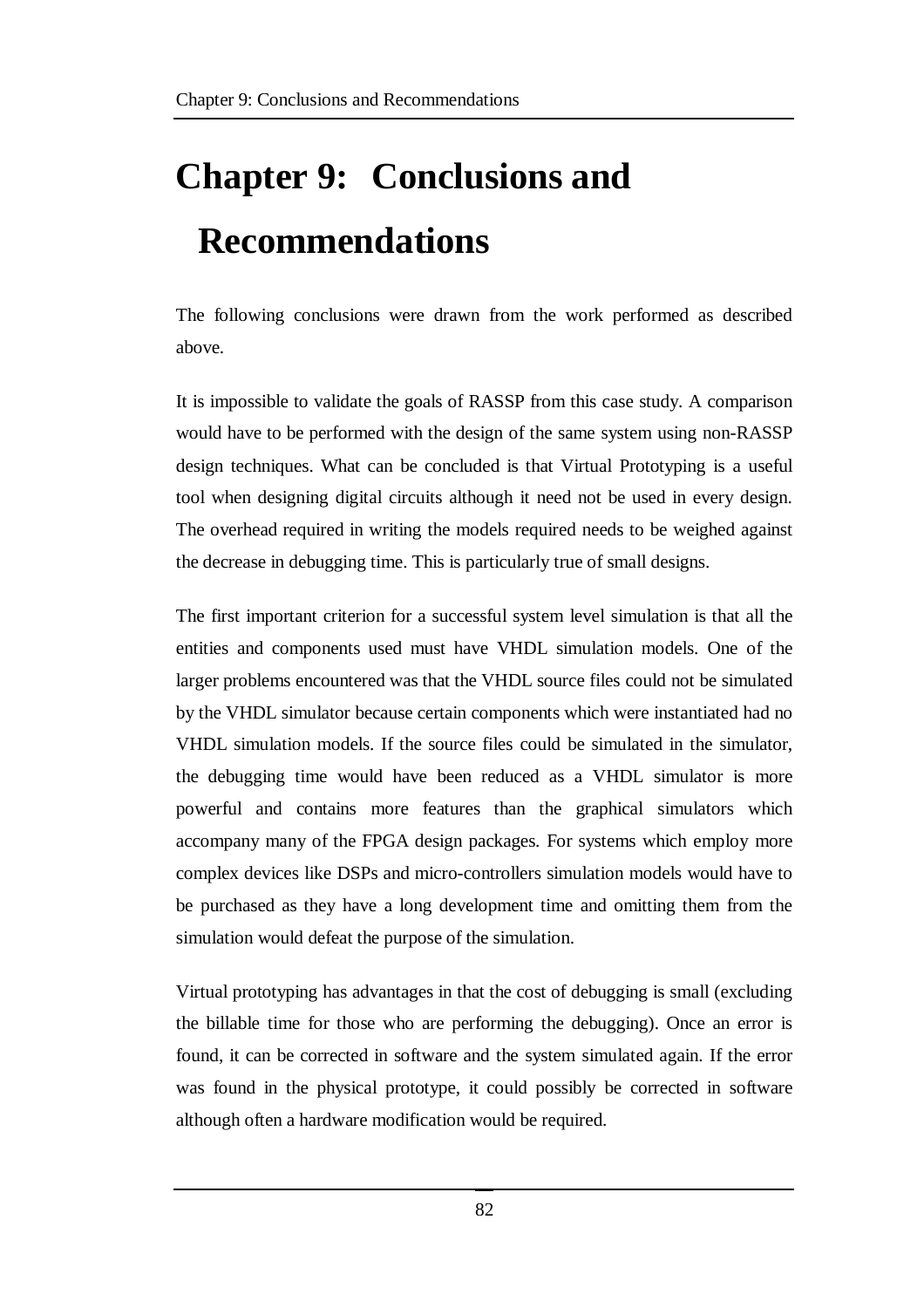Gate level simulations are impractical for large designs. The time required to simulate the design can be longer than the time required to build a physical prototype, as was the case in this case study. The functionality of the final simulation can be verified without using a gate level simulation if all the components used have simulation models, or their VHDL source code is available.

The use of FPGAs in DSP systems is definitely practical and excellent results can be obtained. The decision on whether to use an FPGA or dedicated DSP must be taken in light of the tasks to be performed although the following guidelines can be applied: Floating point operations are not suited to FPGAs as most of the available components only support integer operations. Multiplication and division operations are costly in terms of resource usage.

Although a seemingly obvious point, the architecture of a DSP is fixed, compared to the FPGA whose architecture is specified by the designer. A greater amount of flexibility is offered by the DSP when modifications are required. To modify the operation of an FPGA often requires the designer to make major architectural changes, unlike the DSP programmer who changes a few lines of source code. Having said this, the use of VHDL has progressed the design of FPGAs a long way down the road to supporting quick design modifications. If the synthesisable description of the FPGA is written at a high level, making changes in its operation is not much more complex than adding a few lines of VHDL code. For DSP type work, the designer is likely to specify the architecture of the FPGA at a low level so that the operating speed can be maximised. This is because since the lower the abstraction level of the synthesisable code, the more control the designer has over the synthesised result.

The majority of VHDL simulators on the market are event based simulators. Cycle based simulators are making their appearance with claims of 10x speed improvements over event driven simulators for gate level simulations. It would be interesting to test these claims as increasing simulator speeds could make gate level simulations of large systems feasible. Testing other simulators which ran on multiprocessor computers would further test the feasibility of gate level simulations.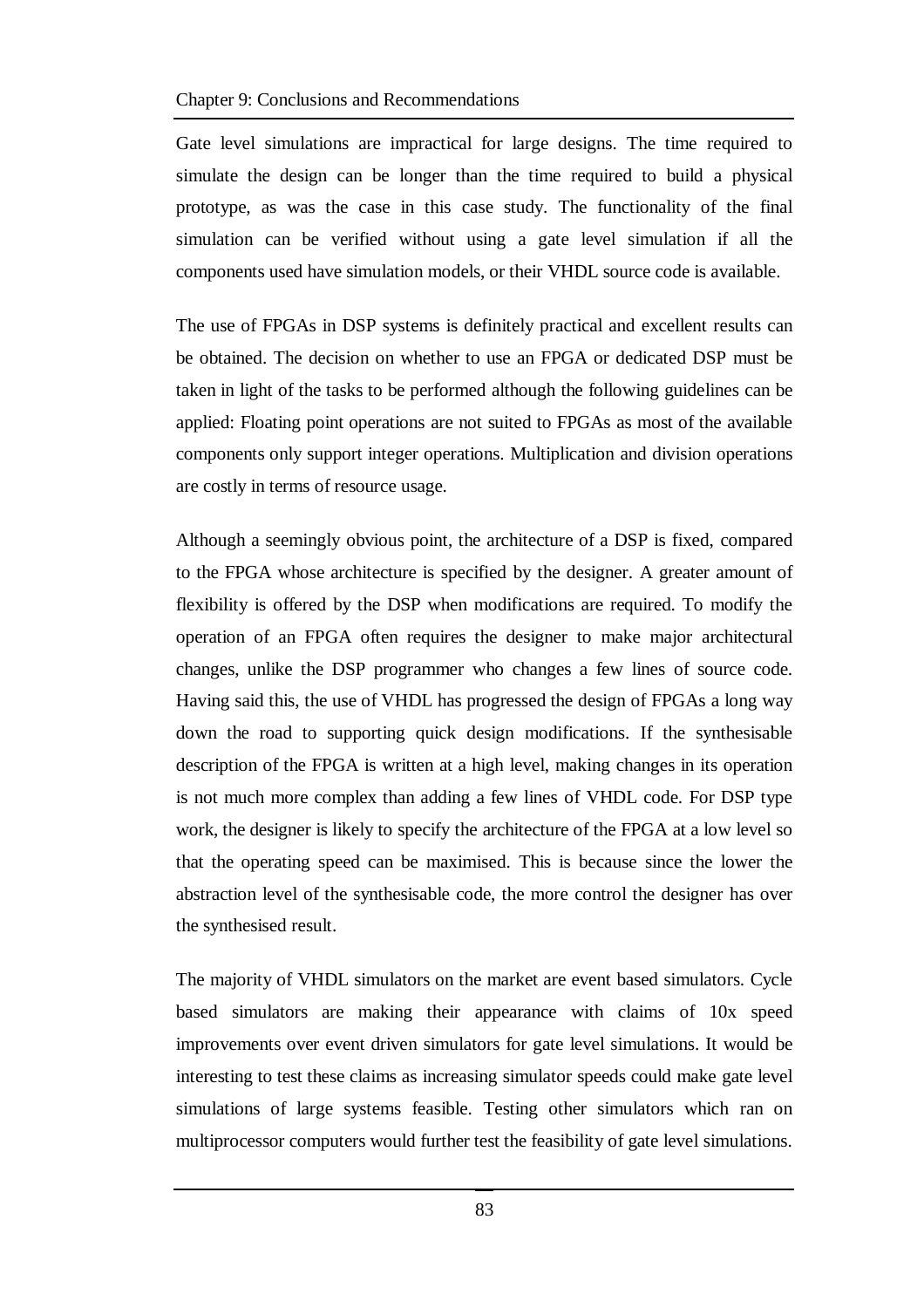# **Appendix A: FIR Filter Characteristics**

This appendix is details the characteristics of the different FIR filters tested and the results of their testing. The first three filters were created using the algorithm described in [16]. The first of the three filters was designed to operate with no presummer i.e. the sampling frequency was 625Hz and had 64 taps. A 32 tap equivalent could not be constructed since there were too few taps to specify a cutoff frequency of 20Hz. The second and third filters were used to compare the effects of 64 and 32 tap filters with a sampling frequency of 208.33Hz.

The remaining filters were constructed to determine the best 32 tap filter which would operate with a sampling frequency of 208.33Hz.

The coefficient values used for the testing can be found in Table 6 on page 91.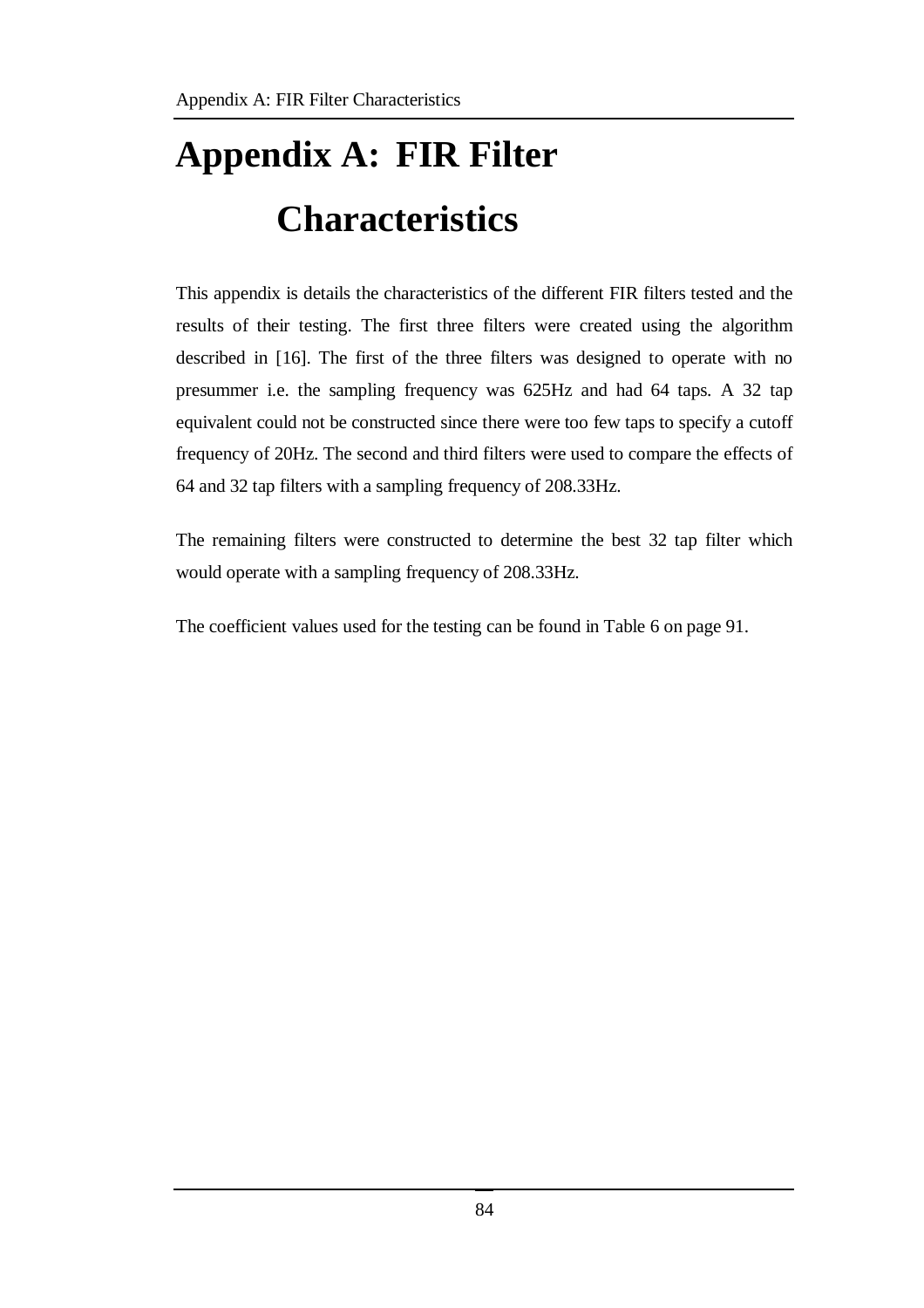# **A.1 Filter A**

The frequency response of this filter can be seen in Figure 29. The filter was designed to operate on data which had been sampled at 625Hz and has 64 taps. The an optimal method was used for designing the coefficients and can be found in [16]



Figure 29: Frequency Response of Filter A

A graph of the filter tap coefficients can be seen Figure 30.



Figure 30: Coefficients of Filter A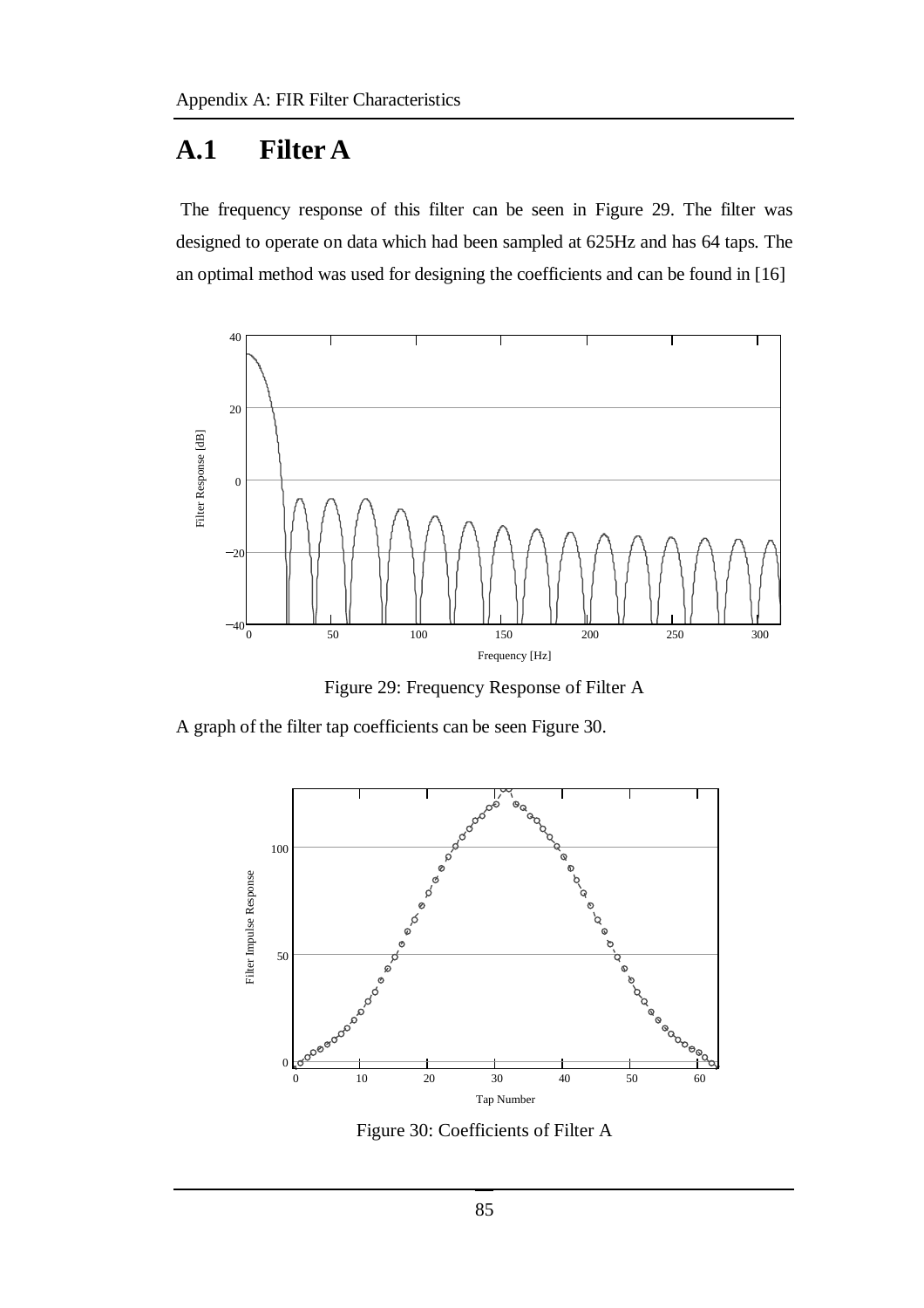# **A.2 Filter B**

This filter was created using the same method as Filter A above. It also contained 64 taps but was designed to operate on data which was sampled at 208.33Hz. Its frequency response can be seen in Figure 31 and its coefficients can be seen in Figure 32



Figure 31: Frequency Response of Filter B



Figure 32: Coefficients of Filter B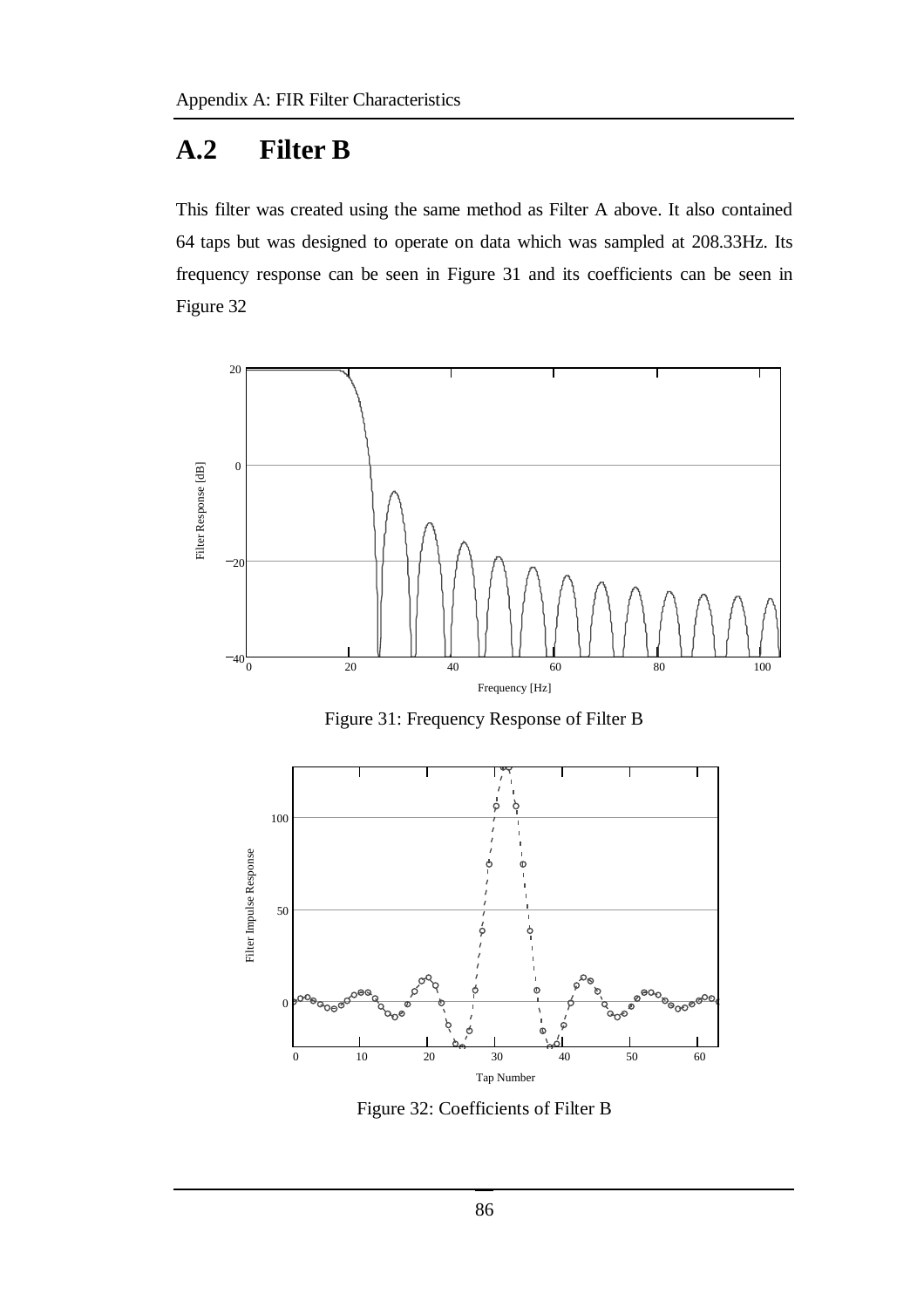# **A.3 Filter C**

This filter was designed with the same method as filters A and B. It was designed to operate on data which was sampled at 208Hz but contained 32 taps. The frequency response can be seen in Figure 33 and the filter coefficients can be seen in Figure 34.



Figure 33: Frequency Response of Filter C



Figure 34: Coefficients of Filter C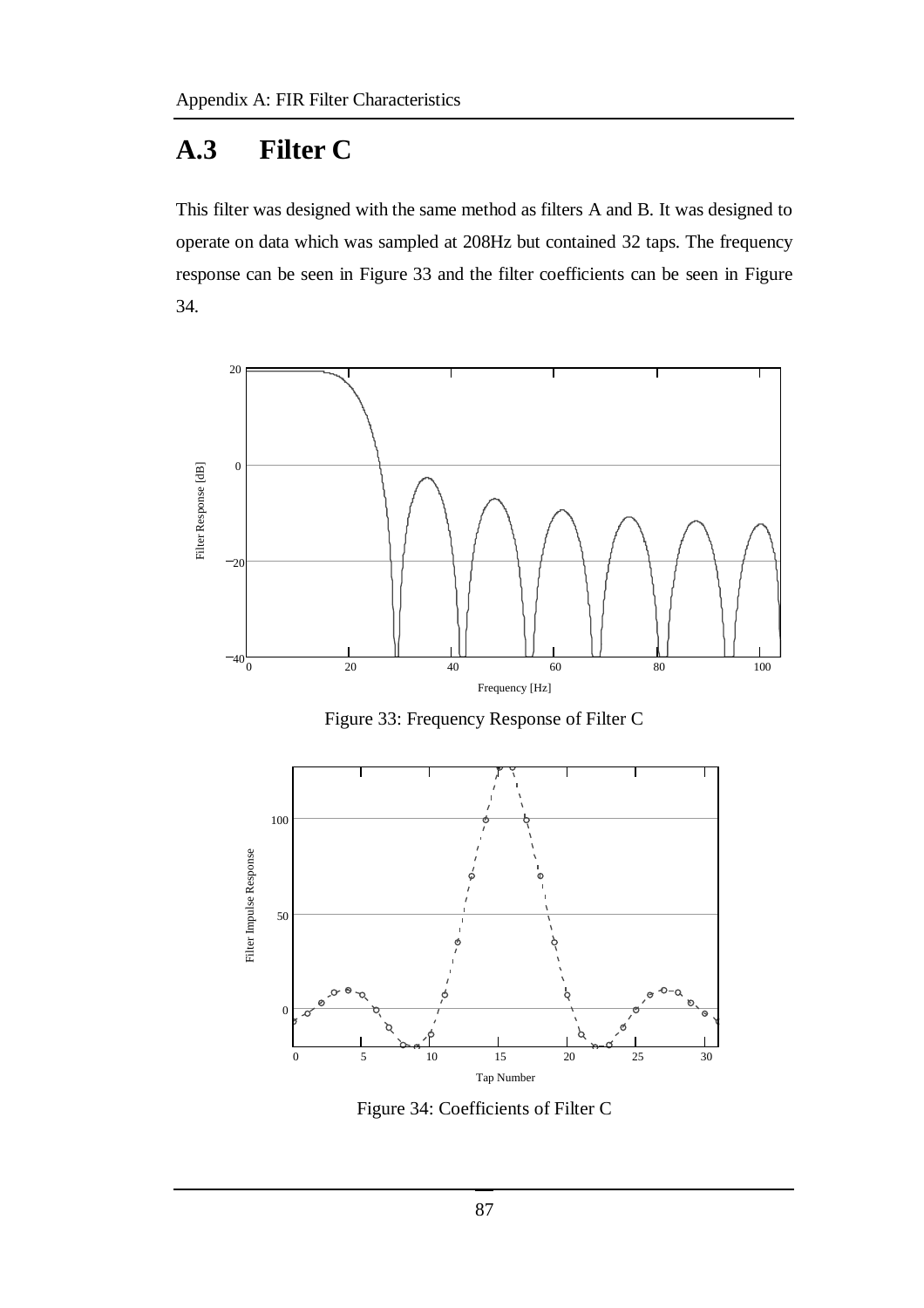# **A.4 Filter D**

This filter was designed using a Kaiser Window. It was a 32 tap filter designed to operate on data sampled at 208Hz. Its frequency response can be seen in Figure 35 and its filter coefficients in Figure 36



Figure 35: Frequency Response of Filter D



Figure 36: Coefficients of Filter D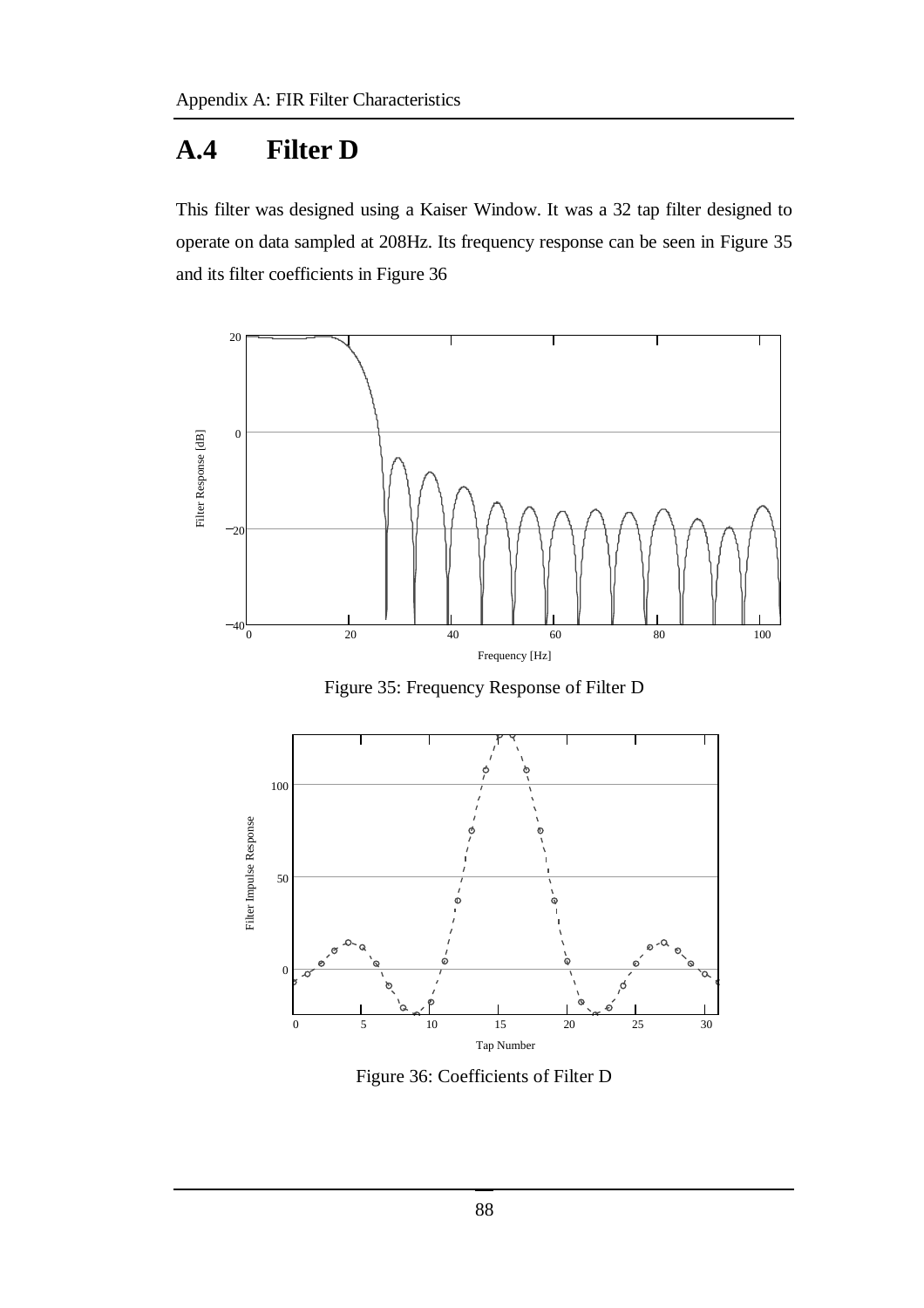# **A.5 Filter E**

This filter was designed using an equiripple method. As can be seen from its frequency response in Figure 37, the sidelobes were all of equal height. It was a 32 tap filter designed to operate on data sampled at 208Hz. Its filter coefficients are shown in Figure 38



Figure 37: Frequency Response of Filter E



Figure 38: Coefficients of Filter E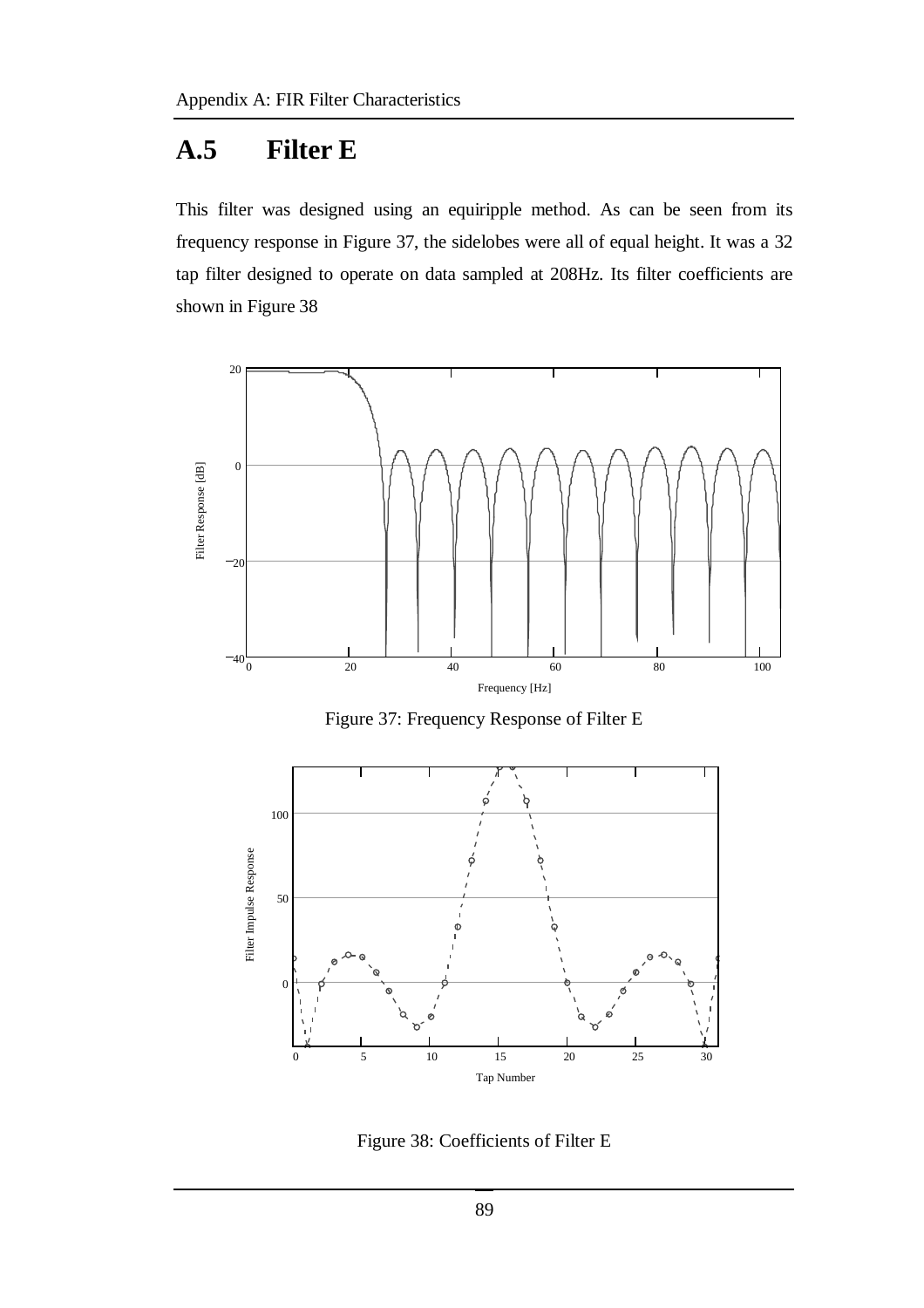# **A.6 Filter F**

This filter was designed using a Linear Method. It was a 32 tap filter designed to operate on data sampled at 208Hz. Its frequency response can be seen in Figure 39and its filter coefficients in Figure 40



Figure 39: Frequency Response of Filter F



Figure 40: Coefficients of Filter F

90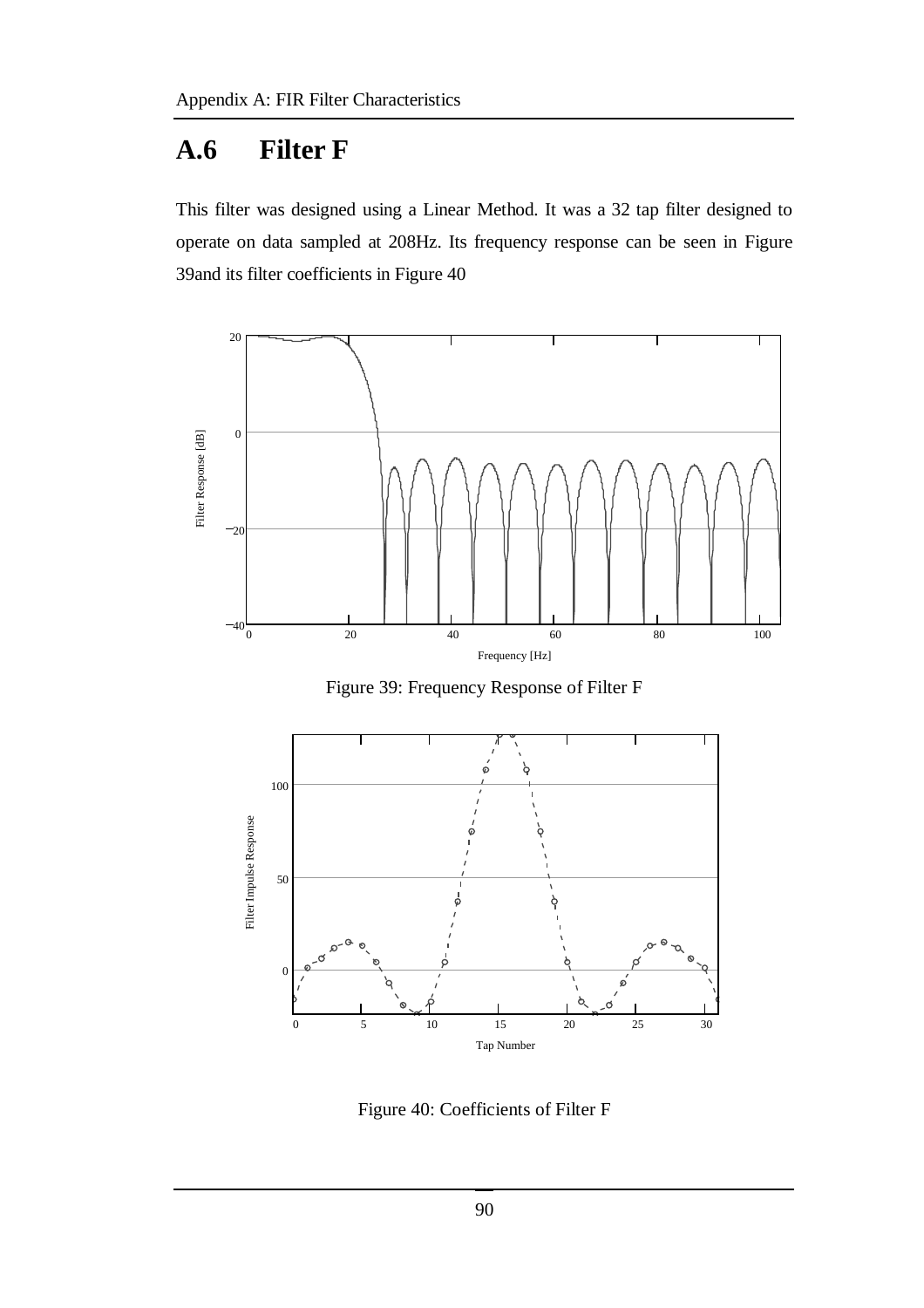# **A.7 Table of Filter Coefficients**

The filter coefficients found in were scaled to eight bit, signed integers. These coefficients were used in the testing of the FIR filters described above.

| <b>Tap Number</b> | <b>Filter A</b> | <b>Filter B</b>  | <b>Filter C</b> | <b>Filter D</b>           | <b>Filter E</b> | <b>Filter F</b>  |
|-------------------|-----------------|------------------|-----------------|---------------------------|-----------------|------------------|
|                   | $-3$            | 0                | -6              | $-7$                      | 14              | $-16$            |
| $\overline{2}$    | 0               | $\overline{c}$   | $-2$            | $-3$                      | $-38$           | $\overline{1}$   |
| 3                 | 1               | $\overline{2}$   | $\overline{2}$  | $\ensuremath{\mathsf{3}}$ | $-1$            | $\,$ 6 $\,$      |
| 4                 | 4               | $\overline{0}$   | 8               | 10                        | 12              | $\overline{12}$  |
| 5                 | 6               | $-1$             | $\overline{9}$  | 14                        | 16              | $\frac{15}{13}$  |
| 6                 | 8               | $-3$             | $\overline{7}$  | 12                        | 15              |                  |
| $\overline{7}$    | 10              | $-\overline{3}$  | $\overline{0}$  | 3                         | 6               | $\overline{4}$   |
| 8                 | 12              | $-2$             | $-10$           | -9                        | $-5$            | $-7$             |
| 9                 | 15              | $\mathbf 0$      | $-19$           | $-21$                     | $-19$           | $-19$            |
| 10                | 19              | $\overline{3}$   | $-20$           | $-25$                     | $-26$           | $-24$            |
| 11                | <u>23</u>       | 5                | $-13$           | $-18$                     | $-20$           | $-17$            |
| 12                | 27              | $\overline{4}$   | $\,6$           | $\overline{4}$            | $\overline{0}$  | $\overline{4}$   |
| 13                | 32              | $\overline{1}$   | 34              | 37                        | 33              | 37               |
| 14                | 37              | $-2$             | 70              | 75                        | 72              | 75               |
| 15                | 43              | $-6$             | 99              | <u>108</u>                | 107             | 108              |
| 16                | 48              | $-8$             | 127             | 127                       | 127             | <u>127</u>       |
| 17                | 54              | $-6$             | 127             | 127                       | 127             | $\overline{127}$ |
| 18                | 60              | $-1$             | 99              | 108                       | 107             | 108              |
| 19                | 66              | $\overline{5}$   | 70              | 75                        | 72              | 75               |
| 20                | 72              | 11               | 34              | 37                        | 33              | 37               |
| 21                | 78              | 13               | 6               | 4                         | 0               | 4                |
| 22                | 84              | $\boldsymbol{9}$ | $-13$           | $-18$                     | $-20$           | $-17$            |
| 23                | 90              | $\mathbf 0$      | $-20$           | $-25$                     | $-26$           | $-24$            |
| 24                | 95              | $-12$            | $-19$           | $-21$                     | $-19$           | $-19$            |
| 25                | 100             | $-22$            | $-10$           | -9                        | $-5$            | $-7$             |
| 26                | 104             | $-24$            | 0               | $\frac{1}{12}$            | 6               | $\frac{4}{13}$   |
| 27                | 108             | $-15$            | $\overline{7}$  |                           | 15              |                  |
| 28                | 112             | 6                | 9               | 14                        | 16              | 15               |
| 29                | 114             | 38               | $\overline{8}$  | 10                        | 12              | $\overline{12}$  |
| 30                | 118             | 74               | $\overline{2}$  | 3                         | $-1$            | 6                |
| 31                | 119             | 106              | $-2$            | $-3$                      | $-38$           | 1                |
| 32                | 127             | 127              | $-6$            | $\overline{\overline{z}}$ | 14              | $-16$            |
| 33                | 127             | 127              |                 |                           |                 |                  |
| 34                | 119             | 106              |                 |                           |                 |                  |
| 35                | 118             | 74               |                 |                           |                 |                  |
| 36                | 114             | 38               |                 |                           |                 |                  |

Table 6: FIR Filter Coefficients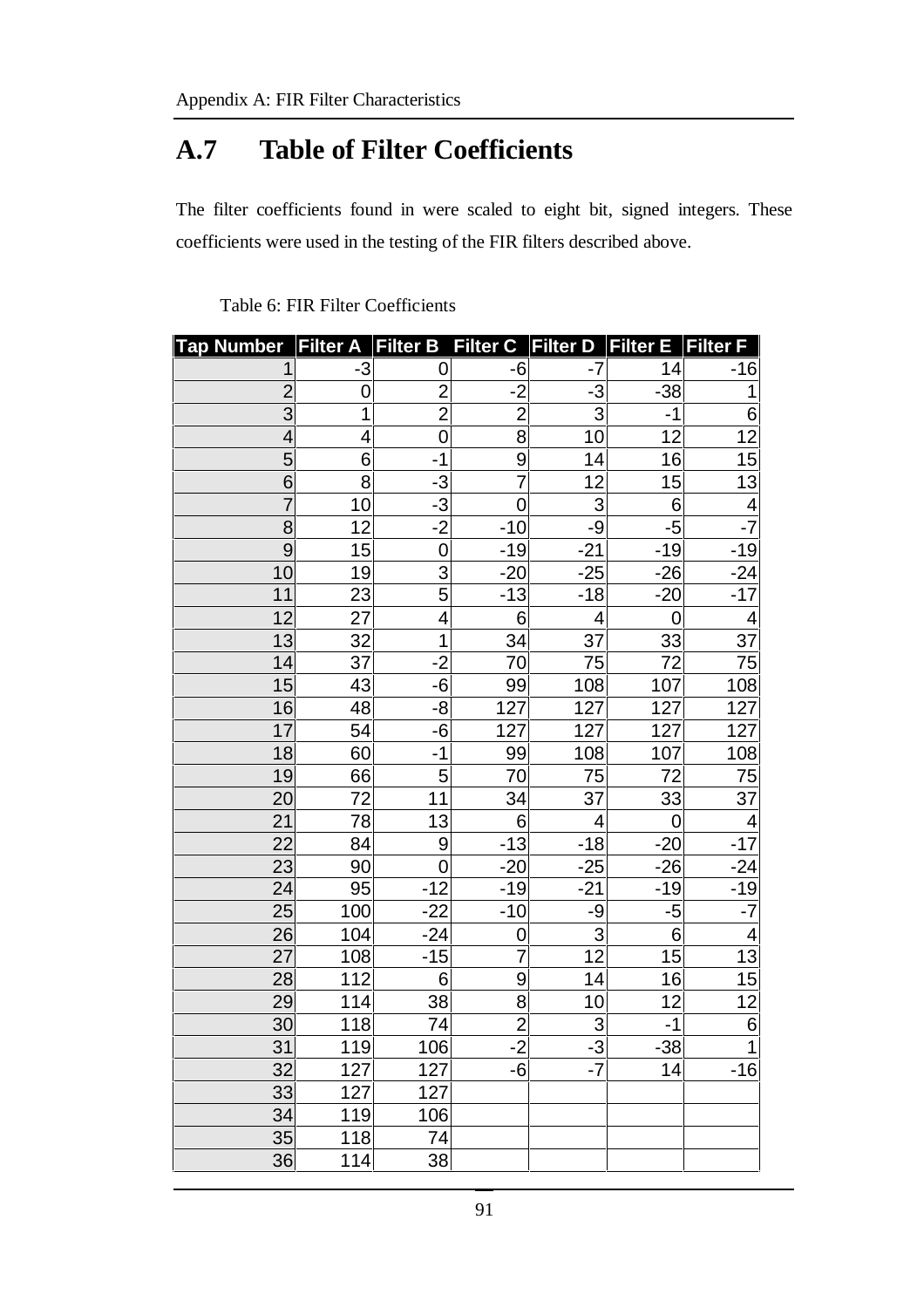| Appendix A: FIR Filter Characteristics |  |  |
|----------------------------------------|--|--|
|----------------------------------------|--|--|

| 37 | 112             | $\,6$            |  |  |
|----|-----------------|------------------|--|--|
| 38 | 108             | $-15$            |  |  |
| 39 | 104             | $-24$            |  |  |
| 40 | 100             | $-22$            |  |  |
| 41 | 95              | $-12$            |  |  |
| 42 | 90              | $\mathbf 0$      |  |  |
| 43 | 84              | $\boldsymbol{9}$ |  |  |
| 44 | 78              | $\overline{13}$  |  |  |
| 45 | 72              | 11               |  |  |
| 46 | 66              | $\overline{5}$   |  |  |
| 47 | 60              | $-1$             |  |  |
| 48 | $\overline{54}$ | $-6$             |  |  |
| 49 | 48              | $-8$             |  |  |
| 50 | 43              | $-6$             |  |  |
| 51 | 37              | $\frac{-2}{1}$   |  |  |
| 52 | 32              |                  |  |  |
| 53 | $\overline{27}$ | $\overline{4}$   |  |  |
| 54 | 23              | $\overline{5}$   |  |  |
| 55 | 19              | $\overline{3}$   |  |  |
| 56 | 15              | $\overline{0}$   |  |  |
| 57 | 12              | $-2$             |  |  |
| 58 | 10              | $-3$             |  |  |
| 59 | 8               | $-3$             |  |  |
| 60 | $\overline{6}$  | $-1$             |  |  |
| 61 | 4               | $\mathbf 0$      |  |  |
| 62 | $\overline{1}$  | $\frac{2}{2}$    |  |  |
| 63 | $\mathbf 0$     |                  |  |  |
| 64 | نا              | $\overline{0}$   |  |  |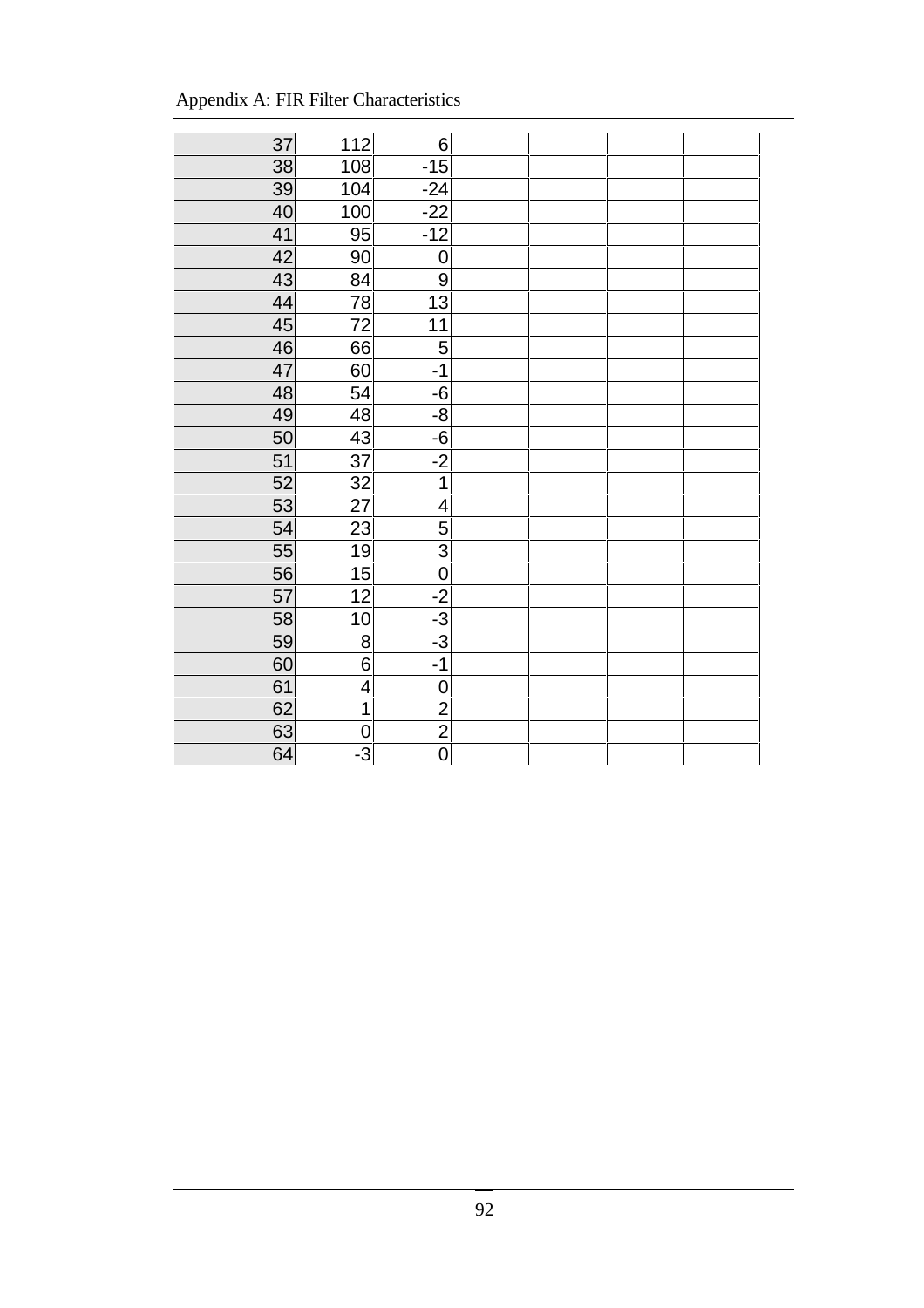# **Appendix B: JTAG Boundary Scan**

With the package pin density of many ICs increasing rapidly, conventional methods of testing assembled PCBs are failing to perform adequately. The most common device used for testing assembled PCBs today is the "bed of nails" tester. This device has a number of nail-like probes which are placed on the ICs on the PCB. Different probes are driven by the tester and other probes are then read to see if the correct connection between these test points had been made. The fundamental assumption when using such a tester is that all the pins of the ICs are accessible. This is most certainly not the case with many of the new IC packages e.g. the Ball Grid Array. This is a surface mount device where the "pins" are under the device – inaccessible to any probes.

This problem was recognised and in 1985 and the Joint Test Action Group (JTAG) was formed in an attempt to overcome this problem. Their solution was made an IEEE standard (IEEE 1149.1-1990) and is in use today although it is often still referred to as JTAG. The JTAG solution was to build the test circuitry into the devices, rather than requiring external hardware.

JTAG compliant devices have a 4 pin JTAG port which allows access to the boundary scan hardware. Instructions are loaded into the device in a serial manner while the results are serially read form the device. A number of devices can be connected to the JTAG port in a serial manner. The 4 pin port required on every JTAG port contains two control signals, an input and an output port.

The IEEE Standard IEEE 1149.1-1990 requires that a certain set of instructions be implemented in the boundary scan hardware although the designer is able to able to add support for additional commands [18]. Many of the FPGA manufacturers have extended this port to allow for programming of the devices.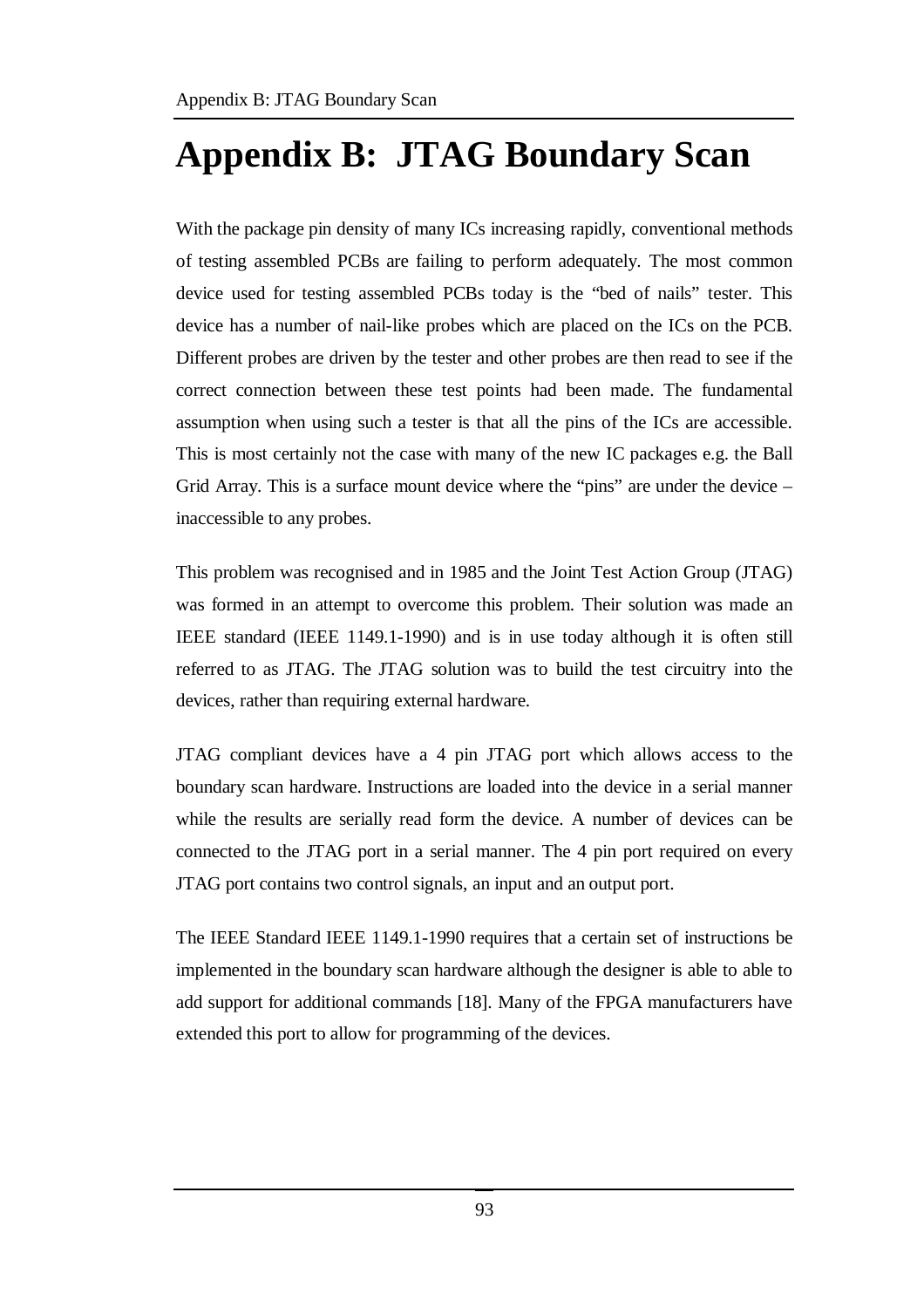# **Appendix C: MathCAD SAR Processor**

Below is a listing of the MathCAD SAR processor used to test the effects of a presummer and prefilter on SAR processing. The processor generated the returns from a point target which it then presummed and FIR filtered. The presum factor was user definable as was the length of the FIR filter. The coefficients for the filter were read from an ASCII text file. The processed returns were used to construct a matched filter which was then convolved with the processed data. The power values for the focussed image were written to disk where they were analysed by a peak detection program written by Jasper Horrell. The peak width, measured in number of samples, was then input to the processor and the focussed azimuth resolution was then calculated. This was one of the values used to measure the performance of the presummer and FIR filter.

## Simple SAR Processor with presummer and filter support  $f_c$  = 141 MHz Radar carrier frequency  $f_{\text{PRF}} = 625 \text{ Hz}$ Radar PRF c =  $3.10^8 \cdot \frac{m}{m}$ sec  $λ := \frac{c}{c}$ f c  $\lambda = 2.128 \text{ m}$  $v := 250 \frac{m}{m}$

sec Speed of aircraft  $\theta_{\rm RW}$  = 45. deg Antenna beamwidth  $R_t := 6 \cdot \text{km}$ Range to target  $Up\_samp := 8$ Upsampling value NB power of 2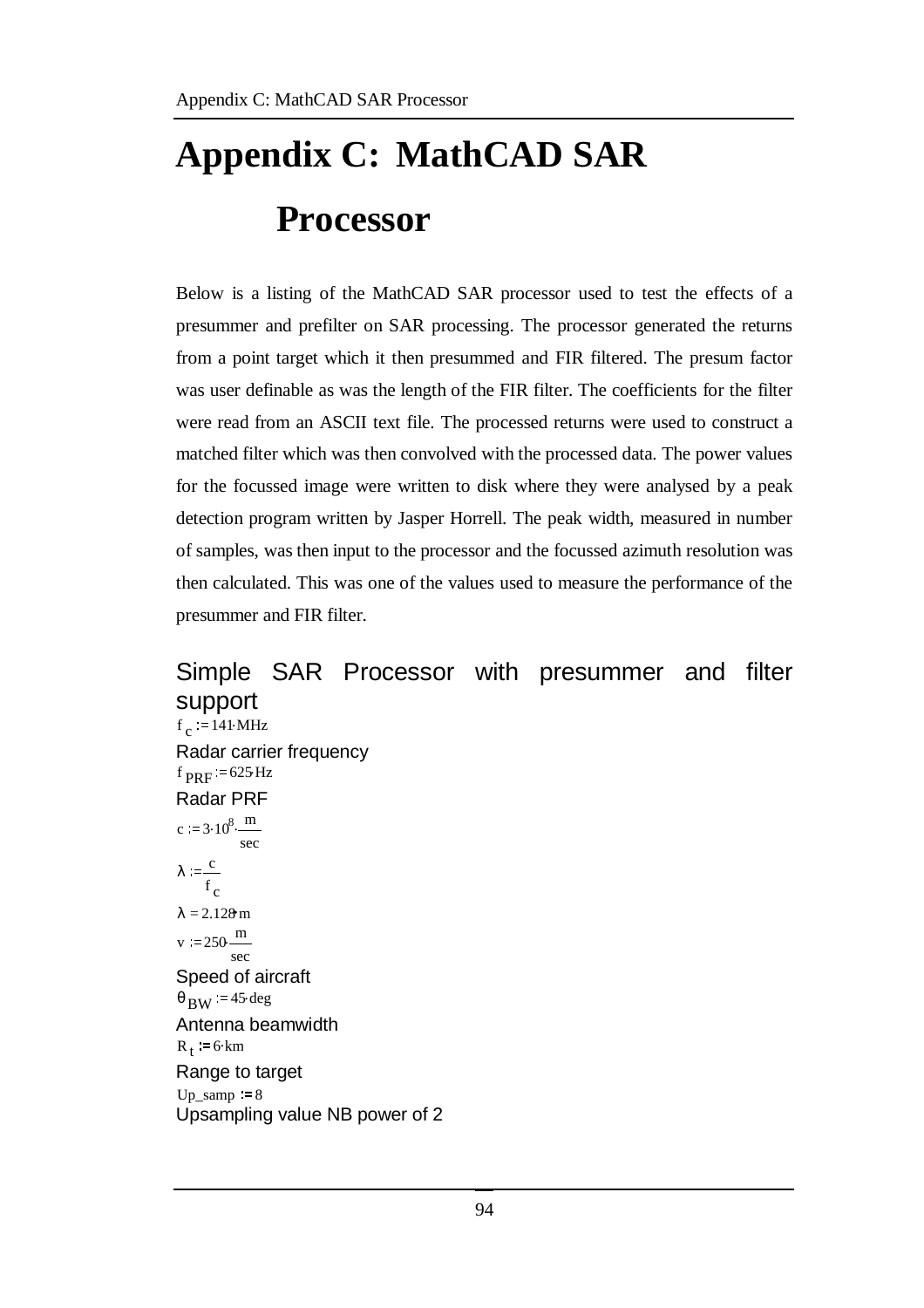$^{\rm L}$  SA  $2 \cdot R_t$  $\tan \left( \frac{180 \text{ deg} - \theta}{2 \text{ BW}} \right)$ 2  $L_{SA} = 4.971$  km Synthetic Aperture Length  $dx = \frac{v}{v}$  $f_{\rm PRF}$  $dx = 0.4$ Step size Num\_samp  $:= 2$ ceil  $\log \left( \frac{\text{L}_{SA}}{1} \right)$ dx log( 2) Num\_samp =  $163$ Make the array a power of 2 in length  $R(n) := \left\| R_t^2 + \right\| \left( n - \frac{Num\_samp}{2} \right).$ 2 dx 2  $R_{t}$ Valid\_samp  $tan(\frac{\theta_{BW}}{2}).$  $\left(\frac{2}{2}\right)^{R}$ t dx Valid\_samp  $= 6.2$  $i := 0$ .. Num\_samp - 1 Array index  $ret_i := 0$ Clear the contents of the array Valid\_range := ceil $\left(\frac{\text{Num\_samp}}{\text{Num\_samp}} - \text{Valid\_samp}\right)$ .. 2 Valid\_samp  $\ldots$  floor  $\boxed{\text{Num\_samp}}$ 2 Valid\_samp ret<sub>Valid\_range</sub> := exp  $4 \cdot \frac{\pi}{2} \cdot R$  (Valid\_range). λ  $R(Valid\_range) \cdot j$ Returns from a single target Doppler BW Calc  $L_{SA}$  Real  $=$  dx.Num\_samp L SA\_Real =  $6.554$  $atan \left(\frac{L_{SA\_Real}}{L_{SA\_Real}}\right)$  $\left(\frac{R_{\text{1}}}{2 \cdot R_{\text{t}}}\right) = 28.64$ Half BW  $B_{\rm D}$  $4 \cdot v \cdot \sin \left( \frac{2 \cdot dx \cdot \text{Valid\_samp}}{2} \right)$  $2 \cdot R_t$ λ  $B_{\rm D} = 179.8$ Res :=  $0.89 - \frac{v}{x}$  $B_{\rm D}$  $Res = 1.2$ 

These write the data to file in an unsigned integer format. Range 0 to 255 with a DC offset of 128. This is used to check the effects of quantisation by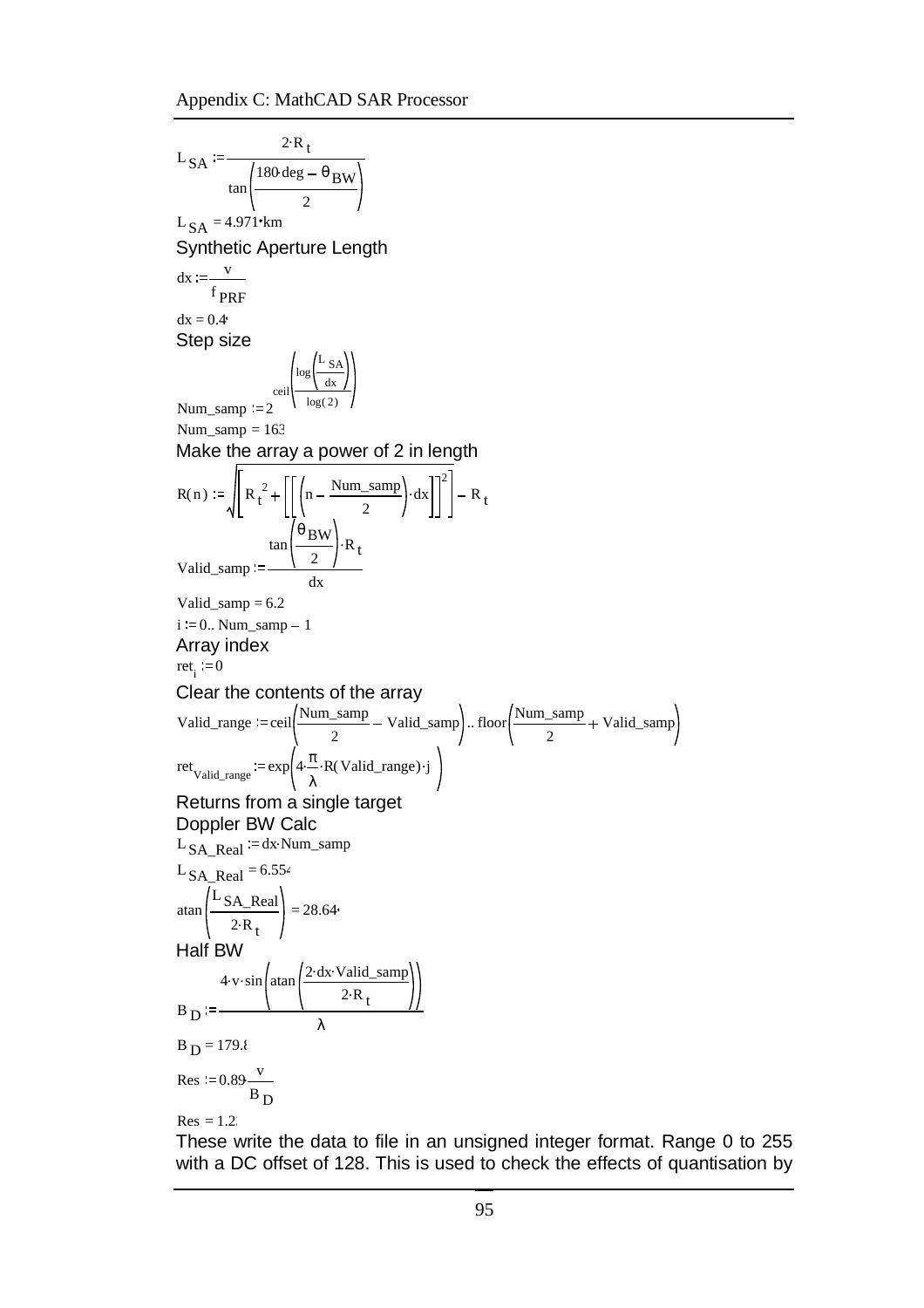allowing the VHDL model to process the data, instead of the MathCAD Simulation WRITEPRN(DataI)  $:= 128 + \text{floor}(\text{Re}(127 \cdot \text{ret}_{i}))$ WRITEPRN(DataQ)  $:= 128 + \text{floor} \left( \text{Im} \left( 127 \text{ret}_{i} \right) \right)$ First we must presum the return by 3  $PS_Fact = 3$  $PSNum\_samp := floor \frac{Num\_samp}{\sqrt{Sum\_samp}}$ PS\_Fact Number of samples after presumming  $PSNum\_samp = 546$  $a = 0$ .. PSNum\_samp - 1  $PSi := 0..$  PSNum\_samp  $-1$  $ps\_ret_a := \text{tmp} \leftarrow 0$ for  $i \in 0$ . PS\_Fact - 1  $\text{tmp}\leftarrow \text{tmp} + \text{ret}_{(PS\_Fact \cdot a + i)}$ tmp And now for the FIR filter  $filter = READPRN(t64)$ Filt  $len := length (filter)$ Filt\_len  $= 64$ left  $:=$  ceil $\left(\frac{\text{Filt\_len}}{\text{Eilt\_len}}\right)$ 2  $left = 32$ Finds the midpoint of the filter right  $:=$  floor  $Filt_length$ 2 right  $= 32$ index := left.. PSNum\_samp - right filt\_ret<sub>pSi</sub>  $= 0$ filt\_ret<sub>index</sub>  $:=$  | tmp  $\leftarrow 0$ for  $\text{tmp} \leftarrow \text{tmp} + \text{filter}_{\text{(left-1)} + i} \cdot \text{ps\_ret}_{\text{(index + i)} - 1}$ i∈  $-(left - 1)$ .. right tmp 3 Now we put in a skip factor. This should not be greater than the filter length

to avoid data loss

\nskip\_factor := 4

\n
$$
\text{Num\_sampling} := 2
$$

\n
$$
\text{Num\_sampling} := 204
$$

\nNew number of samples after  
presumming and prefiltering

\n
$$
j := 0.. \text{ Num\_sampling} - 1
$$

\nind := 0.. 
$$
\frac{\text{PSNum\_sampling}}{\text{skip\_factor}} - 1
$$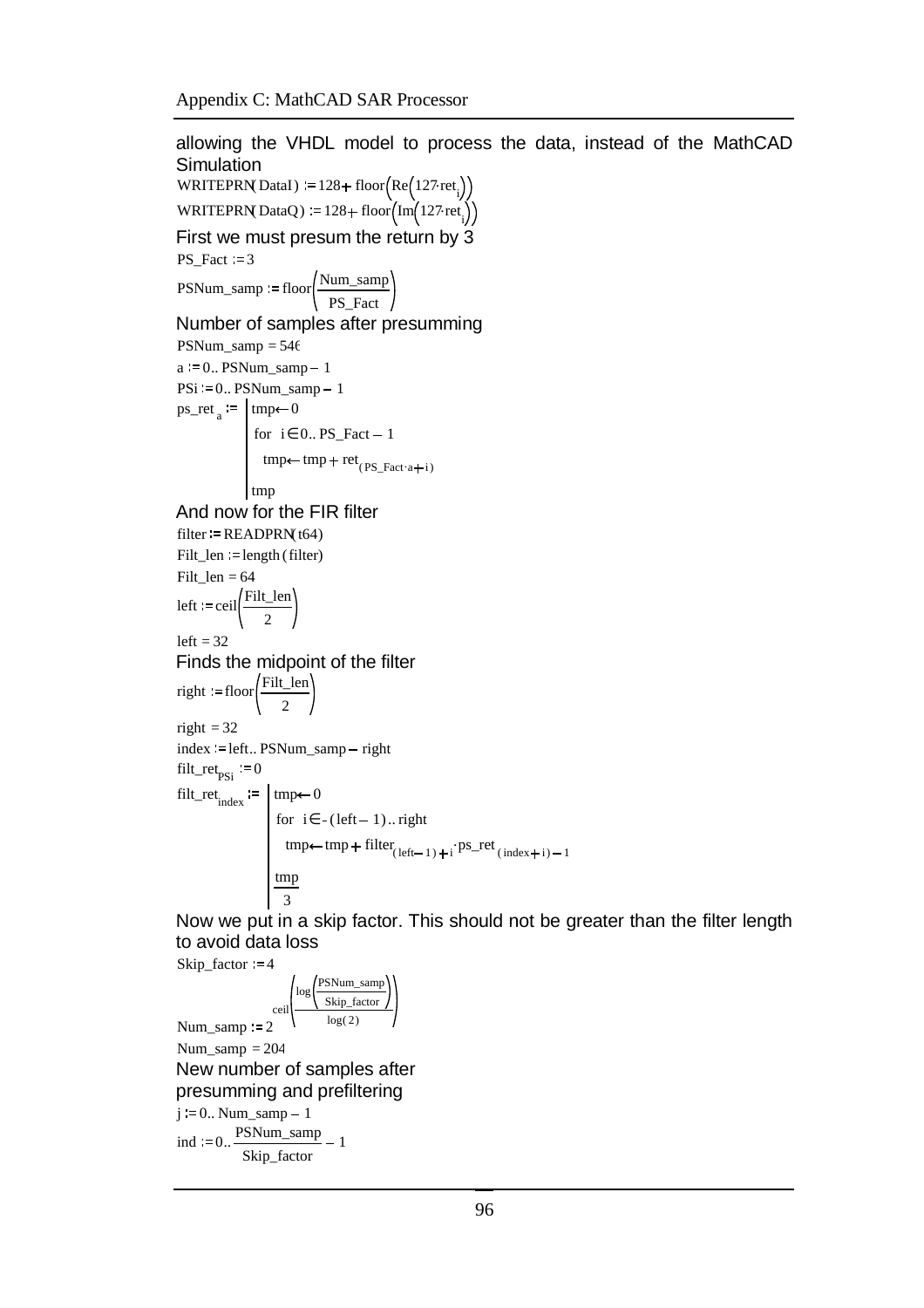reduced\_ret<sub>j</sub>:=0 Setting the new array to zero in case old data is left there reduced\_ret<sub>ind</sub>:=filt\_ret<sub>Skip\_factorind</sub> length (reduced ret) =  $2.0$ 1



Filtered return shown in azimuth. Note that the FIR filter has nulled all but the center of the return - that which is low frequency. Now calculate the matched filter

 $m_j^f := \text{reduced\_ret}(\text{Num\_ samp} - (j+1))$ 

length (mf) =  $2.0$ 

 $k := Num\_samp.. 2Num\_samp - 1$ 

 $l := 0$ .. 2. Num\_samp - 1

Padding for the convolution must be added to avoid wrap around problems  $mf_k := 0$ 

reduced\_ret  $_k := 0$ 

Time for the FFT's!

freq  $_{\rm mf}$  = cfft(mf)

FFT the matched filter

freq  $_{\text{red}}$   $_{\text{ret}}$  := cfft(reduced\_ret )

FFT the radar return freq  $_{\text{conv}_1}$  := freq  $_{\text{red}_{\text{ref}}}$  freq  $_{\text{mf}_1}$ 

The convolution in the time domain is equivalent to multiplication in the

frequency domain



Upsampling time to make prettier images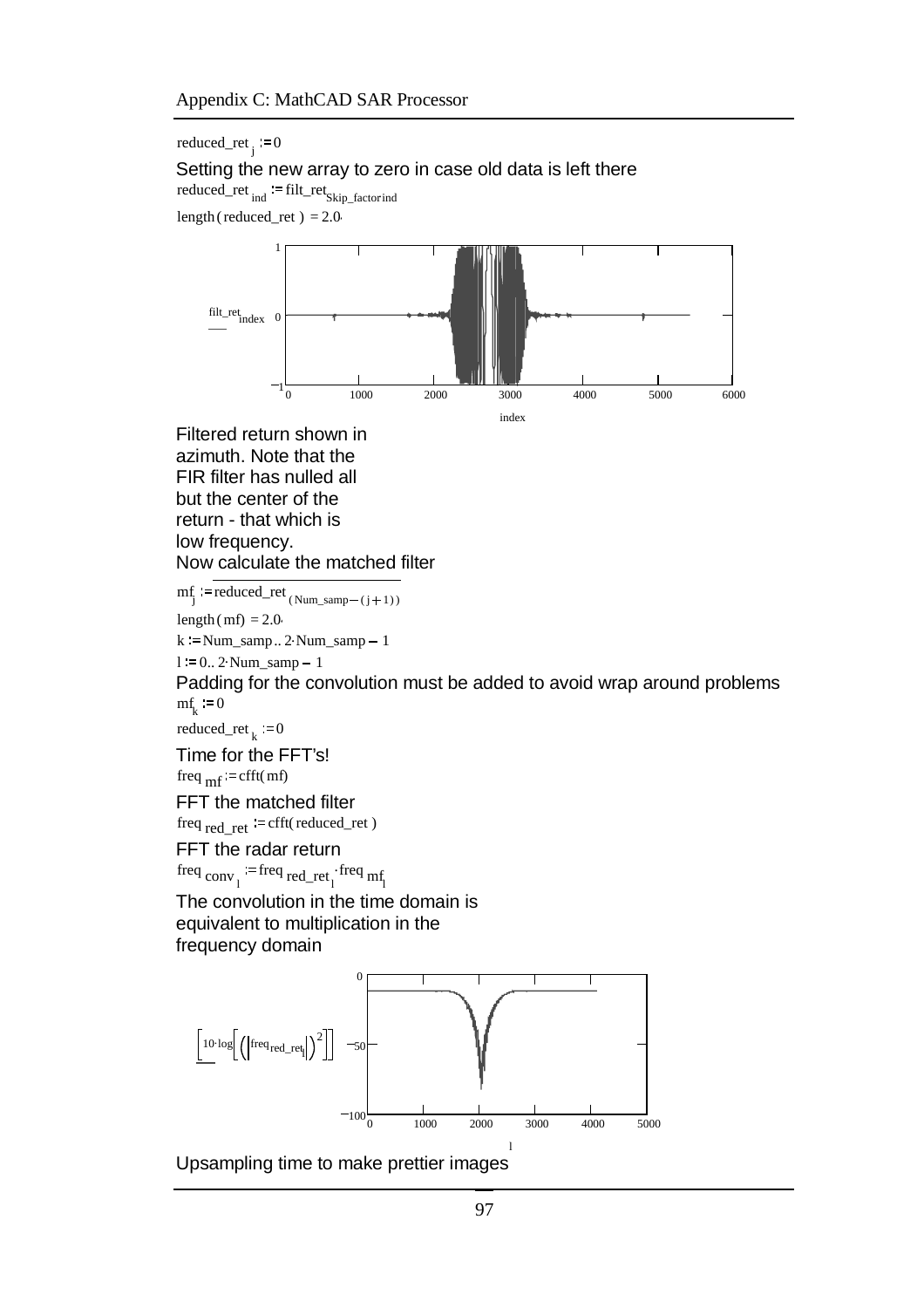Appendix C: MathCAD SAR Processor

m := 0.. 
$$
\left(\frac{\log(Up\_samp)}{\log(2)}\right)
$$
  
\ntst :=  $\sum_{m} 2^m - 1$   
\ntst = 14  
\ny := Num\_samp.. Num\_samp.(tst + 1) - 1  
\nn := 0.. 2·Up\_samp·Num\_samp - 1  
\nfreq conv  
\n(tst·Num\_samp) + k  
\nfreq conv  
\n $= 0$ 

#### Now we invert back to the time domain

td  $:=$  icfft  $(\text{freq}_{\text{conv}})$ 

o  $:=$  (Up\_samp $\cdot$ Num\_samp $)$  - 100.. (Up\_samp $\cdot$ Num\_samp $)$  + 100



This is a magnified version of the centre section of the image below.



WRITEPRN(focussed)  $R = \text{Re} \left( \text{td} \right)$  $2 + \text{Im}(\text{td}_{\text{o}})$ 2 Write the output power values for processing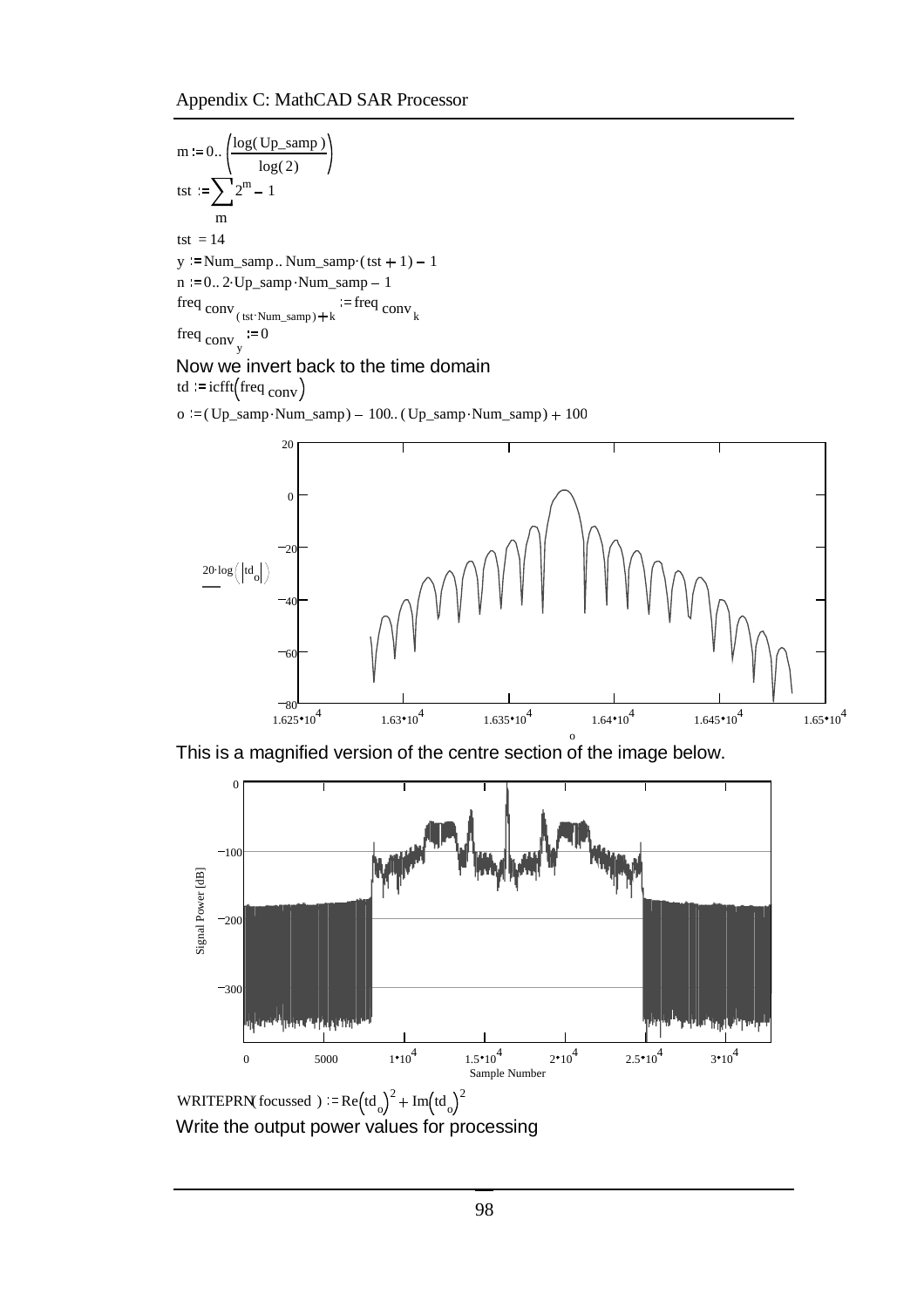## Appendix C: MathCAD SAR Processor

 $Real\_res := 8.78 \frac{dx (skip_factor \cdot PS_Fact)}{dx}$ Up\_samp Real\_res =  $5.268 \text{ m}$ Exp\_res  $:=\frac{v}{v}$ .  $\frac{V}{40 \text{ Hz}}$ .89  $Exp_{res} = 5.563 \text{ m}$  $Exp\_res - Real\_res$  = Exp\_res  $5.294~%$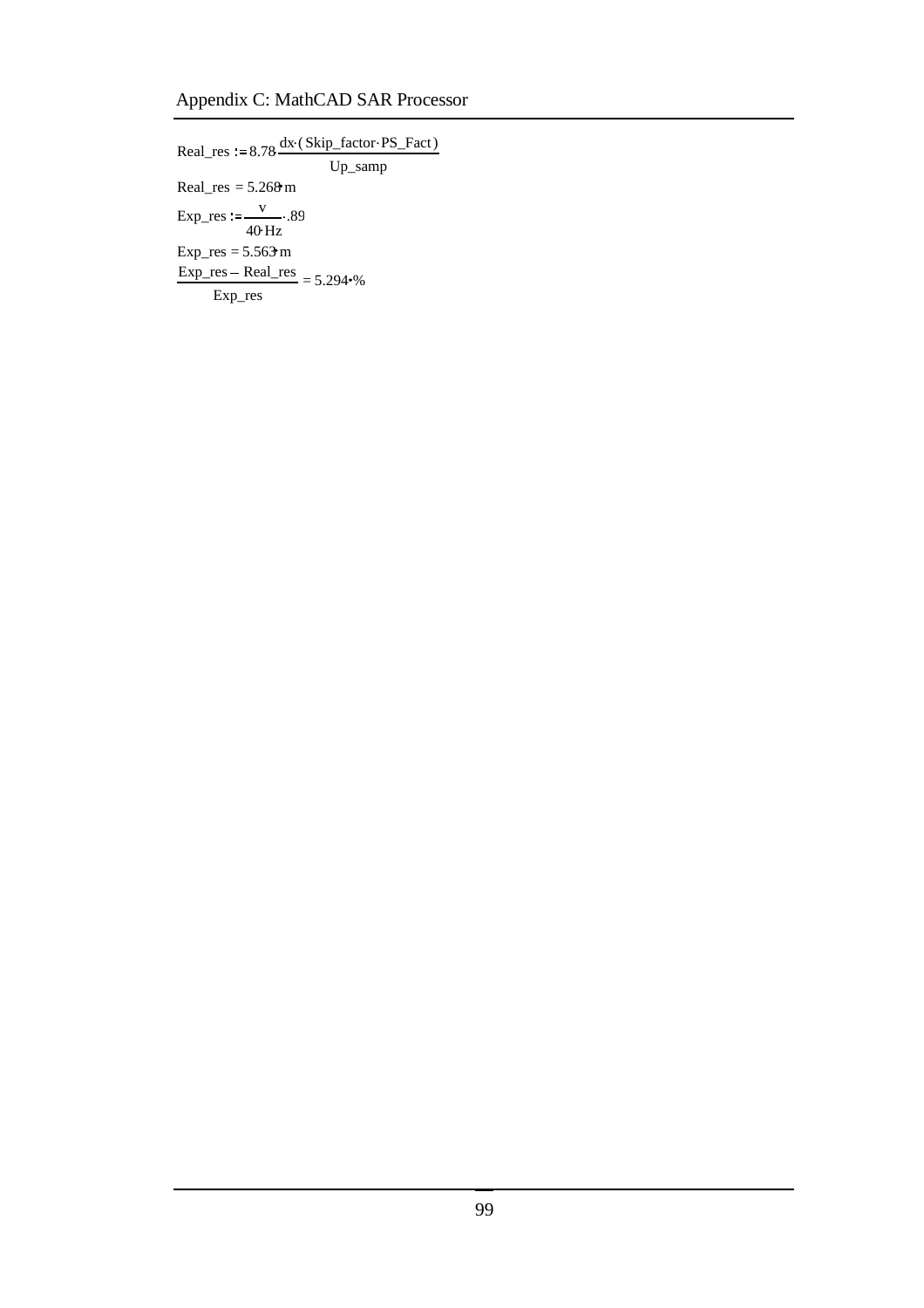# **Appendix D: VHDL Code Description**

This appendix will explain the VHDL code listings found on the enclosed CD-ROM. For the presummer and prefilter there are each three models: the algorithm model, the functional model and the synthesis model. Testbenches for the latter two models are also included as well as some code to create a set of test data. A number of components were written for the presummer and prefilter. These included registers, latches and components that calculated the absolute value of numbers. The testbenches required a RAM model that was written and is also described below.

All of the code used was VHDL '93 compliant and is incompatible with VHDL '87 because of the file handling routines used.

# **D.1 Test Data Generator**

#### **Filename:** FILEGEN.VHD

**Description:** This code creates a set of test data that can be used by the presummer for verification. The program simply loops through the values 0 to 255 for each PRI. A total of 100 PRIs are output, each containing 4096 range bins. This simple, repetitive data was chosen to aid debugging, especially for the prefilter. The output file was in ASCII format it ease debugging.

# **D.2 RAM Model**

#### **Filename:** FUNC10BIT.VHD

**Description:** The data for the RAM structure was taken from [7]. The RAM model stores all the data in a single 128K array of integers. The range of the integers is set to limit the data values to 10 bit precision. Cypress do not produce a 10 bit device but for simulation purposes it was decided to make a 10 bit device instead of using two 8 bit devices. This was done to improve the simulation speed.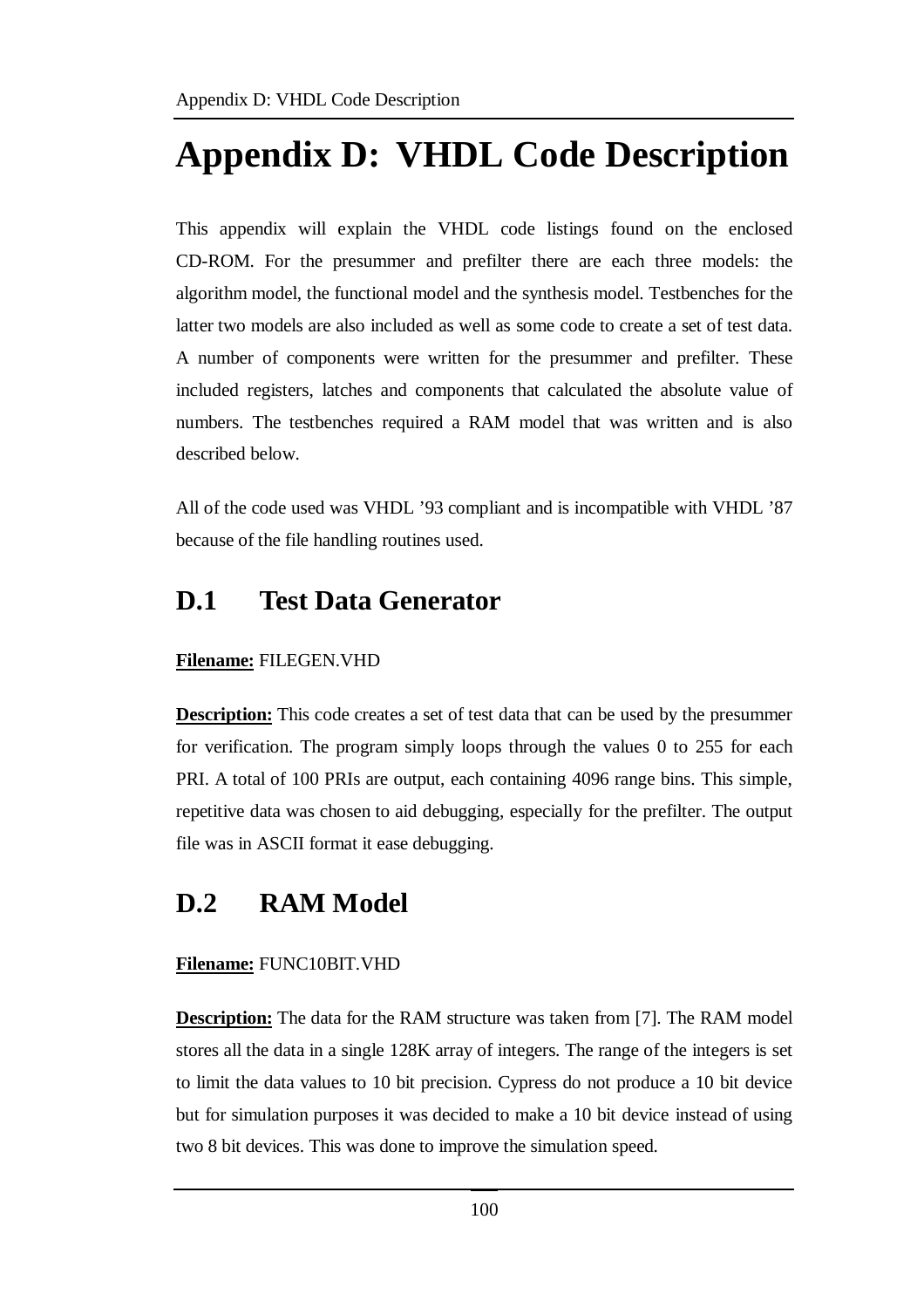The first two processes ("CounterL" and "CounterR") are responsible for handling the address lines. Since the device is dual ported, the two ports are designated as being the left or right port. Separate processes are used for the left and right address signals as they operate off separate clocks. Every time the address strobe is made active, the value on the address bus is latched. If the internal address counter is enabled, this latched address is incremented every clock cycle. The address is reset to zero when the counter is reset.

The "Memory" process performs all the memory reads and writes. This process operates on both the left and right ports as only a single process can drive any one signal. The memory array is declared as a signal. This process is not clocked as all the inputs to it are clocked - hence the process is still synchronous.

The remaining processes ("RegsL" and "RegsR") are used to register the control signals. The remaining code implements multiplexers which are required to make use of extra latches when the RAM is used in pipeline mode.

# **D.3 Presummer Code**

*D.3.1 Algorithm Model* **Filename:** PS\_ALG.VHD

**Description:** This code contains a single process. It has no testbench associated with is as it is the top level simulation. The results need to be verified by hand so that they can be used for testing the less abstract models.

The model makes use of an array of 4096 integers to hold temporary data while the PRIs are being summed. The data values are constrained to the integer equivalent of 10 bits to ensure that there is no overflow.

One process is used to perform all the processing. The input files are first opened and the presum counter is reset. A loop is then used to read in an entire PRI. If the presum counter is zero, the input data is simply stored in the array. If not, it is added to the contents of the array. When the third PRI is summed, the result of each range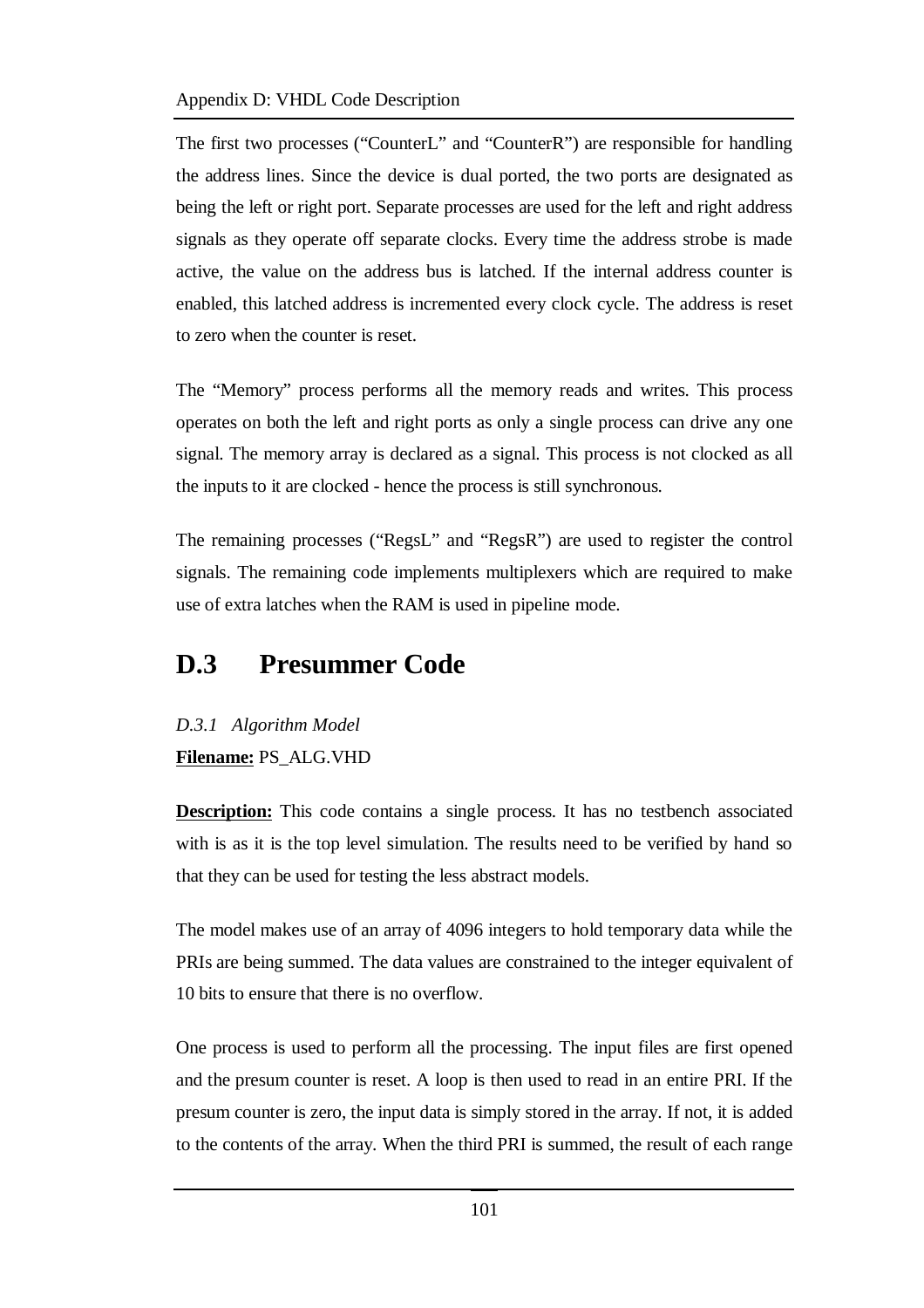bin is written to the output file. Once each PRI has been processed, the presum counter is incremented. After three PRIs have been processed, the presum counter is reset.

## *D.3.2 Functional Model* **Filename:** PS.VHD

**Description:** The representation of the data values within the presummer is all integers. This was done to increase the level of abstraction within the model. The advantage of this was the availability of mathematical functions for integer data types.

The first block ("SyncFifoWEn1\_n") is used for creating a single pulse which is one clock cycle in length. This is required as the ADCv\_n signal is active for more than one clock cycle. Since the FIFO is synchronous, more than one sample would be written if the Write Enable signal was not synchronised.

The next block ("Latches") contains the registers for the inputs and outputs. The adder process that follows it performs the additions which are required for presumming.

The "StateMachine" block has a number of processes that define the state machine behaviour. The states are enumerated and two signals are defined for the current and next states. The state machine encoding style was unimportant in this model as during the functional simulation, no timing constraints were imposed on the model. The first process is used to assign the next state to the current state on each clock cycle. The second process is used to determine the state transitions while the remaining processes use the value of the current state to set their outputs. One process is responsible for the RAM signals, another for the FIFO signals while the last process controls the internal control signals.

#### *D.3.3 Synthisisable Code* **Filename:** PRESUMMER.VHD

**Description:** This is the code which was used for the synthesis of the presummer.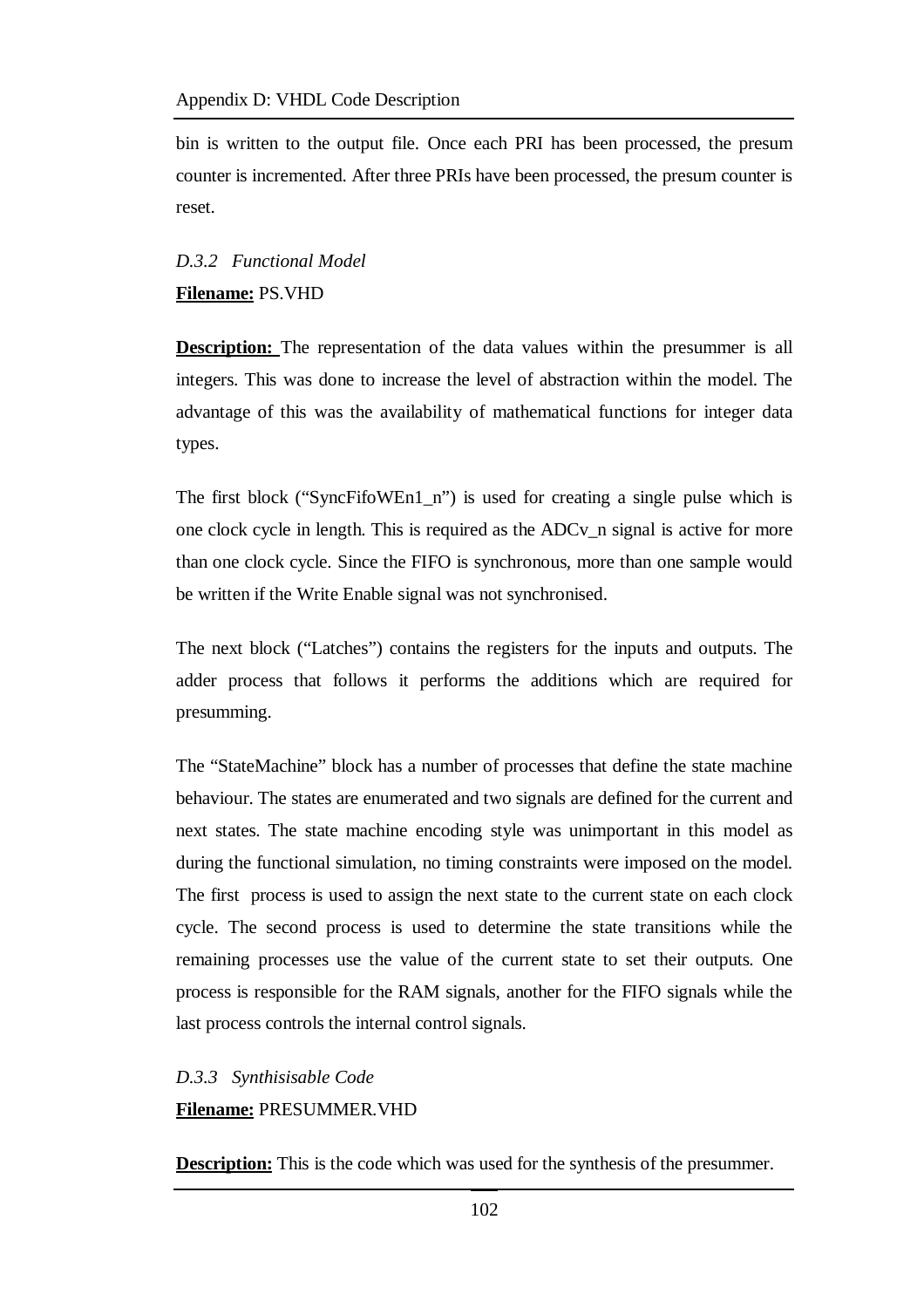The first components which were instantiated were the LUTs. The I and Q channels each had a dedicated LUT. Both the input and output of the LUTs were registered which meant that the result from the LUT was available after two clock cycles. To ensure that the FIFO data and RAM data were available at the same time, a register was inserted into the RAM data path. This was to hold the RAM data while the LUTs performed their operations on the FIFO data.

The next two blocks ("SyncHBRSel" and "SyncFifoWEn1\_n") are used to create a single pulse every time the HBRSel and FIFOWEnl\_n signals respectively go active. The pulse generated lasts for one clock cycle. Two flip flops are used in this process.

The "Latches" block contains the instantiations of all the registers. The first two registers are the RAM data registers described above. The RAM address is also registered. The reason for this is to make use of the registers in the I/O blocks of the FPGA. This decreases the clock-to-output time on the address signal. The chip enable signal is also registered.

The "Counters" block contains the instantiations of the counters. As described in Chapter 7: Presummer Design, four counters were required: Two range bin counters ("ColCounterR" and "ColCounterW"), a range line counter ("RowCounter") and a presum counter ("PresumCounter"). The presum counter

The "Adders" block contains the instantiations of the adders. Only a single pipeline stage was used. This was done to decrease the latency of the system as only a single sample would be processed at a time. The adders were 10 bits wide, although the input from the LUTs was 8 bits wide. This input was therefore sign extended to 10 bits.

The "StateMachine" block holds the descriptions of the state machine. One Hot Encoding is used and an index is declared for each state to allow for the enumeration of the states. The first two processes perform the state transitions while the remaining processes in the block are responsible for controlling internal and external signals. Notice should be taken of the "IF" statements used in the output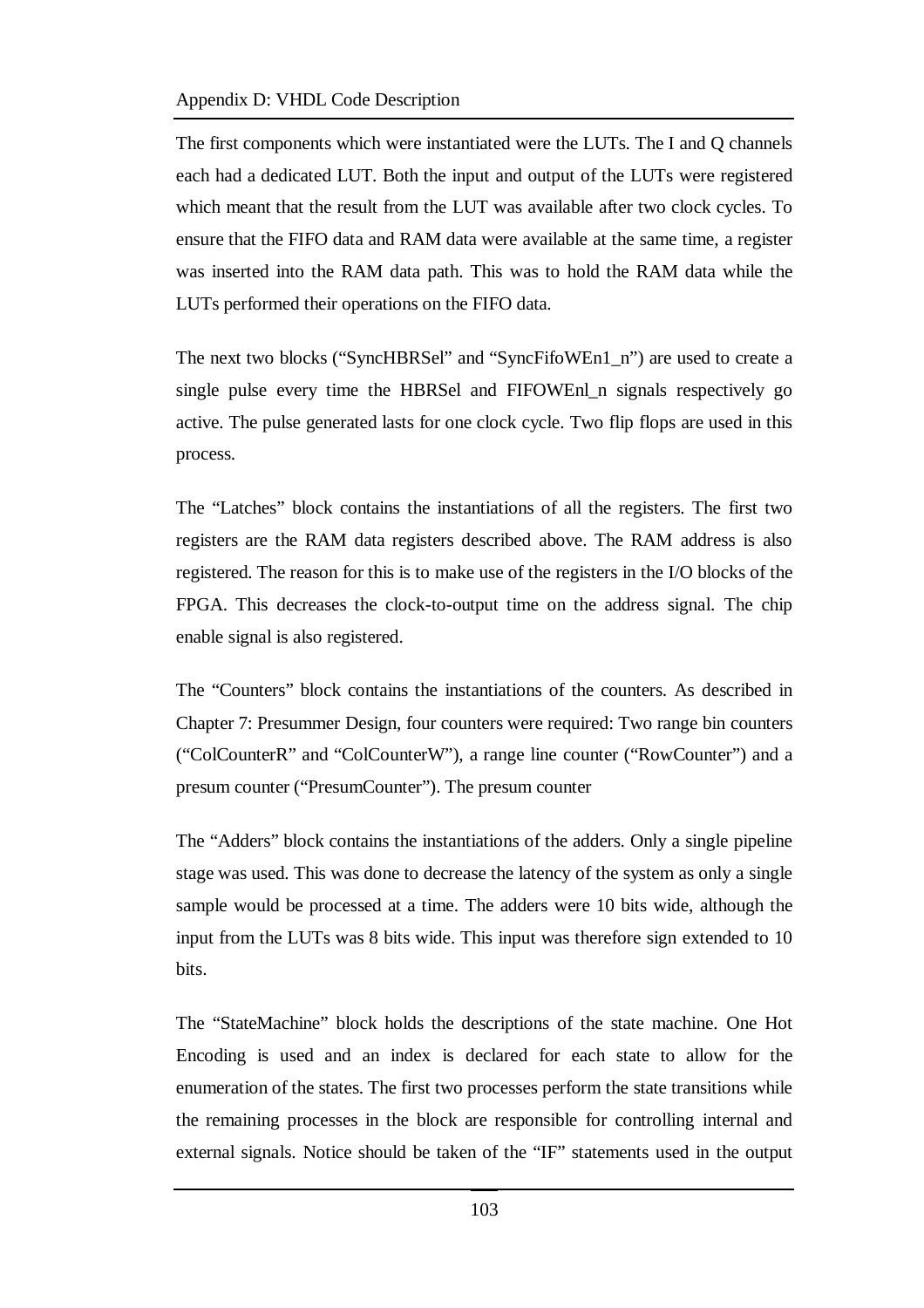processes. These were used to prevent any comparators from being synthesised. This increased the operating speed of the state machine.

### *D.3.4 Presummer Testbench* **Filename:** TB\_PS.VHD

**Description:** The presummer testbench instantiates the presummer and the RAM and connected the two components. The first two processes create the clock signals for the two components. The "Timingcard" process creates the external signals which are input to the presummer (HBRSel and ADCv n signals).

The "FifoProc" and "FifoReads" processes provide the functionality of the input FIFOs. The first process keeps track of the number of samples which are stored in the FIFO and sets the FIFO empty and full flags accordingly. The second process reads the input data from disk every time a read operation is requested by the presummer. In this way, the sampled data from the ADCs can be simulated.

The "OutputData" process makes use of the right hand port of the dual ported RAM to write the presummed data to disk. Every time the presummer asserts the PSRowDone line to signal that a presummed line has been written to RAM, the process reads another PRI from the RAM which is then written to disk. The process contains counters which operate in the same way as those in the presummer so that the correct RAM addresses can be produced. By making use of the second RAM port, the testbench does not interfere with the operations performed on the RAM by the presummer.

# **D.4 Prefilter Code**

## *D.4.1 Algorithm Model* **Filename:** PF\_ALG.VHD

**Description:** This code contains a single process. It has no testbench associated with it as it is the top level simulation. The results need to be verified by hand so that they can be used for testing the less abstract models.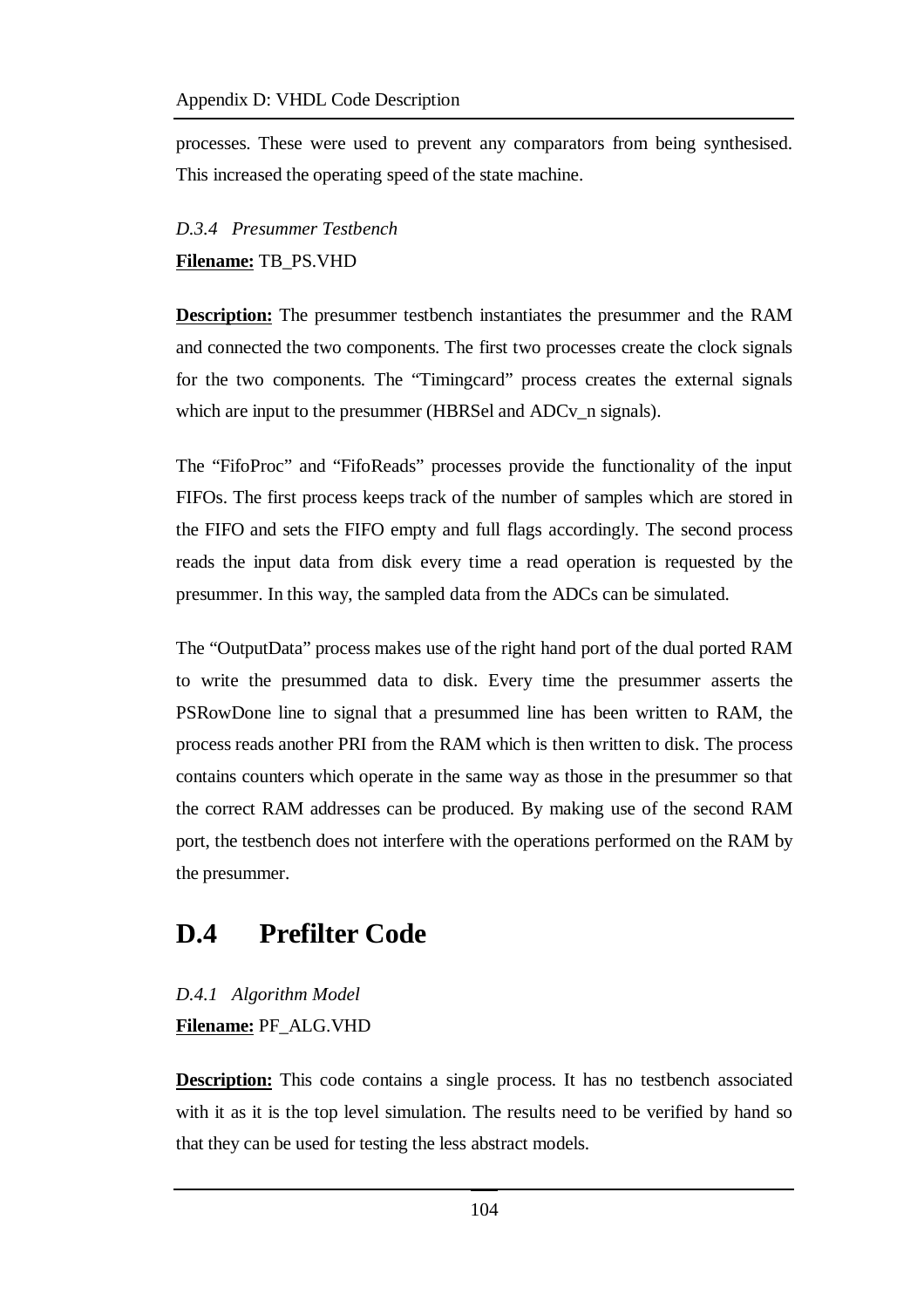The model makes use of a 2 dimensional array of 4096 x 99 integers to store the data to be prefiltered. A second array of 32 integers contains the coefficients for the FIR filter. The precision of the data is 23 bits while filter coefficients are 8 bits wide.

One process is used to perform all the processing. The input files are first opened and the contents are read into the data array. This model only processes the first 100 PRIs of a data file. The number can be increased by changing the loop variables and dimensions of the data array. A second loop is then used to perform the prefiltering. The result is divided by the correct scale factor and the result is written to disk. A skip factor of four is introduced before the next set of PRIs is processed.

## *D.4.2 Functional Model* **Filename:** PF.VHD

**Description:** The representation of the data values within the prefilter is all integers. This was done to increase the level of abstraction within the model. The advantage of this was the availability of mathematical functions for integer data types.

The "FIRFilter" block implements the FIR filter. An array of 32 integers holds the data to be filtered. On each clock edge, the value on the RAM data bus is clocked into the filter. This data is multiplied by the coefficients and the result is divided by the scale factor.

"PSRowCntProc" is a procedure that implements the presummed row counter. The counter increments when the presummer makes the "PSRowCntInc" line active. When the prefilter makes the "DownCounterEn" line active, then the counter decrements. When both "PSRowCntInc" and "DownCounterEn" and are active, the counter does nothing.

The "StateMachine" block is similar to those descibed in the presummer above. Two processes specify the state transitions while the remaining processes control the outputs and internal control signals.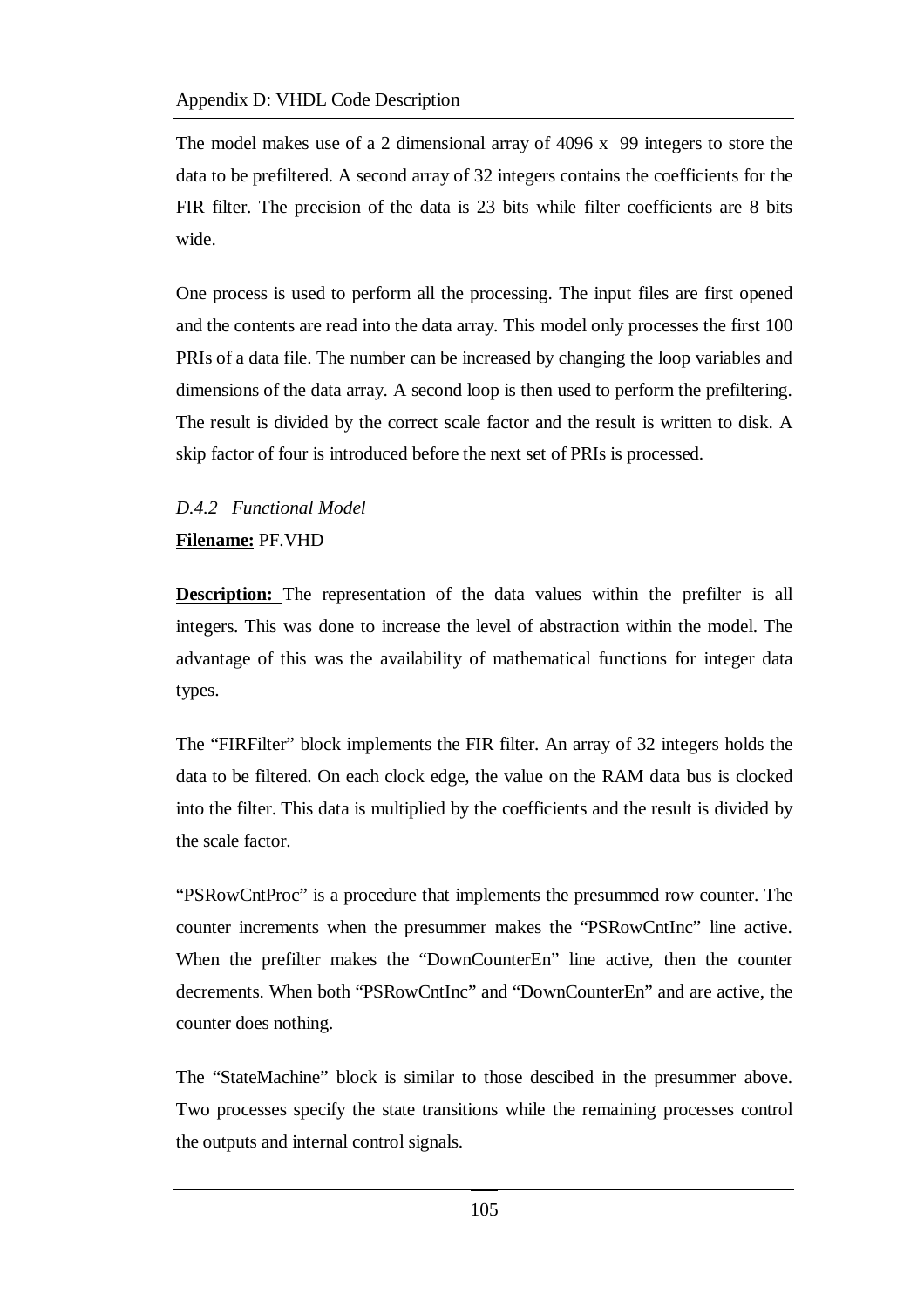## *D.4.3 Synthisisable Code* **Filename:** PREFILTER.VHD

**Description:** This is the code that was used for synthesising the prefilter. The top level of the design was actually a schematic description so that the FIR filter, written in AHDL, could be linked to the VHDL description of the remaining hardware. The VHDL source code is divided into three main blocks: "PostProcessing", "Counters" and "StateMachine".

The "PostProcessing" block provides all the numerical processing on the data once it has been FIR filtered. Two registers ("FIROutputRegI" and "FIROutputRegQ") are used to latch the correct output from the FIR filter since the filter output is continuous. The state machine controls the register enable signal ("LatchFIRDataEn").

Two absolute value components then process the FIR filter output. These components check the MSB of the incoming data to determine whether the value is positive or negative. Two's complement representation is assumed. If the data is negative, the bits which represent it are inverted and added to 1. If the data is positive, it is merely output. Three pipeline stages were used in the adder. More pipeline stages could have been added if the component was too slow but this was not required.

A pair of dividers is instantiated to divide the absolute value of the FIR filter data. Since this was the slowest part of the circuit, the maximum amount of pipelining was introduced (seven stages). The limit on the number of pipeline stages was specified by the component.

Two pairs of LUTs were required – one for positive values and the other for negative values. The outputs of these LUTs were multiplexed so that correct output would be placed on the FIFO data bus. The selection signal for this multiplexer was the MSB of the register that latched the FIR filter output.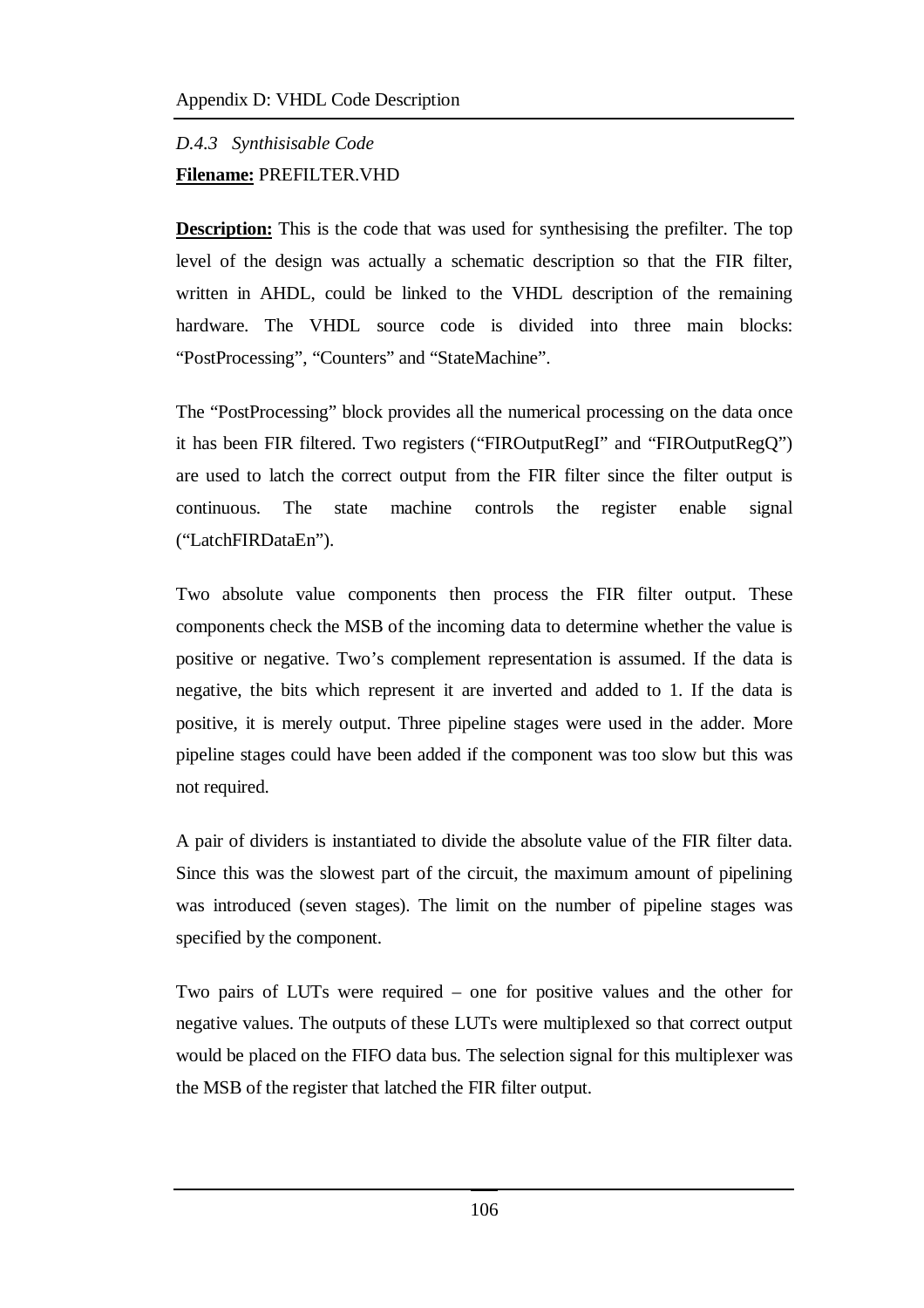#### Appendix D: VHDL Code Description

The "Counters" block holds all the address and state machine counters. "SampleCounter" and "BinCounter" are the PRI and range bin counters respectively. They are used for generating the RAM address. "StartCounter" contains the start value of the PRI counter which is reloaded after every range bin has been processed. "StartCounter" is only 4 bits wide while "SampleCounter" is 6 bits wide. The reason for this is that "StartCounter" is required to increment in multiples of four. When connected to the PRI counter, the two LSBs are therefore connected to ground.

The width of "BinCounter" is 13 bits instead of the expected 12 bits required to represent 4096 values. The reason for this is that the state machine uses the MSB as the signal to indicate when an entire PRI has been processed. The MSB of the counter is high after 4096 increments. To enable future support for 4096 or 2048 range bins, the two MSBs of the "BinCounter" are connected to a multiplexer. The selection signal ("Bins4096n2048") is used to control the number of range bins per PRI. This signal is pulled high internally as it was not required in this implementation. A simple modification would be required to route this signal to an input pin.

"PSRowCounter" is used to track the number of presummed rows in memory. The "DownCounter" is used to count four clock pulses which will decrement the "PSRowCounter" by four, after each PRI has been processed. The "FIRCounter" is used to count the number of samples that are written into the FIR filter.

The "StateMachine" block is similar to those used in the models above. The first two processes control the state transitions while the remaining processes control the internal and external signals.

The two signals "WriteDataNow" and "LatchDataNow" decode the outputs of "FirCounter" and indicate to the state machine when to latch the FIR filter output data and when to write the processed output to the FIFOs.

*D.4.4 Prefilter Testbench* **Filename:** TB\_PF.VHD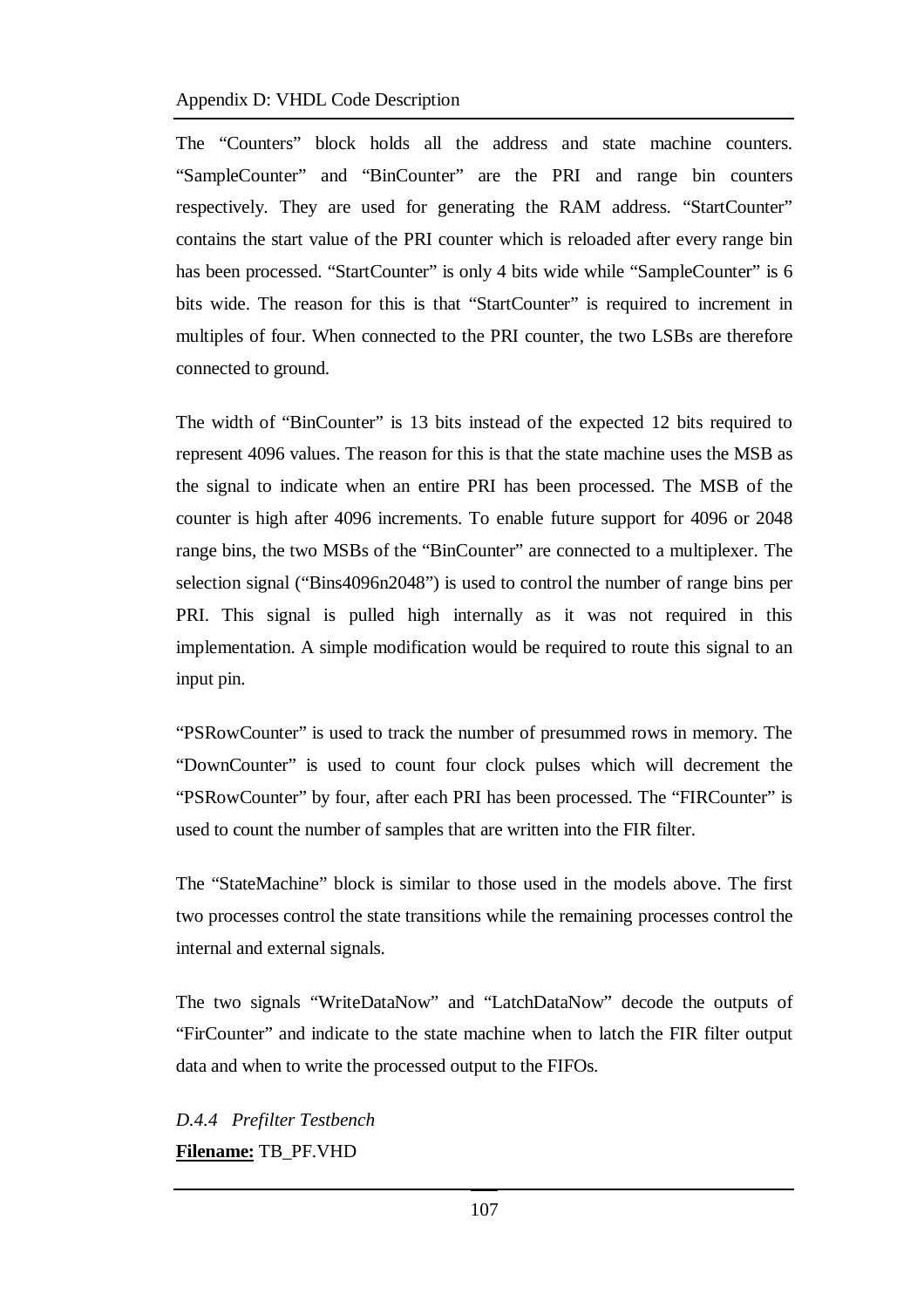**Description:** The prefilter testbench instantiates the prefilter and the RAM and connects the two components. This testbench operates in the reverse order to the presummer testbench. The data is first written to the RAM through the right hand port from disk. Once the prefilter has filtered the data, it writes it to output FIFOs which are simulated in the testbench. The output data is written to disk.

The "InputData" process is responsible for loading the RAM with the presummed data. One sample is loaded per clock cycle until an entire range line has been loaded. The testbench then waits for the remainder of the PRI and then loads the next range line. After every range line has been written, the testbench asserts the "PSRowCntInc" input for one clock cycle.

The "OutputData" process simulates the behaviour of the output FIFOs. Each time a write operation is requested, the testbench writes the data on the FIFO data bus to disk.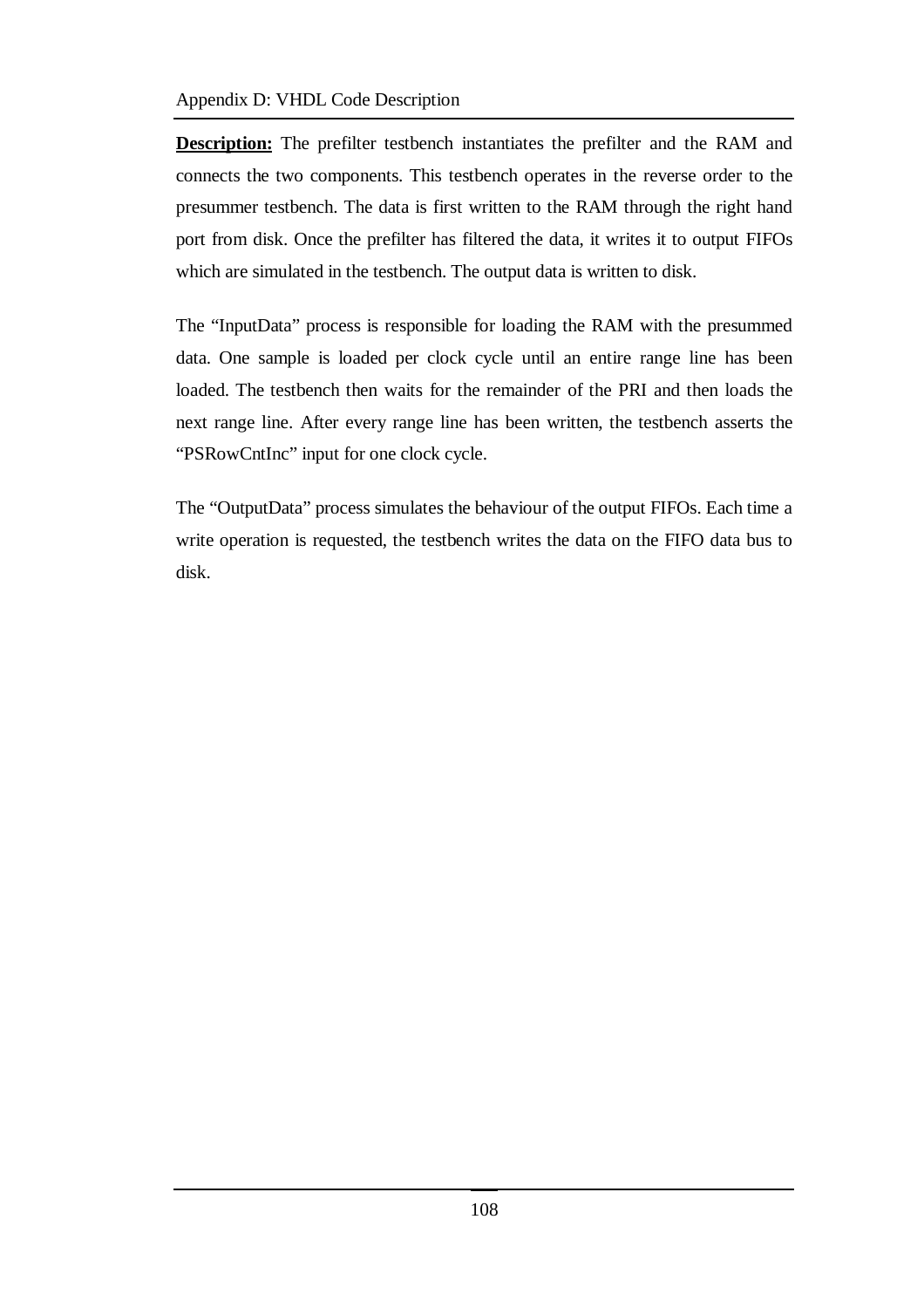#### REFERENCES

- 1. Altera, FIR Filters, Functional Specification 1, Version 1, Altera Corporation, 1996.
- 2. Altera, Implementing FIR Filters in FLEX Devices, Application Note 73, Version 1.01, Altera Corporation, 1998.
- 3. Altera, State Machine Encoding, Application Brief No. 131, Altera Corporation, 1994.
- 4. Anderson A.H., Downs G.S., Shaw G.A., RASSP Benchmark –1 and –2: Preliminary Assessment,  $2<sup>nd</sup>$ RASSP Conference http://rassp.aticorp.org/public/confs/2nd/anderson.pdf, 1995
- 5. Andraka R., Multiplication in FPGAs, http://users.ids.net/~randraka/multipli.htm, 1998.
- 6. Baluja S., Population-Based Incremental Learning: A Method for Integrating Genetic Search Based Function Optimisation and Competitive Learning, http://www.cs.cmu.edu/afs/cs/user/baluja/www/papers/CMU-CS-94- 163.ps.gz, 2 June 1994.
- 7. Cypress, CY7C09099 Data Sheet, http://www.cypress.com, 1997.
- 8. Habinc S., VHDL Models for Board-level Simulation, *IEEE Design and Test of Computers*, Fall 1996, pp 66-78.
- 9. Harris F.J., On the use of windows for harmonic analysis with the Discrete Fourier Transform, *IEEE Proceedings*, vol. 66, no. 8, 1 January 1978, pp. 51- 83.
- 10. Myers C., Fiore P., Letellier J.P., Rapid Development of Signal Processors and the RASSP Program, IEEE International Workshop in Rapid System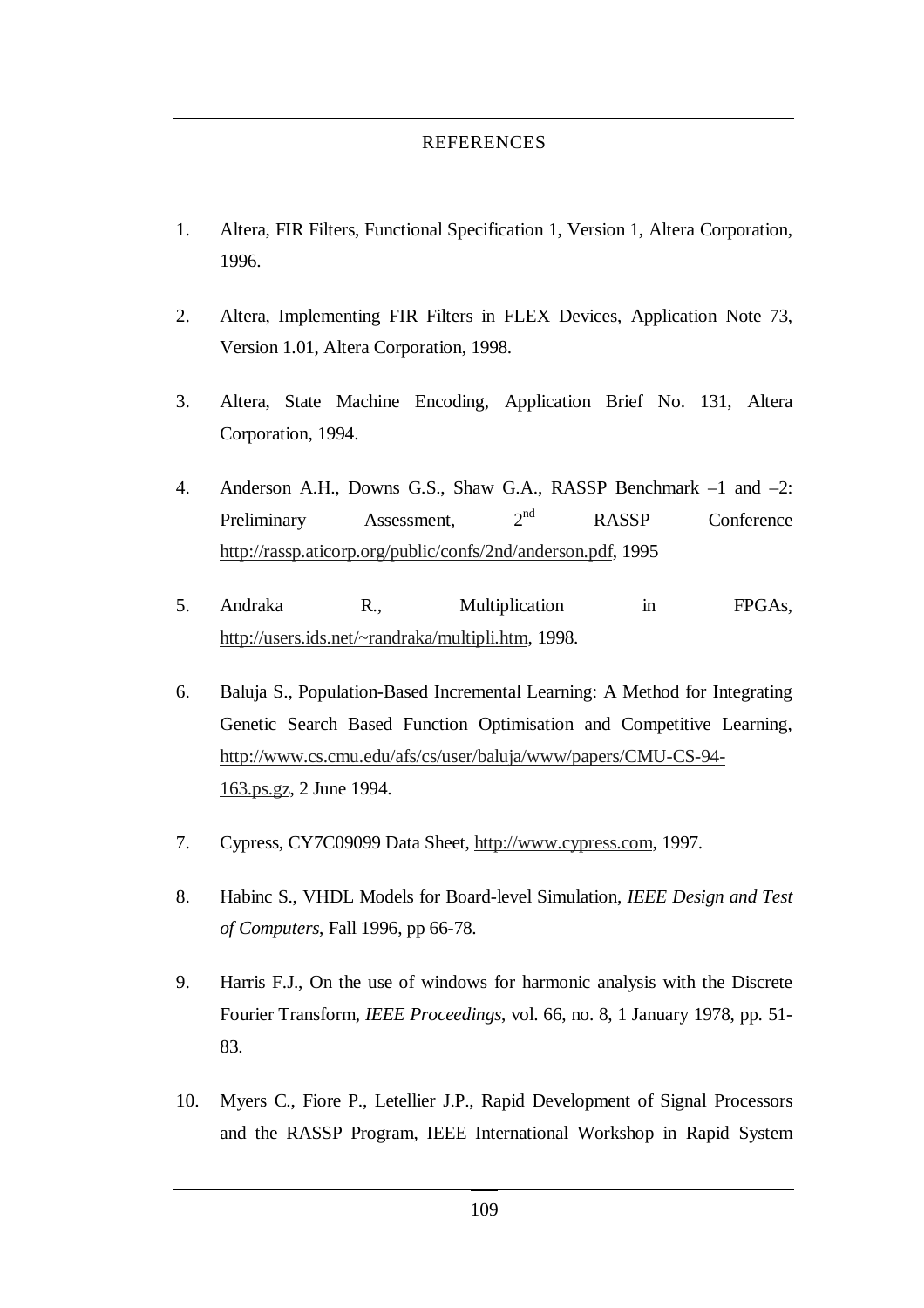Prototyping, http://rassp.aticorp.org/public/sanders/rassp-program.pdf, June 1994.

- 11. Navabi Z., VHDL Analysis and Modelling of Digital Systems, Second Edition, McGraw-Hill, 1998.
- 12. Oppenheim A.V., Schafer R.W., Discrete-Time Signal Processing, Prentice-Hall International Inc., 1989.
- 13. Pridmore J.S., Schaming W.B., RASSP Methodology Overview, 1st RASSP Conference, http://rassp.scra.org/public/confs/1st/PRIDMORE94A.PDF, 1994.
- 14. RASSP Taxonomy Working Group, RASSP VHDL Modelling Terminology and Taxonomy, http://www.atl.external.lmco.com/rassp/taxon/rassp\_taxon.html, June 1998.
- 15. Richards M.A., The Rapid Prototyping of Application Specific Signal Processors (RASSP) Program: Overview and Status, 1<sup>st</sup> RASSP Conference, http://rassp.scra.org/public/confs/1st/rassp-overview.pdf, 1994.
- 16. Selesnick I.W., Lang M., Barrus C.S., Constrained Least Square Design of FIR Filters Without Specified Transition Bands, *IEEE Trans. on Signal Processing*, vol. 44, no. 8, August 1996, pp. 1879-1892.
- 17. Shaw G.A., RASSP Benchmark Program Overview, 1<sup>st</sup> RASSP Conference, http://rassp.scra.org/public/confs/1st/bmoverview.pdf, 1994.
- 18. Texas Instruments, IEEE Std 1149.1-1990 (JTAG) Testability, http://www.ti.com/sc/docs/jtag/jtaghome.htm, 1997.
- 19. Tréméac Y., Inggs M.R., An example of rapid prototyping on the TMS320C80 multimedia video processor (MVP), Proceedings of the South African Symposium on Communications and Signal Processing, September 1998, pp 233-237.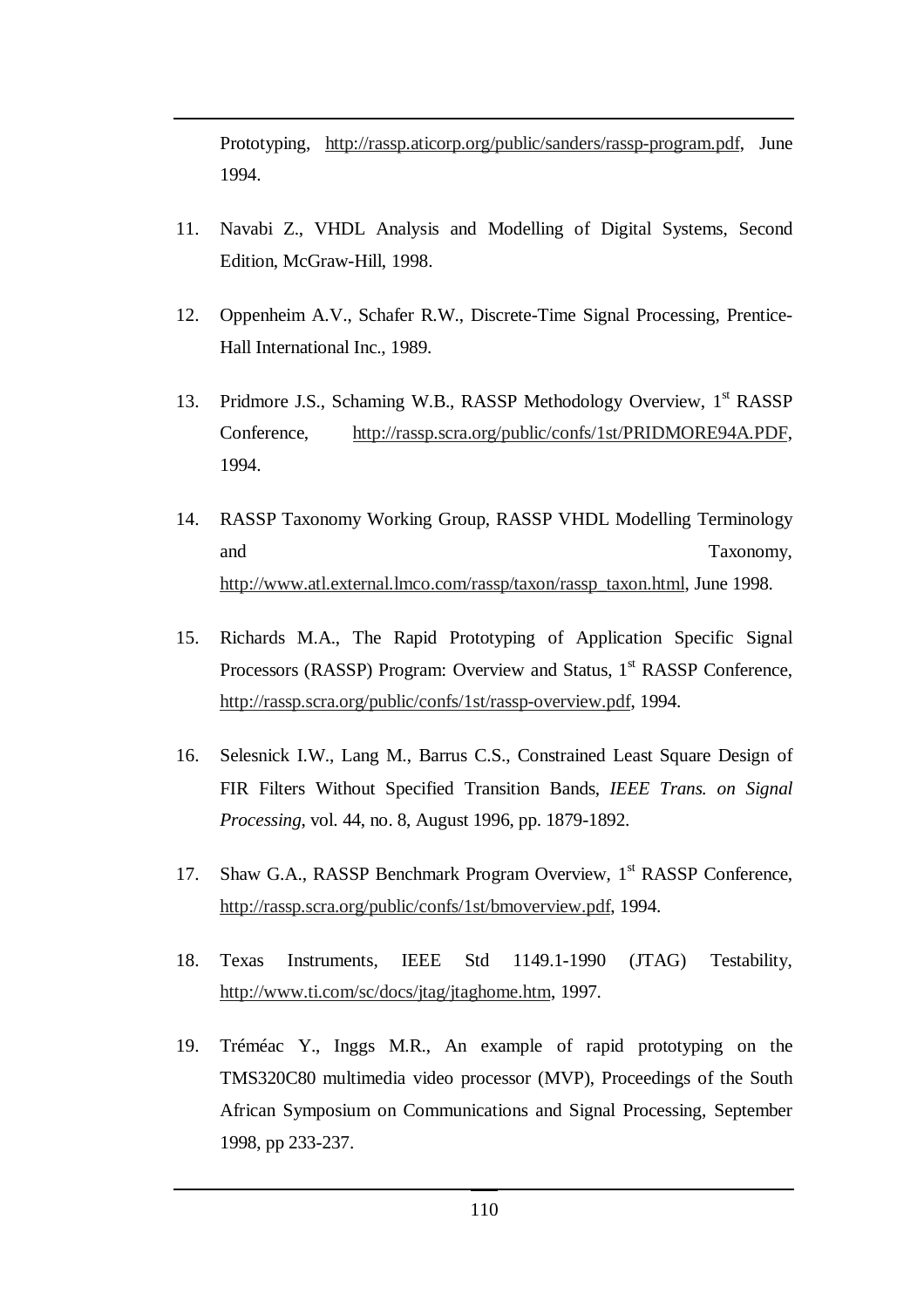20. Xilinx, The Programmable Logic Data Book, Xilinx Inc., 1998.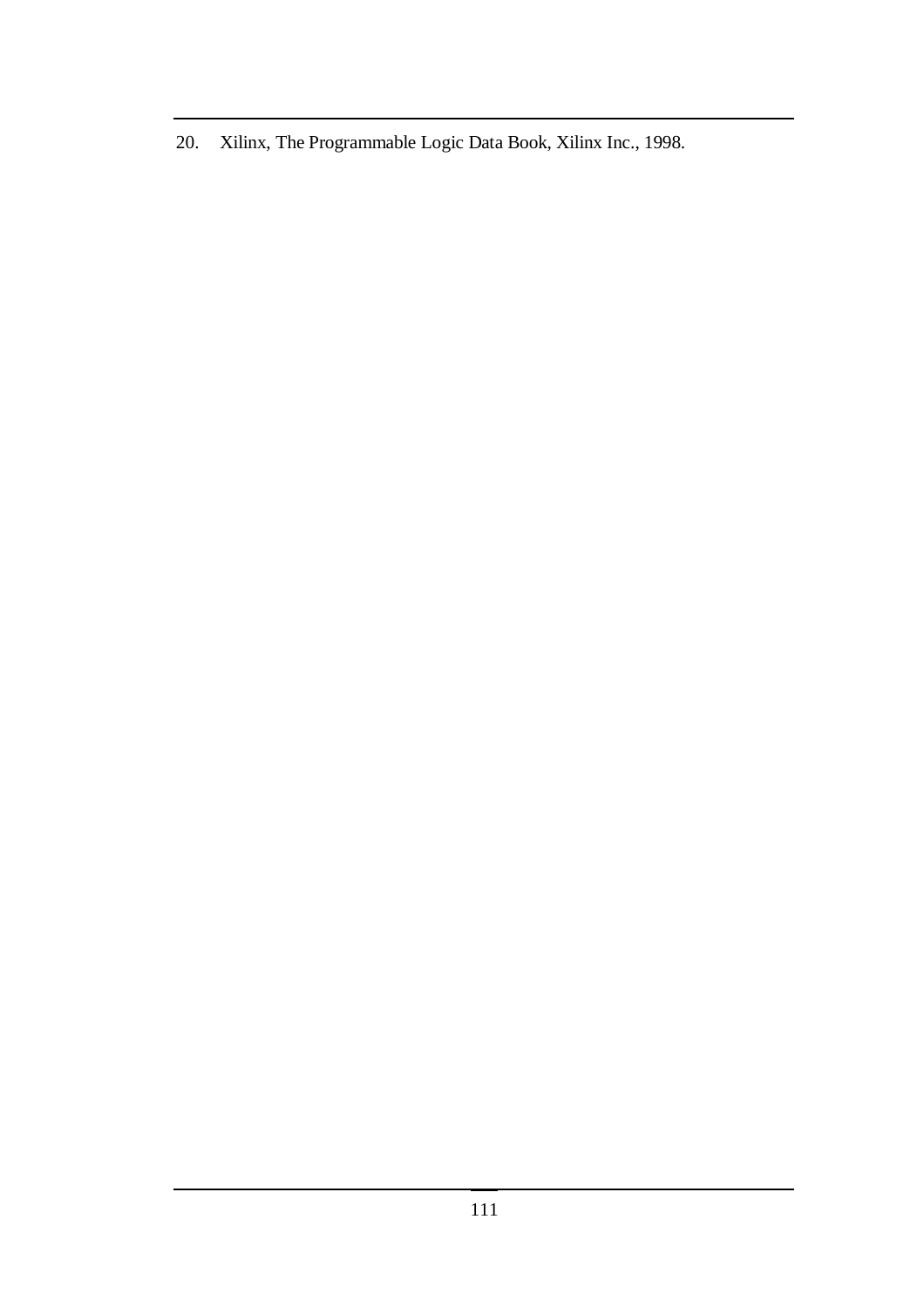#### BIBLIOGRAPHY

- Drieling R., Processes and Experiences in VHDL Top Down Design, http://rassp.scra.org/public/sanders/vhdl-top-down-design.pdf.
- Fiore P.D., Will E., Edelson G., Herold D., Rapid Prototyping Applied to Underwater Acoustic Model Research and Development, http://rassp.scra.org/public/confs/2nd/FIORE95A.PDF, 1995
- Gradient A.J., Madisetti V.K., Aylor J.H., Wilsey D.P., A Paradigm Shift in Digital System Design Education with Industry Participation, Proceedings of the American Society for Engineering Education, http://rassp.scra.org/public/ef/asee\_fin.pdf, June 1996
- Habinc S., VHDL Models for Board-level Simulation, http://rassp.aticorp.org/vhdl/guidelines/BoardLevel.ps.gz, February 1996.
- Hein C., Nasoff D., VHDL-Based Performance Modelling and Virtual Prototyping, http://rassp.aticorp.org/public/confs/2nd/HEIN95B.PDF, 1994
- Hein C., Pridgen J., Kline W., RASSP Virtual Prototyping of DSP Systems, http://www.sigda.acm.org/Dac/34dac/papers/1997/dac97/pdffiles/30\_2.pdf, 1997.
- Hood B., Viewpoint from a Prime Developer, http://rassp.scra.org/public/sanders/rassp-viewpoint.pdf, Lockheed Sanders.
- Johnson D., Keeping Your Programmable Logic Design On Track, http://www.appreview.com/AppSearch/Pdf/CYPRESS1997Q4.PDF, 3 November 1997.
- Linderman R., VHDL for the Schematic Designer, http://www.appreview.com/AppSearch/Pdf/SYNARIO1997Q4.PDF, 3 November 1997.